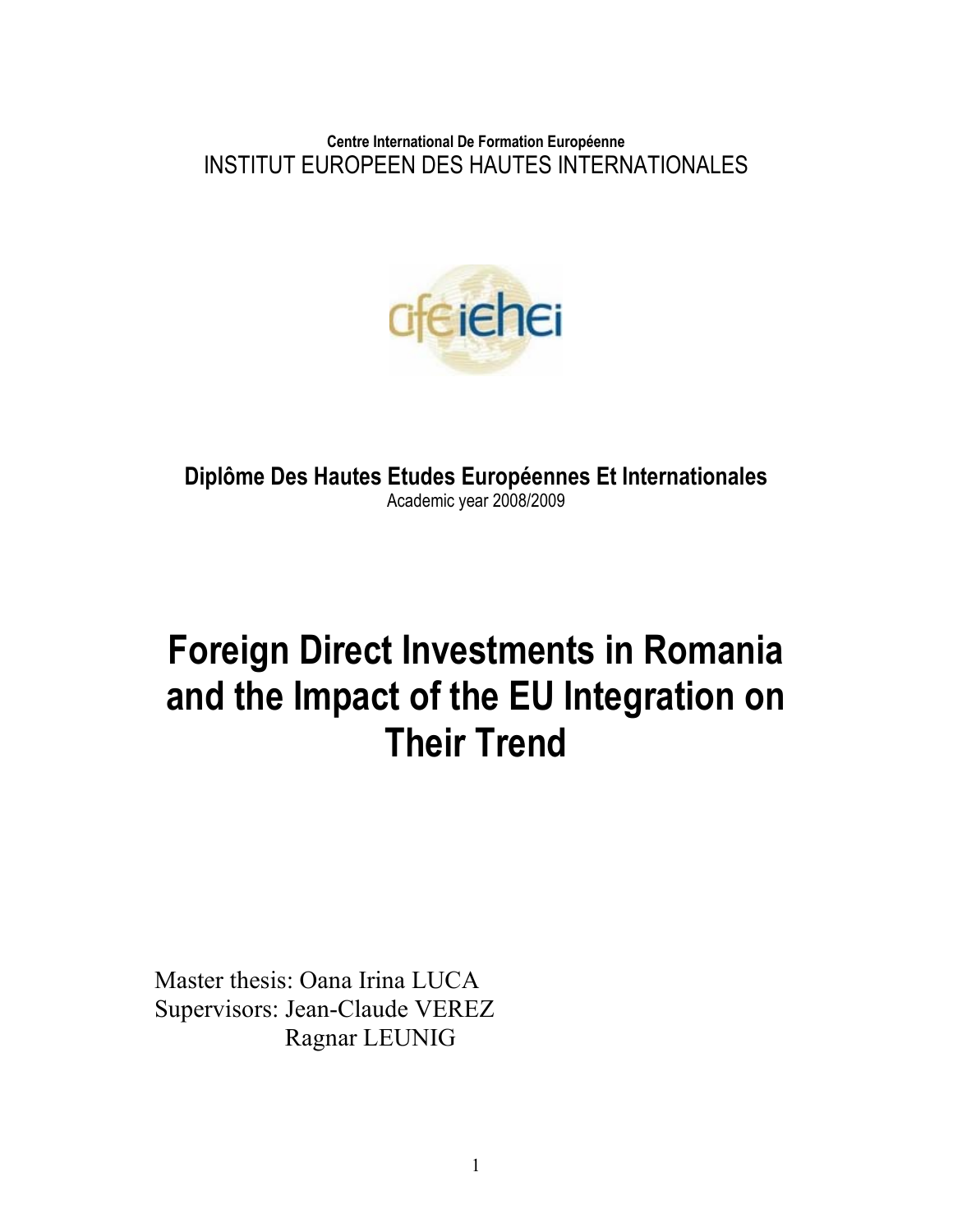# **TABLE OF CONTENTS**

| 1.                                                                          |  |  |  |  |
|-----------------------------------------------------------------------------|--|--|--|--|
| 1.1.                                                                        |  |  |  |  |
| 1.2.                                                                        |  |  |  |  |
| 1.3.                                                                        |  |  |  |  |
| 1.4.                                                                        |  |  |  |  |
| 2.                                                                          |  |  |  |  |
| 2.1.                                                                        |  |  |  |  |
| 2.1.1.                                                                      |  |  |  |  |
| FDI Determinants in SEEC's - Concluding the Empirical<br>2.1.2.             |  |  |  |  |
|                                                                             |  |  |  |  |
| 2.2.<br>The EU integration - a Significant FDI Determinant for the CEECs 25 |  |  |  |  |
| 2.2.1.                                                                      |  |  |  |  |
| 2.2.2.                                                                      |  |  |  |  |
| FDI Determinants in SEEC's - Concluding the FDI Theories, the<br>2.3.       |  |  |  |  |
|                                                                             |  |  |  |  |
| THE TRANSITION PROCESS AND THE EU CHALLENGE<br>3.                           |  |  |  |  |
|                                                                             |  |  |  |  |
| 3.1.                                                                        |  |  |  |  |
| Romania - Major Milestones in the Integration Process33<br>3.1.1.           |  |  |  |  |
| The Reform Agenda and the Business Environment 35<br>3.2.                   |  |  |  |  |
| 3.2.1.                                                                      |  |  |  |  |
| 3.2.2.                                                                      |  |  |  |  |
| $3.2.2.1$ .                                                                 |  |  |  |  |
| 3.2.2.2.                                                                    |  |  |  |  |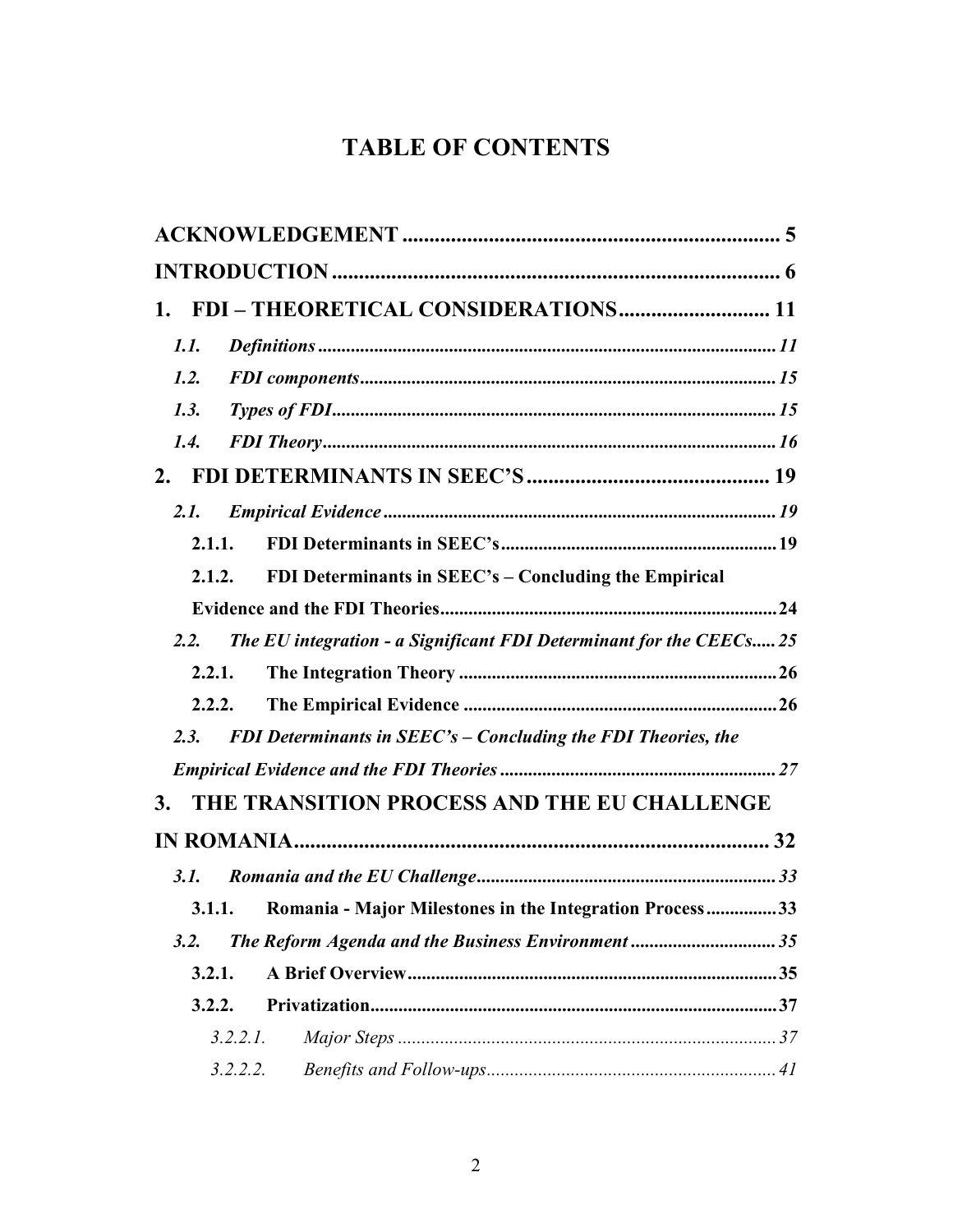|                    | 3.2.3.   |                                                                             |  |
|--------------------|----------|-----------------------------------------------------------------------------|--|
|                    | 3.2.4.   |                                                                             |  |
|                    | 3.2.4.1. | The Legal and Regulatory Framework for FDI 46                               |  |
|                    | 3.2.4.2. | International Commitments and Agreements for FDI  48                        |  |
|                    | 3.2.5.   |                                                                             |  |
| $\boldsymbol{4}$ . |          | <b>EVOLUTION OF THE FDI INFLOWS IN ROMANIA, 1990 -</b>                      |  |
|                    |          |                                                                             |  |
|                    | 4.1.     | FDI Flows Towards Romania Comparing to the SEEC-8, CEC-5 and EU             |  |
|                    | 51       |                                                                             |  |
|                    | 4.2.     |                                                                             |  |
|                    | 4.2.1.   | FDI Flows and the Main Macroeconomic Indicators  54                         |  |
|                    | 4.2.2.   |                                                                             |  |
|                    | 4.2.2.1. |                                                                             |  |
|                    | 4.2.2.2. |                                                                             |  |
|                    | 4.2.2.3. |                                                                             |  |
|                    | 4.2.2.4. |                                                                             |  |
|                    | 4.3.     |                                                                             |  |
| 4.4.               |          | FDI Determinants in Romania versus FDI Determinants in SEEC's 80            |  |
|                    |          |                                                                             |  |
|                    |          |                                                                             |  |
|                    |          | ANNEXE 1 - FDI flows in Central and Eastern Europe - millions of USD, 1990- |  |
|                    |          |                                                                             |  |
|                    |          | ANNEXE 2 - FDI stocks in Central and Eastern Europe - millions of USD,      |  |
|                    |          |                                                                             |  |
|                    |          | ANNEX 3 – FDI stocks per capita in Central and Eastern Europe – millions of |  |
|                    |          |                                                                             |  |
|                    |          | ANNEX 4 - FDI stocks as % of GDP in Central and Eastern Europe - millions   |  |
|                    |          |                                                                             |  |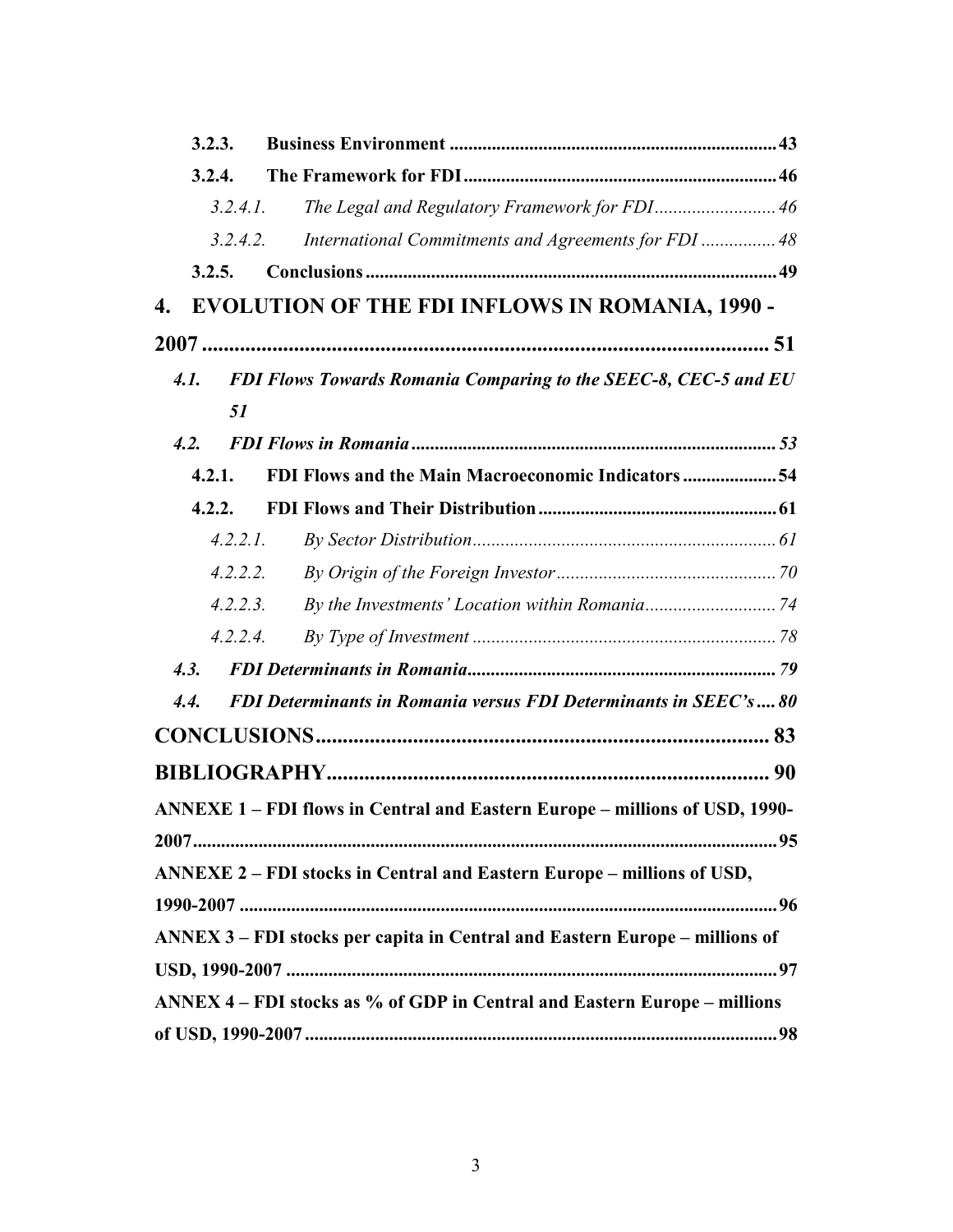#### **ABBREVIATIO S A D ACRO YMS**

| <b>AVAS</b>   | $=$ the Authority for State Asset Recovery          |
|---------------|-----------------------------------------------------|
| <b>CEC</b>    | $=$ Central European Countries                      |
| CEC-5         | $=$ The 5 Central European Countries-Czech          |
|               | Republic, Poland, Hungary, Slovakia, Slovenia       |
| <b>EBRD</b>   | = European Bank for Reconstruction and              |
|               | Development                                         |
| G.D.          | $=$ Government Decision                             |
| EC            | $=$ European Commission                             |
| <b>EFTA</b>   | = European Free Trade Association                   |
| <b>IMF</b>    | = the International Monetary Fund                   |
| RG            | $=$ Romanian Government                             |
| SEEC's        | = the South-Eastern European Countries              |
| SEEC-8        | $=$ the South-Eastern European Countries – Albania, |
|               | Bosnia and Herzegovina, Bulgaria, Croatia,          |
|               | Macedonia, Moldova, Romania, Serbia and             |
|               | Montenegro                                          |
| <b>UNCTAD</b> | = United Nations Conference on Trade and            |
|               | Development                                         |
| <b>USD</b>    | $=$ United Sates Dollar                             |
| <b>VAT</b>    | $=$ Value Added Tax                                 |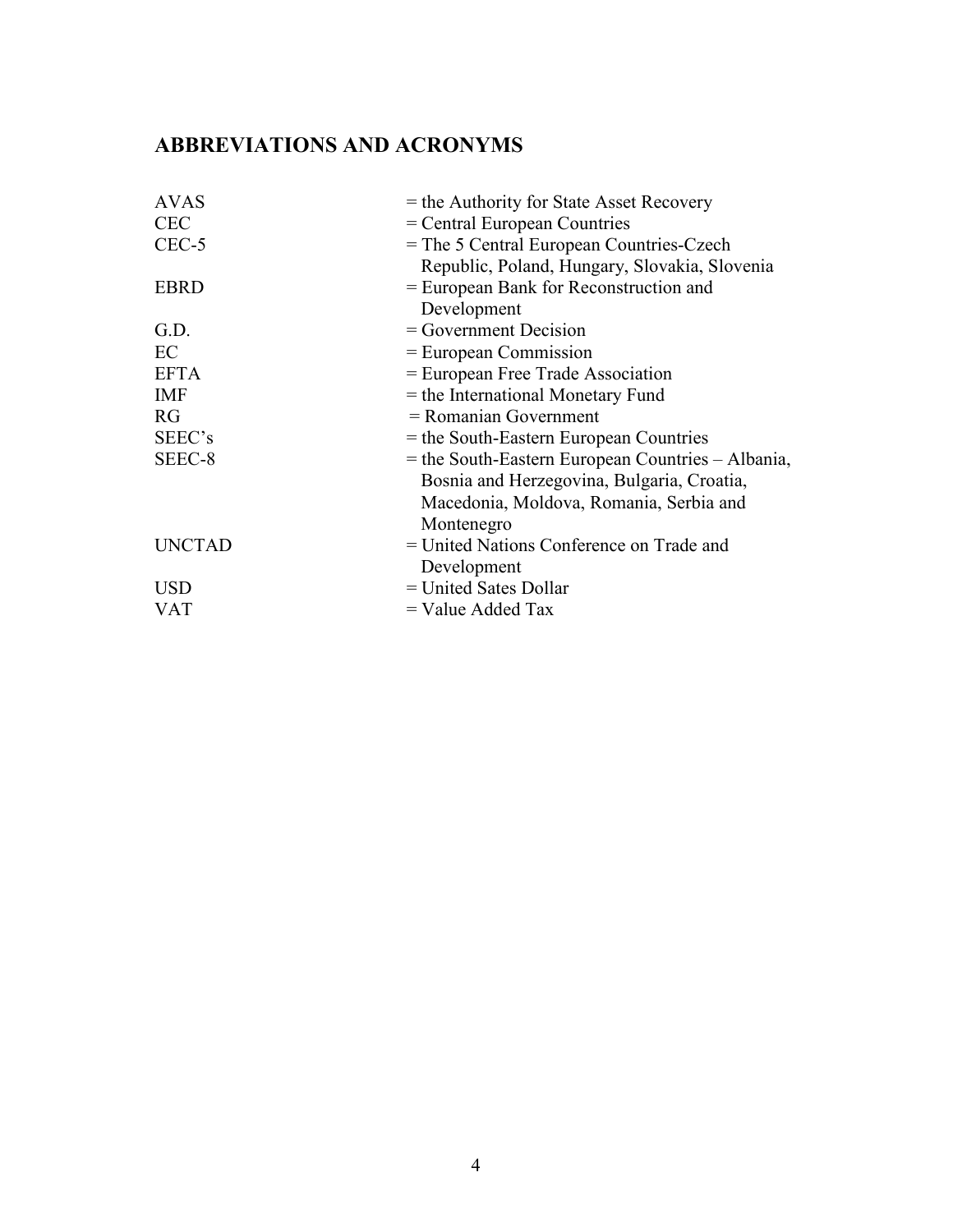## **ACKNOWLEDGEMENT**

The writing of this thesis was possible due to the help I received from many people. I would like to start by thanking my two supervisors: Mr Jean-Claude Vérez and Mr. Ragnar Leunig. Mr. Verez helped me with my economic analysis in the fourth chapter of this thesis and offered me very important recommendations and ideas for gathering the statistical data and for the way I should organize my analysis. Mr. Leunig gave me very much support in structuring this thesis.

Second I would like to thank Mr. Matthias Waechter for helping me to aim for a feasible topic. The discussions I had with him at the end of October and in December about my thesis topic were very fruitful.

Third I would like to thank the whole team of the Institut Européen des Hautes Etudes Internationales in Nice who were wonderful and made this Master program not only a very interesting scientific achievement but also a very pleasant life experience. Many thanks in particular to Ms. Moreno who was like a second mother to me and helped me in solving most of the issues I had since I came to Nice. I also want to thank my colleagues from this Master program for the great moments we spent together and for becoming some of my closest friends.

Fourth, I would like to thank my family and friends back in Romania. I missed you very much while being in Nice and even if you were away you always managed to comfort and help.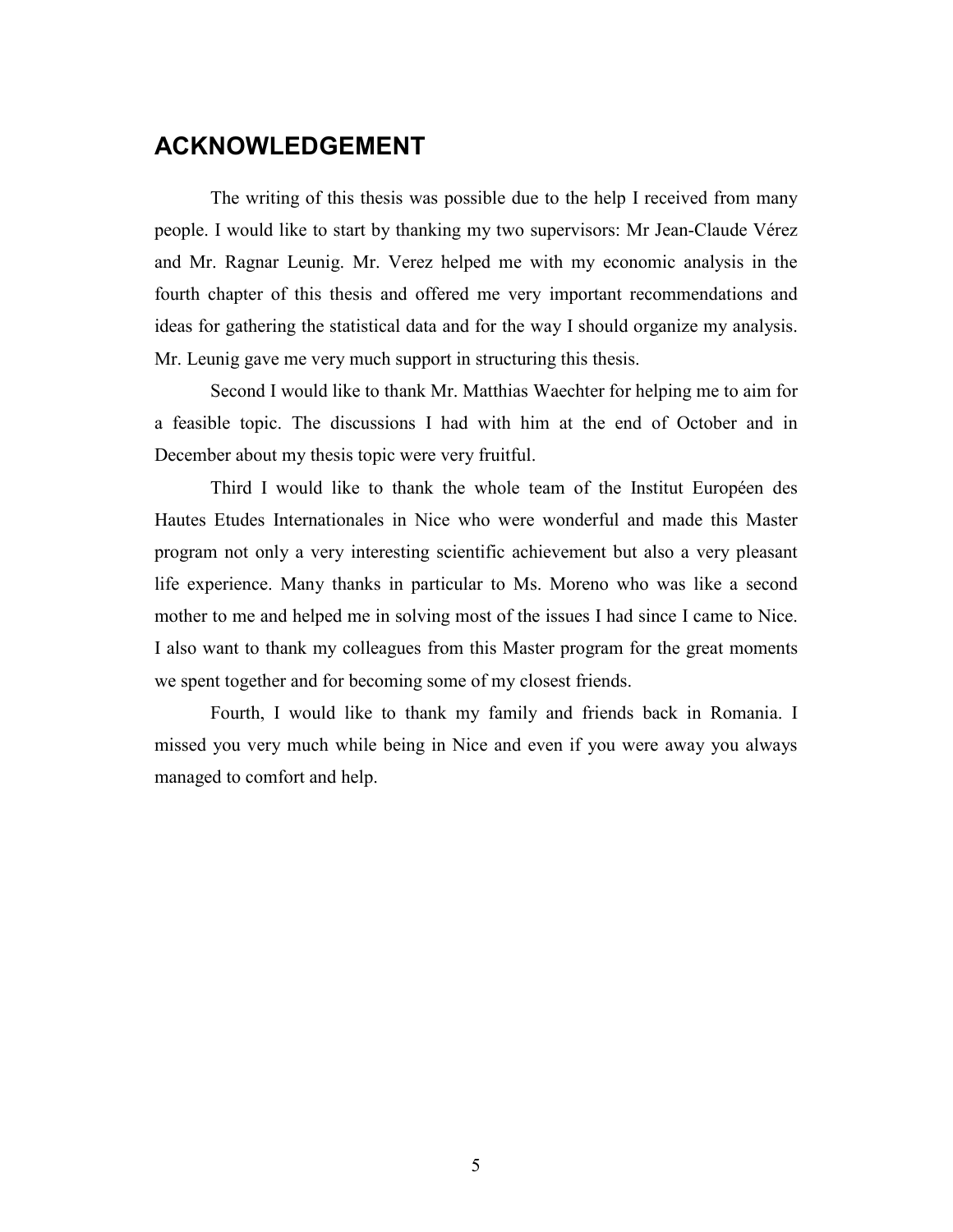## **INTRODUCTION**

-

The word "Globalization" and the expression "Let's bring the world together" are the buzz words of today world. This means that today it is very easy to communicate and travel everywhere in the world, transfer money to banks abroad, buy products on the internet or relocate and work for another branch of the same company located abroad. Technological progress, borders opening, trade liberalization and market integration are some of the major international phenomena accounting for these changes. They opened new ways for development and made it possible for countries to count not only on their national capabilities and domestic companies for economic growth but also on their neighbor countries or trade partners and on the financial potential of their firms, foreign direct investments (FDI) being a good example in this sense.

Even if it is a relatively new phenomenon<sup>1</sup>, foreign direct investment, its determinants and its impacts have been closely analyzed. It is well known that the advantages for the country receiving FDI are multiple, including enhanced competition, productivity spillover, new employment opportunities and know-how transfer to domestic companies and the workforce. FDI became soon known worldwide mostly because of their significant benefits for the host country. Due to their growing importance and multi-folded advantages, countries became more interested in attracting foreign investors, causing a major challenge among the actors involved and influenced by the FDI effects like international trade organizations or the national governments but also among the scholars, economists or the great thinkers to find the main causes that determine companies invest in a foreign country and the criteria that help them choose a certain country for setting up their new business and thus theories for explaining the FDI causality appeared and many empirical analysis has been done.

<sup>&</sup>lt;sup>1</sup> FDI started emerging at a larger scale after The Second World War but their flows became significant during the 1960's, see Jones J., Wren C., *Foreign Direct Investments and Regional Economy*(2006), p. 7, accessed at http://books.google.fr/books?id=yw\_YUIGHg4IC&printsec=frontcover#PPA27,M1, on 07/04/09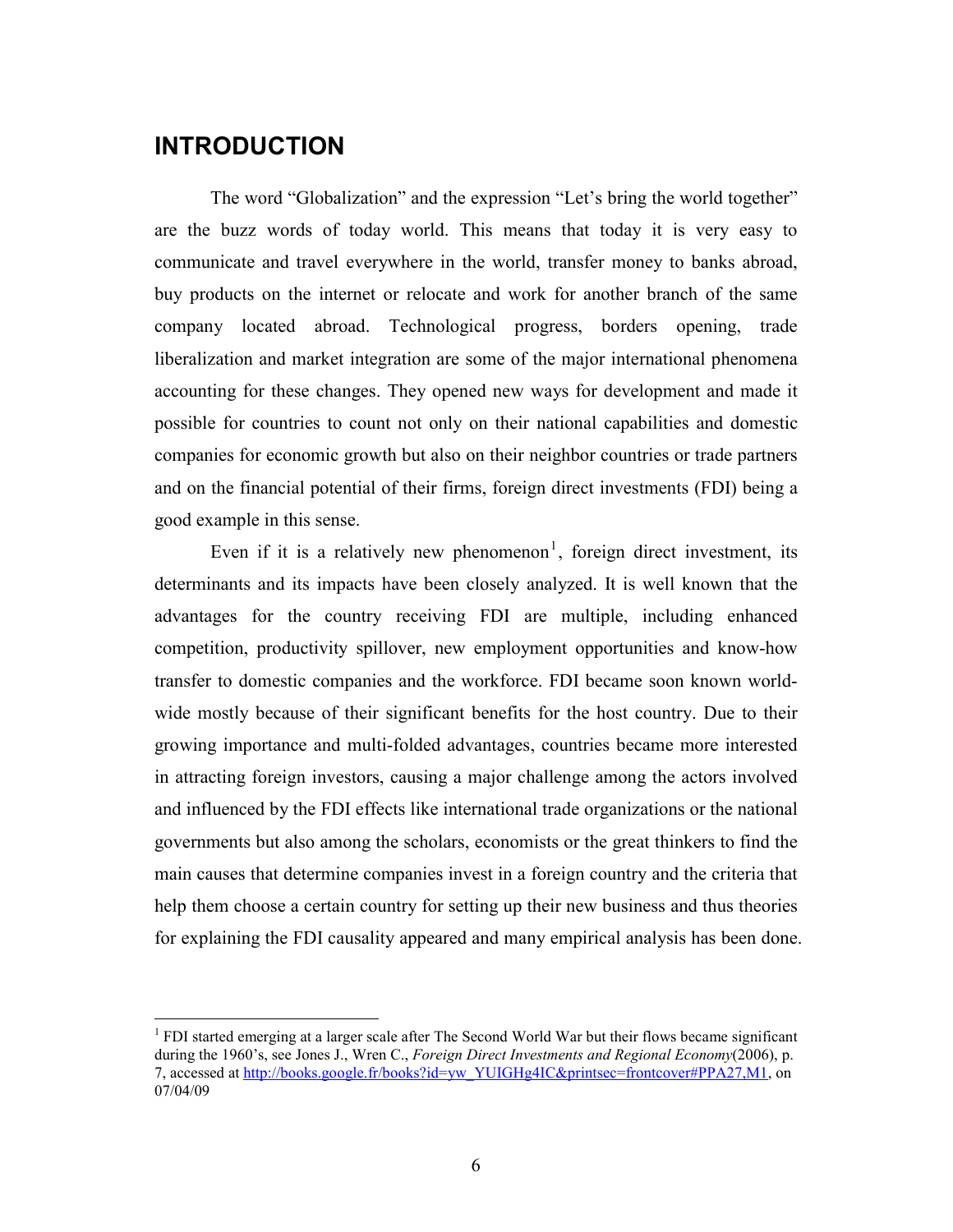The FDI flows are of particular interest to transition countries and good examples in this sense are the ex-communist countries in Central Eastern Europe. After 1989 they started the transition process from communism to capitalism, process that implied issues like market liberalization, democratization and building a proper business environment, aspects that were meant to help them catch up with the more developed countries from Western European.

Transition in CEECs has proved to be one of the most interesting periods of economic, social and structural change, helping countries that were formerly isolated from the international trade to eliminate trade barriers and be active within the process of integration into the global market and international organizations. Transition also means massive enterprise restructuring and infrastructure modernization. Domestic resources in these countries are limited and so FDI prove to be of great help and extremely valuable to them. In addition foreign investors bring capital flows that are non-debt-creating capital flows meaning that the host country can obtain more capital than its domestic potential without loans and debts. Due to this feature FDI are extremely important and the preferable method for financing the external current account deficit for countries lacking of capital flows such as the transition economies. As a consequence, attracting FDI has become an important item in the policy agenda of the governments of the transition countries and research in the field of FDI determinants has expanded rapidly.

As an ex-communist country, Romania matches perfectly the pattern described above. In 1990 it started the transition process and it was not only an economic transformation that Romania needed but also technological progress. An important role in achieving these goals was played by the foreign investors. Beside the economic benefits mentioned above, the foreign investors' arrival in Romania can also be seen as a good opportunity for domestic companies to catch up with the technological development. It was obvious that FDI became significant for the transformations and restructuring process needed in Romania and following the trend among the CEECs, the Romanian authorities started reforming the business environment in order to make it more attractive for the foreign investors.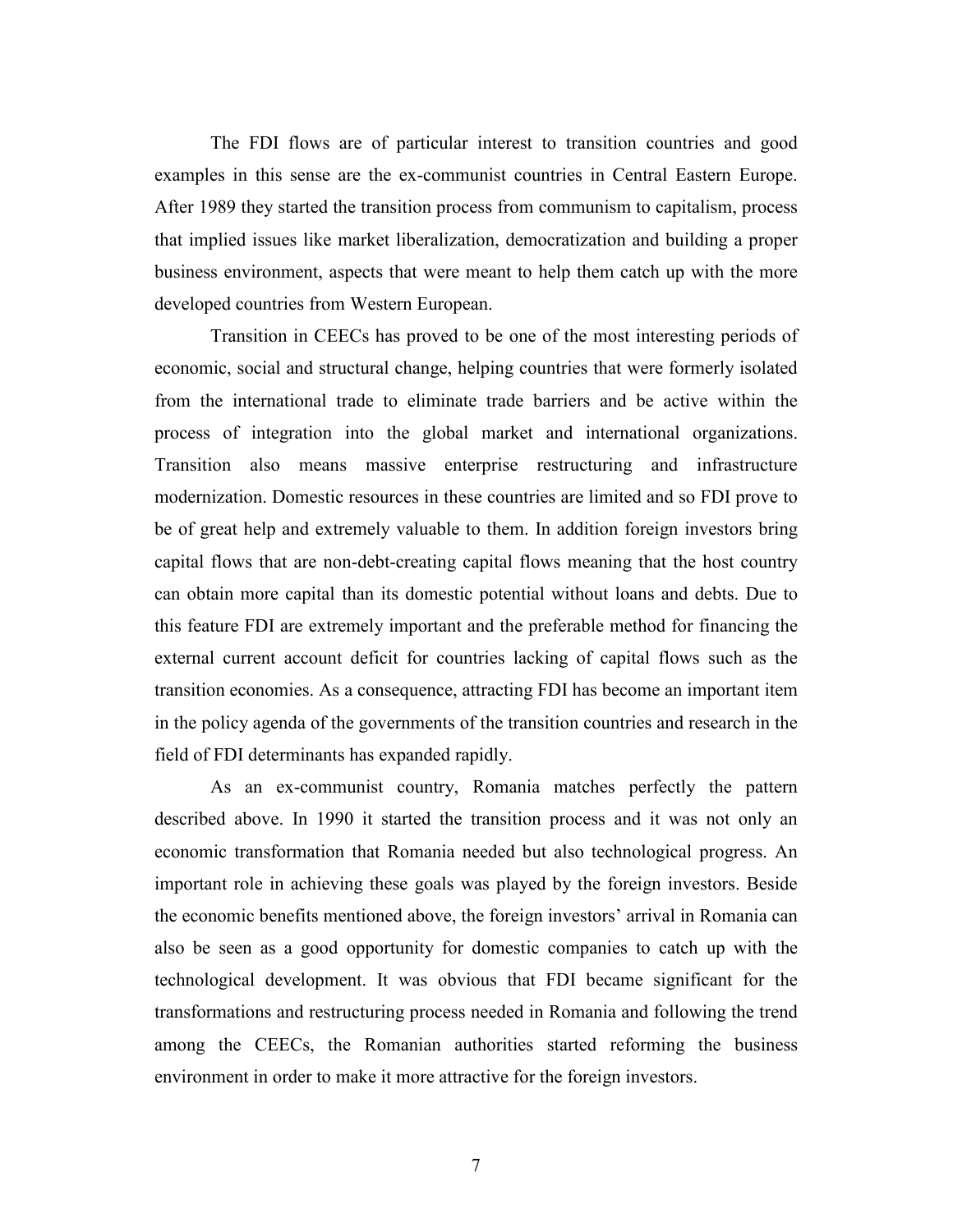One of the main targets during the transition process for Romania has been the EU integration. The EU accession negotiations have been a guide for the transition process in Romania, most of the transformations and reforms implemented having as targets the alignment to the EU standards. EU integration had thus a major impact and huge implications on the Romanian society on the whole and particularly on its economy and FDI inflows.

Having as starting point the facts presented above, the aim of this thesis was to find the determinants of the FDI flows received by Romania since 1990 when it started the transition process, to see if they match the pattern for the FDI determinants in the SEEC's, to discover if the EU integration was one of the main determinants of the FDI trend in Romania and if so, to find how the EU integration influenced the FDI flows received by Romania.

**The first chapter** has an introductive role and starts with presenting some theoretical concepts about FDI: definitions coming from two different authorities – the Organization for Economic Co-operation and Development (OECD) and the National Bank of Romania (NBR) - , FDI classifications in conformity with NBR and FDI components also in conformity with NBR standards. It continues with a brief presentation of the FDI theories and their statements about the FDI determinants.

To come closer to Romania's case, **the second chapter** tries to offer an overview on the FDI determinants in SEEC's. FDI theories give information about FDI determinants that can be universally accepted but the SEEC's have many particular features and in order to have a better view of their FDI determinants much empirical analysis has been done on the matter. The main findings of these empirical analyses are thus presented in this chapter in order to find the FDI determinants in SEEC's. The chapter describes also the integration theory about the evolution of the capital flows and empirical results about the effects of integration on the capital flows and their structure. It ends by concluding the main FDI determinants for the SEEC's assessed from the FDI theories presented in the first chapter, the empirical results, the integration theories and their corresponding empirical analyses.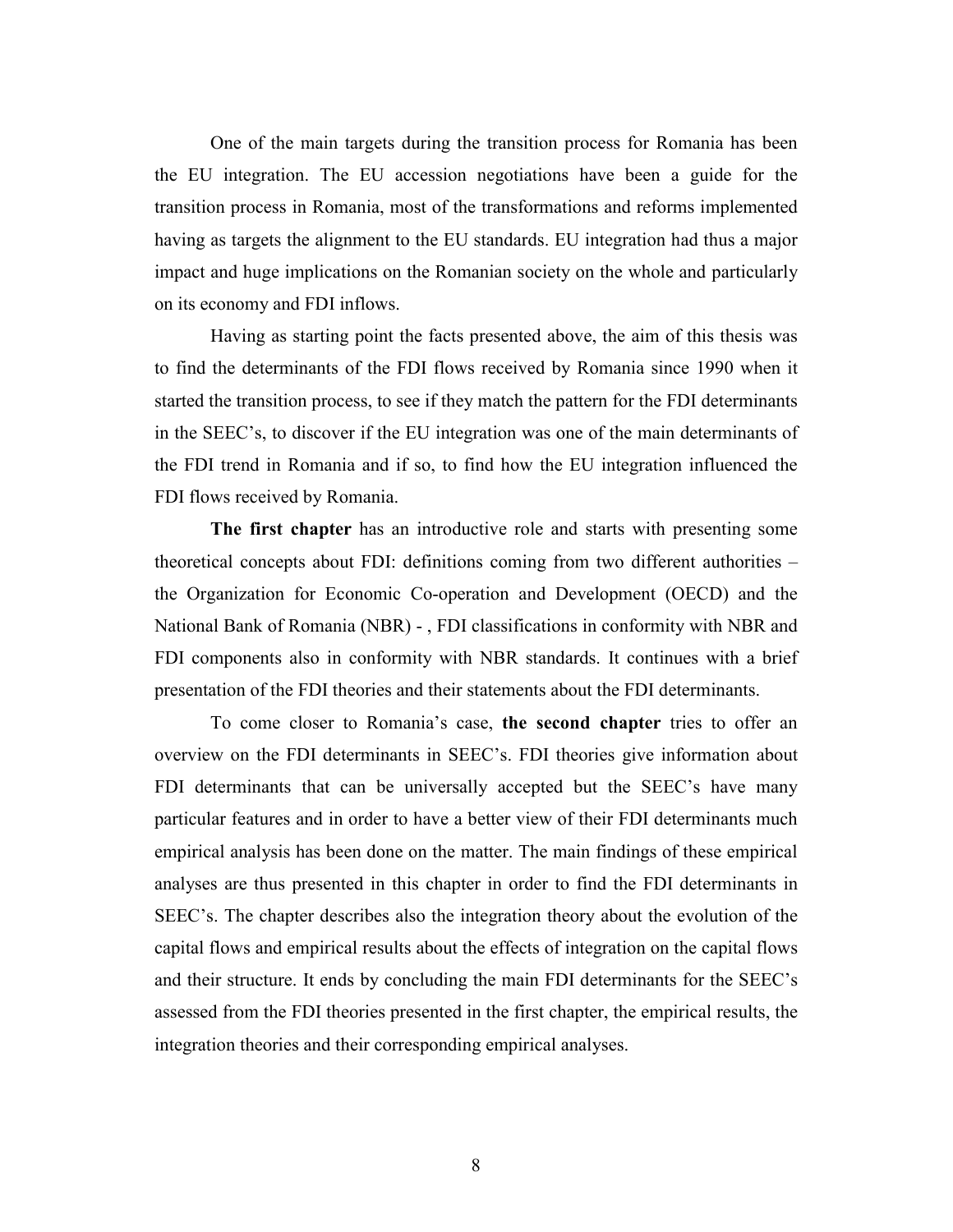**The third chapter** starts by presenting the EU integration as Romania's major challenge after 1990 and the main factor influencing the transition process in Romania. In this context, the major milestones in Romania's integration process offer proper information, explanations and insights into the reforms, their timing and effects and due to their importance they are emphasized at the beginning of the chapter. Further on, the third chapter offers an overview of the reform agenda applied in Romania including the privatization process, the reforming of the business environment and the evolution of the regulatory framework for FDI, and using the information presented, it concludes the main FDI determinants issued from the transformation process.

**The fourth chapter** starts with a short overview of the evolution of the FDI flows in Romania compared to the CEECs, SECs and the EU average and continues with a detailed analysis of the FDI trend in Romania during 1990 – 2007, related to the evolution of the macroeconomic indicators – GDP, GDP/capita, FDI % of GDP, etc - , trying to explain and find the determinants of the FDI flows evolution. The chapter continues with finding the main FDI determinants issued from the analysis and after it makes a brief comparison to the results offered by the FDI theories and the empirical evidence – the FDI determinants in the  $SEECs$  – and ends by concluding with the importance of the EU integration as an FDI determinant in Romania.

The period chosen for the analysis is 1990-2007 because it offers the possibility of analyzing the FDI flows during three periods that are important for the transition process of Romania: the first transformation years following the communist era (1990 - 2000), the years right before Romania's EU accession on the  $1<sup>st</sup>$  of January 2007 (2001 - 2006) and during 2007, the year following the EU accession.

As a tool for the economic analysis in the fourth chapter, I will use the statistical – mathematical apparatus that will be applied to the economic indicators in order to explain the meaning of the numbers presented - shares, proportions, dynamics, etc. - , establish correlations and causalities between the economic indicators, explain these correlations and causalities, add commentaries and remarks.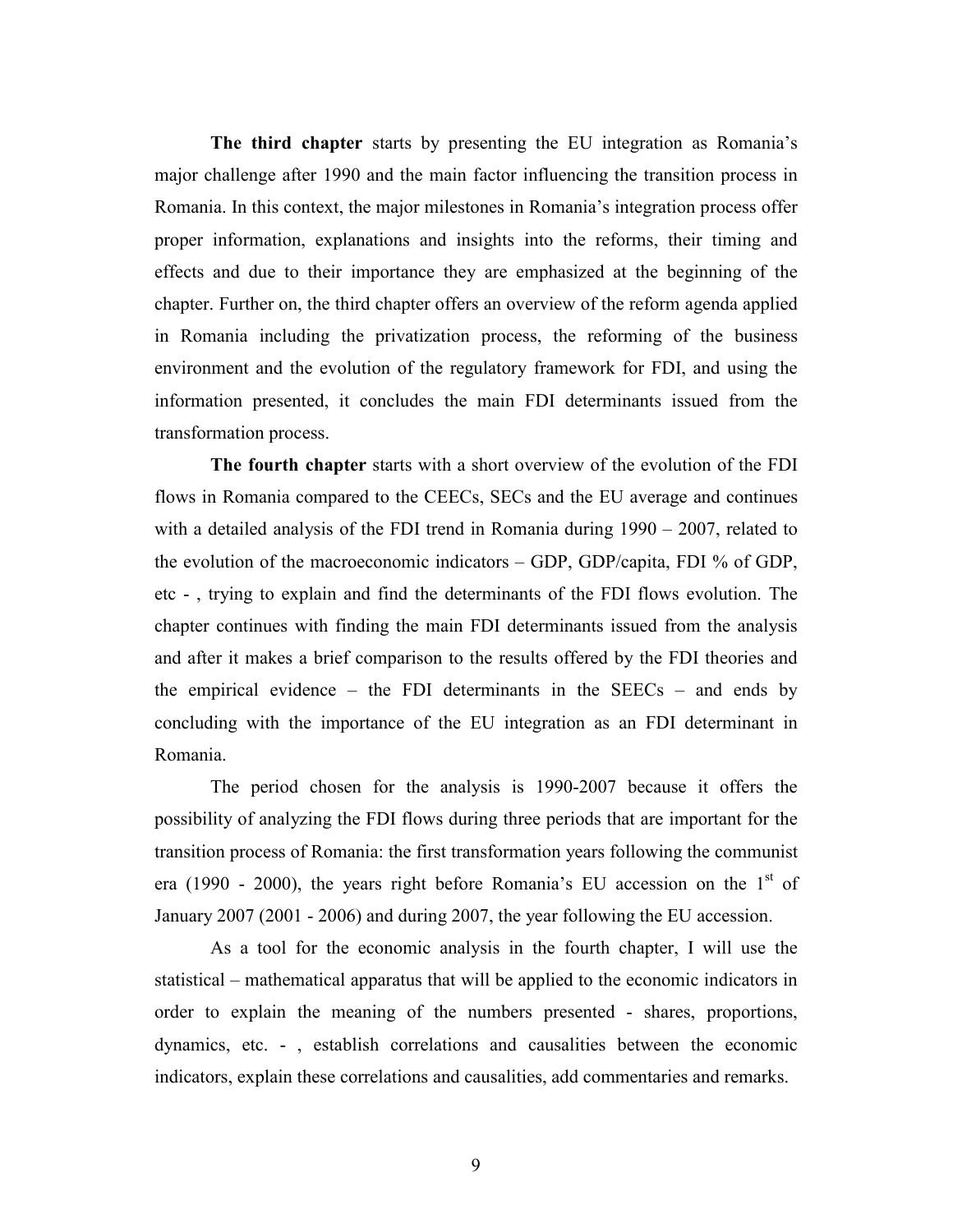For accuracy and objectivity, the information used for the economic analysis is provided by national organizations (the National Trade Register Office in Romania, the Romanian Authority for State Assets Recovery, the National Bank of Romania, the National Institute of Statistics) and also by international organizations (the International Monetary Fund, the United Nations Conference on Trade and Development, the Organization for Economic Cooperation and Development and EUROSTAT).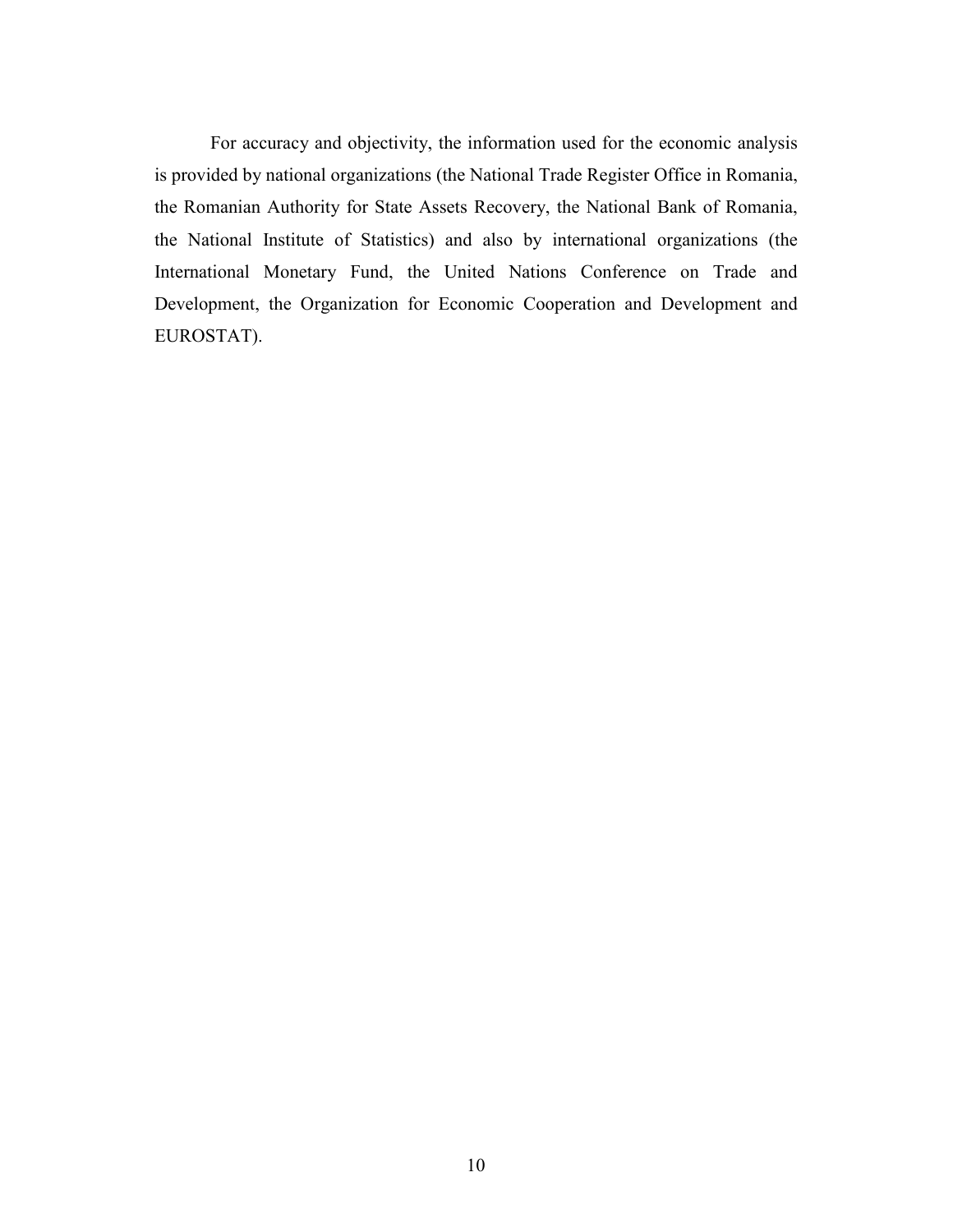# **1. FDI – THEORETICAL CONSIDERATIONS**

"Foreign direct investment (FDI) is the name given to a process where a firm from a country provides capital to an existing or newly – created firm in another country"<sup>2</sup>. Companies that locate their production in at least two different countries are usually referred to as multinational companies (MNCs). Due to the economic development and the technological revolution, foreign investors have spread all over the world, determining spectacular increases in the number of MNC's and in the level of FDI in the international economy that increased from 13 billion of USD in 1970 to 1,942 billion of USD in  $2000<sup>3</sup>$ . This huge increase in absolute terms highlights the growing importance of the FDI to the global economy.

### *1.1. Definitions*

-

The definitions below for the main concepts in the FDI field belong to two important organizations that are competent in the FDI domain: OECD - one of the organizations competent in the FDI field at international level - and NBR - one of the competent organizations in the FDI field at national level in Romania. Romania joined the "OECD Declaration on International Investment and Multinational Enterprises" on the  $20<sup>th</sup>$  of April 2005, fact that means that Romania aligned its investment policy to the OECD standards and engaged itself to respect FDI framework within the OECD Guidelines for Multinational Enterprises<sup>4</sup>. As a consequence of this fact, the definitions presented bellow show that the NBR aligned its FDI policy and theoretical considerations to the OECD standards.

<sup>2</sup> Jones J., Wren C., *Foreign Direct Investments and Regional Economy*(2006), p. 7, accessed at http://books.google.fr/books?id=yw\_YUIGHg4IC&printsec=frontcover#PPA7,M1, on 07/04/09 3 data source: IMF, website www.imf.org, website visited 25/03/09

<sup>&</sup>lt;sup>4</sup> http://www.oecd.org/document/53/0,2340,en\_2649\_201185\_34749237\_1\_1\_1\_1,00.html, accessed on 16/02/09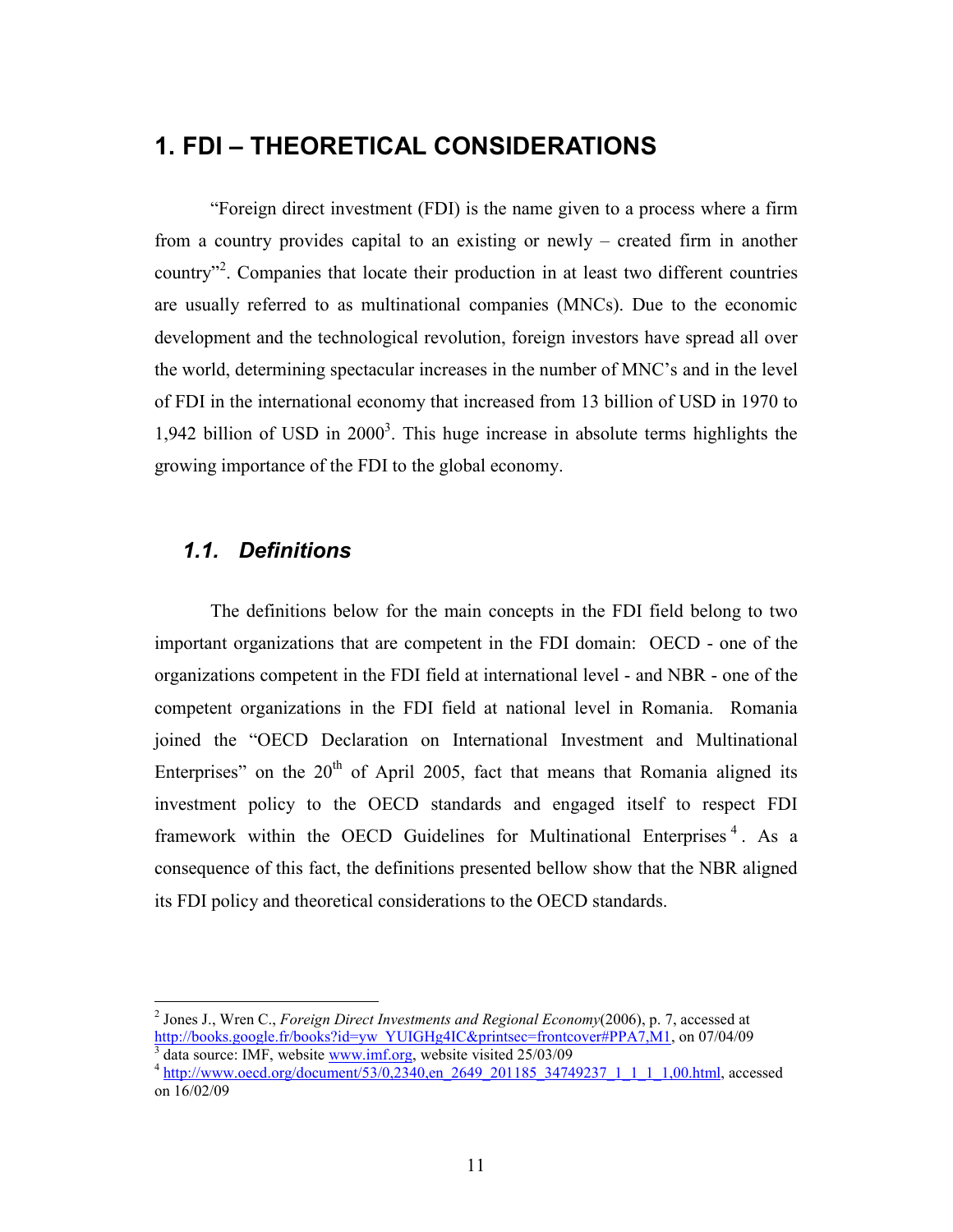#### **Foreign direct investment**

The standard definition for FDI belongs to the Organization for Economic Cooperation and Development (OECD).

> "*Foreign direct investment reflects the objective of obtaining a lasting interest by a resident entity in one economy (''direct investor'') in an entity resident in an economy other than that of the investor (''direct investment enterprise''). The lasting interest implies the existence of a long-term relationship between the direct investor and the enterprise and a significant degree of influence on the management of the enterprise. Direct investment involves both the initial transaction between the two entities and all subsequent capital transactions between them and among affiliated enterprises, both incorporated and unincorporated*" 5 .

The key aspect of this definition is that it presents the concept of FDI involving not only financial capital transfer but also a certain degree of control of one company in a country over another company in a different country.

This key aspect of the OECD definition for FDI can also be found in the FDI definition adopted by the National Bank of Romania  $(NBR)^6$ .

> *"Foreign direct investment: long-term investment relationship between a resident entity and a non-resident one; it usually involves a significant degree of influence from the investor on*

 5 OECD, *OECD Benchmark Definition of Foreign Direct Investments* (1996), pp. 7-8, accessed at http://www.oecd.org/dataoecd/10/16/2090148.pdf, on 16/03/09

<sup>&</sup>lt;sup>6</sup> NBR, *Foreign Direct Investment (FDI) in Romania as of 31 December 2007* (2008), p. 1, accessed at http://www.bnro.ro/files/d/Statistica/seturi%20de%20date/FDI/eFDI2007.pdf, on 02/02/09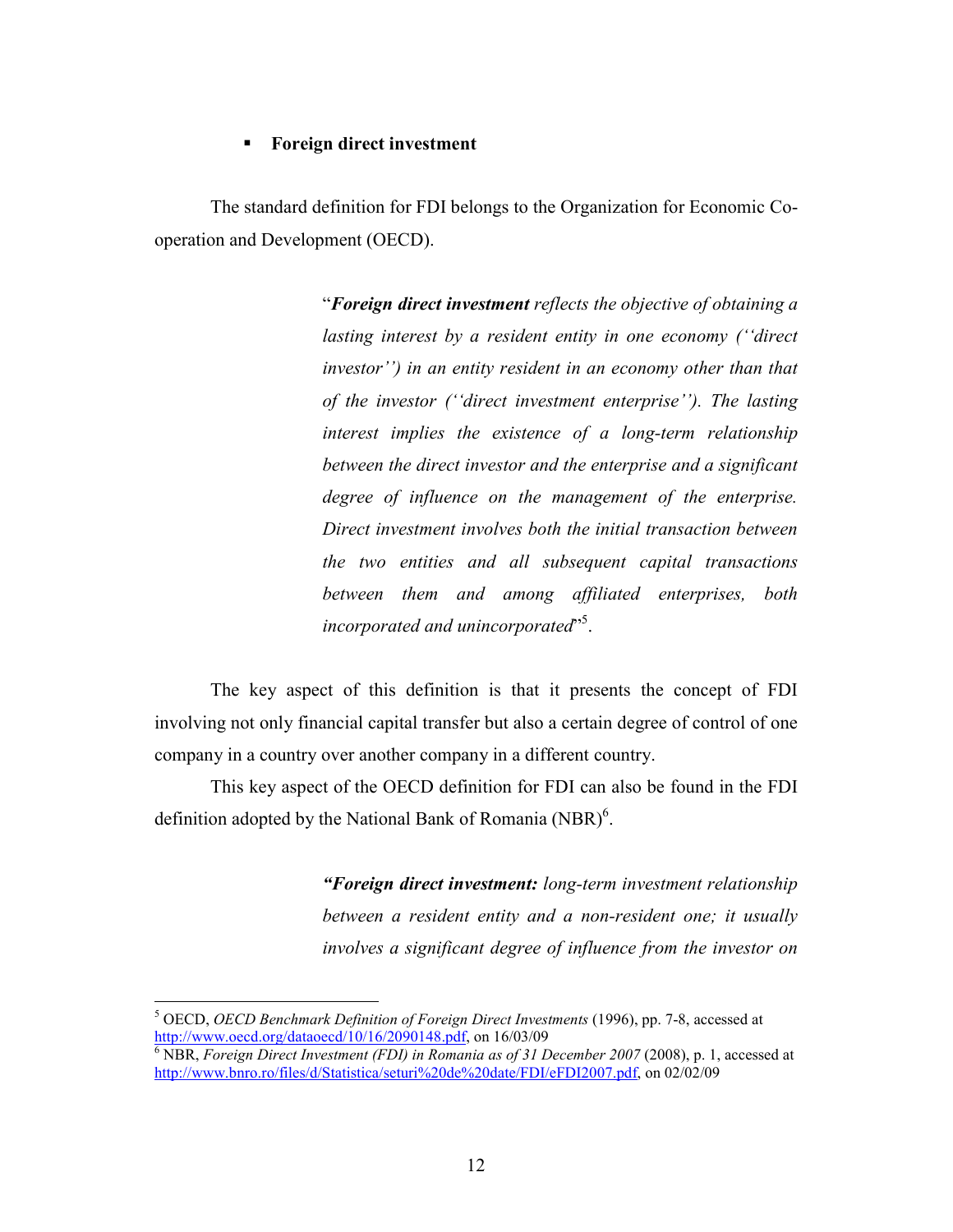*the management of the direct investment enterprise in which he/she invested.* 

*Foreign direct investment is considered the following: paid-up capital and the reserves related to a non-resident investor owning at least 10 percent in the subscribed share capital of a resident enterprise, the loans between the investor and the direct investment enterprise as well as the reinvested earnings."* 

#### **Foreign direct investor**

The OECD definition for this notion is:

*"A foreign direct investor is an individual, an incorporated or unincorporated public or private enterprise, a government, a group of related individuals, or a group of related incorporated and/or unincorporated enterprises which has a direct investment enterprise – that is, a subsidiary, associate or branch – operating in a country other than the country or countries of residence of the foreign direct investor or investors."<sup>7</sup>*

The definition for this notion given by NBR is:

*"Foreign direct investor: legal entity, private person or group of entities acting jointly and owning at least 10 percent of the subscribed share capital (or of endowment capital in case of* 

 7 OECD, *op. cit.,* p. 8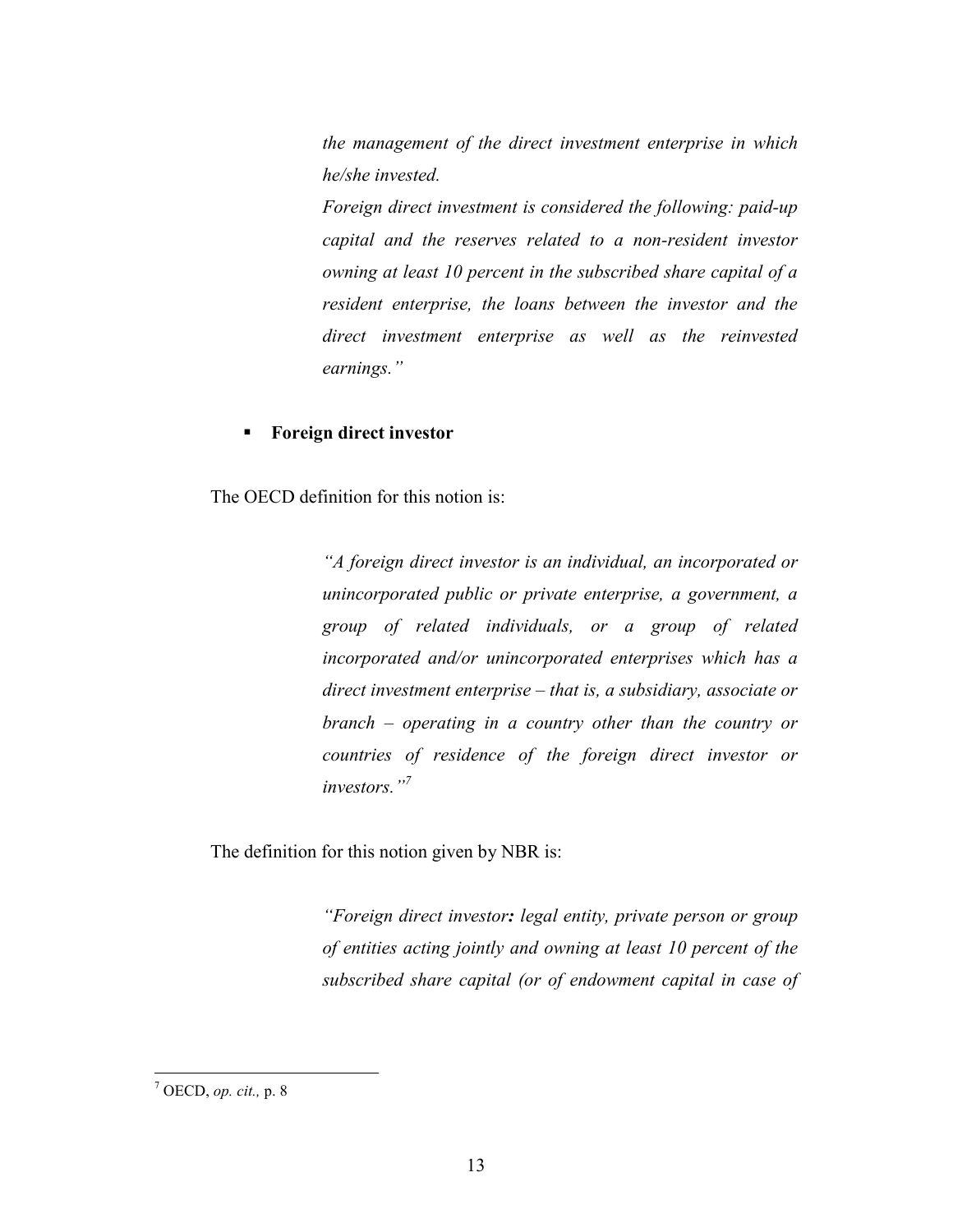*unincorporated entities) or at least 10 percent of voting power in an enterprise located outside the country of residenc*e."<sup>8</sup>

The main difference between the two definitions resides in the supplementary condition contained in the NBR definition, stating that a foreign company can be qualified as foreign direct investor if it owns at least 10% of the subscribed share capital or of the voting power in a company situated outside its residence country.

#### **Direct investment enterprise**

The OECD definition for this notion is the following:

*"OECD recommends that a direct investment enterprise be defined as an incorporated or unincorporated enterprise in which a foreign investor owns 10 per cent or more of the ordinary shares or voting power of an incorporated enterprise or the equivalent of an unincorporated enterprise."<sup>9</sup>*

The definition offered by the NBR states that:

*"Direct investment enterprise: an incorporated or unincorporated enterprise where a foreign investor owns at least 10 percent of the subscribed share capital or voting power, or the endowment capital in case of unincorporated entities (branches). A participation of at least 10 percent of subscribed share capital or voting power, or of endowment* 

<sup>8</sup> NBR, *op. cit.,* p. 1

<sup>9</sup> OECD, *op. cit.,* p. 8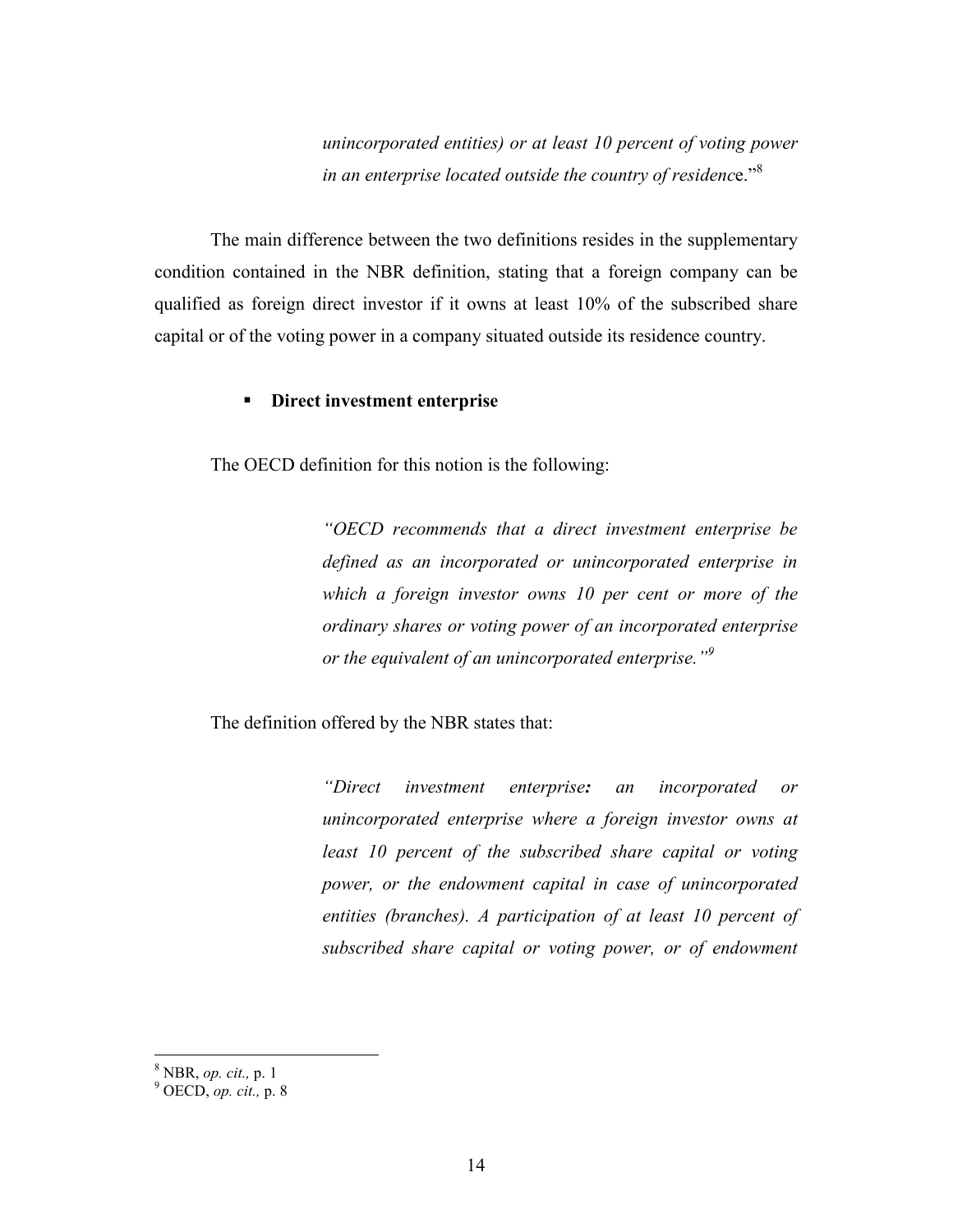*capital, is the prerequisite for the establishment of the direct investment relationship."<sup>10</sup>*

Defining the *direct investment enterprise* concept, both OECD and NBR state the "10%" condition for the foreign direct investor, and thus OECD basing the *foreign direct investor* concept on the former, the difference mentioned above is eliminated.

#### *1.2. FDI components*

According to the NBR, the FDI have two components: the equity capital and the net credit.

According to NBR, **the equity capital "**includes subscribed and paid-up capital, both in cash and through in-kind contributions, held by non-residents in resident enterprises, as well as the related share in reserves; in case of branches, the available endowment capital shall be taken into account accordingly."<sup>11</sup>

As for the second FDI component, NBR states that the **net credi**t includes the borrowings of direct investment enterprise "from the foreign direct investor or from the group of non-resident companies that the former belongs to<sup> $12$ </sup>; the net credit doesn't include "the loans extended by the direct investment enterprise either to the foreign direct investor or to another entity within the group of companies $"^{13}$ .

#### *1.3. Types of FDI*

The main FDI classification takes into consideration the contribution to the equity flow in the direct investment enterprises. According to this criterion, the NBR classifies the FDI in three categories as it follows:

<sup>10</sup> NBR, *op. cit.,* p. 1

 $11$  idem

 $12$  idem

 $13 \text{ idem}$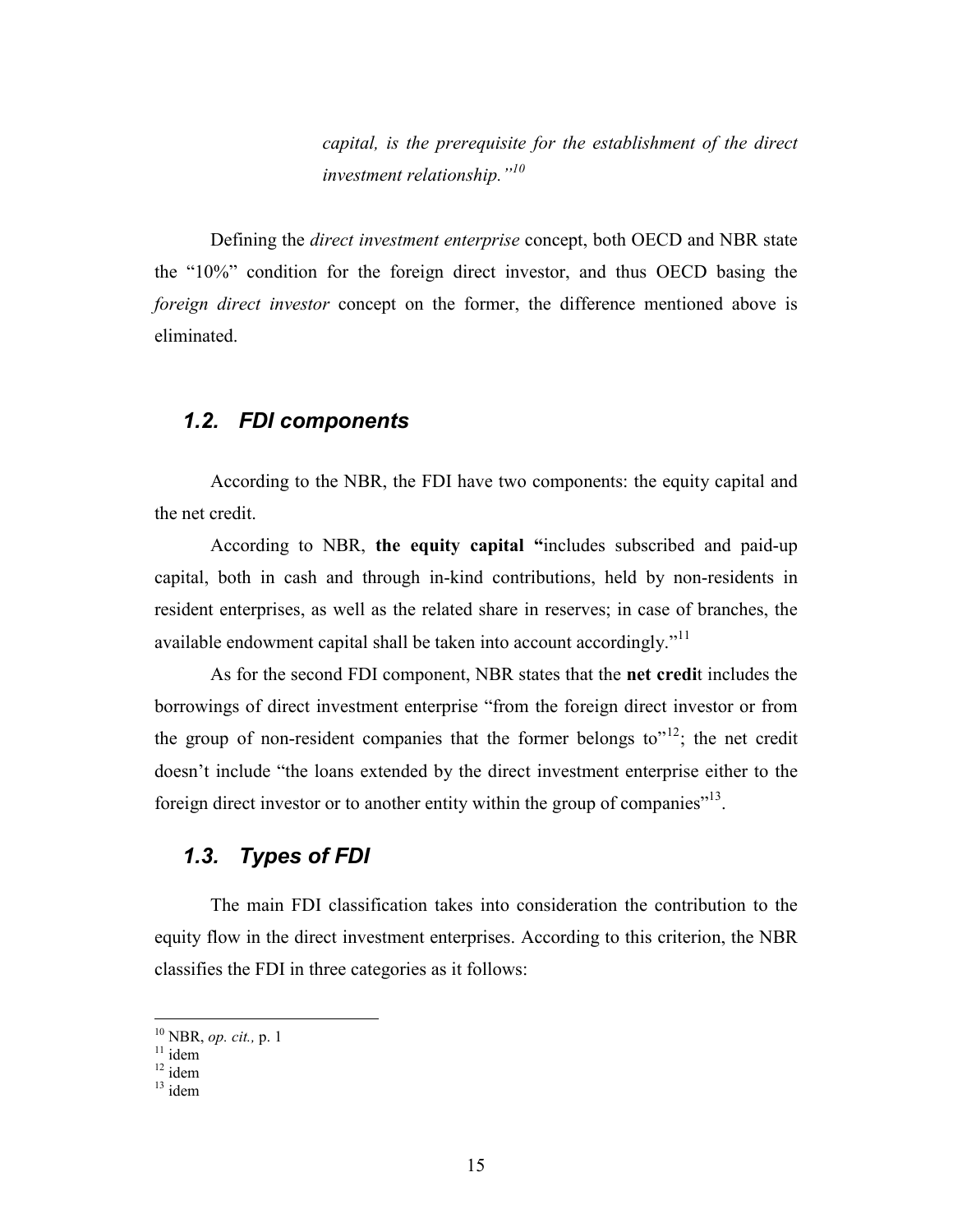- **Greenfield:** is defined as "the establishment of a new venture which is not based on a former domestic firm"<sup>14</sup>
- **Merger and acquisition:** represents the partial or the full takeover of domestic enterprises from residents by foreign investors;
- **Corporate development:** is defined as an increase in the capital of a direct investment enterprise by the foreign direct investor<sup>15</sup>.

## *1.4. FDI Theory*

The FDI theories appeared during the 1960's when the FDI started increasing in volume and new explanations were needed about the subject. Until then, there was no documentation about the FDI as they were treated like international capital inflows. The FDI theories had as purpose the explanation of the factors that influence the FDI flows, trying to find out "why foreign direct investment occurs, when it takes place and where it locates"<sup>16</sup>.

The major FDI theory until the 1990's was *The Eclectic Paradigm (*also known as the *OLI framework*), elaborated by John Dunnings<sup>17</sup>, during the 1970's. According to his theory a company's decision to invest in a foreign country is determined by three major factors: ownership (O), location (L), internalization (I) and the company will decide to invest in a foreign country only if the three factors are fulfilled.

(O) – Ownership: means that the company has to have an ownership advantage that differentiates it from the other companies and that is hard to achieve by the competitors. The ownership advantage can be in a tangible form like a product or a fabrication process or in an intangible form like reputation or good management.

<u>.</u>

<sup>&</sup>lt;sup>14</sup> Braunerhjelm P., Ekholm K., *The geography of multinational firms* (1998), p. 157, accessed at http://books.google.fr/books?id=Zo8ueiGsywcC&pg=PA157&dq=greenfield+investment#PPA157,M1, on 04/03/09

<sup>15</sup> NBR, *op. cit.,* p. 2

<sup>16</sup> Jones J., Wren C., *op. cit.,* p. 27

<sup>17</sup> Jones J., Wren C., *op. cit.,* pp. 27-28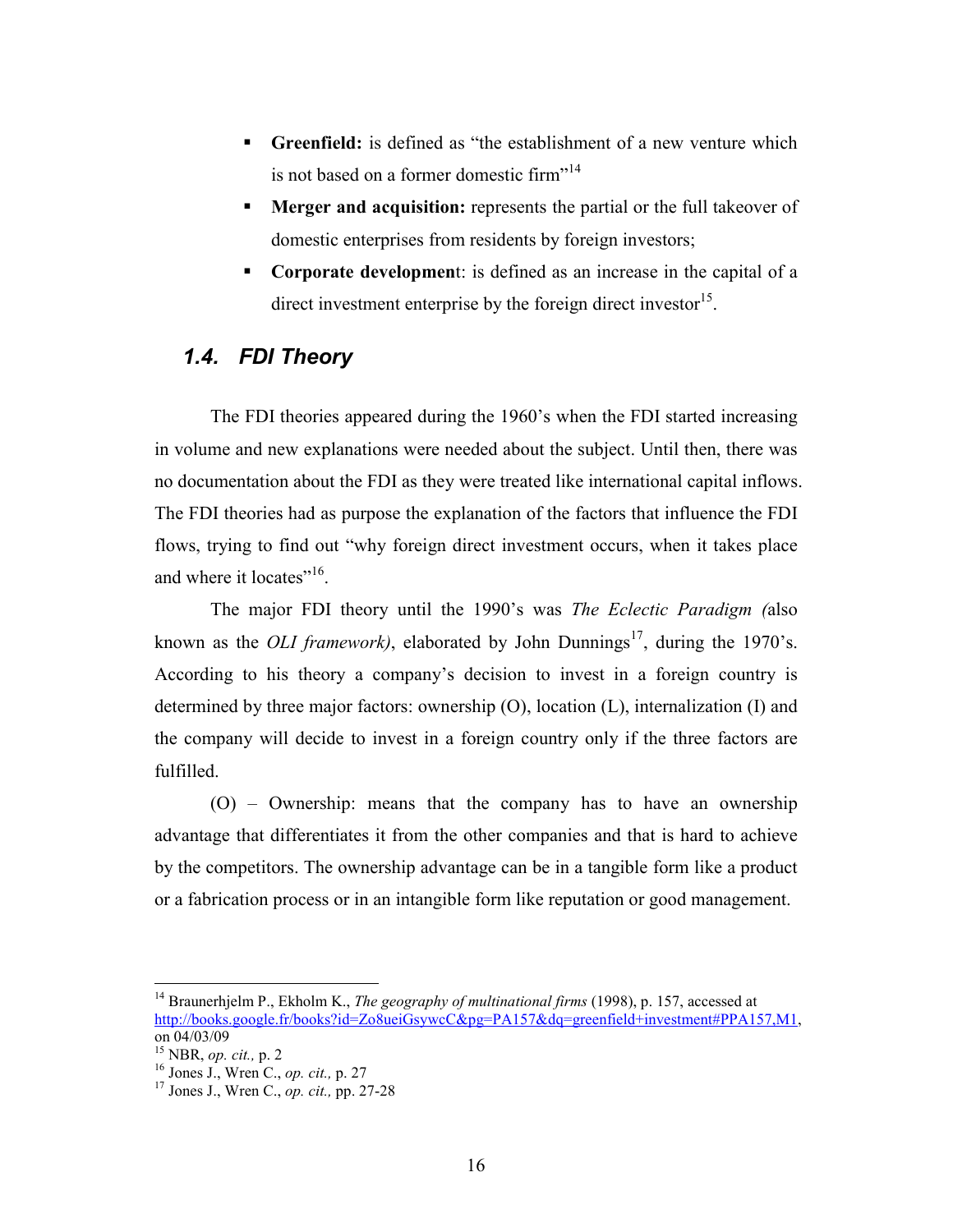$(L)$  – Location : means that the foreign country chosen for the investment must offer certain location advantages that motivates the investor make the investment abroad rather than in his/her own country. Trade barriers, cheap workforce or easier access to clients can be seen as location advantages.

(I) – Internalization : means that the FDI will be considered more adequate if the company decides to internalize the ownership advantage by creating a new branch and not if the company decides to exploit its ownership advantage by concluding contracts or licensing<sup>18</sup>.

Later on, Dunning added a new element to the previous three ones, saying that the FDI has to match in the long run strategy of the company.

As new challenges appeared causing major changes in the FDI flows, the OLI framework was not sufficient anymore to explain the FDI trends, such as the increasing volume of FDI between two rich countries in the context of the trade barriers falling<sup>19</sup>. Due to these inconveniencies, new models were conceived having as starting point the general equilibrium models<sup>20</sup> that was completed by the addition of the key variables from the OLI framework, ownership and location. Such a model was developed by J.R. Markuson and A.J. Venables<sup>21</sup>. The main feature of these new theoretical models is that they demonstrated and highlighted the importance of country specific features, such as economic development, in explaining the FDI trends and  $flows^{22}$ .

<sup>18</sup> Jones J., Wren C., *op. cit.,* pp. 27-28

<sup>19</sup> Brenton P., Di Mauro F., Lucke M*., Economic Integration and FDI:An Empirical Analysis of Foreign Investment in the EU and in Central and Eastern Europe* (1998), Kiel Working Paper No. 890, Institut für Weltwirtschaft an der Universität Kiel, p. 6, accessed at http://papers.ssrn.com/sol3/papers.cfm?abstract\_id=139908, on 08/04/09

<sup>&</sup>lt;sup>20</sup> the general equilibrium model comes from the general economic theory, a branch of economics that has as aim the explanation of the supply, demand and price behavior in an economy with several markets -

<sup>21</sup> Markusen J.R. , Venables A.J., *The Theory of Endowment, Intra-Industry and Multinational Trade* (1996), CEPR Discussion Paper N. 1341, abstract accessed at http://papers.ssrn.com/sol3/papers.cfm?abstract\_id=4194, on 14/03/09

<sup>22</sup> Brenton P., Di Mauro F., Lucke M*., Economic Integration and FDI:An Empirical Analysis of Foreign Investment in the EU and in Central and Eastern Europe* (1998), Kiel Working Paper No. 890, Institut für Weltwirtschaft an der Universität Kiel, p. 6, accessed at http://papers.ssrn.com/sol3/papers.cfm?abstract\_id=139908, on 08/04/09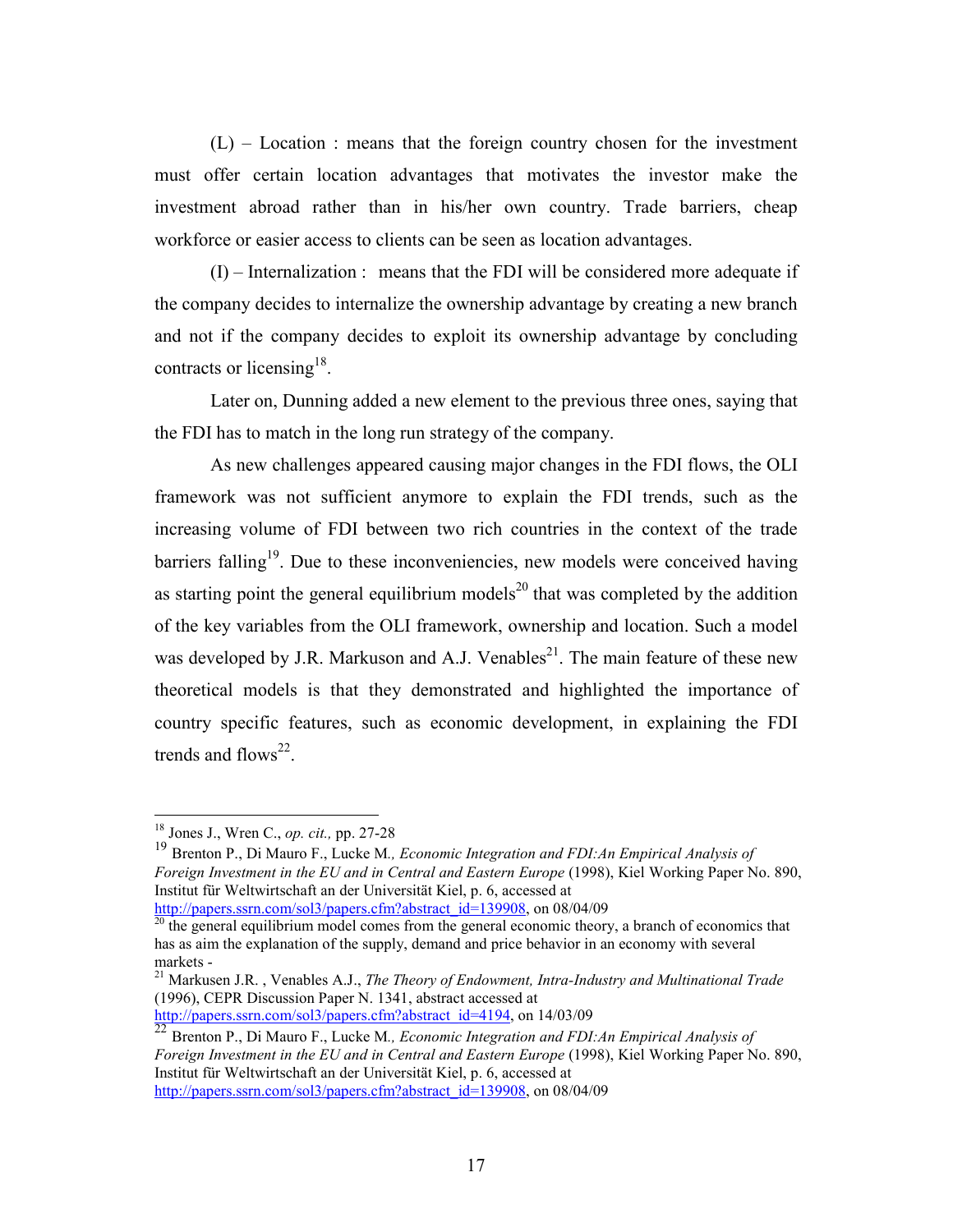*The International Trade Theory,* conceived by the 2008 Nobel Prize for Economy winner, Paul Krugman<sup>23</sup>, analyzes the impact of economies of scale on the international trade and it is associated to eliminating the customs barriers, policy that had as results the diminution of the production costs, and thus the possibility of locating a company where the production factors are less expensive, but also the possibility to use economies of scales in the production process and focus on the markets with easier entry access and that are bigger sized $^{24}$ .

Generally, the FDI theories mentioned above talk about the important factors influencing the FDI flows, considering significant factors like location (an advantage that the investor has in a foreign country but not in his own), market size, trade barriers and the country's characteristics, such as economic growth.

<sup>&</sup>lt;sup>23</sup> http://nobelprize.org/nobel\_prizes/economics/laureates/2008/, website visited 23/04/09

<sup>24</sup> Krugman, P. R., *Rethinking International Trade* (1994), accessed at http://books.google.fr/books?id=kR-5nhiJPV0C&printsec=frontcover#PPA16,M1, on 23/04/09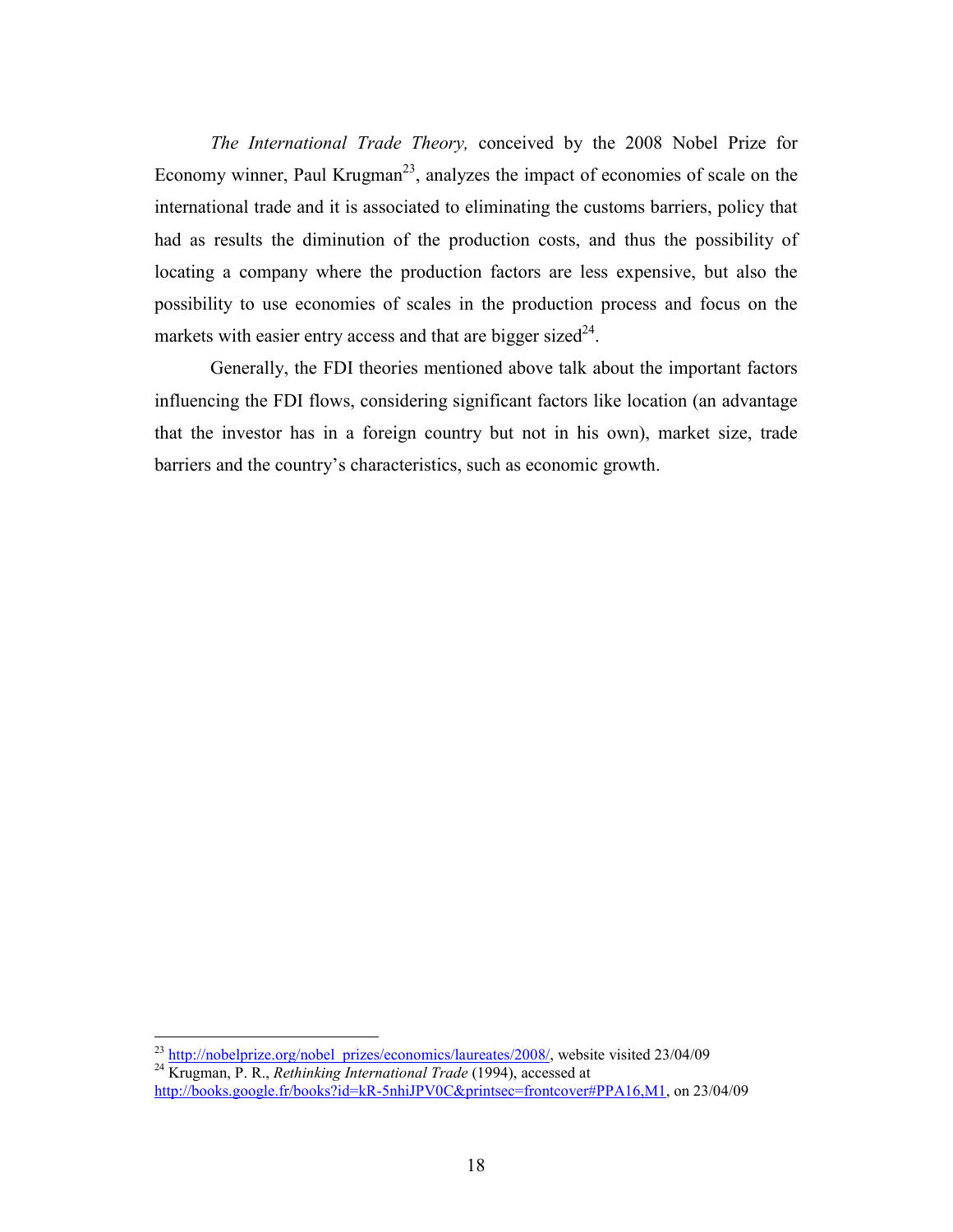# **2. FDI DETERMINANTS IN SEEC'S**

As new challenges appear every day determining major changes that need to be explained, the FDI theories proved to be insufficient and thus empirical analysis were done in order to find the explanations that were not provided by the theories. Due to its massive importance for both Western and Eastern European countries but mostly for the latter, the EU integration process and its impacts on capital flows, trade and FDI flows in the SEEC's has been an important subject for research and empirical analysis among the scholars and the international institutions. The simulations and empirical analysis had as basis the FDI theories and used different models, the most frequently used one being the gravitational model. It is used to explain bilateral flows of FDI at the empirical level and considers as very important factors the size of the market and less important ones the existence of good production factors<sup>25</sup>.

#### *2.1. Empirical Evidence*

#### **2.1.1. FDI Determinants in SEEC's**

The main FDI determinants for the SEEC's issued from the empirical analysis are:

> **The macroeconomic indicators like GDP or GDP per capita of the host country**: they are relevant for the country's economic development and market potential, proving to be important determinants for the FDI flows. Certain studies on the  $\text{CEEC}^{26}$  proved the existence of two opposite relations between each of the two

<sup>25</sup> Serbu S. G., *op. cit.,* p. 16

<sup>26</sup> Brenton P., Di Mauro F., Lucke M*., Economic Integration and FDI:An Empirical Analysis of Foreign Investment in the EU and in Central and Eastern Europe* (1998), Kiel Working Paper No. 890, Institut für Weltwirtschaft an der Universität Kiel, p. 6, accessed at http://papers.ssrn.com/sol3/papers.cfm?abstract\_id=139908, on 08/04/09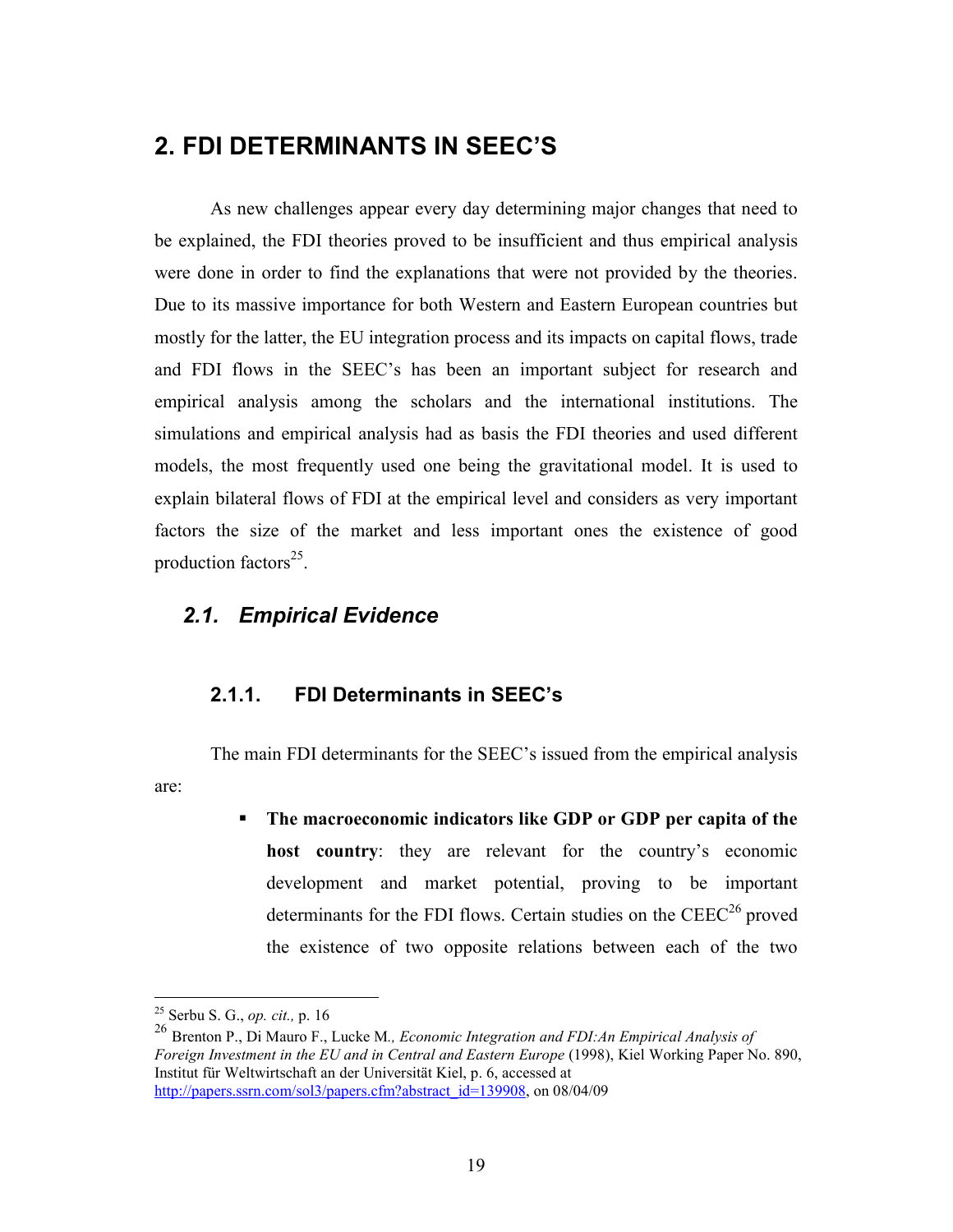macroeconomic indicators and the FDI: a positive relation between GDP and FDI but a negative one between GDP per capita and FDI, while other studies<sup>27</sup> showed the positive influence of both indicators on the FDI flows, the same positive correlation between the two macroeconomic indicators and the FDI flows being confirmed by some other empirical analysis<sup>28</sup>. Other important findings belonged to Bevan<sup>29</sup> that found through an empirical analysis that the GDP of the host country does not have a significant influence on the FDI flows but the existence of a great potential of exploitation of economies of scale does.

 **The distance between the country of the foreign investor and the country where the investment is made**: it is one of the elements influencing the transportation costs and most empirical analysis proved its significant influence on the FDI flows<sup>30</sup>. Still, there are studies that did not find its role as being significant, one of these studies having been done by Resmini<sup>31</sup>. Her empirical results showed as significant for the FDI flows factors like the salary differential translated by a low – cost workforce being more attractive for the foreign investors, followed by the market size of the host country, the degree of openness of the economy and also the stage of the transition process.

<sup>28</sup> Serbu S. G., *FDI flows towards CEECs: an analysis on the Romania, Hungary and Slovenia's performances*(2005), University of Orleans, France and "Babes-Bolyai" University, Cluj-Napoca, Romania, p. 11, accessed at http://papers.ssrn.com/sol3/papers.cfm?abstract\_id=873474, on 15/03/09 <sup>29</sup> Bevan Alan, Estrin Saul, *The Determinants of Foreign Direct Investment in Transition Economies*  (2000)*,* William Davidson Institute Working Paper 342, accessed at

http://www.wdi.umich.edu/files/Publications/WorkingPapers/wp342.pdf, on 24/04/09 <sup>30</sup> Serbu S. G., *op. cit.*, p. 19

<sup>27</sup> Gorg H., Greenaway D., *Is there a potential for increases in FDI for Central and Eastern European countries following EU accession?* (2002)*,* Research Paper 2002/31, Leverhulme Centre, accessed at http://papers.ssrn.com/sol3/papers.cfm?abstract\_id=410813, on 23/03/09

<sup>31</sup> Resmini L., *The Determinants of Foreign Direct Investment into the CEECs: Bew Evidence from Sectoral Patterns*(1999)*,* LICOS Discussion Paper no. 83/1999, pp. 22-25, accessed at http://www.econ.kuleuven.ac.be/licos/DP/DP1999/LICOSDP83.pdf, 25/03/09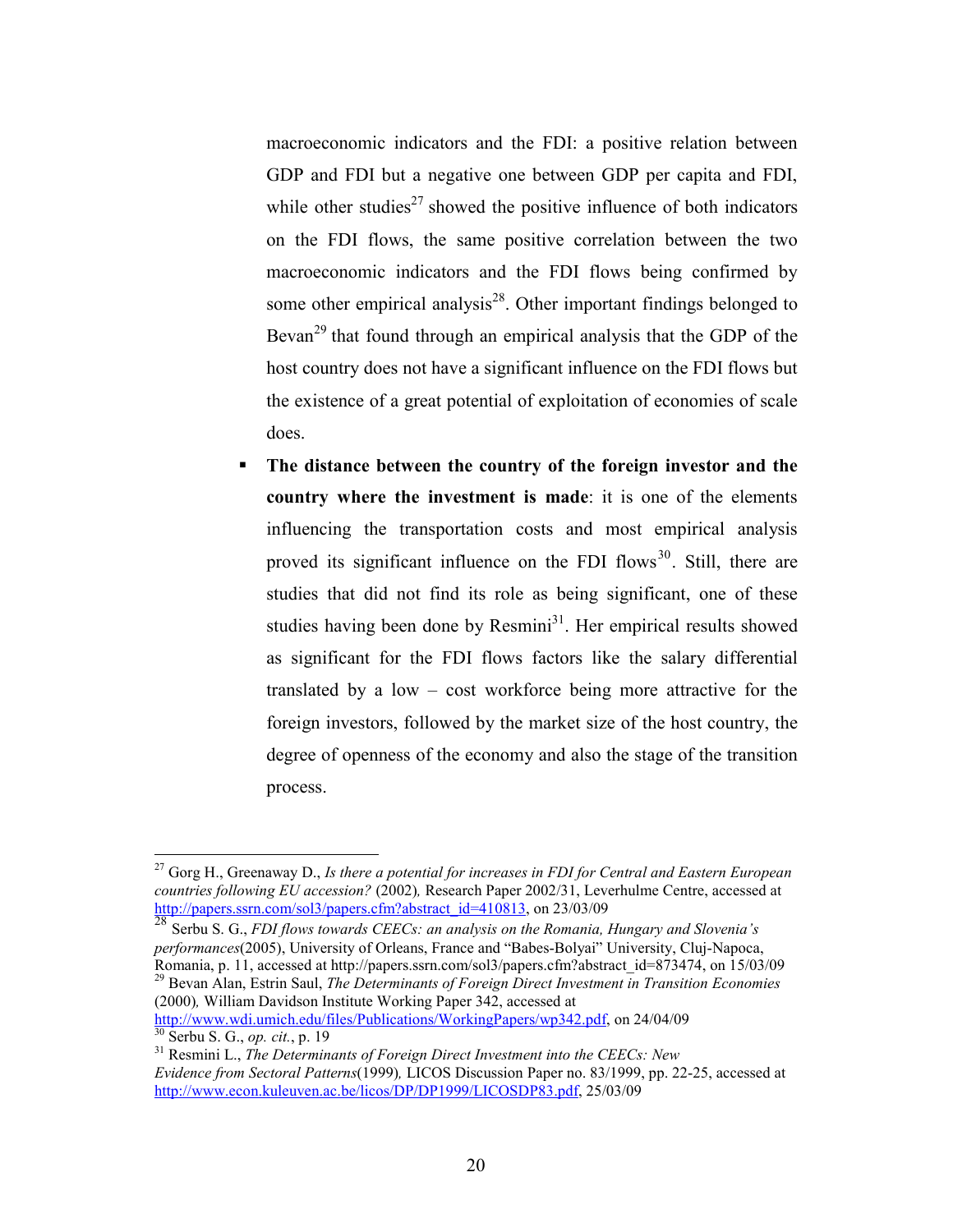- **The costs and the level of qualification of the labor force**: the correlation between the cost of the workforce and the FDI is not very significant and its importance varies from sector to sector  $-$  the FDI made in low-cost sectors are very sensitive to this issue while the ones in high-tech fields are less sensitive. This can be explained by the fact that the low cost workforce does not necessarily imply reduced production costs and this is mainly seen when the labor productivity is  $\log^{32}$ . The level of qualification of the workforce and its importance as an FDI determinant are appreciated differently in the empirical analysis: the working force is considered qualified in some studies if it has tertiary education  $33$  while for others secondary education is enough<sup>34</sup>, both studies showing the significant aspect of the factor for the FDI flows.
- **The impact of the EU enlargement**: the empirical evidences showed that there is a correlation between the EU membership and the FDI flows towards the EU member states or EU candidate countries, such as: the EU member states are more likely to receive capital flows from other EU countries<sup>35</sup> and the official announcement of the EU concerning the perspectives of integration plays an important role in the configuration of the FDI flows<sup>36</sup>. Other important results were

-

<sup>35</sup> Buch C.M., Piazolo D., *Capital and trade flows in Europe and the impact of enlargement (*Kiel Institute of World Economics : 2001*)*, p. 28, accessed at http://www.sciencedirect.com/science? ob=ArticleURL&\_udi=B6W8Y-44015W9-

 $2\&$  user=7302445& coverDate=09%2F30%2F2001& rdoc=1& fmt=full& orig=search& cdi=6667 & sort=d& docanchor=&view=c& acct=C000029858& version=1& urlVersion=0& userid=73024 45&md5=2d5b29b8cbf211b6567bbf19522adb49#bbib5, on 12/03/09

<sup>32</sup> Serbu S.G., *op. cit*., p. 14

<sup>33</sup> Gorg H., Greenaway D., *Is there a potential for increases in FDI for Central and Eastern European countries following EU accession?* (2002)*,* Research Paper 2002/31, Leverhulme Centre, accessed at http://papers.ssrn.com/sol3/papers.cfm?abstract\_id=410813, on 23/03/09

<sup>34</sup> Carstensen K., Toubal F., *Foreign direct investment in Central and Eastern European countries: a dynamic panel analysis* (2004)*, Journal of Comparative Economics 32 (2004)* p. 3-22, accessed at http://www.ifw-members.ifw-kiel.de/publications/foreign-direct-investment-in-central-and-easterneuropean-countries-a-dynamic-panel-analysis/kap1143.pdf, on 23/04/09<br>
<sup>35</sup> Buch CM, Biarala D. C.

<sup>36</sup> Serbu S. G., *op. cit*., p. 11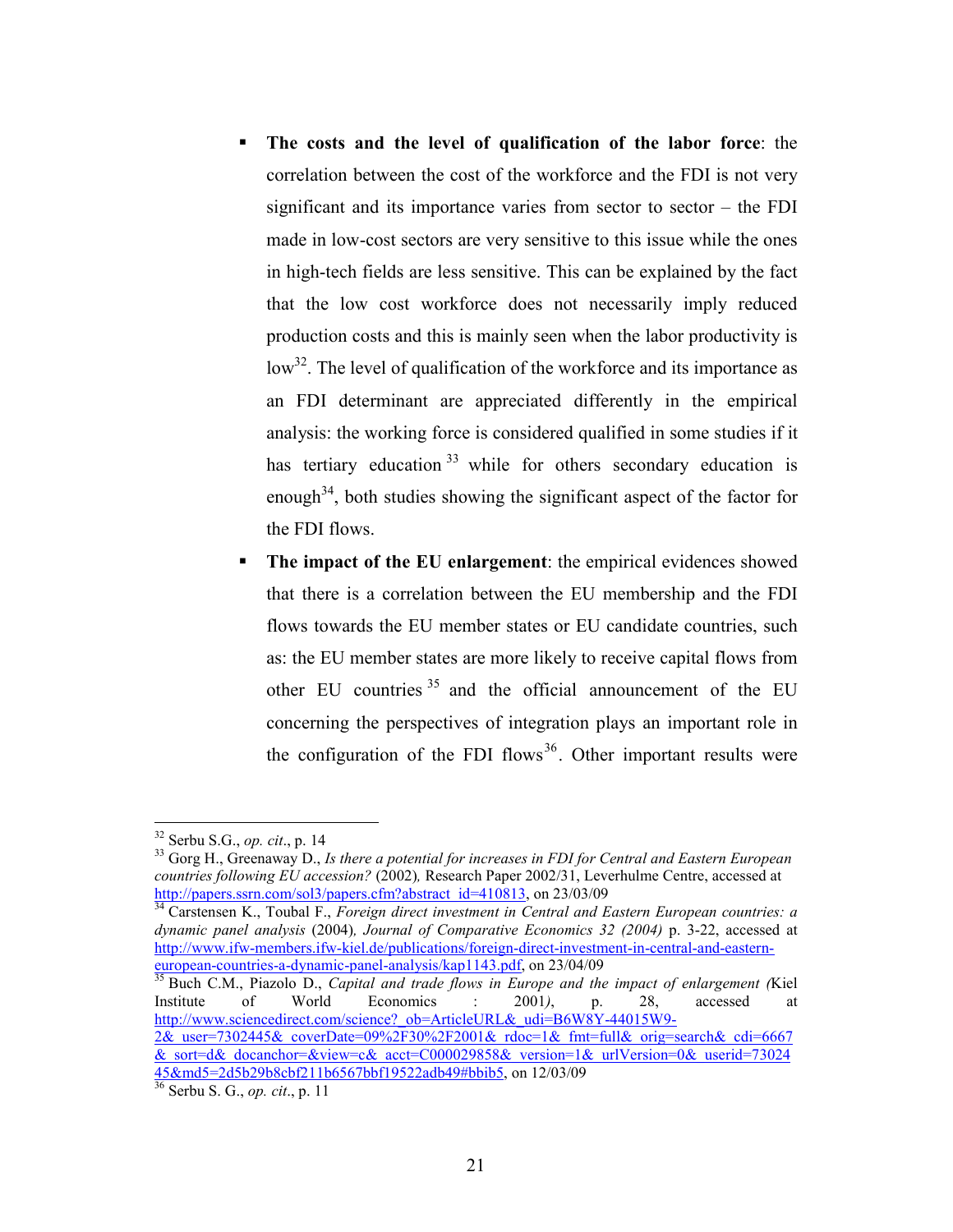obtained by  $Gorg<sup>37</sup>$ , that analyzed the potential for increased FDI following the EU integration process for some Eastern European Countries, identifying limited potential in the manufacturing sector and greater potential in the services sector. Brenton<sup>38</sup> obtained different results in his empirical analysis and they are focused on three main aspects. First, the FDI attracted by the CEEC had the expected level (corresponding to the GDP and GDP per capita values of the respective years) and the new potential investors should be stimulated by the host country of the FDI by the progress of the reform agenda and its economic growth, fact that shows the importance of the two factors. Second, the study found no proof that the FDI increase in the EU member states will cause a decrease in the FDI flows towards non-EU countries and third, the EU integration does not have a significant impact on the FDI stock of the new member states. Other important findings belong to Bevan<sup>39</sup>. He found that FDI flows to CEECs are mainly influenced by the unit labor cost, the market size of the host country, the country risk and the gravity factors. The key announcements made by the EC concerning the EU accession progress had a direct impact on the FDI trend towards the CEECs but did not affect the country credit ratings by lowering or increasing the country risk. An example in this sense is the EC's announcement about the Agenda 2000 that caused a bifurcation between the two announced waves, the FDI received by the first wave<sup>40</sup> adhering in 2004 rising

<sup>38</sup> Brenton P., Di Mauro F., Lucke M., *Economic Integration and FDI:An Empirical Analysis of Foreign Investment in the EU and in Central and Eastern Europe* (1998), Kiel Working Paper No. 890, Institut für Weltwirtschaft an der Universität Kiel, p. 6, accessed at http://papers.ssrn.com/sol3/papers.cfm?abstract\_id=139908, on 08/04/09

<u>.</u>

<sup>37</sup> Gorg H., Greenaway D., *Is there a potential for increases in FDI for Central and Eastern European countries following EU accession?* (2002)*,* Research Paper 2002/31, Leverhulme Centre, accessed at http://papers.ssrn.com/sol3/papers.cfm?abstract\_id=410813, on 23/03/09

<sup>39</sup> Bevan A., *op. cit.*, pp. 26-27

<sup>40</sup> Czech Republic, Estonia, Cyprus, Latvia, Lithuania, Hungary, Malta, Poland, Slovakia and Slovenia as presented on the EC official website, http://ec.europa.eu/enlargement/the-policy/from-6-to-27 members/index\_en.htm, website visited 23/02/09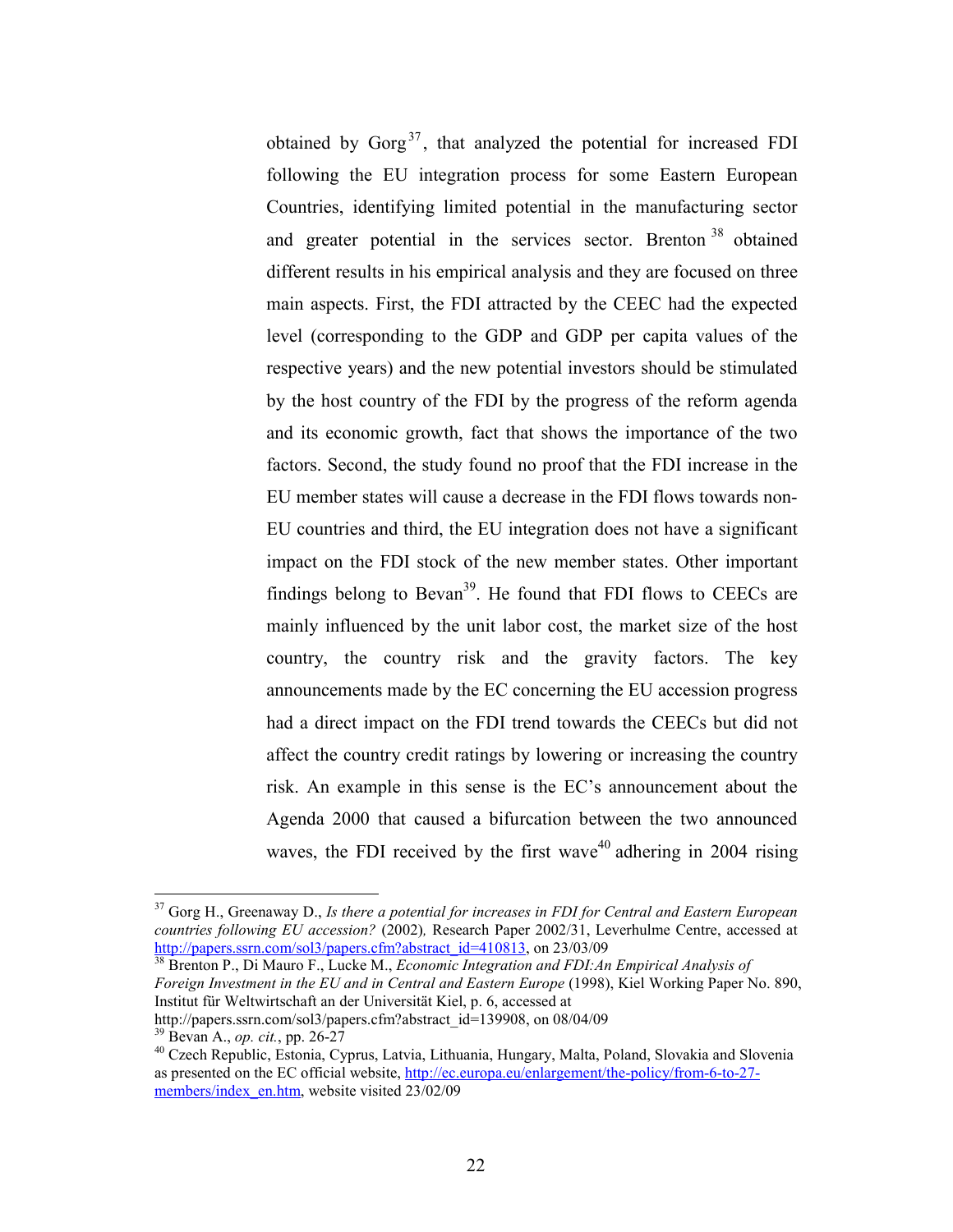steadily and being much more significant than the amount received by of the second wave countries<sup>41</sup> for the period 2000-2004. The country risk is mainly influenced by corruption, private sector development, government balance and industrial development.

Looking at the empirical results, the conclusion is that they had both contradictory findings and findings confirmed among themselves. Among the contradictions, for example the finding of Bevan<sup>42</sup> that the **GDP** of the host country is not significant for the country's FDI flows is exactly the opposite of the results found by Gorg and Greenaway<sup>43</sup> and Serbu<sup>44</sup>. This could be explained by the different years when the empirical analysis was done – Bevan (2000), Gorg and Greenaway (2002), Serbu (2005) – that caused three different periods for analysis and thus three different sets of data used, even if the countries that made the object of the study were the same, the CEECs. Another discrepancy between the empirical results concerns the significance found for **the distance between the host and the origin country of the FDI**. Serbu<sup>45</sup> found it significant for the foreign investors' decisions but Resmini<sup>46</sup> found the opposite. **The costs and the level of qualification of the labor force** were found important for the FDI flows by Gorg and Greenaway<sup>47</sup>, Serbu<sup>48</sup> and Brenton<sup>49</sup>. The matching results about this factor's impact on the FDI trend in SEEC's account for its importance, making it thus one of the main factors attracting FDI to these countries. The **impact of EC's announcements concerning the EU integration** progress on the FDI distribution was found significant by Serbu<sup>50</sup> and Resmini<sup>51</sup> and

<sup>42</sup> Bevan Alan, Estrin Saul, *The Determinants of Foreign Direct Investment in Transition Economies* (2000)*,* William Davidson Institute Working Paper 342, accessed at

<u>.</u>

<sup>&</sup>lt;sup>41</sup> Romania and Bulgaria, as presented on the EC official website, http://ec.europa.eu/enlargement/thepolicy/from-6-to-27-members/index\_en.htm, website visited 23/02/09

http://www.wdi.umich.edu/files/Publications/WorkingPapers/wp342.pdf, on 24/04/09 <sup>43</sup> Gorg H., Greenaway D., *op. cit.* pp. 12-13

<sup>44</sup> Serbu S. G., *op. cit.,* pp. 11 <sup>45</sup> Serbu S. G., *op. cit.*, pp. 19

<sup>46</sup> Resmini L., *op. cit*, pp.22-24

<sup>47</sup> Gorg H., Greenaway D., *op. cit.*, pp. 12-13

<sup>48</sup> Serbu S. G., *op. cit.*, p. 14

<sup>49</sup> Brenton P., Di Mauro F., Lucke M., *op. cit.*, pp. 29-30

<sup>50</sup> Serbu S. G., *op. cit.*, p. 16

<sup>51</sup> Resmini L., *op. cit.*, pp. 23-25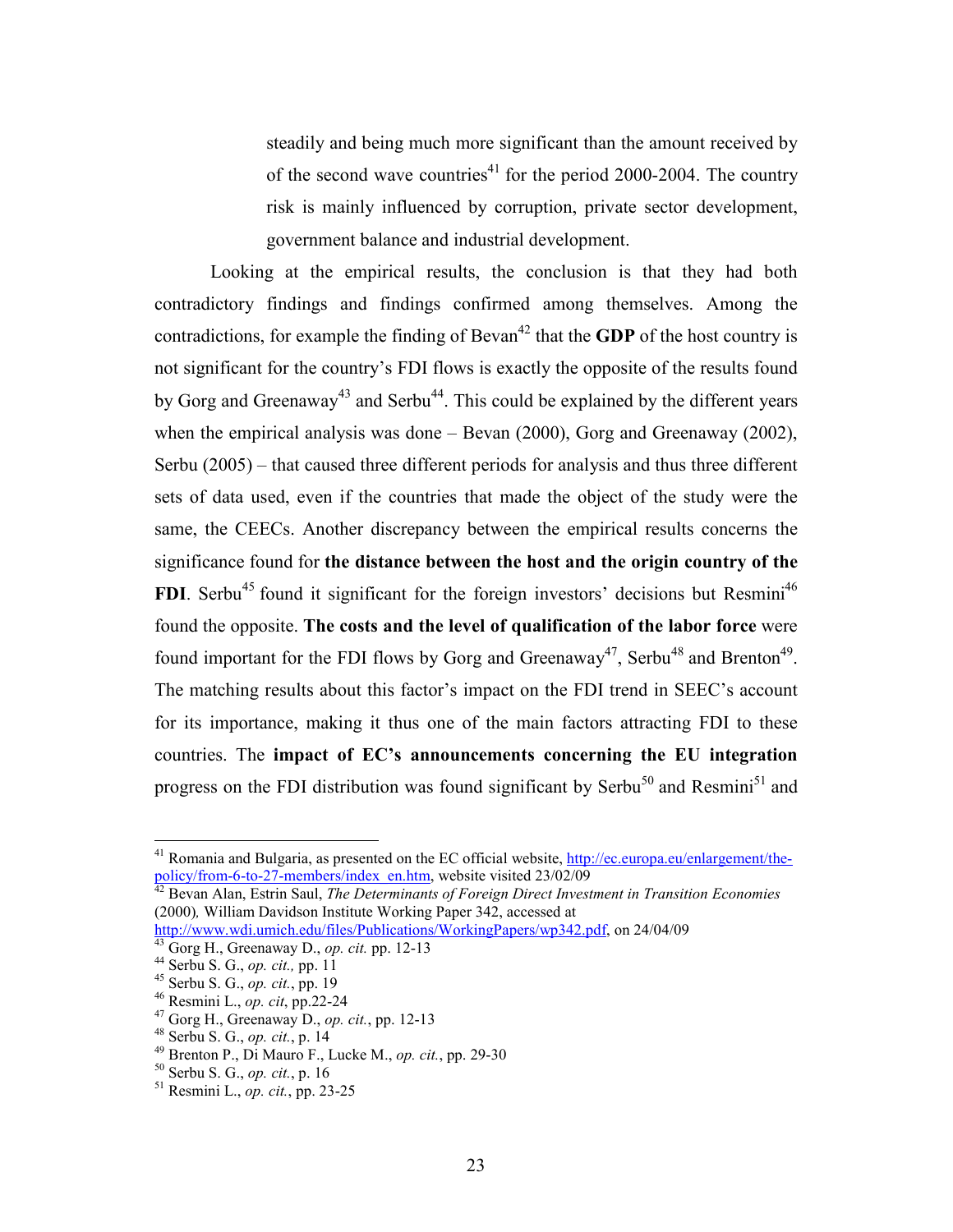further on, the work of Beven<sup>52</sup> and Resmini<sup>53</sup> concluded that the **transition process and the business environment** are of great importance for the FDI flows. Concerning the **impact of the EU integration** on the FDI trend following the accession process, some more findings were given by Buch<sup>54</sup>. He found that the EU member states are likely to receive more capital flows from other EU countries than from the non-EU members. The **EU integration process** can thus be seen as one of the FDI determinants in Europe, the empirical results offering information about the impact of the EC's announcements concerning the EU integration as an important FDI determinant and the FDI flows distribution and structure after the EU integration

# **2.1.2. FDI Determinants in SEEC's – Concluding the Empirical Evidence and the FDI Theories**

Compared to the FDI theories, the empirical analysis found new particular determining factors for the FDI flows in SEEC's, such as **the impact of the EU enlargement** and **the distance between the host and the origin country of the FDI**, and confirmed the findings of the FDI theories, concerning the country specific features, such as the **economic development** stated by Markusen<sup>55</sup> and confirmed by the empirical results of Gorg and Greenaway<sup>56</sup> and Serbu<sup>57</sup> but adding new factors like **the stage of the transition process** (including factors like the private sector development, corruption, the country risk). Other common aspects of both theories and empirical results are the importance of economies of scale stated by Krugman<sup>58</sup> through his *International Trade Theory* and demonstrated by the empirical results of

<sup>52</sup> Bevan A, Estrin S, *op. cit.*, pp.26-27

<sup>53</sup> Resmini L., *op. cit.*, pp.23-24

<sup>54</sup> Buch C.M., Piazolo D., *op. cit.*, pp.28-29

<sup>55</sup> Markusen J.R. , Venables A.J., *The Theory of Endowment, Intra-Industry and Multinational Trade* (1996), CEPR Discussion Paper N. 1341

<sup>56</sup> Gorg H., Greenaway D., *op. cit.*

<sup>57</sup> Serbu S. G., *op. cit.,* p. 11

<sup>58</sup> Krugman, P. R., *Rethinking International Trade* (1994), accessed at http://books.google.fr/books?id=kR-5nhiJPV0C&printsec=frontcover#PPA16,M1, on 23/04/09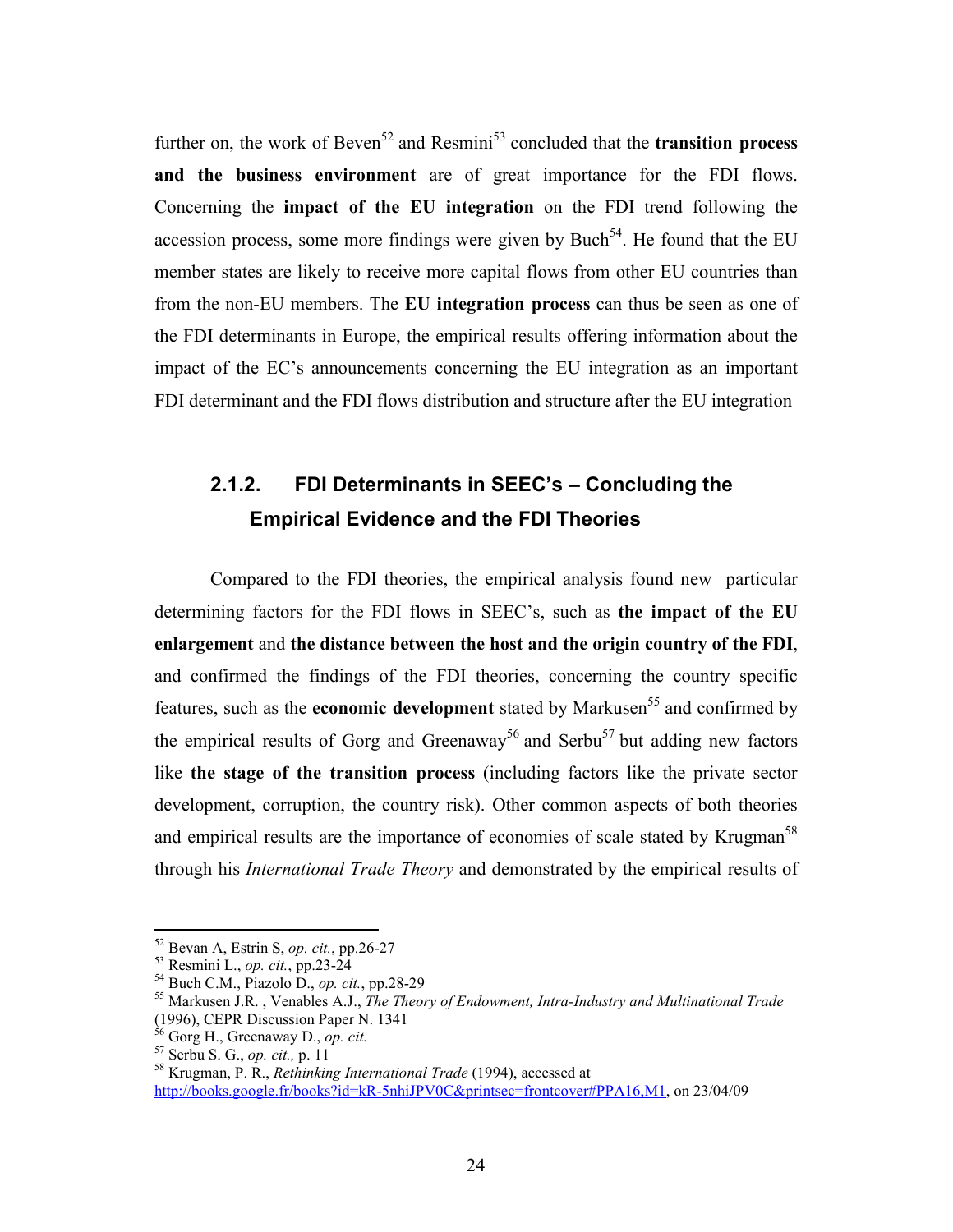Bevan<sup>59</sup>, the costs and the level of qualification of the labor force in the FDI host **country** that is specified in the *Eclectic Paradigm* of Dunnings<sup>60</sup> through the location element of the *OLI framework* – the low costs and the high level of qualification of the labor force in the FDI host country constitute an element that creates an advantage the investor has in the foreign country but not in his own – and confirmed by Serbu<sup>61</sup>, Cartenesen<sup>62</sup> and Gorg and Greenaway<sup>63</sup>, the market size of the host country, a consequence of Paul Krugman's <sup>64</sup> *International Trade Theory*, confirmed by the results of Laura Resmini<sup>65</sup> and Bevan<sup>66</sup> and not in the end the **trade openness.** 

# *2.2. The EU integration - a Significant FDI Determinant for the CEECs*

As shown by the empirical analysis for finding FDI major determinants, the integration of the SEECs into the international market and especially the EU integration proved to have a significant importance for their FDI flows. The most important effects coming from a country's integration within an international

<sup>59</sup> Bevan A, Estrin S, *The Determinants of Foreign Direct Investment in Transition Economies* (2000)*,*  William Davidson Institute Working Paper 342, accessed at

http://www.wdi.umich.edu/files/Publications/WorkingPapers/wp342.pdf, on 24/04/09 <sup>60</sup> Jones J., Wren C., *Foreign Direct Investments and Regional Economy*(2006), p. 27-28, accessed at http://books.google.fr/books?id=yw\_YUIGHg4IC&printsec=frontcover#PPA7,M1, on 07/04/09 <sup>61</sup> Serbu S.G., *op. cit*., p. 14

<sup>62</sup> Carstensen K., Toubal Farid, *Foreign direct investment in Central and Eastern European countries: a dynamic panel analysis* (2004)*, Journal of Comparative Economics 32 (2004) 3-22*, accessed at http://www.ifw-members.ifw-kiel.de/publications/foreign-direct-investment-incentral-and-eastern-european-countries-a-dynamic-panel-analysis/kap1143.pdf, on 23/04/09

<sup>63</sup> Gorg H., Greenaway D., *Is there a potential for increases in FDI for Central and Eastern European countries following EU accession?* (2002)*,* Research Paper 2002/31, Leverhulme Centre, accessed at http://papers.ssrn.com/sol3/papers.cfm?abstract\_id=410813, on 23/03/09

<sup>64</sup> Krugman, P. R., *Rethinking International Trade* (1994), accessed at http://books.google.fr/books?id=kR-5nhiJPV0C&printsec=frontcover#PPA16,M1, on 23/04/09 <sup>65</sup> Resmini L., *op. cit.*, pp. 22-25

<sup>66</sup> Bevan Alan, Estrin Saul, *The Determinants of Foreign Direct Investment in Transition Economies*  (2000)*,* William Davidson Institute Working Paper 342, accessed at http://www.wdi.umich.edu/files/Publications/WorkingPapers/wp342.pdf, on 24/04/09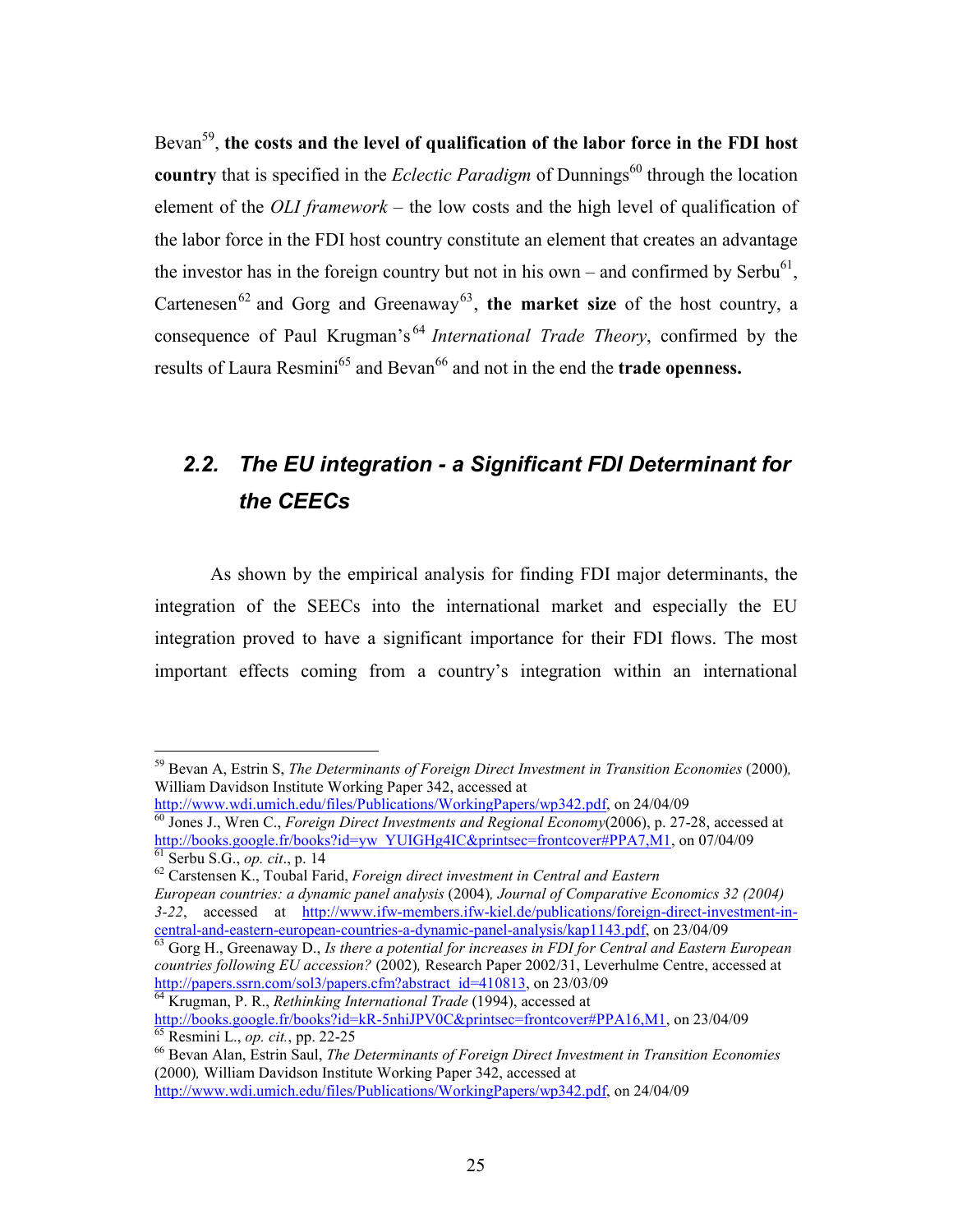structure that have direct impact on the FDI trend are the capital flows and the trade flows. The capital flows' effects are best explained by the integration theory.

#### **2.2.1. The Integration Theory**

In conformity with the *standard economic theory,* the integration of the underdeveloped or developing economies into the global market should be followed by capital flows coming from the developed countries to the former one, seen as poorer in terms of capitals, in order to equilibrate their balance of payments.

The *neoclassical theory* uses the law of marginal benefit (also known as the law of diminishing returns) to explain the flows of capital coming from the countries rich in capital to the poorer ones, stating that the capital flows towards the latter will stop when the capitals become consistent in its economy and the marginal returns on capital in the poor country will surpass the marginal returns in the richer country<sup>67</sup>.

#### **2.2.2. The Empirical Evidence**

The fundament offered by the integration theory, still, lacked some explanations, such as the structure of the capital flows, and thus many empirical analyses have been done to find the needed information.

Razin *et al*<sup>68</sup> found through their analysis that after the integration process a country should receive high FDI flows and bank loans while at early stages of development and these will be replaced by portfolio investment as the country develops. These findings were confirmed by Hull and Tesar<sup>69</sup>. Other important

-

http://www.sciencedirect.com/science?\_ob=MImg&\_imagekey=B6V6D-3VY50D7-3-2M&\_cdi=5812&\_user=7302445&\_orig=na&\_coverDate=02%2F01%2F1998&\_sk=999559998&vie w=c&wchp=dGLbVzW-zSkWA&md5=b0877c3796c6efb76d7d1648a5abbf5e&ie=/sdarticle.pdf, on 04/05/09.

<sup>67</sup> Buch C.M., Piazolo D., *op. cit.*, p. 3.

<sup>68</sup> Razin, A., Sadka, E., Yuen, C.-W., *A pecking order of capital inflows and international tax principles* (1998) J. Int. Econ. 44, 45–68, accessed at

<sup>69</sup> Buch C.M., Piazolo D., *op. cit.*, p. 4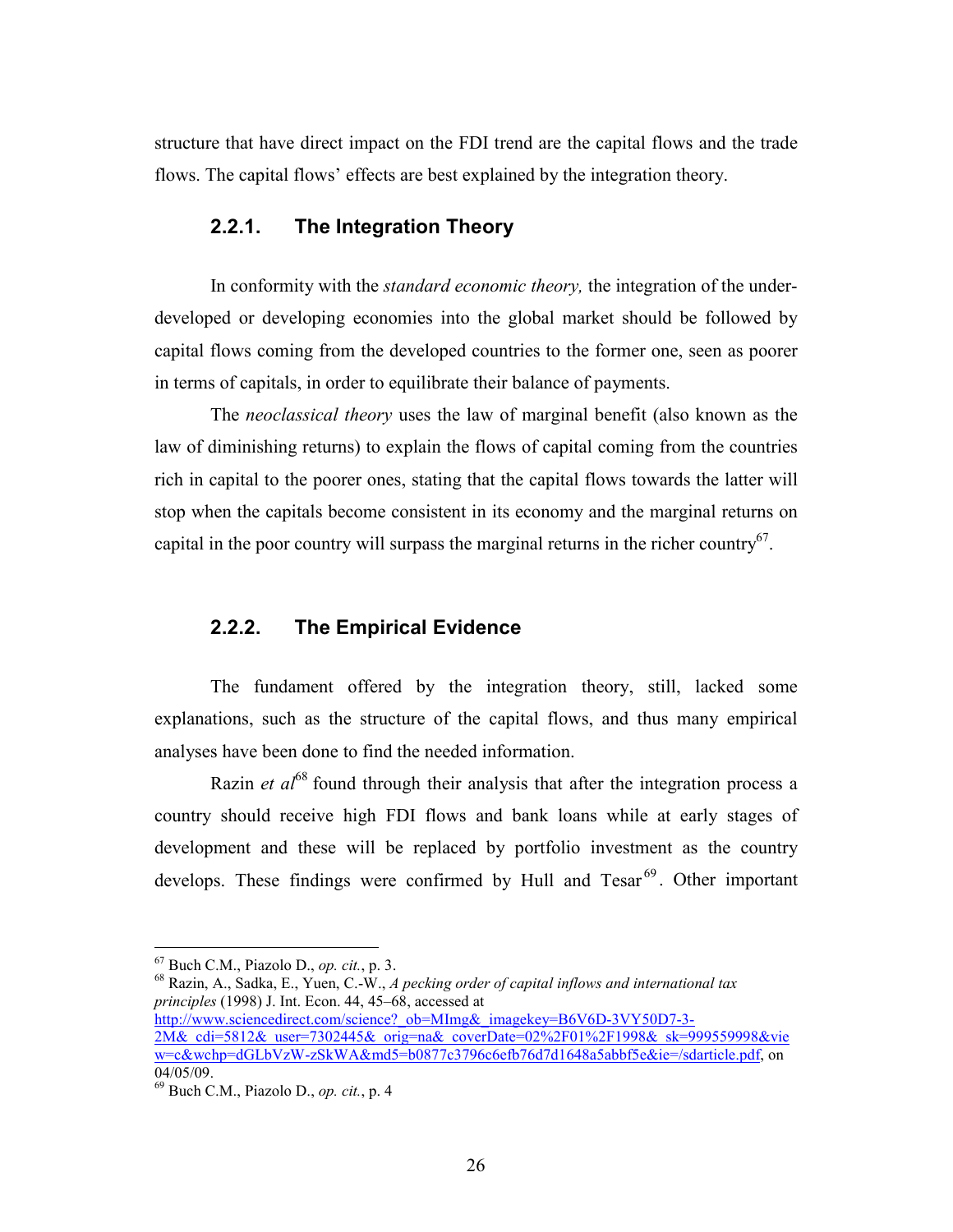findings for the capital flows belonged to Lane and Milesi-Ferretti<sup>70</sup> that found the important elements for the external financial structure of a country as being trade openness, economic and financial development.

The empirical results confirmed the theories for integration stating that market and economic integration will have effects on both capital flows and trade development and brought further information about the capital flows' structure and the FDI flows as one of their components. The FDI flows are supposed to rise after integration, while the host country is still at early stages of development and then reduce and gradually be replaced by portfolio investments as the country develops.

# *2.3. FDI Determinants in SEEC's – Concluding the FDI Theories, the Empirical Evidence and the FDI Theories*

Assessing the three positions presented, the main FDI determinants for the SEEC's can be sum up as it follows:

> **The economic growth (GDP, GDP per capita):** the factor is found important by the *FDI theories* through Markuson's<sup>71</sup> findings, by most of *the FDI empirical analysis* (Gorg and Greenaway<sup>72</sup>, Serbu<sup>73</sup>, Breton<sup>74</sup>) and not in the end by *the integration empirical analysis*

<sup>70</sup> Lane, T., Milesi-Ferretti, G.M., *External capital structure: theory and evidence* (2001), IMF Working Paper/00/152, accessed at http://www.imf.org/external/pubs/ft/wp/2000/wp00152.pdf, on 27/04/09

 $71$  Markusen J.R., Venables A.J., The Theory of Endowment, Intra-Industry and Multinational Trade (1996), CEPR Discussion Paper N. 1341, abstract accessed at http://papers.ssrn.com/sol3/papers.cfm?abstract\_id=4194, on 14/03/09

 $^{72}$  Gorg H., Greenaway D., Is there a potential for increases in FDI for Central and Eastern European countries following EU accession? (2002), Research Paper 2002/31, Leverhulme Centre, accessed at http://papers.ssrn.com/sol3/papers.cfm?abstract\_id=410813, on 23/03/09

 $73$  Serbu S. G., FDI flows towards CEECs: an analysis on the Romania, Hungary and Slovenia's performances(2005), University of Orleans, France and "Babes-Bolyai" University, Cluj-Napoca, Romania, p. 11, accessed at http://papers.ssrn.com/sol3/papers.cfm?abstract\_id=873474, on 15/03/09 <sup>74</sup> Brenton P., Di Mauro F., Lucke M., Economic Integration and FDI:An Empirical Analysis of

Foreign Investment in the EU and in Central and Eastern Europe (1998), Kiel Working Paper No. 890,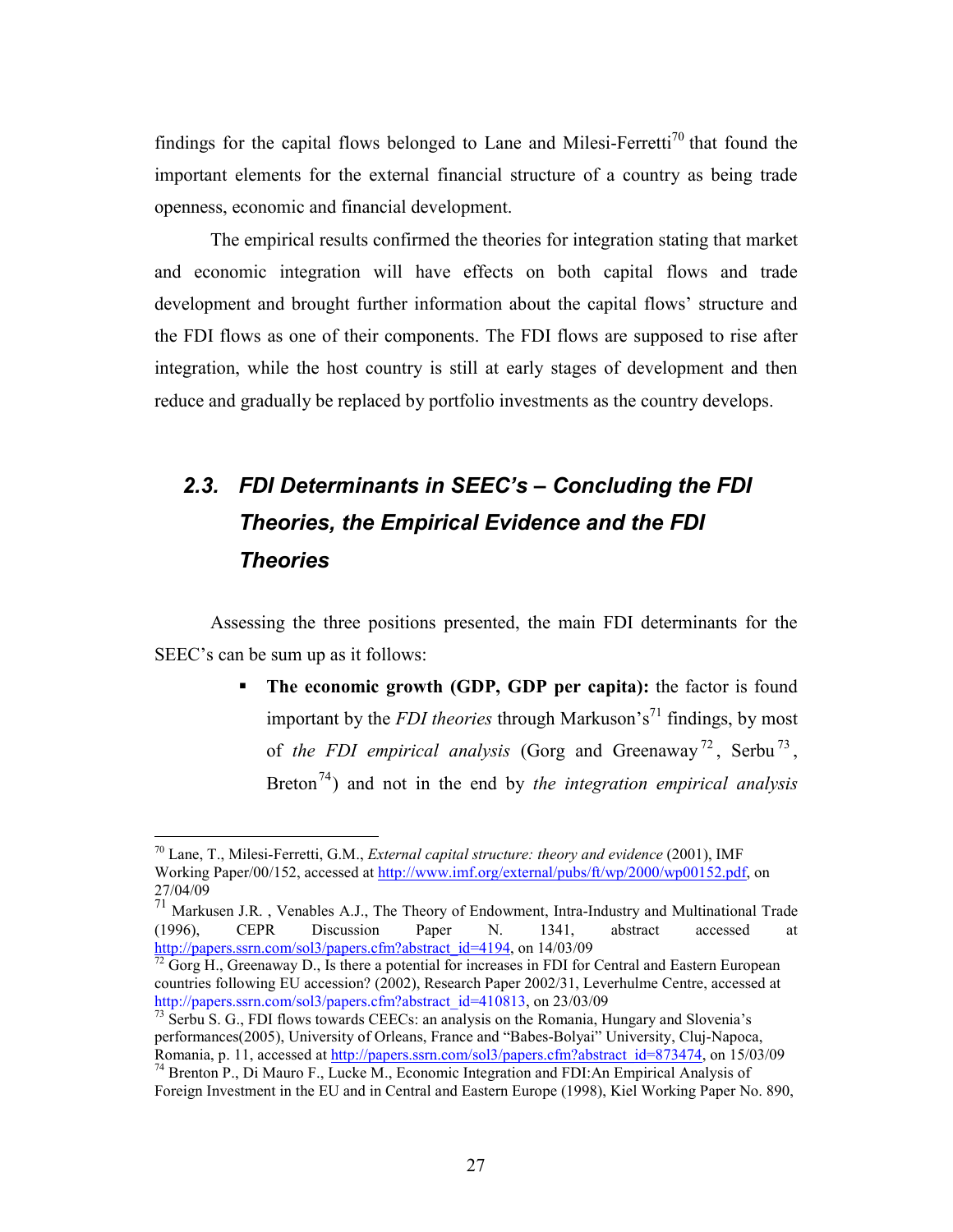through Lane and Milesi – Ferretti<sup>75</sup> that demonstrated the importance of the economic and financial development for the external capital flows.

- **The costs and the level of qualification of the workforce:** this aspect was considered important by *the FDI theories* through Dunnings<sup>76</sup> (the Location factor in his OLI framework refer to advantages the investor has in the foreign country but not in his own, the low-cost workforce being such an advantage) and Krugman<sup>77</sup> and also by most of *the empirical findings* (Bevan<sup>78</sup> and Resmini<sup>79</sup> that found important the low-cost workforce, Gorg and Greenaway<sup>80</sup> who's results showed the importance of the education and Serbu  $81$  that found the low-cost workforce significant for the FDI in the low-value sectors like manufacturing and insignificant in high-value sectors like services).
- **The EU enlargement:** it is a more particular element for Europe and mainly for the SEEC's. Due to this aspect and due to its relatively new importance, no *FDI theory* mentions this factor literally or makes reference to it. The *empirical analysis* found two main aspects connected to this factor as being significant for the FDI flows: the

 $\overline{a}$ Institut für Weltwirtschaft an der Universität Kiel, p. 6, accessed at http://papers.ssrn.com/sol3/papers.cfm?abstract\_id=139908, on 08/04/09

 $\frac{75}{15}$  Lane, T., Milesi-Ferretti, G.M., External capital structure: theory and evidence (2001), IMF Working Paper/00/152, accessed at http://www.imf.org/external/pubs/ft/wp/2000/wp00152.pdf, on 27/04/09 <sup>76</sup> Jones J., Wren C., *Foreign Direct Investments and Regional Economy*(2006), p. 27-28, accessed at

http://books.google.fr/books?id=yw\_YUIGHg4IC&printsec=frontcover#PPA7,M1, on 07/04/09 <sup>77</sup> Krugman, P. R., *Rethinking International Trade* (1994), accessed at

http://books.google.fr/books?id=kR-5nhiJPV0C&printsec=frontcover#PPA16,M1, on 23/04/09 <sup>78</sup> Bevan Alan, Estrin Saul, *The Determinants of Foreign Direct Investment in Transition Economies* (2000), William Davidson Institute Working Paper 342, accessed at http://www.wdi.umich.edu/files/Publications/WorkingPapers/wp342.pdf, on 24/04/09

 $\frac{79}{79}$  Resmini Laur, The Determinants of Foreign Direct Investment into the CEECs: New Evidence from Sectoral Patterns(1999), LICOS Discussion Paper no. 83/1999, accessed at http://www.econ.kuleuven.ac.be/licos/DP/DP1999/LICOSDP83.pdf, 25/03/09

 $80$  Gorg H., Greenaway D., Is there a potential for increases in FDI for Central and Eastern European countries following EU accession? (2002), Research Paper 2002/31, Leverhulme Centre, accessed at http://papers.ssrn.com/sol3/papers.cfm?abstract\_id=410813, on 23/03/09

 $81$  Serbu S. G., FDI flows towards CEECs: an analysis on the Romania, Hungary and Slovenia's performances(2005), University of Orleans, France and "Babes-Bolyai" University, Cluj-Napoca, Romania, p. 11, accessed at http://papers.ssrn.com/sol3/papers.cfm?abstract\_id=873474, on 15/03/09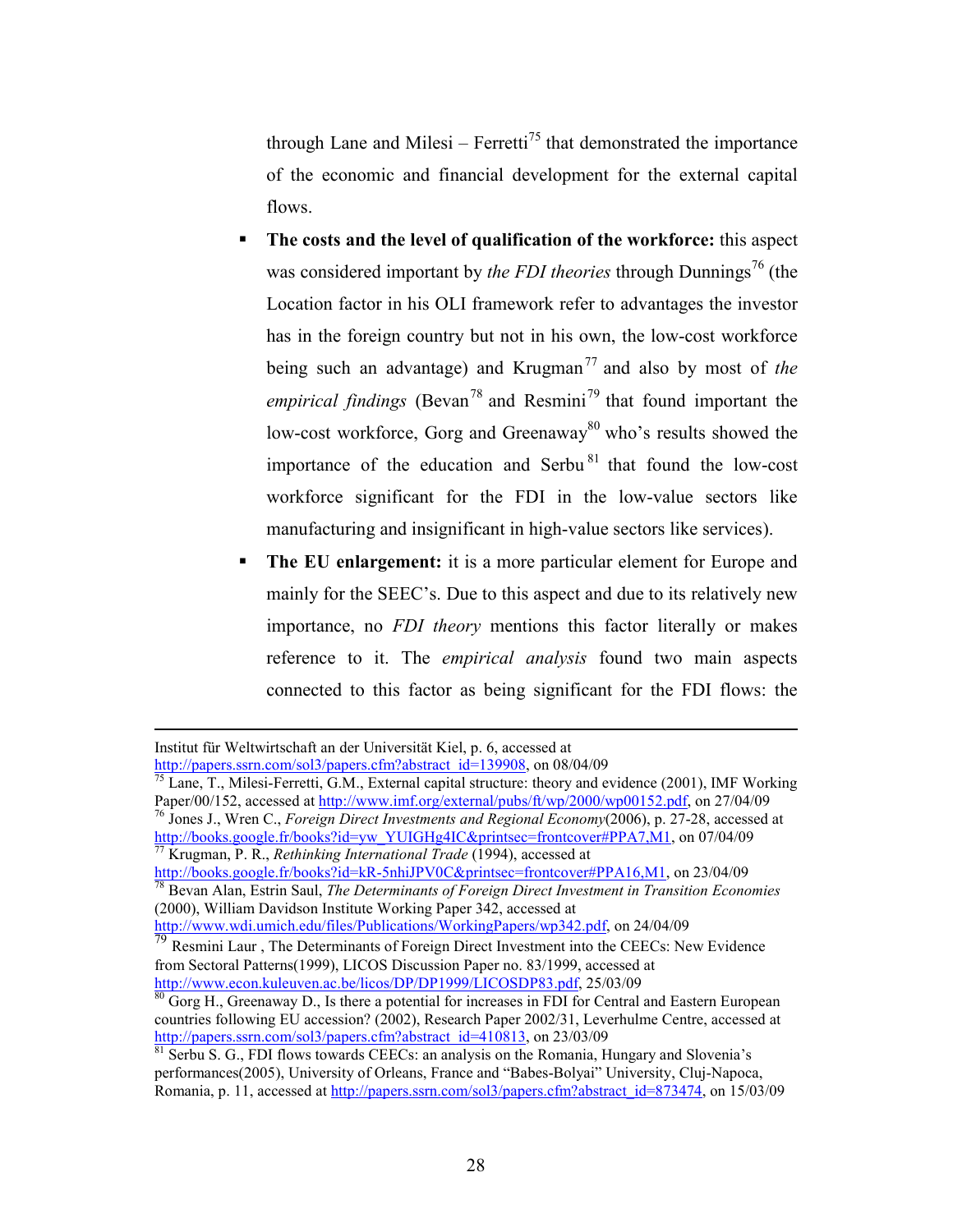official announcements about the enlargement made by the EC (Serbu<sup>82</sup> and Bevan<sup>83</sup>) and FDI trend after the EU integration (Gorg) and Greenaway<sup>84</sup> found two different ways for the FDI behavior after the EU integration: the FDI in low-value sectors like manufacturing will tend to decline while the FDI in the high-value sectors like services will have an ascending trend; according to Buch and Piazolo<sup>85</sup>, after the EU integration the new member states will receive more FDI flows from the EU countries comparing to non-EU countries; Brenton *et. al.* <sup>86</sup> found no significant impact of the EU integration on the FDI flows). *The integration theory* offers information about the capital flows going from developed countries to less developed ones. The empirical evidence offers more detailed information about the capital flows structure, the results obtained by Razin *et.*  $a l^{87}$ . suggesting that the capital flows after integration will be mainly composed of FDI and bank loans while the new integrated country is still at early stages of development and an increase in the share of the portfolio investments will occur as the country develops.

 **The transition stage and the business environment:** like the EU enlargement, it is a more particular element for Europe and mainly for

<u>.</u>

<sup>87</sup> Razin, A., Sadka, E., Yuen, C.-W., *A pecking order of capital inflows and international tax principles* (1998) J. Int. Econ. 44, 45–68, accessed at

http://www.sciencedirect.com/science? ob=MImg&\_imagekey=B6V6D-3VY50D7-3-

<sup>82</sup> Serbu, S. G., *op. cit.* 

<sup>83</sup> Bevan Alan, Estrin Saul, *The Determinants of Foreign Direct Investment in Transition Economies* (2000), William Davidson Institute Working Paper 342, accessed at

http://www.wdi.umich.edu/files/Publications/WorkingPapers/wp342.pdf, on 24/04/09

<sup>&</sup>lt;sup>84</sup> Gorg H., Greenaway D., Is there a potential for increases in FDI for Central and Eastern European countries following EU accession? (2002), Research Paper 2002/31, Leverhulme Centre, accessed at http://papers.ssrn.com/sol3/papers.cfm?abstract\_id=410813, on 23/03/09

<sup>85</sup> Buch C.M., Piazolo D., *op. cit.*

<sup>86</sup> Brenton P., Di Mauro F., Lucke M., Economic Integration and FDI:An Empirical Analysis of Foreign Investment in the EU and in Central and Eastern Europe (1998), Kiel Working Paper No. 890, Institut für Weltwirtschaft an der Universität Kiel, p. 6, accessed at http://papers.ssrn.com/sol3/papers.cfm?abstract\_id=139908, on 08/04/09

<sup>2</sup>M&\_cdi=5812&\_user=7302445&\_orig=na&\_coverDate=02%2F01%2F1998&\_sk=999559998&vie w=c&wchp=dGLbVzW-zSkWA&md5=b0877c3796c6efb76d7d1648a5abbf5e&ie=/sdarticle.pdf, on 04/05/09.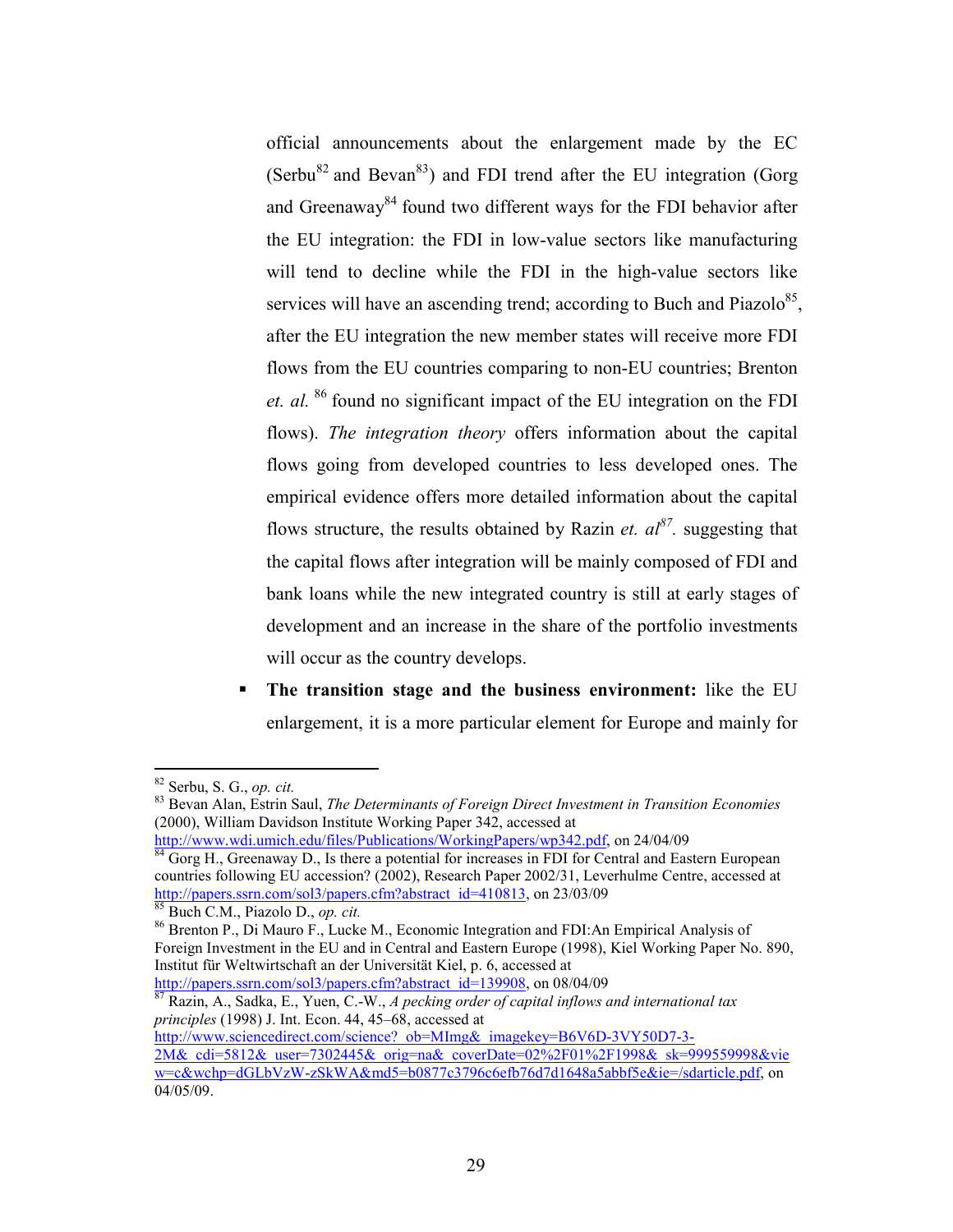the SEEC's. Due to this aspect and due to its relatively new importance, no *FDI theory* mentions this factor literally or makes references to it. However, it is considered important for the FDI flows by *the FDI empirical evidence* found by Resmini<sup>88</sup> (the stage of transition is important for the FDI flows), Breton *et. al.* (the importance of the progress of the reform agenda), Bevan <sup>89</sup> (the country risk).

- **The market size:** it is considered important by both *FDI theories* and *empirical evidence.* Both theories of Krugman<sup>90</sup> and Dunnings<sup>91</sup> (it) can be seen as an advantage that the investor has in the foreign country and not in his own country and though a component of the location element in the OLI framework) found the market size important. The empirical results were also favorable to this element, important being the positive findings of Rasmini<sup>92</sup> and Bevan<sup>93</sup>.
- **Trade openness:** was found as an important FDI determinant by the FDI theories (Krugman<sup>94</sup> and the elimination of the trade barriers), *the FDI empirical results* through Resmini<sup>95</sup> and her findings that the degree of openness of the economy will positively influence the FDI

<sup>89</sup> Bevan Alan, Estrin Saul, The Determinants of Foreign Direct Investment in Transition Economies (2000), William Davidson Institute Working Paper 342, accessed at

http://www.wdi.umich.edu/files/Publications/WorkingPapers/wp342.pdf, on 24/04/09 <sup>90</sup> Krugman, P. R., *Rethinking International Trade* (1994), accessed at

http://books.google.fr/books?id=kR-5nhiJPV0C&printsec=frontcover#PPA16,M1, on 23/04/09 <sup>91</sup> Jones J., Wren C., *op. cit.,* pp. 27-28

<sup>92</sup> Resmini L., The Determinants of Foreign Direct Investment into the CEECs: New Evidence from Sectoral Patterns(1999), LICOS Discussion Paper no. 83/1999, accessed at http://www.econ.kuleuven.ac.be/licos/DP/DP1999/LICOSDP83.pdf, 25/03/09

<sup>93</sup> Bevan Alan, Estrin Saul, The Determinants of Foreign Direct Investment in Transition Economies (2000), William Davidson Institute Working Paper 342, accessed at

http://www.wdi.umich.edu/files/Publications/WorkingPapers/wp342.pdf, on 24/04/09 <sup>94</sup> Krugman, P. R., *Rethinking International Trade* (1994), accessed at

http://books.google.fr/books?id=kR-5nhiJPV0C&printsec=frontcover#PPA16,M1, on 23/04/09

<sup>&</sup>lt;u>.</u> <sup>88</sup> Resmini L., The Determinants of Foreign Direct Investment into the CEECs: New Evidence from Sectoral Patterns(1999), LICOS Discussion Paper no. 83/1999, accessed at http://www.econ.kuleuven.ac.be/licos/DP/DP1999/LICOSDP83.pdf, 25/03/09

 $\frac{95}{25}$  Resmini L., The Determinants of Foreign Direct Investment into the CEECs: New Evidence from Sectoral Patterns(1999), LICOS Discussion Paper no. 83/1999, accessed at http://www.econ.kuleuven.ac.be/licos/DP/DP1999/LICOSDP83.pdf, 25/03/09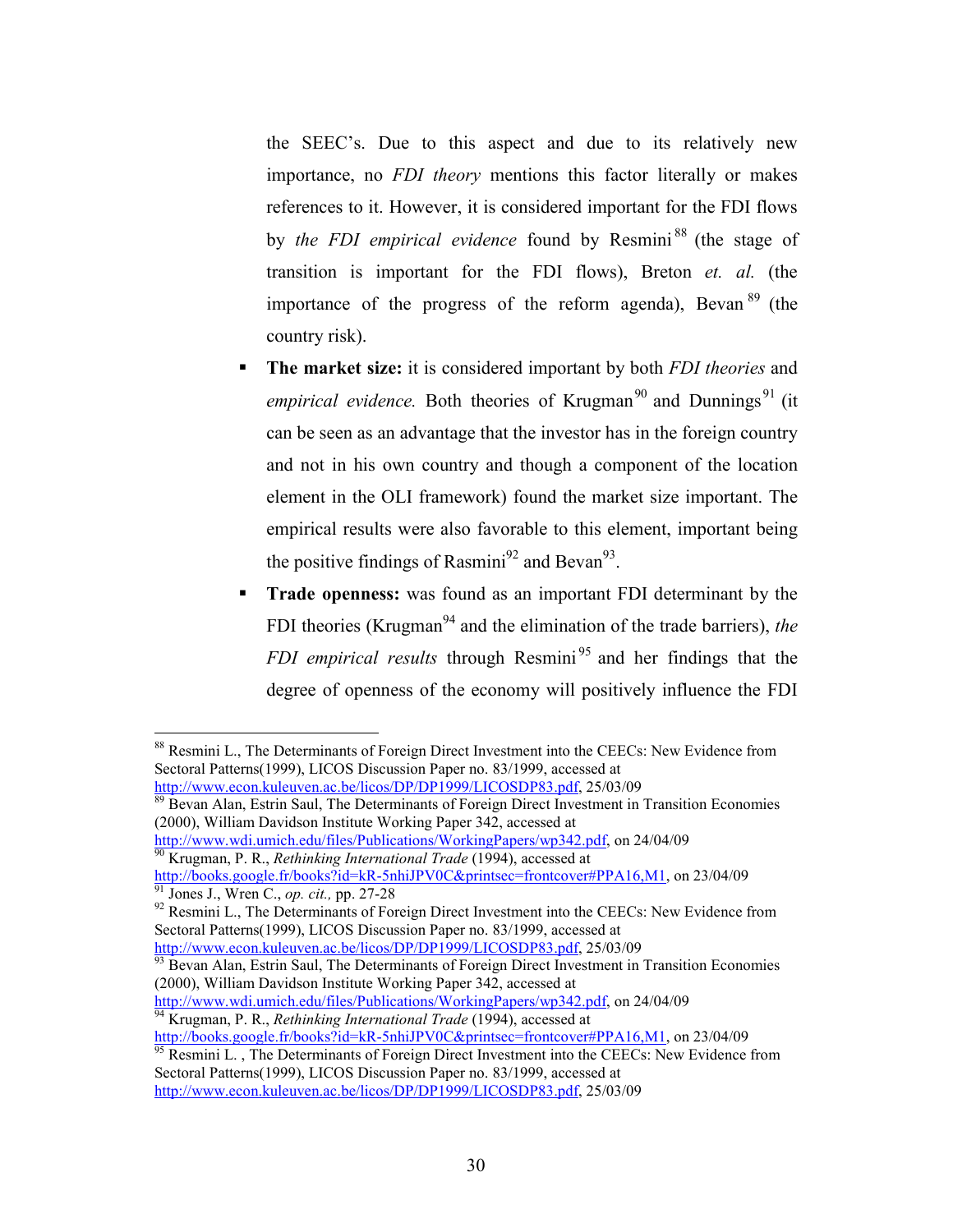flows and not in the end, by the *integration empirical analysis* with the help of the Lane and Milessi's<sup>96</sup> results that found trade openness as an important FDI determinant.

 **The distance between the host and the origin country of the FDI:**  the factor was found important for the FDI flows in the SEEC's by the *empirical analysis* of Serbu<sup>97</sup>

<sup>96</sup> Lane, T., Milesi-Ferretti, G.M., *External capital structure: theory and evidence* (2001), IMF Working Paper/00/152, accessed at http://www.imf.org/external/pubs/ft/wp/2000/wp00152.pdf, on 27/04/09

<sup>97</sup> Serbu S.G., *op. cit*., p. 22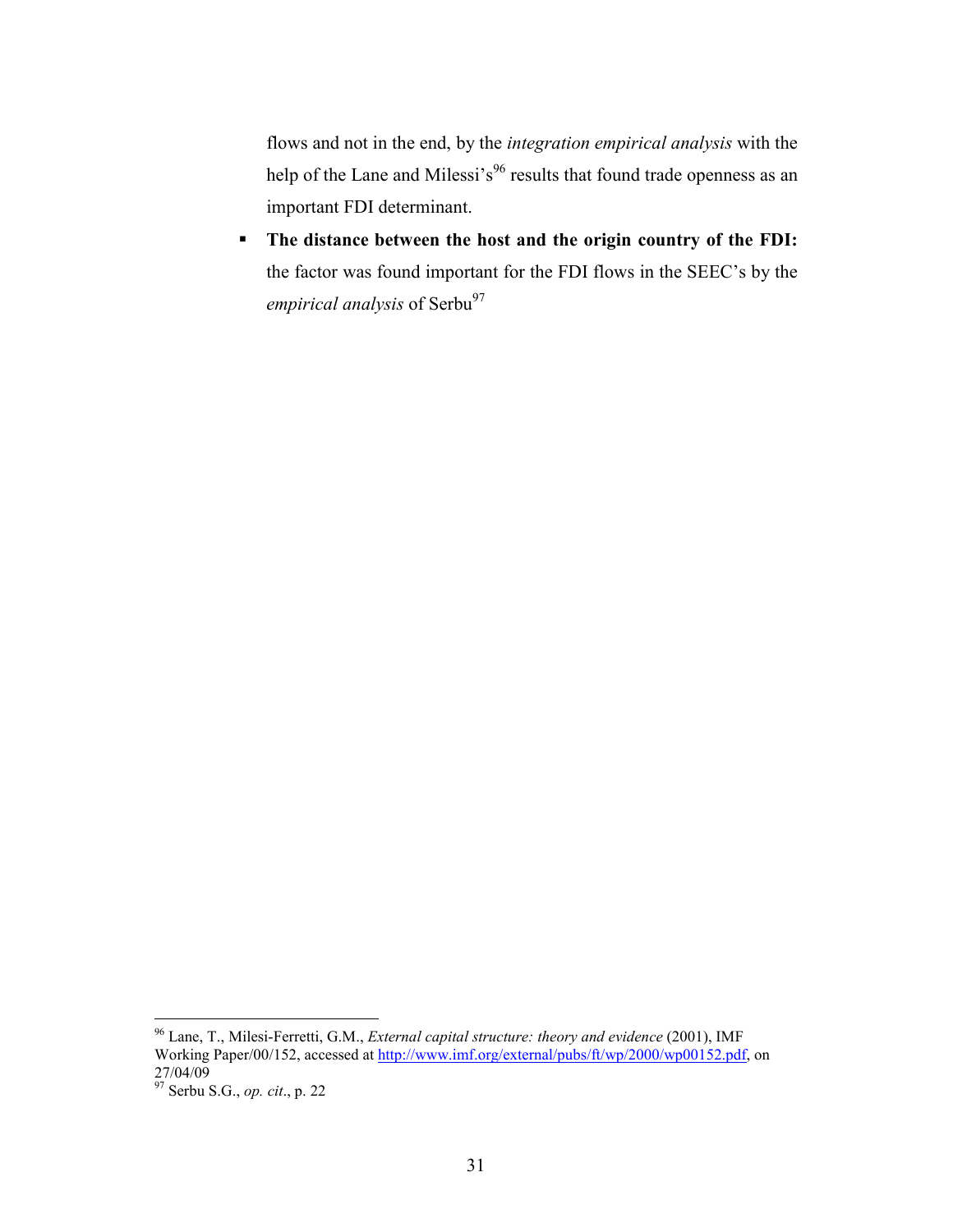# **3. THE TRANSITION PROCESS AND THE EU CHALLENGE IN ROMANIA**

Like all the ex-communist countries in Central-Eastern Europe, in 1990 Romania started the transition process. This meant the beginning of the long and very difficult way from communism and a central planned economy to liberalism and a market economy.

Stating as its aim the EU integration three years later, with the signing of *The Association Agreement with the EU,* Romania engaged itself in a transformation process to meet the requirements needed for the EU membership. In this context, the transition process and the reform agenda of Romania became closely linked to the EU integration process. The Romanian governments became focused on fulfilling the EU accession criteria formulated for the candidate countries coming from Central Eastern Europe during the European Council meeting in Copenhagen, in June 1993, and known as "the Copenhagen Criteria". The Copenhagen Criteria represent three compulsory requirements that the candidate countries have to fulfill for becoming EU members:

- The political criteria : stable institutions guaranteeing, democracy, the rule of law, human rights, respect and protection of minorities;
- The economic criteria : the existence of a functioning market economy and the capacity to cope with competitive pressure and market forces within the EU;
- The *acquis* criteria: the ability to assume the EU membership obligations by a candidate country, including the adherence to the aims of the political, economic and monetary Union<sup>98</sup>.

<sup>&</sup>lt;sup>98</sup> http://ec.europa.eu/enlargement/the-policy/conditions-for-enlargement/index\_en.htm , website visited 28/04/09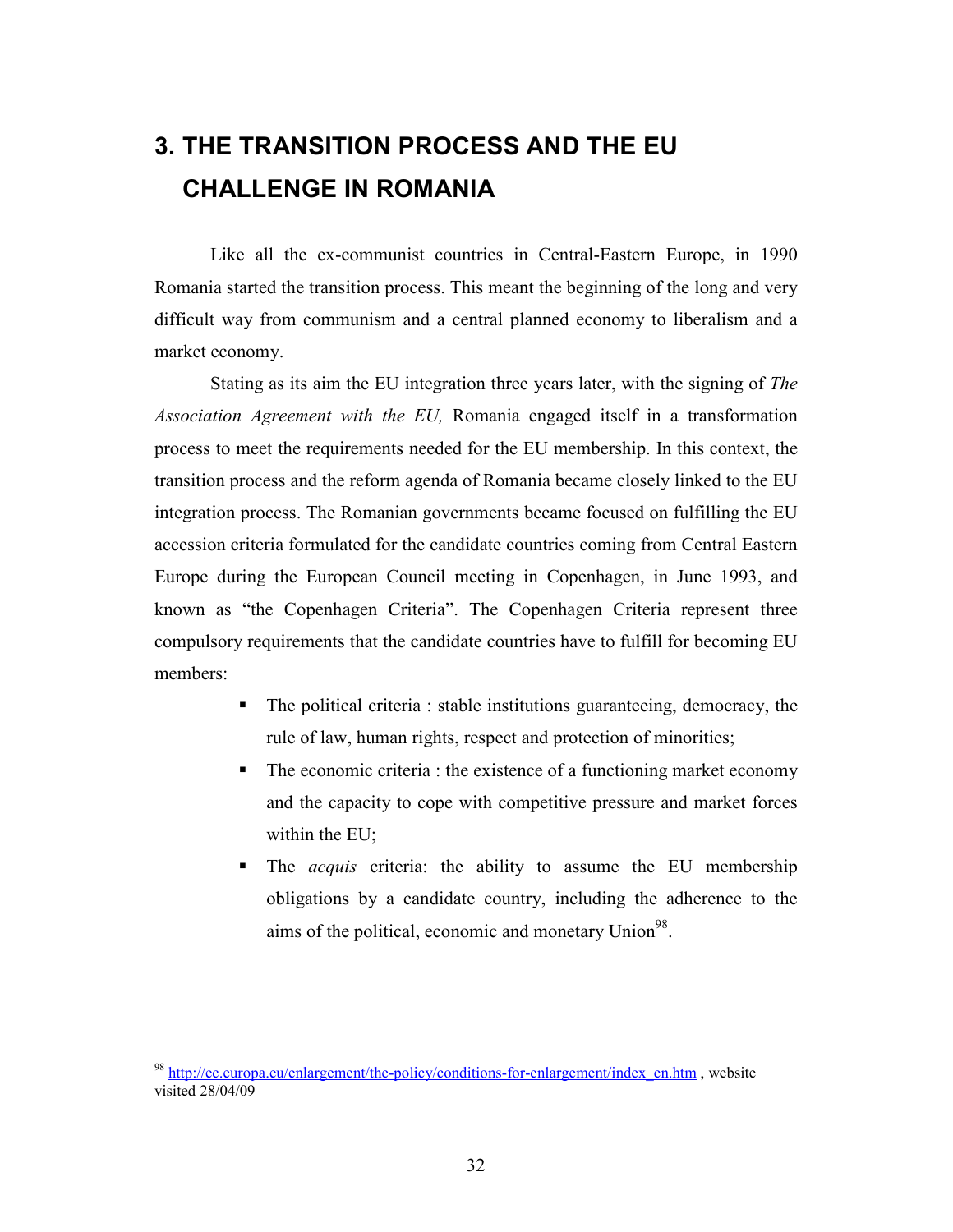#### *3.1. Romania and the EU Challenge*

As seen, the transformation process in Romania was closely related to the EU integration process and the reform agenda was mainly focused on fulfilling the requirements within the EU accession negotiation chapters. In this context, the major steps Romania made in the integration process offer proper information and important explanations and insights into the reforms, the decisions taken and their timing and effects.

# **3.1.1. Romania - Major Milestones in the Integration Process**

Romania's relations with the European Community started back in the 60s, being the first country of Central – Eastern Europe to have official relations with it. In 1974 Romania became one of the countries included in the Community's Generalized System of Preferences.

After the fall of the communism Romania made clear its will to join the EU and since 1990 the EU integration became the main goal on the all the governments' agendas.

On the 1st of February 1993, Romania signed *The Association Agreement with the EU*, document that came into force two years later. Romania filed officially for the accession to the EU in June 1995 and in December 1999, the European Council decided the opening of accession negotiations with Romania, along with six other states. Officially, the negotiations were opened on the  $15<sup>th</sup>$  of February 2000 and completed, at the technical level, in the Accession Conference at Ministerial Level on the 14<sup>th</sup> of December 2004, decision confirmed by the European Council in Brussels on the  $16-17<sup>th</sup>$  of December of the same year. The Council also restated the timetable for Romania's EU accession as it follows: April 2005 - the signing of the Accession Treaty, the  $1<sup>st</sup>$  of January 2007 - the actual accession.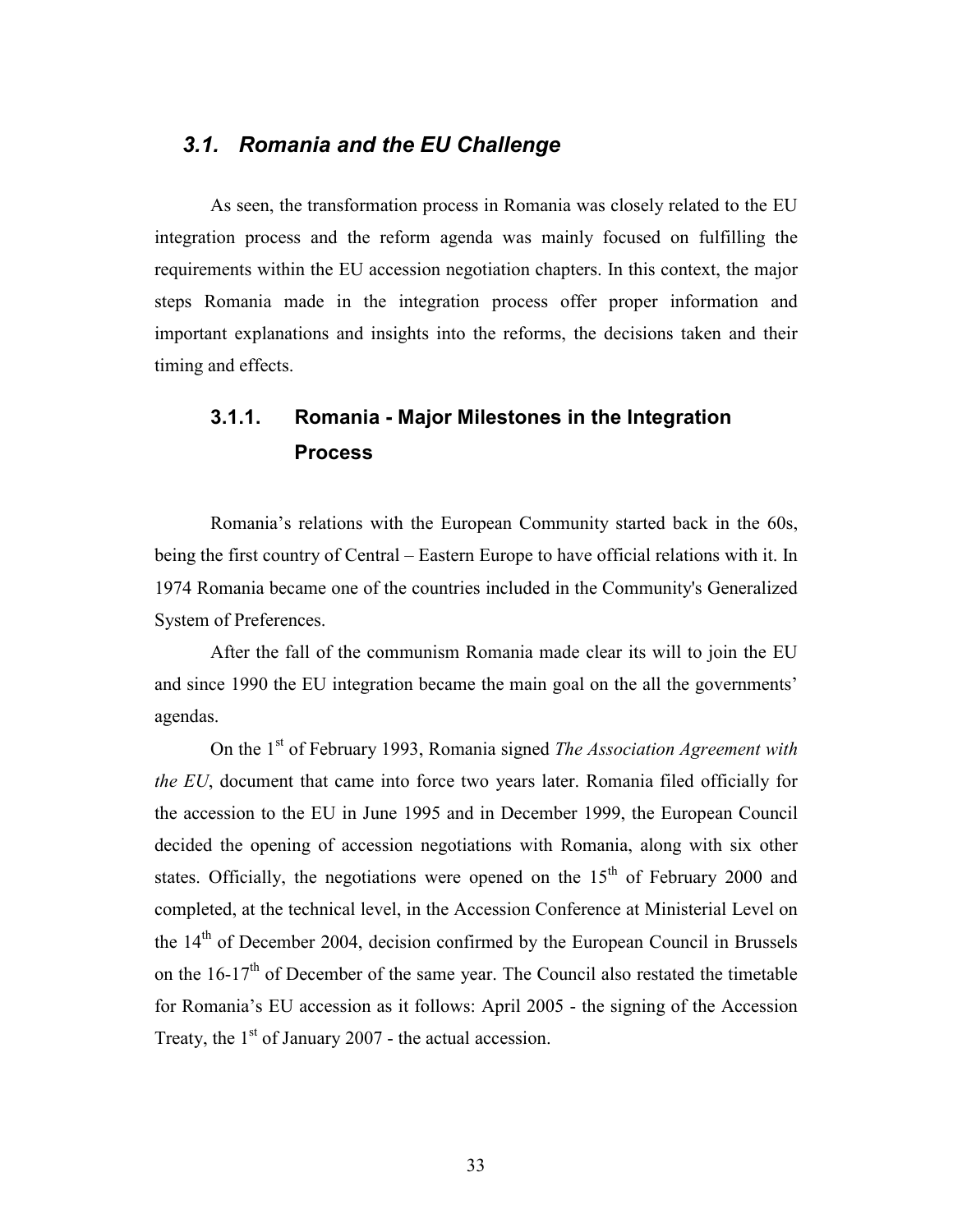*The Accession Treaty of Romania and Bulgaria to the EU* was signed on the  $25<sup>th</sup>$  of April 2005 in Luxembourg by Romania and Bulgaria on one side and the representatives of the Member States on the other side. Signature of the Accession Treaty was preceded by obtaining the opinion of the European Parliament, which was granted on the  $13<sup>th</sup>$  of April 2005, by an absolute majority of votes of parliamentarians Europeans.

Having been signed, the Accession Treaty has undergone the process of ratification in all EU Member States. Chronology of the ratification of the Accession Treaty: Slovakia (21 June 2005), Hungary (26 September 2005), Slovenia (29 September 2005), Republic of Cyprus (27 October 2005), the Hellenic Republic (2 November 2005), Estonia (16 November 2005) Czech Republic (6 December 2005), Spain (14 December 2005), Italy (22 December 2005), Malta (24 January 2006), Latvia (26 January 2006), UK (16 February 2006), Portugal (March 8 2006) , Lithuania (30 March 2006), Poland (30 March 2006), Sweden (9 May 2006), Austria (11 May 2006), Netherlands (13 June 2006), Finland (19 June 2006), Ireland (21 June 2006) Luxembourg (29 June 2006), France (3 October 2006), Belgium (13 October 2006), Denmark (21 November 2006) and Germany (24 November 2006).

After having signed the Accession Treaty, Romania has gone from the status of *candidate* to *state on the way to adhesion*, obtaining the quality of active observer to the EU's activities. Romania was, thus, associated both formally and practically to the work of all the Community institutions, at political and technical level (the EU Council and its sectoral formations, its working groups as well as the European Council meetings, the committees and working groups of the European Commission, the European Parliament, the Committee of the Regions and the Economic and Social Committee).

During 1998-2006, the European Commission presented the annual evaluation documents about Romania's way to EU, documents that were of two types: reports on the state of preparations for accession, and after signing the Accession Treaty, comprehensive monitoring reports that presented the progress towards the fulfillment of the commitments assumed by Romania in the Accession Treaty.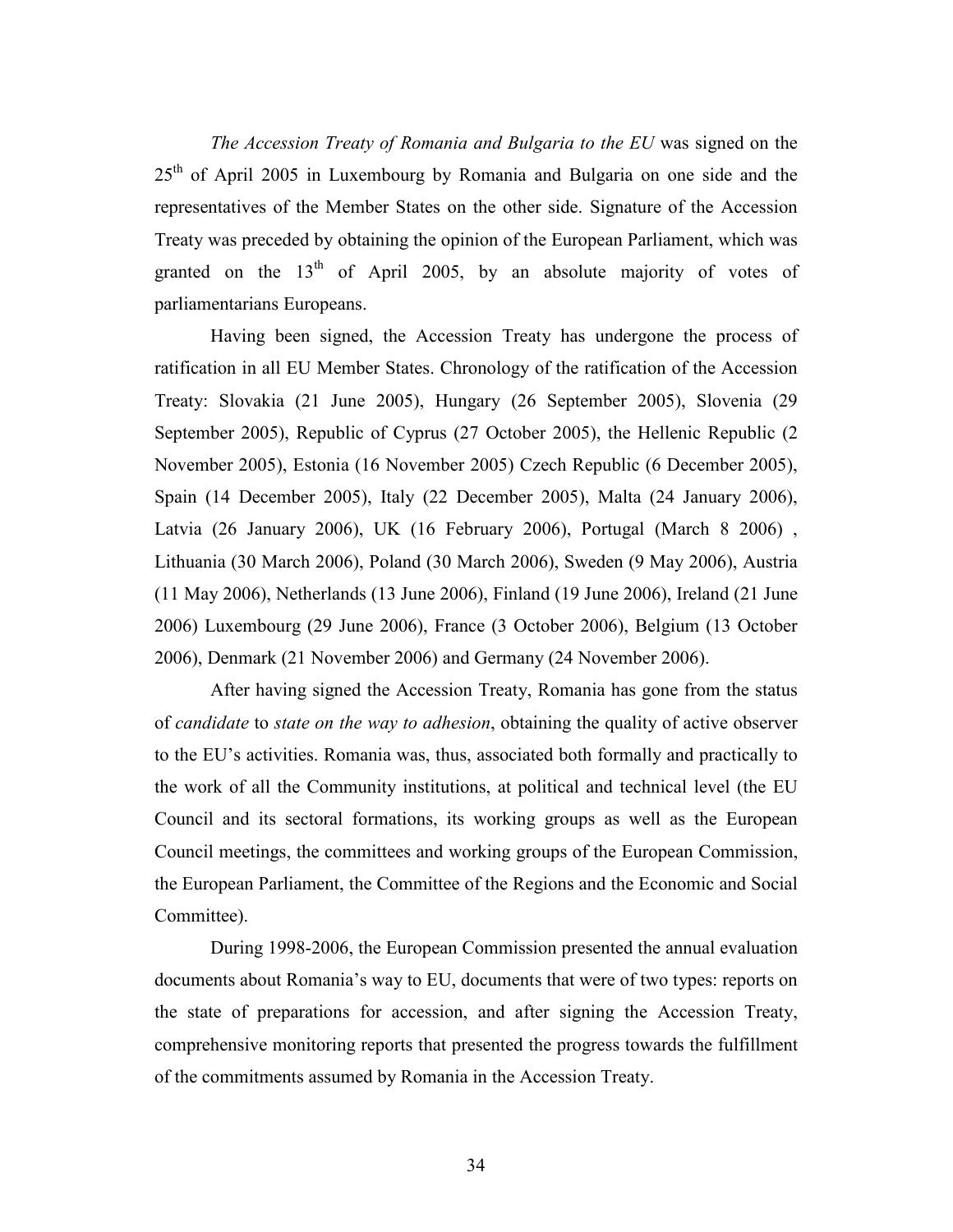The EU Monitoring Report on the 26th of September 2006 confirmed Romania's accession to the EU and on the  $1<sup>st</sup>$  of January 2007 the sixth enlargement of the EU to Romania and Bulgaria took place<sup>99</sup>.

#### *3.2. The Reform Agenda and the Business Environment*

#### **3.2.1. A Brief Overview**



Figure 3.2.1.1. – The GDP growth rate in the EU member states, 2008

Source : author's compilation, based on the EUROSTAT statistics for 2008, http://epp.eurostat.ec.europa.eu/portal/page/portal/eurostat/home/, web site visited 27/03/09

Having a GDP of 153487.4 million euros in  $2008^{100}$ , Romania is a lower middle income country, with a surface of 237 500  $km^{2101}$  - the 9<sup>th</sup> among EU member states – and a population of 21.5 million inhabitants<sup>102</sup> that makes it the second populated country in Central – Eastern Europe after Poland and the  $7<sup>th</sup>$  in the EU. Despite its geographic and demographic advantages, the purchasing power per capita

<u>.</u>

 $99$  the website of the Romanian Ministry of Foreign Affairs, www.mae.ro, visited on 27/03/09 <sup>100</sup> EUROSTAT statistics, http://epp.eurostat.ec.europa.eu/portal/page/portal/eurostat/home/, web site visited 27/03/09

<sup>&</sup>lt;sup>101</sup> http://europa.eu/abc/european\_countries/eu\_members/romania/index\_en.htm, website visited 05/05/09

 $102$  idem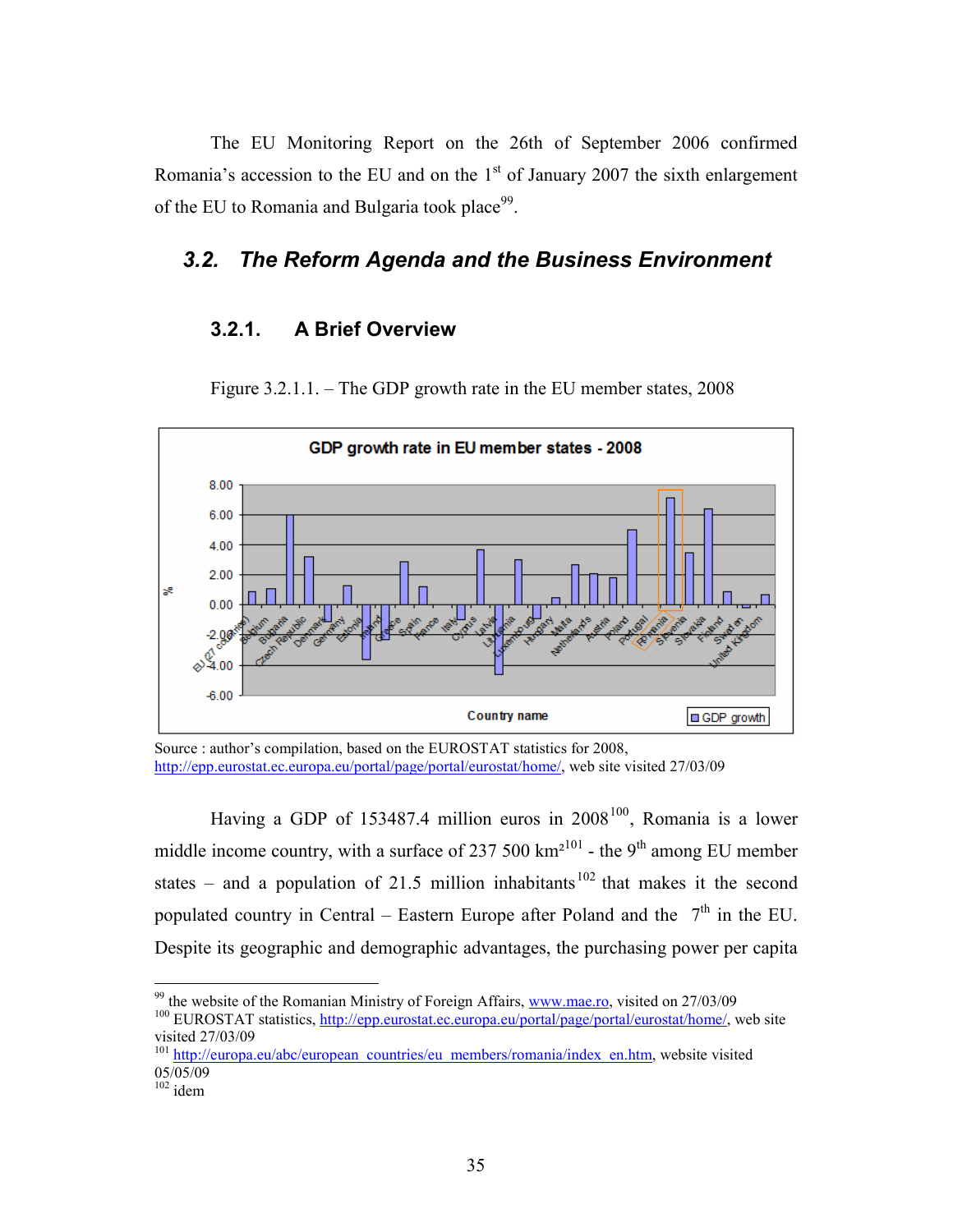is  $60\%$  lower than the EU27 average<sup>103</sup> making Romania one of the poorest countries in Europe but with a great potential for transformation and evolution, the GDP growth of 7.1% in 2008 being the highest among the EU member states.

The actual situation can be understood and motivated by the communist background of the country and its central planned economy but also by the poorly designed and slow moving reforms from the decade 1990 – 2000. In February 2001 Romania formally started the EU accession process<sup>104</sup> and thus it engaged itself in a more consistent macro-economic transformation process that included for starters the financial assistance and support of international organizations like the International Monetary Fund (IMF), the World Bank or the European Bank for Reconstruction and Development  $(BBRD)^{105}$ . The results appeared soon in the GDP growth, the intense privatization policy, Romania holding the record for the most enterprises to be privatized of the Central European Countries in  $2003^{106}$ , the adoption of a Fiscal Tax Code for the first time. Romania still had a lot to achieve and at the June 2004 Summit, the Council of the European Union reaffirmed "the Union's common objective to welcome Romania (and Bulgaria) as member states of the Union in January 2007"and confirmed "…its determination to bring the accession negotiations to a successful conclusion in 2004…", but on the condition that "real and effective progress in reforms and preparations on the ground for accession is maintained" and the two applicants "intensify their efforts in order to be ready for membership in  $2007$ <sup> $107$ </sup>. During the following years Romania succeeded in complying with most of the EU requests still to accomplish and closed most of the EU accession negotiation chapters, the remaining issues that Romania is still being monitored for after its EU integration on the  $1<sup>st</sup>$  of January 2007, being corruption and the judicial apparatus.

<sup>&</sup>lt;sup>103</sup> EUROSTAT statistics for 2008, http://epp.eurostat.ec.europa.eu/portal/page/portal/eurostat/home/, web site visited 27/03/09

 $104$  http://europa.eu/abc/history/index\_en.htm, web site visited 08/05/09N

<sup>&</sup>lt;sup>105</sup> http://194.102.208.22/def\_en.htm, web site visited 08/05/09 (the old version of the National Bank of Romania's web site)

<sup>106</sup> OECD, *OECD Investment Policy Reviews – Romania* (Paris:2005), p. 30.

<sup>&</sup>lt;sup>107</sup> Brussels European Council, 17-18 June 2004, Presidency conclusions, Document 10679/04, p. 4-5, accessed at http://ue.eu.int/ueDocs/cms\_Data/docs/pressData/en/ec/81035.pdf, on 09/03/09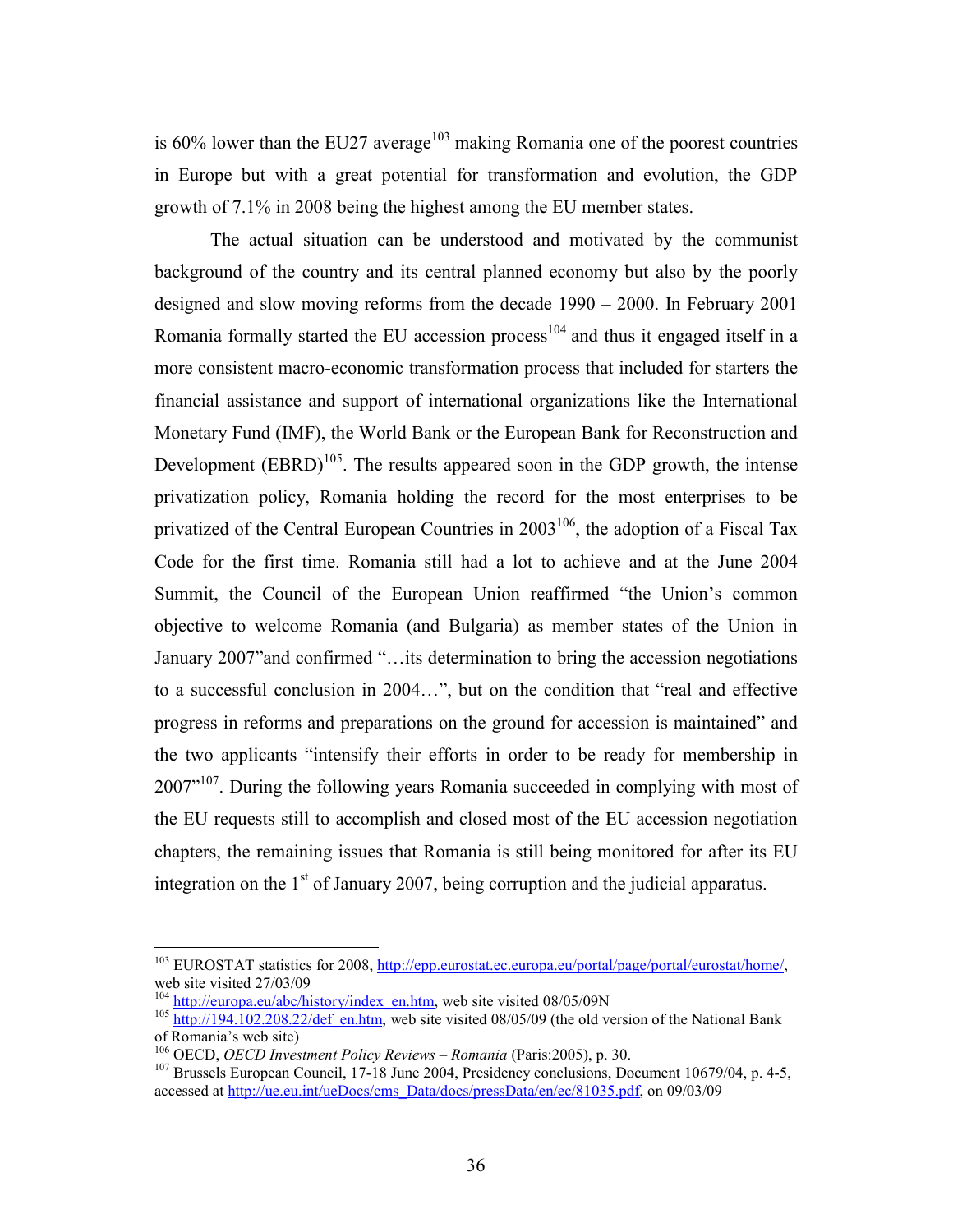## **3.2.2. Privatization**

# **3.2.2.1. Major Steps**

Figure 3.2.2.1.1 – Trend in number of companies privatized at the end of 2007



Source: author's compilation, based on data from AVAS (Romanian Authority for State Assets Recovery ), www.avas.ro, web site visited 27/03/09

The main privatization methods used in Romania are:

- Mass privatization funds: mostly used in 1995-1996, lacked transparency towards population being managed mostly by the state.
- Management and employee buy-outs (MEBO): was predominant during 1993-1997 when a large number of inside owners and employees (almost 65% on average) bought shares in the Romanian companies with the help of the fixed – value grants offered by the Romanian state.
- Direct sales or sale for cash: were predominant during the period 1996-1998 and they contributed to a jump of both the number of privatized companies, as seen in Figure 4.2. and the FDI received by Romania.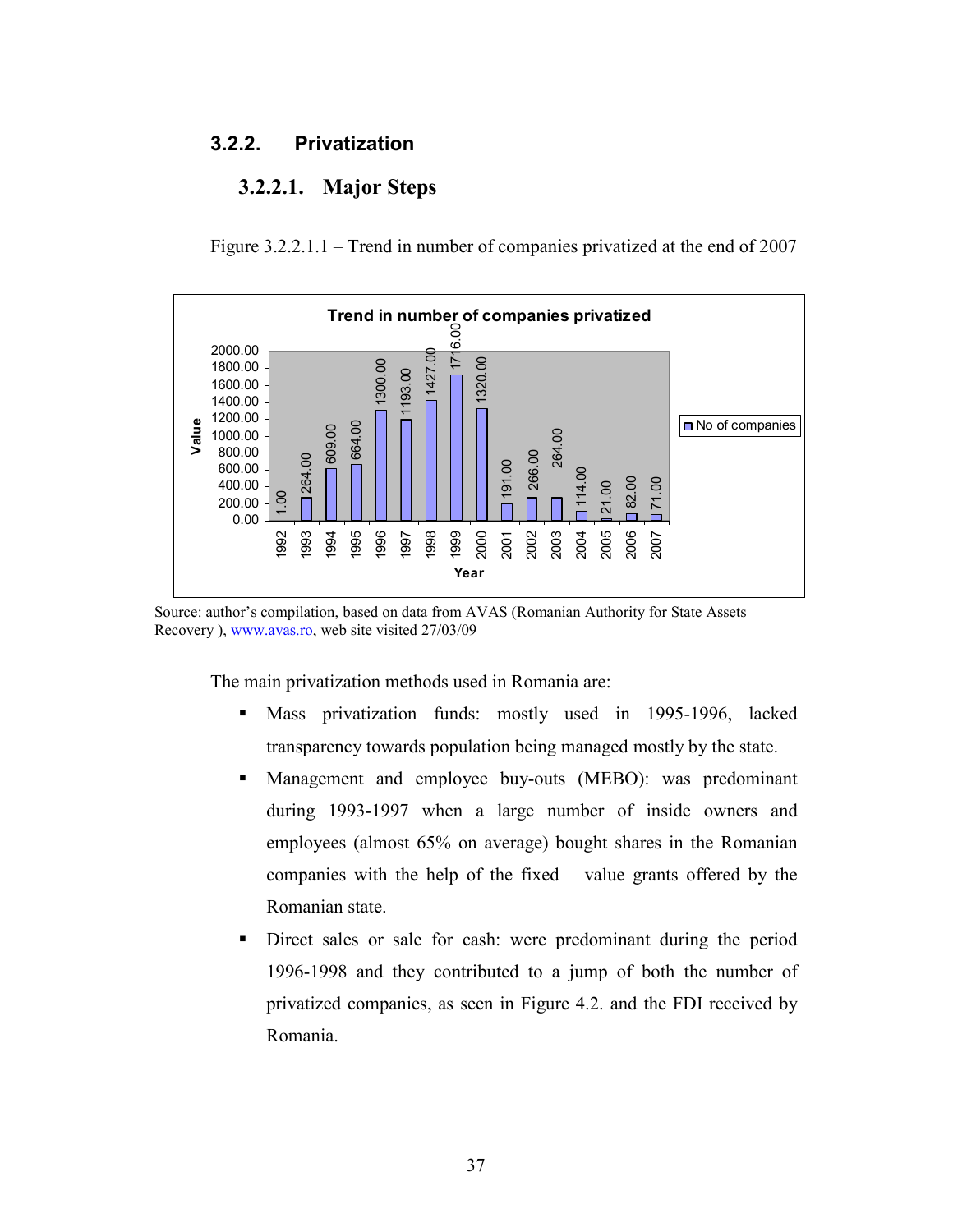Sales to strategic investors: dominated the privatization process starting with 1998 but involved large state-owned companies only after 2001. An important issue was then for the first time not only the number of companies sold but also the share of the capital transferred to the private sector that meant the lowering of the role played by the state in the national economy.

Table 3.2.2.1.1. – Trend in the number of privatization contracts, privatized capital and privatized capital to foreign investors in Romania, 1993-2007

| Privatization year | Number of<br>privatization<br>contracts | Privatized capital<br>(millions of<br>Romanian Lei) | Privatized capital to<br>foreign investors<br>(millions of<br>Romanian Lei) |
|--------------------|-----------------------------------------|-----------------------------------------------------|-----------------------------------------------------------------------------|
| 1992               | 1.00                                    |                                                     |                                                                             |
| 1993               | 264.00                                  | 4.49                                                | 0.05                                                                        |
| 1994               | 609.00                                  | 31.45                                               | 0.09                                                                        |
| 1995               | 664.00                                  | 174.67                                              | 11.62                                                                       |
| 1996               | 1300.00                                 | 127.10                                              | 7.22                                                                        |
| 1997               | 1193.00                                 | 207.33                                              | 87.74                                                                       |
| 1998               | 1427.00                                 | 412.66                                              | 160.91                                                                      |
| 1999               | 1716.00                                 | 608.48                                              | 120.95                                                                      |
| 2000               | 1320.00                                 | 543.50                                              | 103.63                                                                      |
| 2001               | 191.00                                  | 2247.60                                             | 2177.48                                                                     |
| 2002               | 266.00                                  | 816.33                                              | 539.02                                                                      |
| 2003               | 264.00                                  | 1301.98                                             | 434.03                                                                      |
| 2004               | 114.00                                  | 887.90                                              | 524.13                                                                      |
| 2005               | 21.00                                   | ٠.                                                  |                                                                             |
| 2006               | 82.00                                   | 8500.00                                             |                                                                             |
| 2007               | 71.00                                   | 265.00                                              |                                                                             |
| TOTAL              | 9503.00                                 |                                                     |                                                                             |

Source: AVAS Romania (Romanian Authority for State Assets Recovery )

Note: the data for the series "Privatized capital to foreign investors" is missing for the years 2006 and 2007, and no data is available for 2005

Privatization in Romania can be catalogued as slowly and still ongoing, compared to the most successful privatization processes in transition countries. The first important privatization year was 1992 when the privatization acts started with the small scale privatization, generating at the same time the first significant foreign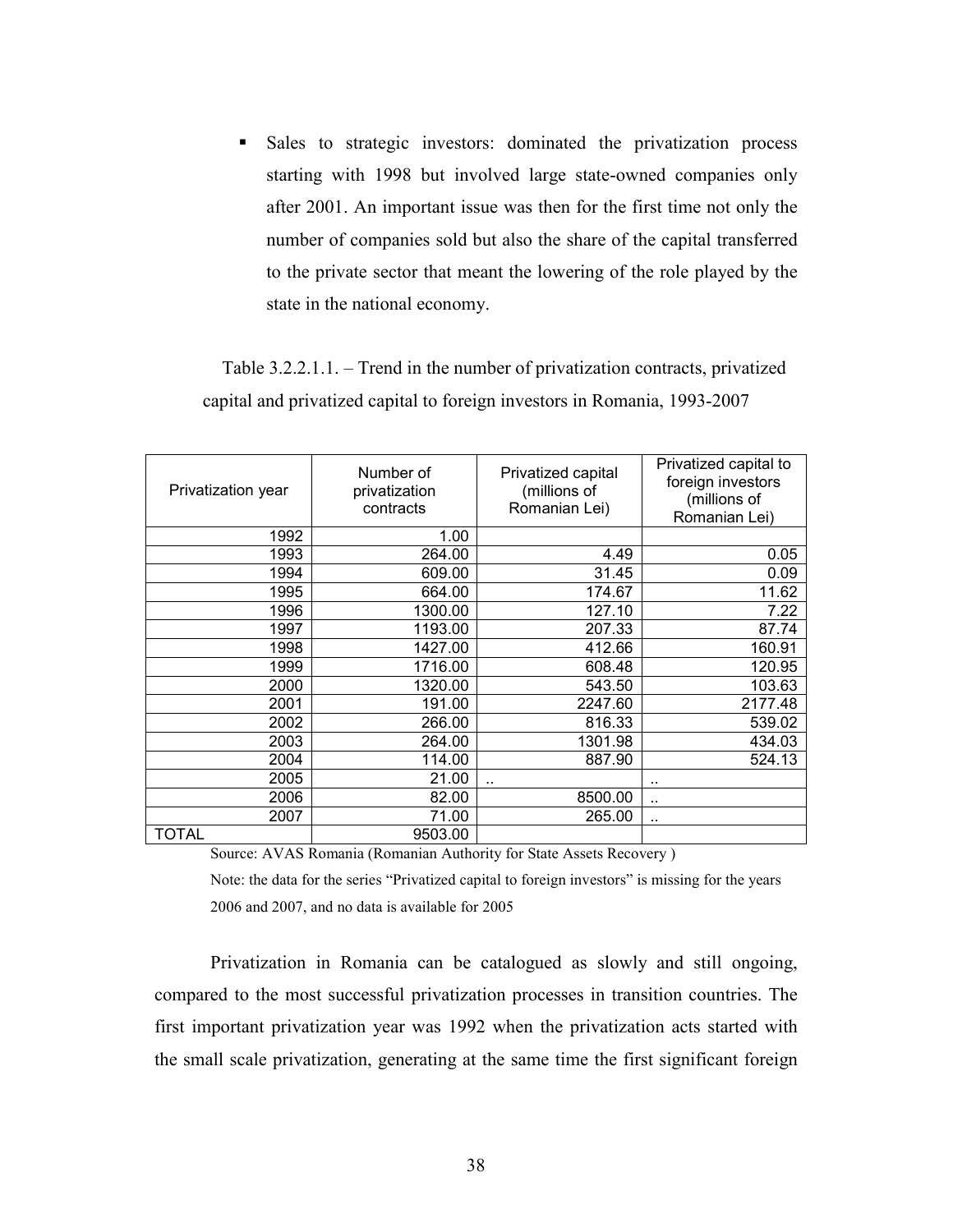direct investments to Romania<sup>108</sup>. However, the privatization process started properly in 1998 when the legal framework<sup>109</sup> was created and by the end of 2003, only  $40\%$ of the large enterprise and about 66% of the medium-sized enterprises had been privatized<sup>110</sup>.

Figure 3.2.2.1.2. – Trend in privatized capital and privatized capital to foreign investors in Romania, 1993-2007



Source: AVAS Romania (Romanian Authority for State Assets Recovery )

Note: the data for the series "Privatized capital to foreign investors" is missing for the years 2006 and 2007, and no data is available for 2005

As seen from the Table 5.3.2.1., the most successful period for privatization in Romania was 2001-2004, when the capital sold represents over half of the total capital sold until 2004. This period is also the beginning of an increase in the foreign investors' involvement in the privatization process, the amount of capital bought by the foreign investors being 5.4 times higher than the amount bought during 1992 – 2000 and representing around 84% of the share capital sold by the Romanian state in the privatization process since 1992. This type of FDI, determined by the

<sup>108</sup> Serbu S. G., *FDI flows towards CEECs: an analysis on the Romania, Hungary and Slovenia's performances*(2005), p. 8, University of Orleans, France and "Babes-Bolyai" University, Cluj-Napoca, Romania, accessed at http://papers.ssrn.com/sol3/papers.cfm?abstract\_id=873474, on 15/03/09

<sup>&</sup>lt;sup>109</sup> see next subchapter : 5.3.3. – "Administrative and Non-discriminatory Barriers" <sup>110</sup> OECD, *OECD Investment Policy Reviews – Romania* (Paris: 2005), p. 32.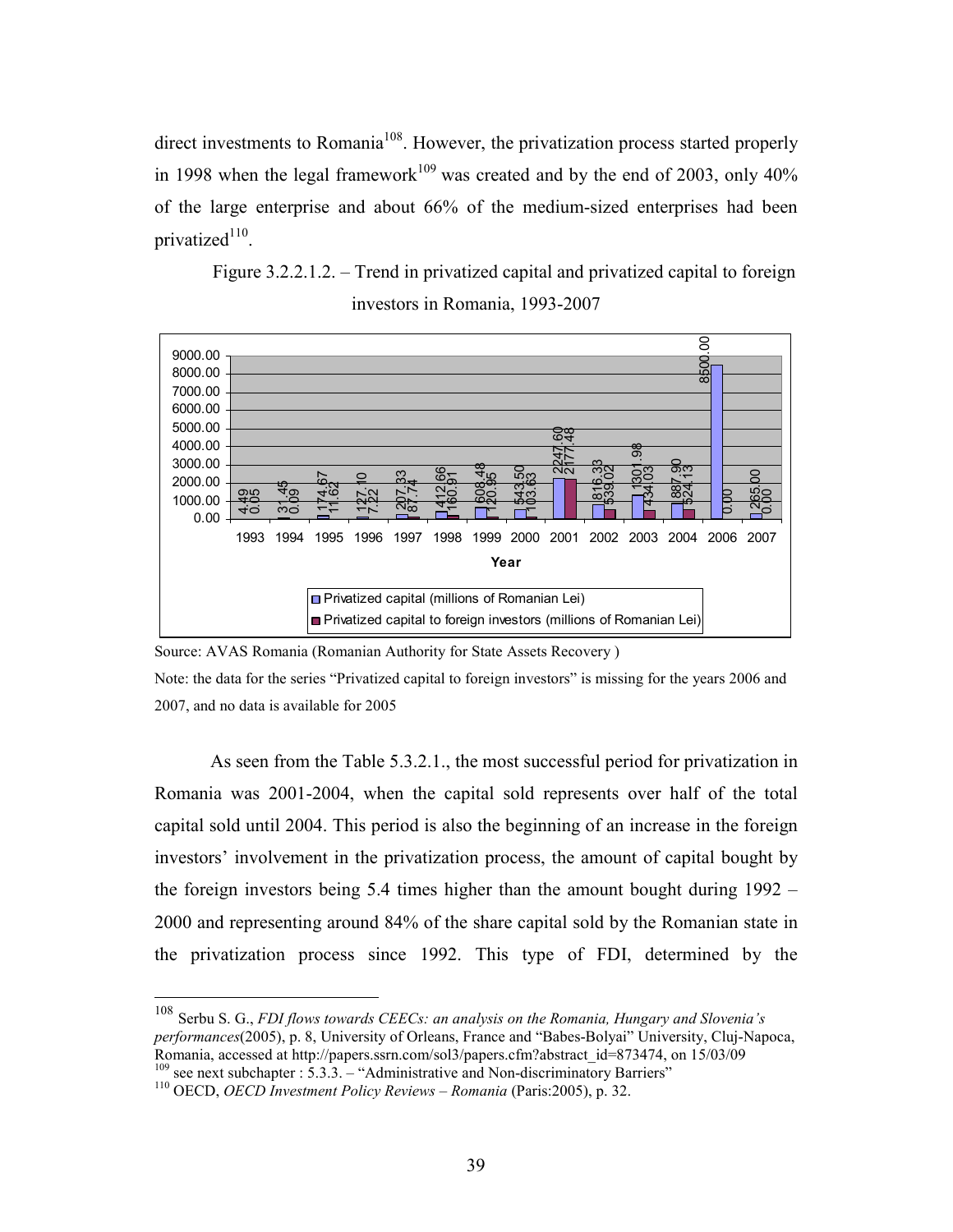privatization process is often referred to as privatization-related FDI and it had its peak in 2001, when 96.90% of the state-owned enterprises were privatized to foreign investors.

Most of the successful privatization stories happened during 2001-2004 and they include:

- $SIDEX -$  the largest steelmaker that was privatized to the Indian British LNM Holding in 2001;
- Electrica Oltenia and Electrica Moldova the electricity distributor that covered around 20% of the electricity market was sold to the Italian company Enel in 2004 for 112 million euro;
- Petrom the largest state-owned company and the national gas distributor was sold in 2004 to the Austrian group OMV, for 1.6 billion USD.

The intense privatization process driven by the Romanian government during 2001-2004 is closely linked to the fact that 2001-2004 was Romania's official period for EU accession negotiations.

The privatization process continued successfully during the following years and 2006 proved to be the most significant, with privatized capitals that almost equaled the total amount of sold capital since 1990. 2006 being the year preceding Romania's entering the EU, this intense privatization can be explained by Romania's need to accomplish its EU engagements.

The major privatization deals concluded were:

- The privatization of "Electrica Muntenia Sud", the major electricity supplier in the Southern part of Romania, to the Italian company Enel, in  $2006^{111}$ ;
- The privatization of the CEC Bank (Romanian Savings Bank) to the National Bank of Greece in 2007<sup>112</sup>.

<sup>-</sup> $111$  AVAS, www.avas.ro, website visited 03/04/09

 $112$  idem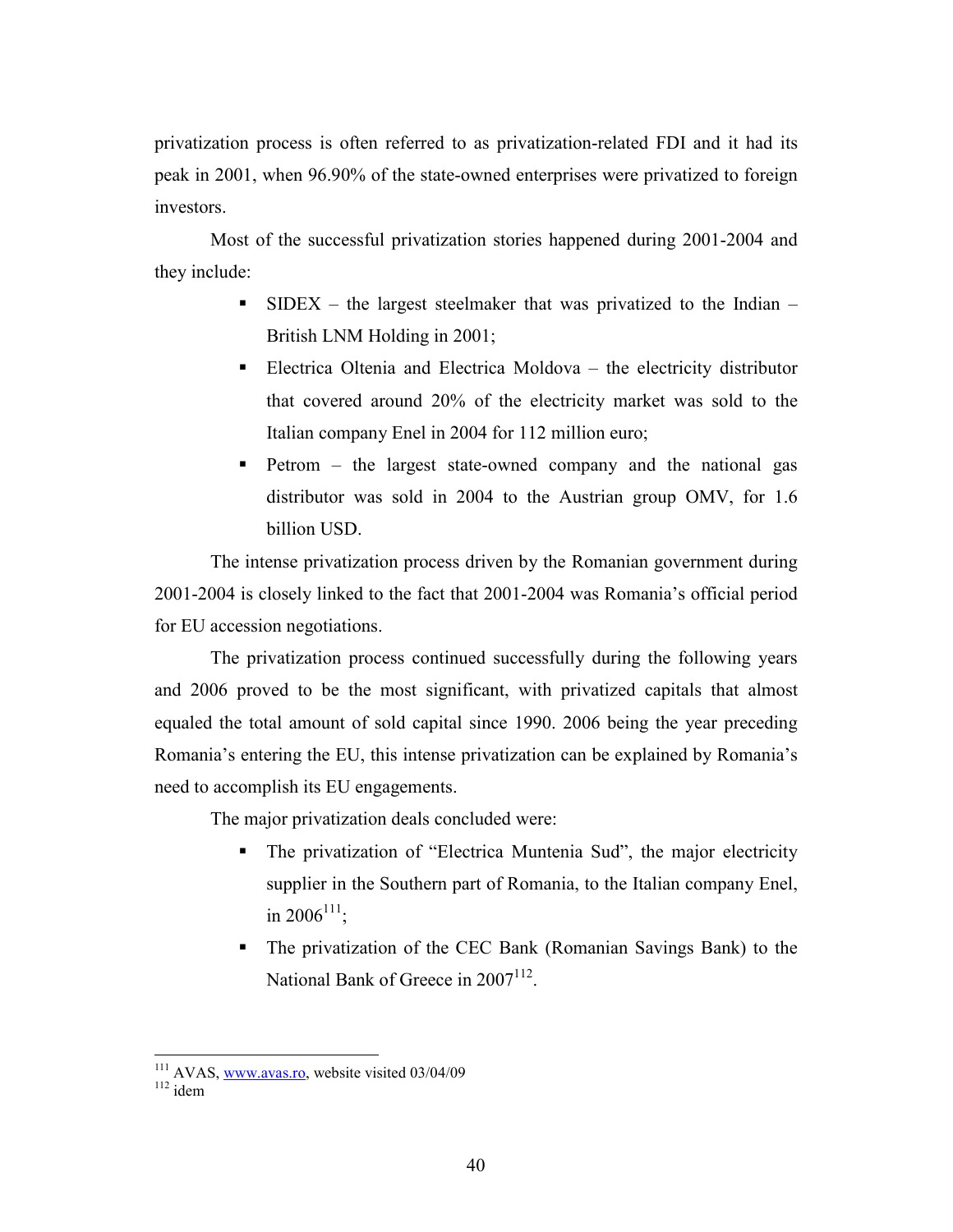The total number of companies privatized at the end of 2007 was 9503, number that does not include the privatization contracts that were cancelled due to not fulfilling the requirements and not implementing the causes stipulated in the salepurchase contract during the post privatization monitoring period.

### **3.2.2.2. Benefits and Follow-ups**

At the end of 2007 the privatization process was mainly over  $113$ . Its benefits for the Romanian economy were multiple.

#### **The privatization-related FDI**

The successful privatization stories sustained by the IMF, EBRD and required by the transformation process for the EU accession had a very positive effect on the FDI received by Romania on the long run, 204 of the largest foreign companies that came to Romania still being important players on the national market.  $114$  The privatization process opened and stimulated the foreign investors' arrival in Romania, increasing significantly the privatization-related FDI, which dominated the FDI flows in Romania before the EU accession in 2007, mainly during the negotiations period 2000-2004 and in the pre-accession year  $2006^{115}$ .

#### **The increase of private sector share in the economy**

Another important aspect of the privatization process was its contribution to establishing a functioning market economy, which is part of the economic criteria the candidate countries have to fulfill in order to become EU members. Through

<u>.</u>

http://ec.europa.eu/economy\_finance/publications/publication11881\_en.pdf

 $113$  idem

<sup>114</sup> OECD, *OECD Investment Policy Reviews – Romania* (Paris:2005), pp. 30-34.

<sup>&</sup>lt;sup>115</sup> data in Figure 5.3.2.2., AVAS website www.avas.ro, visited 03/04/09 and European Commission's Directorate General for Economic and Financial Affairs, *FDI in Romania: from low-wage competition to higher value-added sectors* (2008),p. 2, accessed at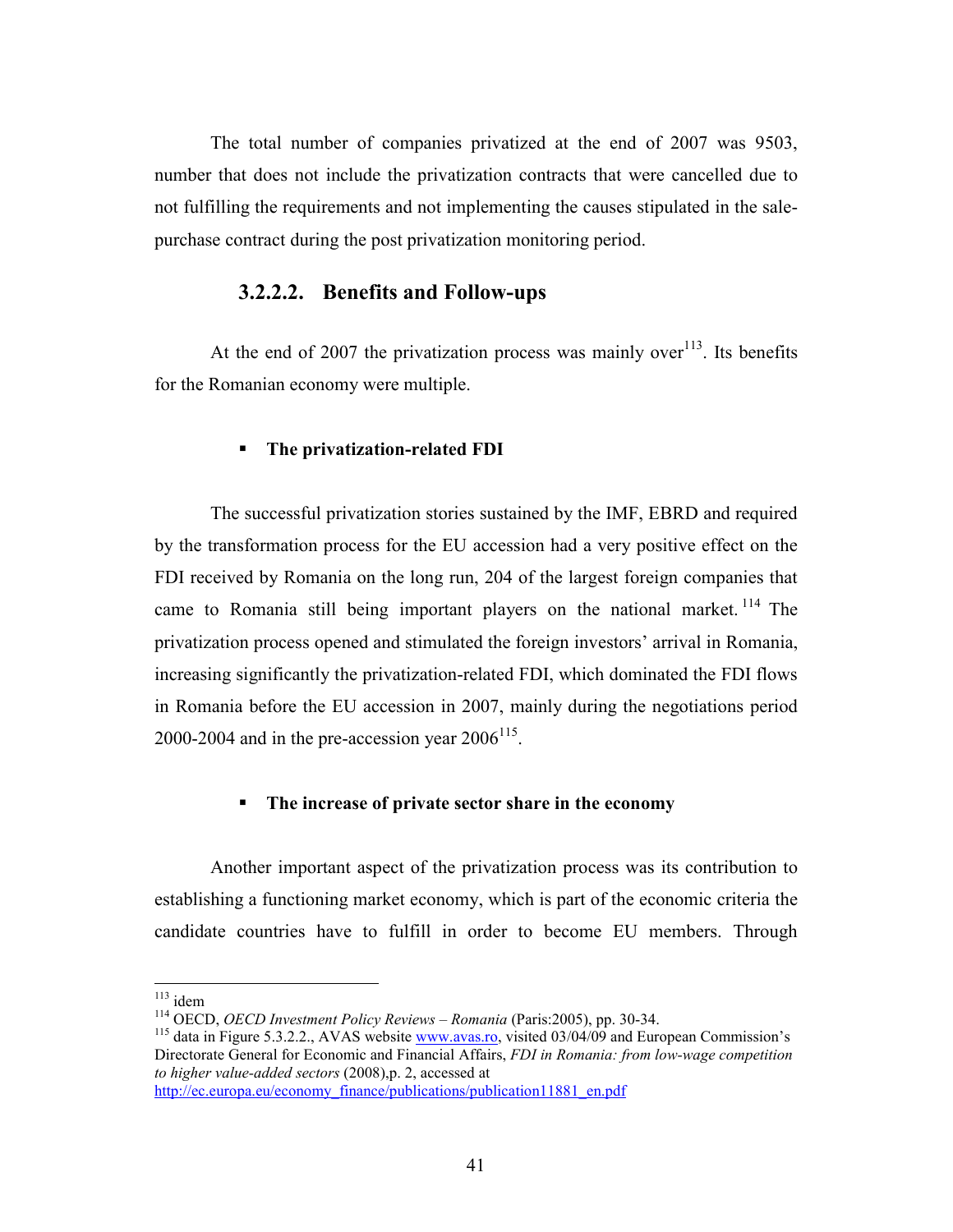privatization the major state-owned companies become the property of private investors, the first major step in passing from a central-planned economy to a market economy based on concurrency and private ownership.



Figure 3.2.2.2.1. – The privatized capital as % of GDP in Romania, 1990-2007

Source: The Statistical Yearbook of Romania – editions 1990, 1996, 2000, 2003 and 2008

The degree of involvement by the state-owned companies in the economy has considerably diminished since the privatization process started, the private companies' importance within the national economy growing constantly. If in 1990 the private companies accounted for only 16.4% of GDP, in 1996 the private sector managed to surpass for the first time the state-owned companies in terms of GDP contribution and in 2007, 72% of all final goods and services produced in Romania came from private companies.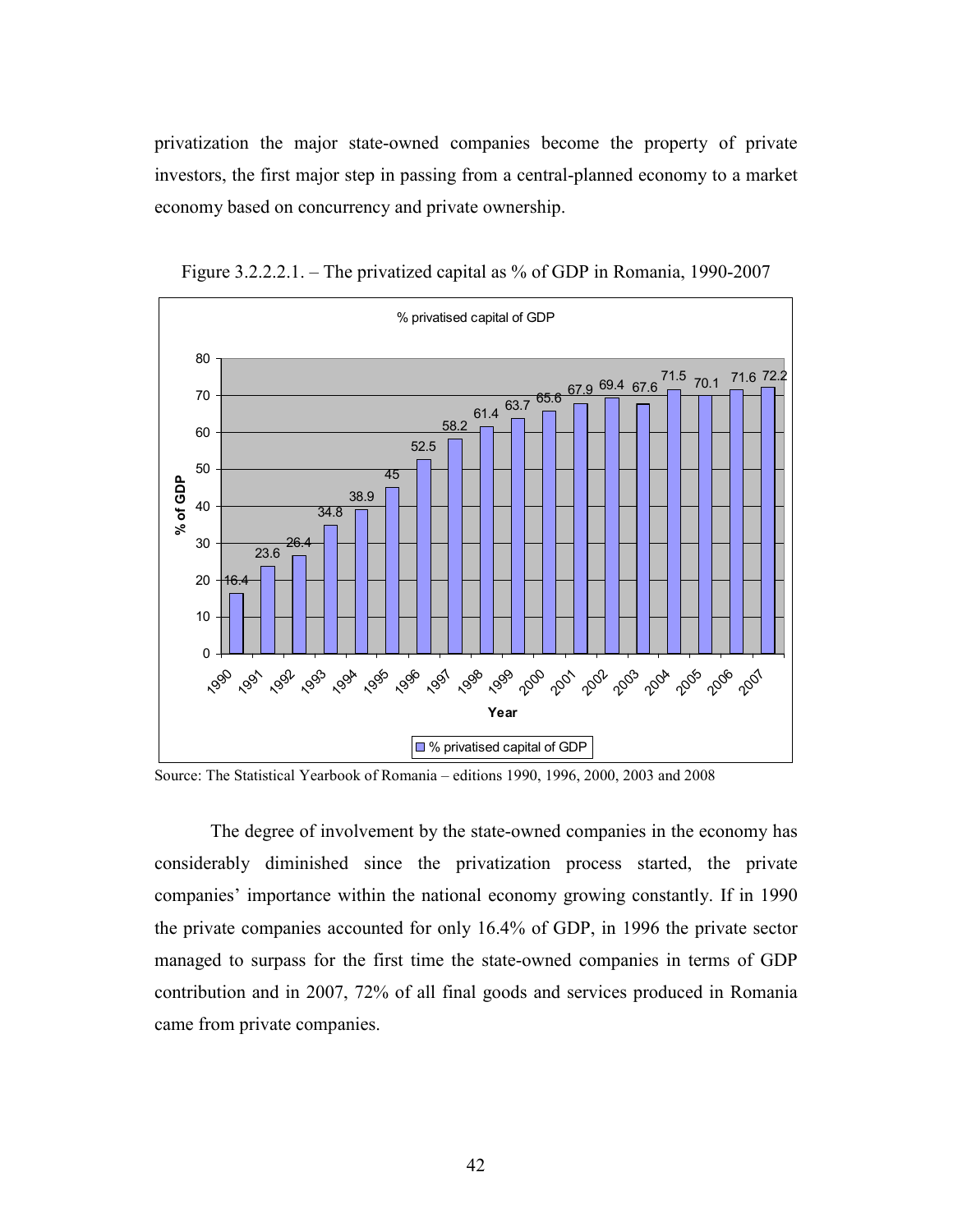## **3.2.3. Business Environment**

One of the main tasks the Romanian governments have been confronted to during the transition process and one of the major issues of all the transition economies is the reforming of the administrative apparatus, voting and putting into practice new regulations and laws to change the business environment and make it proper for both the domestic and foreign investors. For Romania, this process is also connected to completing of the EU agenda.

### **Administrative barriers**

As privatization has been one of the major issues during the transition process and the first step towards a market economy, most of the efforts of the Romanian governments were focused since 2001 on identifying and reducing the barriers faced by the private investors when starting and conducting a business, implementing a more transparent policy framework for private investors and having better communication channels with the business community. In order to achieve these goals Romania asked for the help of international institutions like *OECD South-East Europe Compact for Reform, Investment, Integrity and Growth* and created new units within its ministries like the *Business Environment Unit* created within the *Ministry for the Economy and Commerce* with the special purpose of closely implementing and monitoring action plans for the regulatory reform $116$ .

The main outcomes were:

- *Law on Transparency in Public Administration* No. 52/2003 stating that the public institutions have to have prior consultation with the interested parties when making legislation;
- *Legislation on the Tact Silent Approval Procedure* from November 2003 that permits companies to take action if they received no answer within 30 days from the appropriate government authority;

<sup>116</sup> OECD, *OECD Investment Policy Reviews – Romania* (Paris:2005), pp. 40-43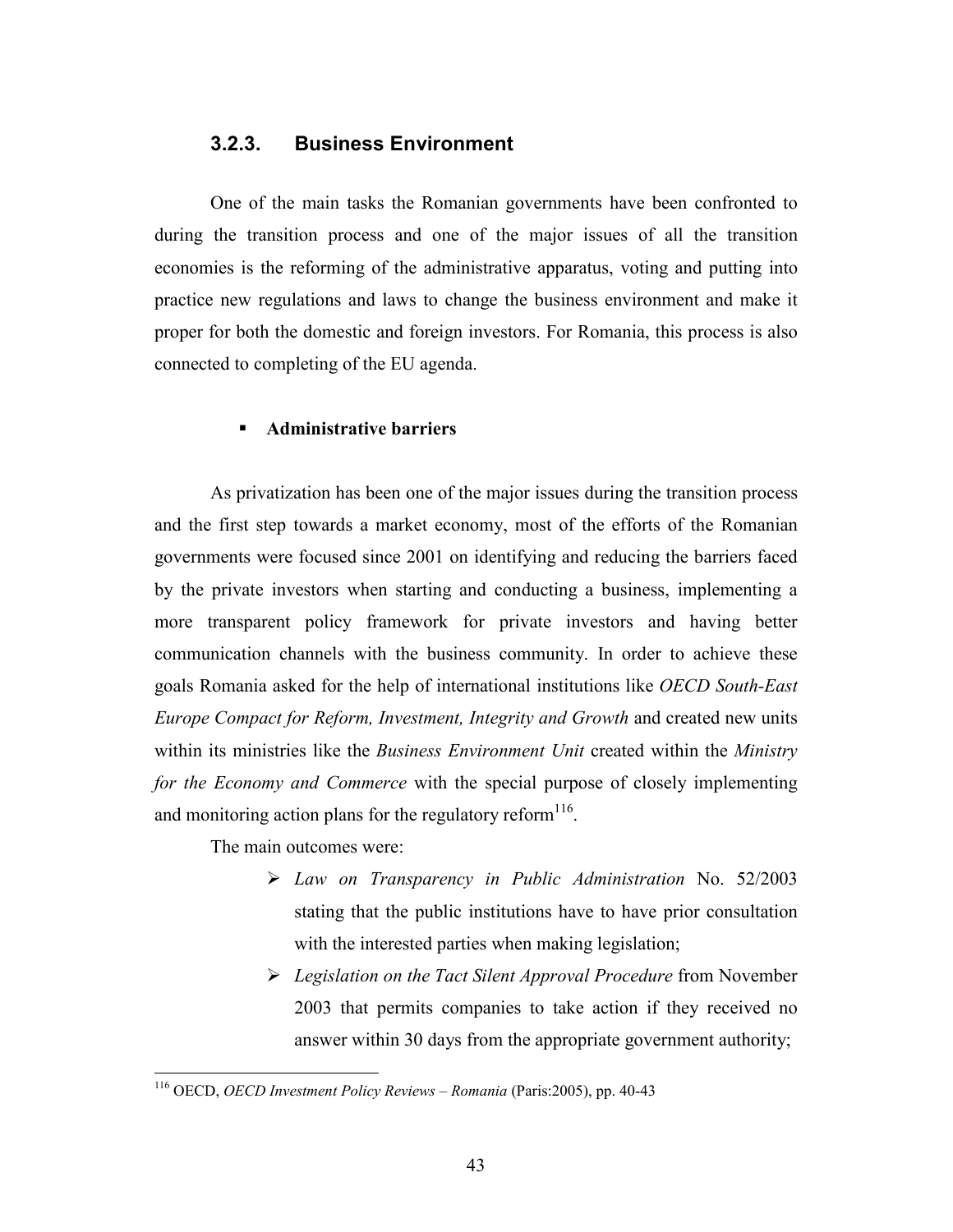- *Bankruptcy Law and Judicial Reorganization Law* No. 149/11.05.2004 improving the rights of the creditors and making it easy to end up un unprofitable business;
- G.D. No. 396/2002 deciding that any new law should come with an assessment of the regulatory impact being in line with the OECD standards;
- The approval of the "*Strategy for the Development of SMEs for the period 2004-2008*";
- ▶ G.D. No 913/2004 and G.D. No. 991/2004 that introduced the online possibility of registering a new business on the website of the National Trade Register Office – the official institution for registering new businesses in Romania, thus facilitating the formalities for starting up a new company<sup>117</sup>;

The measures taken by the Romanian authorities in improving the business environment have been going in the right direction, progress stated by the Monitoring Report released by the European Commission in September  $2006<sup>118</sup>$ . They made easier both the process of setting up a new business by completing an on-line application and submitting it on the website of the National Trade Register Office and the process of conducting a business by helping the SME's and involving the private companies in the decision making process if it concerns their interests.

## **Taxation**

<u>.</u>

The Fiscal Code from the  $1<sup>st</sup>$  of January 2004 brought together for the first time all the laws and regulations on taxes and is considered to be one of the main steps taken by the Romanian authorities in improving the business environment.

<sup>117</sup> OECD, *OECD Investment Policy Reviews – Romania* (Paris:2005), pp. 40-43 and the Romanian Ministry of Public Finance, website http://www.mfinante.ro/engl/index.jsp, visited 07/05/09.

<sup>118</sup> the European Commission, *Monitoring Report on the state of preparedness for EU membership of Bulgaria and Romania* (2006), p. 6 , consulted on

http://ec.europa.eu/enlargement/pdf/key\_documents/2006/sept/report\_bg\_ro\_2006\_en.pdf, website visited 25/05/09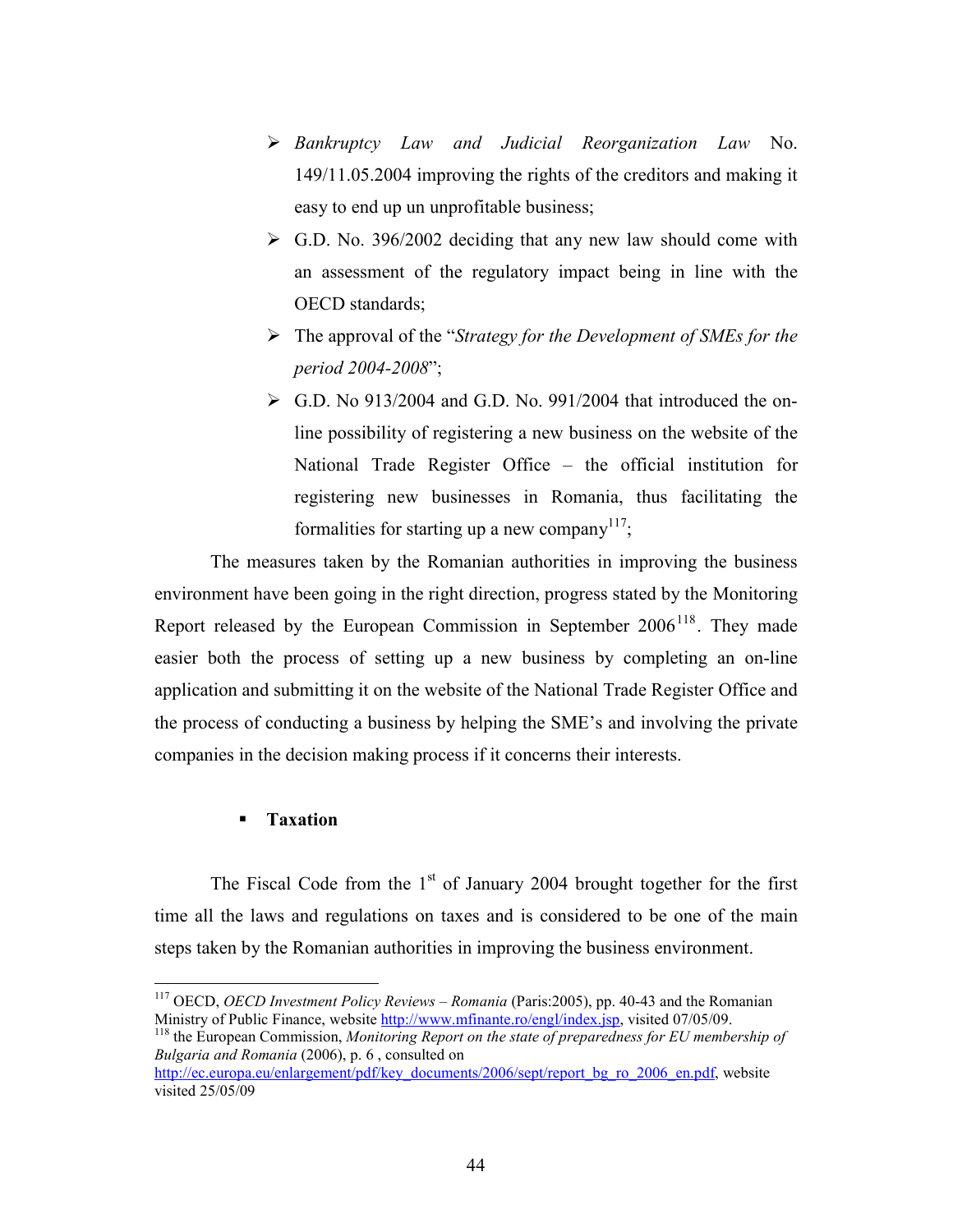In order to be in line with the EU requirements, a new Fiscal Code was adopted and came into force on the  $1<sup>st</sup>$  of January 2007, stating the values for the VAT that remains 19% and the single flat tax rate that stays at 16%, which means that both individual and corporate incomes are taxed with a single tax rate of 16%, being known as the *single tax reform*. It was followed by the Emergency Government Ordinance No. 91/2008 that meant bringing into the Romanian fiscal code the latest changes from the EU legislation and align it to the EU trend<sup>119</sup>.

Taxation through the *single tax reform* made Romania one of the most competitive countries in the region for the foreign investors, due to the low level of the tax rate comparing to the neighbor countries.

Figure 3.2.3.1. – Some of the countries that adopted the *flat tax regime* in Central and Eastern Europe, 2008

| Country               | Rate (%) | <b>Year of enactment</b> |
|-----------------------|----------|--------------------------|
| Albania               | 10       | 2008                     |
| Bulgaria              | 10       | 2008                     |
| <b>Czech Republic</b> | 15       | 2008                     |
| Estonia               | 21       | 2008                     |
| Latvia                | 25       | 1995                     |
| Lithuania             | 24       | 2008                     |
| Macedonia             | 10       | 2008                     |
| Romania               | 16       | 2005                     |
| Russia                | 13       | 2001                     |
| Slovakia              | 19       | 2004                     |
| Slovenia              | 21       | 2008                     |

Source: Larive Romania International, *Foreign Direct Investments in Romania*, pp. 1-2, accessed at http://rbd.doingbusiness.ro/en/2009/april/romanian-business-climate/2/149-foreign-direct-investmentin-romania.html, the Romanian version of the website www.doingbusiness.org, belonging to the World Bank, on 02/02/09

<sup>&</sup>lt;sup>119</sup> Romanian Ministry of Public Finance, http://www.mfinante.ro/engl/link.jsp?body=/engl/cod\_fiscal/cuprins.htm, website visited 25/05/09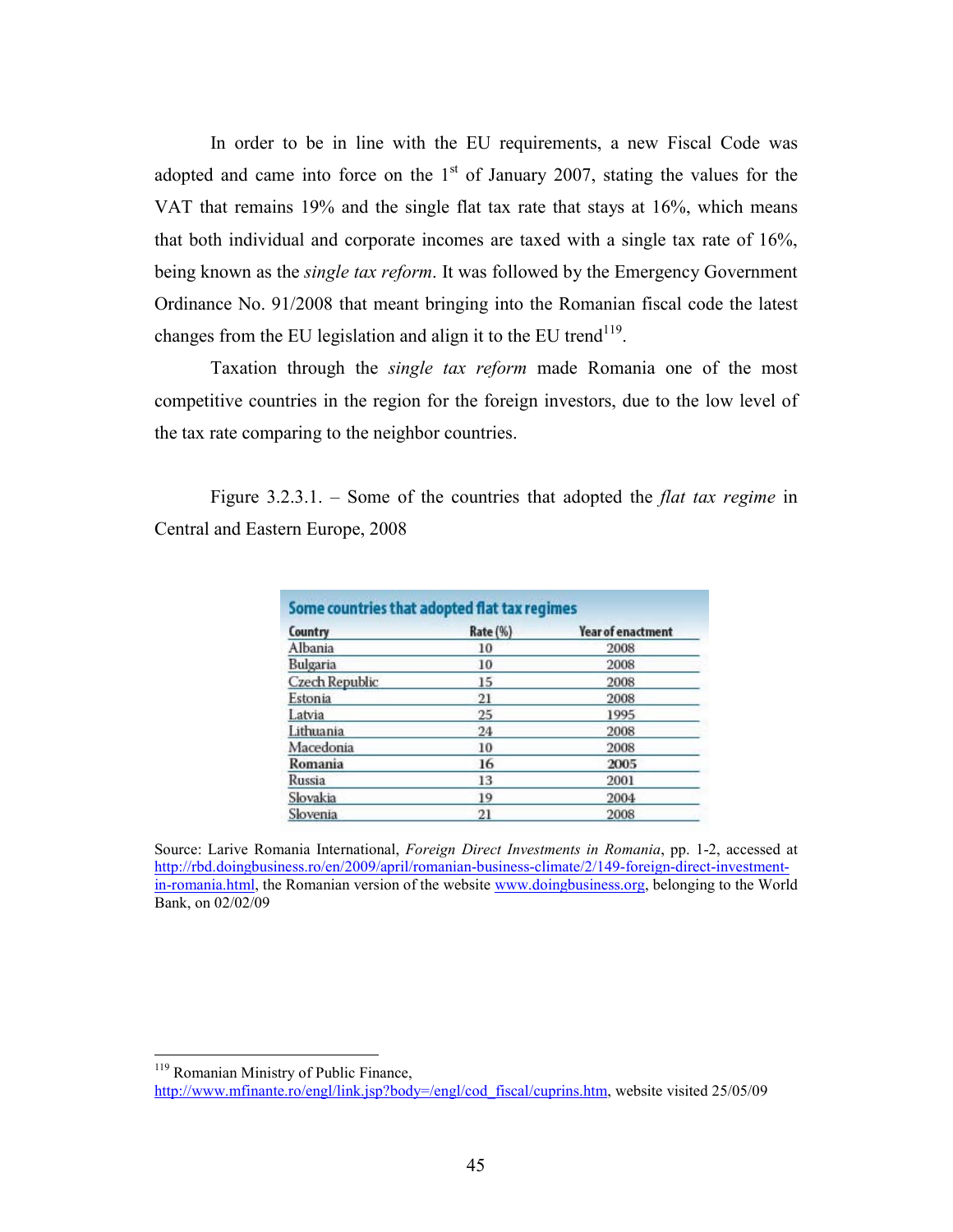### **The judiciary and corruption**

A functioning market economy can't exist without the rule of law and without an independent judiciary system guaranteeing the equality before the law and the effective implementation of the law. Corruption is also an important obstacle against a better business climate and an impediment for both domestic and foreign investors. Even though many laws and reforms have been implemented by the Romanian government to prevent corruption (Law No. 301/28.06.2004 on a New Criminal Code, setting a "special bribery hotline" in the Office of the Prime Minister<sup>120</sup>) and help the judiciary system (a comprehensive Judicial Reform Strategy for 2003-2004 on the implementation of fundamental principles of justice and the functioning of judicial institutions and magistrates $^{121}$ ), the EC concluded in the Monitoring Report from June 2006 that Romania still hasn't completely resolved the two issues and thus it is still being monitored, even after its EU integration in  $2007^{122}$ .

## **3.2.4. The Framework for FDI**

# **3.2.4.1. The Legal and Regulatory Framework for FDI**

In order to make the business climate more attractive and attract foreign investors to Romania, the Romanian authorities created new governmental bodies and adopted new investment laws and reforms.

In 2002, the Romanian government voted the Law No 390/2002 that decided the creation of the Romanian Agency for Foreign Investment (ARIS) within the

<u>.</u>

<sup>120</sup> OECD, *OECD Investment Policy Reviews – Romania* (Paris:2005), pp. 44-45.

<sup>121</sup> OECD, *OECD Investment Policy Reviews – Romania* (Paris:2005), pp. 43-44.

<sup>&</sup>lt;sup>122</sup> European Commission, *Monitoring Report on the state of preparedness for EU membership of Bulgaria and Romania* (2006), pp. 5-6 and 9-10, consulted on

http://ec.europa.eu/enlargement/pdf/key\_documents/2006/sept/report\_bg\_ro\_2006\_en.pdf, website visited 25/05/09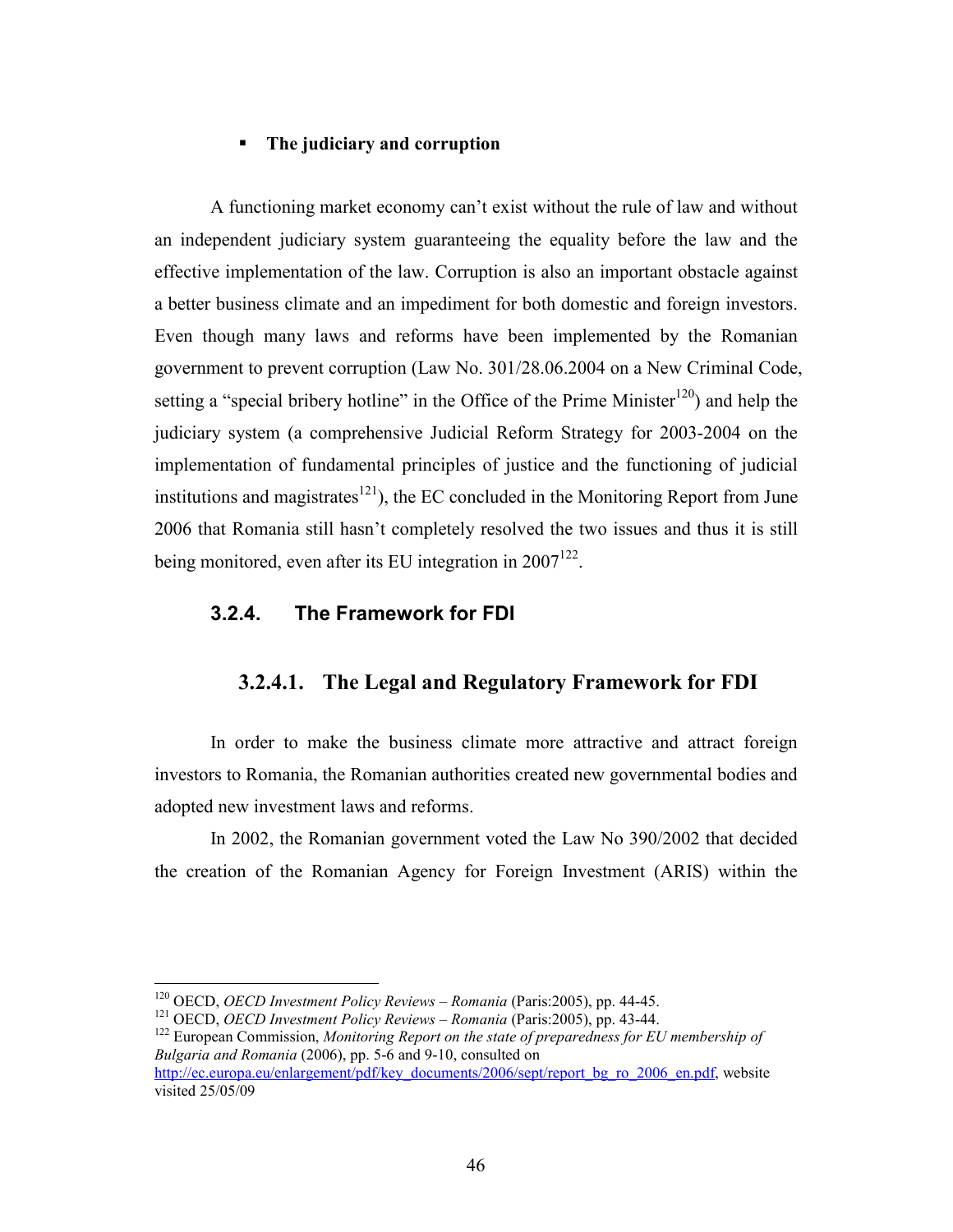Romanian government, its main aim being providing consultancy to the foreign investors $^{123}$ .

The most important pieces of legislation adopted by the Romanian government, apart from the Fiscal Code, are the following:

- Commercial Code
- Company Law
- **Competition Law**
- Law on Direct Investment (The Emergency Government Ordinance 85/2008 on stimulation of investments)
- Law regarding the promotion of direct investments
- **Law on Banking Activities**
- Securities Law
- **Commercial Companies Privatization Law**
- Trade Register Law  $^{124}$

The Emergency Government Ordinance 85/2008 on stimulation of investments known as the "Law on Direct Investment" is the most important and it settles the framework for investments respecting the latest trends in the EU's legislation for investors. It is of particular interest for focusing on the development regions that are less developed and received less investments in the past, trying to lower the inter-regional disparities and assure a balanced territorial development.

National treatment for foreign investors (defined by the OECD National Treatment Instrument as "treatment no less favorable than that accorded to domestic enterprises" $125$ ) is the major principle at the basis of the functioning of foreign companies on the Romanian territory. In practical terms, this means that foreign investors have no restrictions in choosing the investment field or the legal form of

<sup>-</sup><sup>123</sup> OECD, *OECD Investment Policy Reviews – Romania* (Paris:2005), pp. 40-43.

<sup>&</sup>lt;sup>124</sup> Price Waterhouse Coopers, *Guide to Doing Business and Investing in Romania* (2007), p. 20, accessed at *www.pwc.com/ro/eng/ins-sol/publ/2006/pwc\_bguide2007.pdf*, on 25/02/09 and ARIS's website www.arisinvest.ro , visited 08/04/09

<sup>125</sup> OECD, *OECD Investment Policy Reviews – Romania* (Paris:2005), p. 51.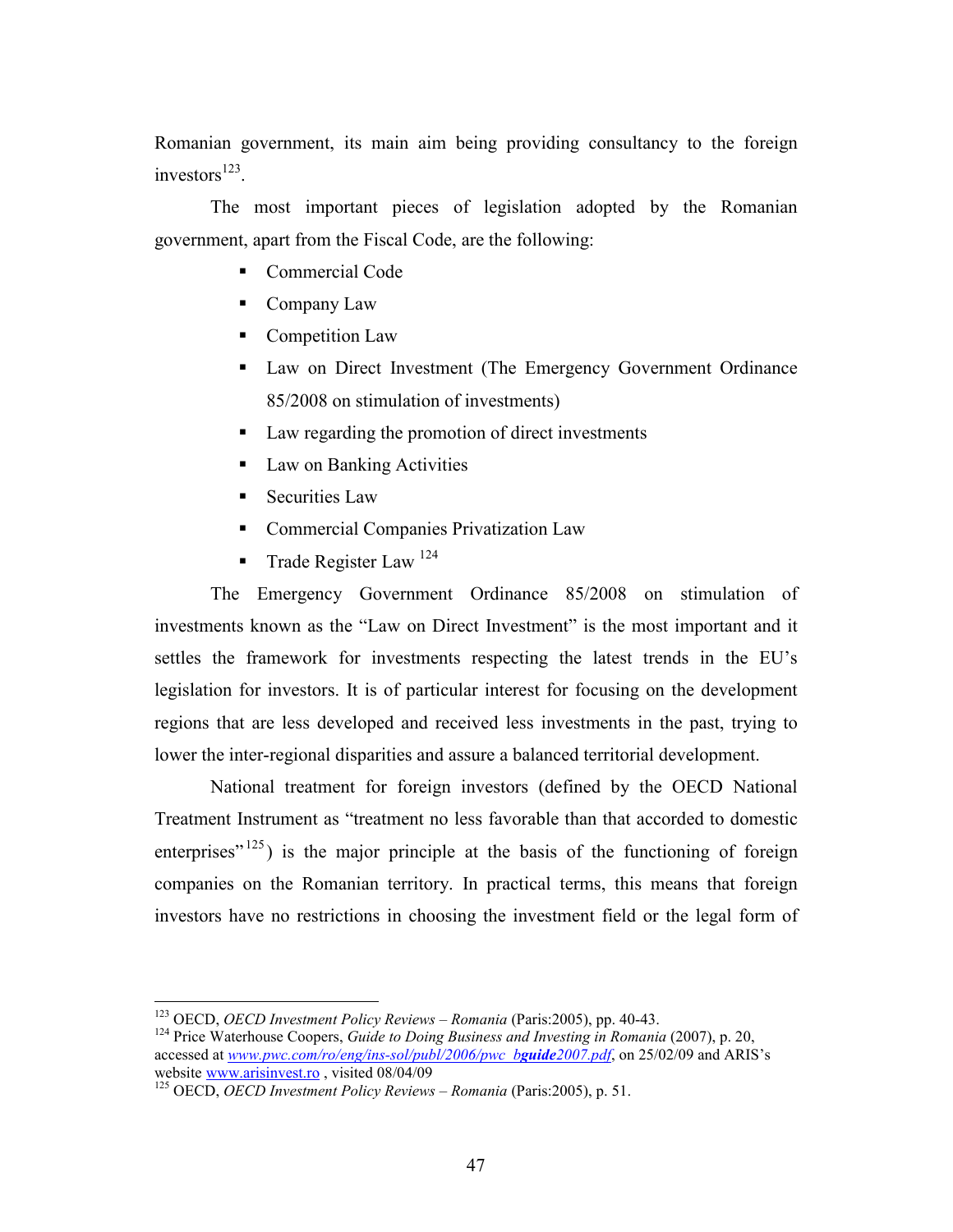their company compared to the domestic investors, having the same benefits and obeying to the same set of laws as the domestic ones<sup>126</sup>.

The efforts made by the Romanian authorities to improve the FDI framework were noticeable and they contributed significantly to Romania becoming a more welcoming host for the foreign investors. A special governmental body, ARIS, dedicated exclusively to foreign investors was created and the treatment for foreign investors' inside Romania is the same as for the domestic investors, the so called "national treatment".

# **3.2.4.2. International Commitments and Agreements for FDI**

Romania is an EU member and had to make its FDI regulatory framework conform to the EU laws. It is also a member of WTO and has free trade agreements with the EFTA and CEFTA countries, Israel, Turkey and a number of SEEC. Romania has also signed Bilateral Agreements on the Promotion and Reciprocal Protection of Investments with 83 states $^{127}$ .

Still, one of the most important agreements of Romania concerning FDI was the signing of the "OECD Declaration on International Investment and Multinational Enterprises" on the  $20<sup>th</sup>$  of April 2005, fact that means that Romania aligned its investment policy to the OECD standards and engaged itself to respect FDI framework within the OECD Guidelines for Multinational Enterprises<sup>128</sup>.

Romania's participation in international agreements and commitments shows its ability and willingness to adapt to the internationally accepted regulation and represents an acceptation and recognition of the reforms implemented on its territory. The alignment with the internationally accepted regulation for FDI can be seen as a strong incentive for attracting foreign investors that have to obey in Romania the same FDI laws as in most developed countries or even in their own country.

<sup>126</sup> OECD, *OECD Investment Policy Reviews – Romania* (Paris:2005), p. 51.

<sup>127</sup> OECD, *OECD Investment Policy Reviews – Romania* (Paris:2005), pp. 72-75.

<sup>&</sup>lt;sup>128</sup> http://www.oecd.org/document/53/0,2340,en\_2649\_201185\_34749237\_1\_1\_1\_1,00.html, accessed on 16/02/09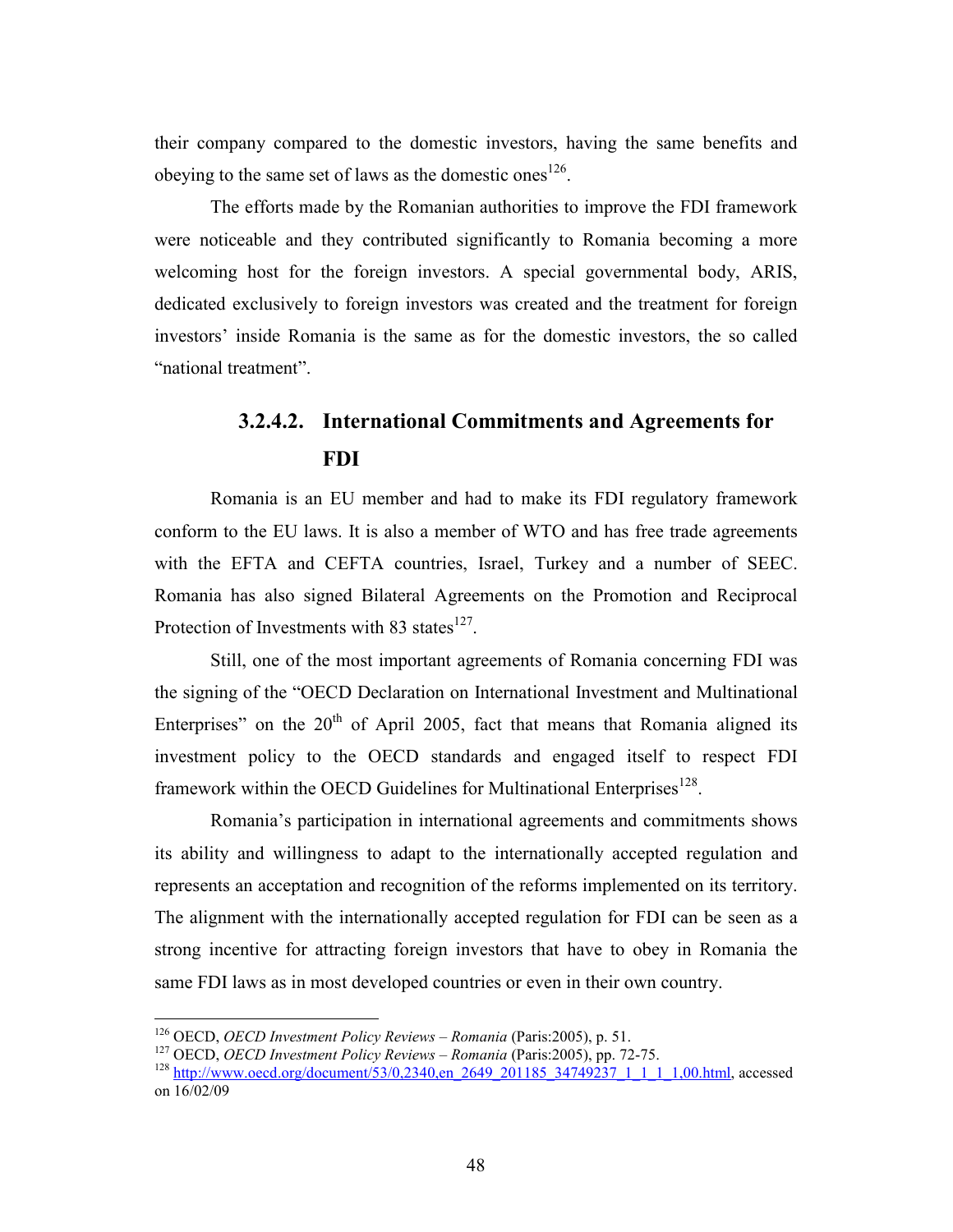## **3.2.5. Conclusions**

All the three processes presented – privatization, transformation of the business environment and evolution of the FDI framework – proved to be successful and had very important consequences for the foreign investors.

### **Privatization**

The privatization process opened and stimulated the foreign investors' arrival in Romania, increasing significantly the privatization-related FDI, which dominated the FDI flows in Romania before the EU accession in 2007, mainly during the negotiations period 2000-2004 and in the pre-accession year  $2006^{129}$ ; it also contributed to the a significant increase of the private sector share within the national economy.

## **Business Environment**

-

The reforming of the business environment was done by eliminating most of the bureaucratic and *administrative barriers* in setting and conducting businesses, by implementing a proper and competitive *taxation* program and by trying to reform the judicial system and solve the corruption problem, the last two issues remaining still unresolved. The reforms managed to fix many existing issues and literally made the domestic and foreign investors' work easier, but the remaining aspects as corruption and the judicial reform have a big negative impact on both the existing and the potential investors, mainly the foreign investors that are not familiar with the Romanian business environment.

 $129$  data in Figure 5.3.2.2., AVAS website  $\frac{www.avas.ro.}{www.avas.ro.}$  visited 03/04/09 and European Commission's Directorate General for Economic and Financial Affairs, *FDI in Romania: from low-wage competition to higher value-added sectors* (2008),p. 2, accessed at http://ec.europa.eu/economy\_finance/publications/publication11881\_en.pdf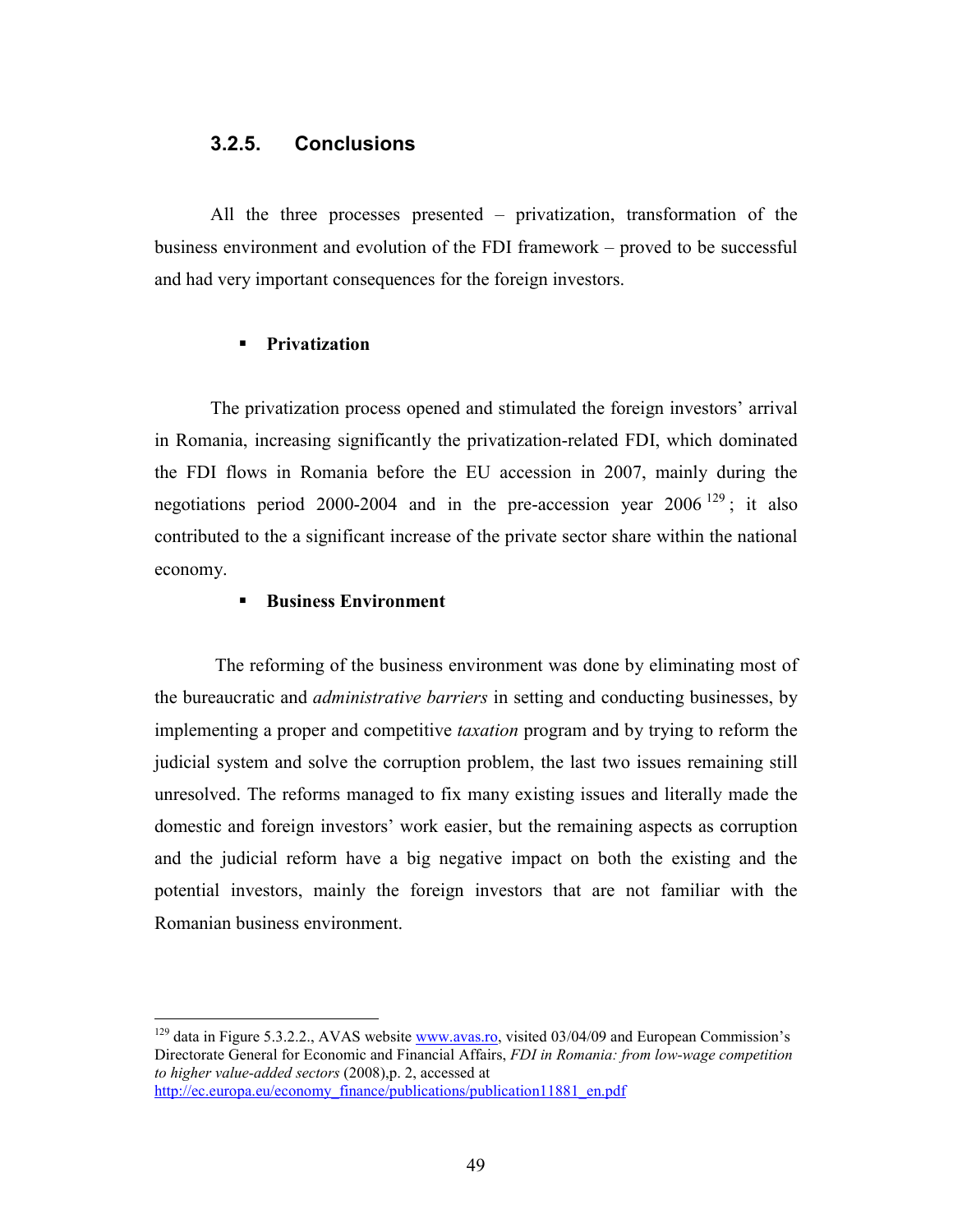#### **The Framework for FDI**

The efforts at national level included the creation of a special governmental body, ARIS, dedicated exclusively to foreign investors and the adoption of the so called "national treatment" for foreign investors, meaning that their treatment within Romania is the same with the domestic investors' treatment. At international level, Romania signed agreements and commitments and thus it aligned itself with the internationally accepted regulation for FDI, showing *trade and economic openness*. Both national and international efforts made by Romania managed to ease the foreign investors way into the Romania economy and proved Romania's openness to foreign companies.

Most changes and reforms within the business environment and the FDI framework were due to Romania's need to fulfill its EU adhesion agenda, these reforms being inline with the EU regulations and requirements.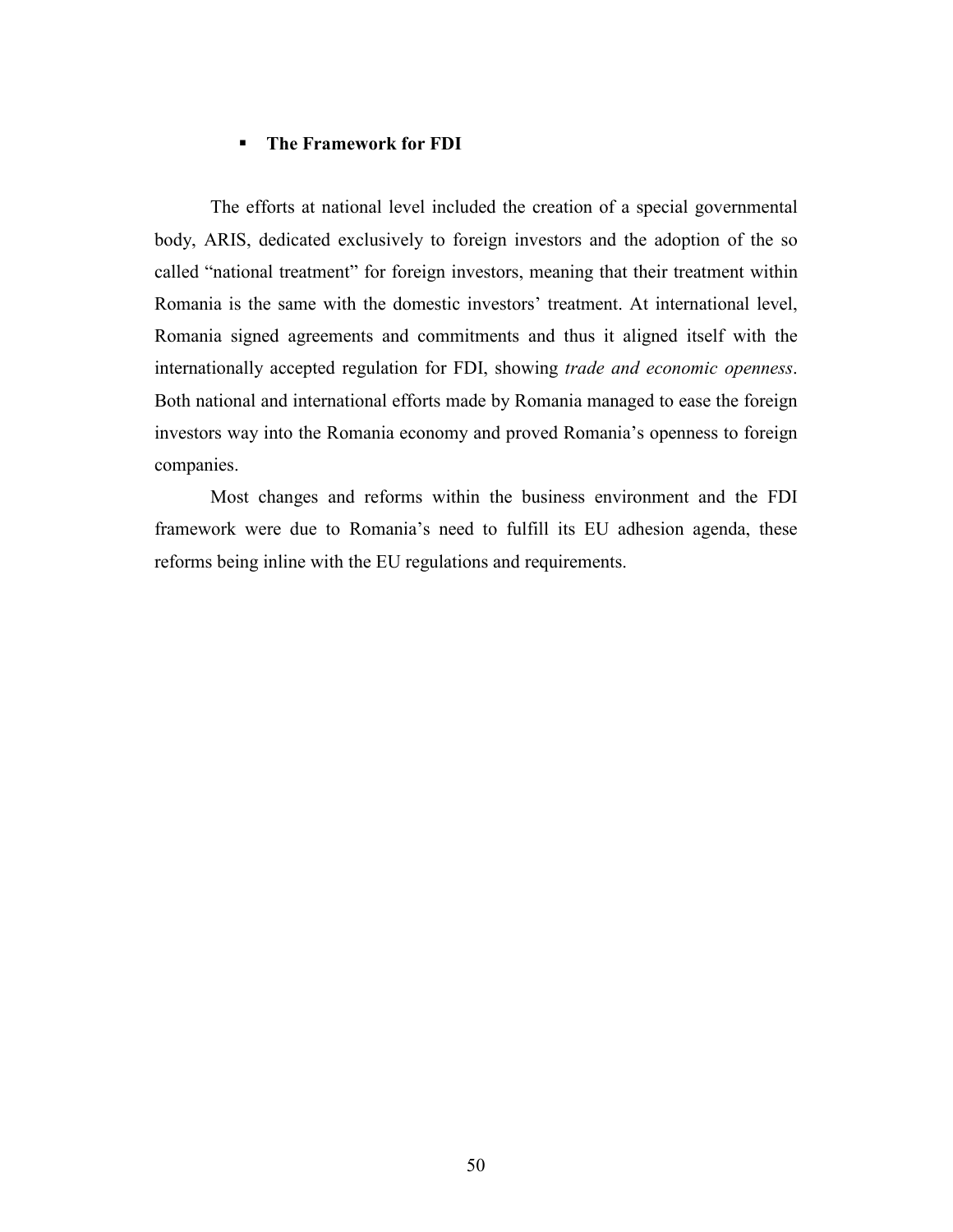# **4. EVOLUTION OF THE FDI INFLOWS IN ROMANIA, 1990 - 2007**

# *4.1. FDI Flows Towards Romania Comparing to the SEEC-8, CEC-5 and EU*

Image 4.1.1. – The intensity of FDI in Eastern European regions - 2006



Source : European Commission **–** Directorate General for Regional Policy, *Study on FDI and regional development* (Copenhagen:2006), accessed at http://ec.europa.eu/regional\_policy/sources/docgener/studies/pdf/fdi2006.pdf, on 12/03/09 Note: The intensity of FDI is calculated as the number of employees in foreign firms to total employees in the region. The light yellow accounts for low FDI intensities.

After the fall of Berlin wall, the transition process started for most of the countries in Central and Eastern Europe. Market liberalization and penetration of the local market by foreign goods and services through trade or FDI, were some of the most important issues of transition. After the start of the transition process, it was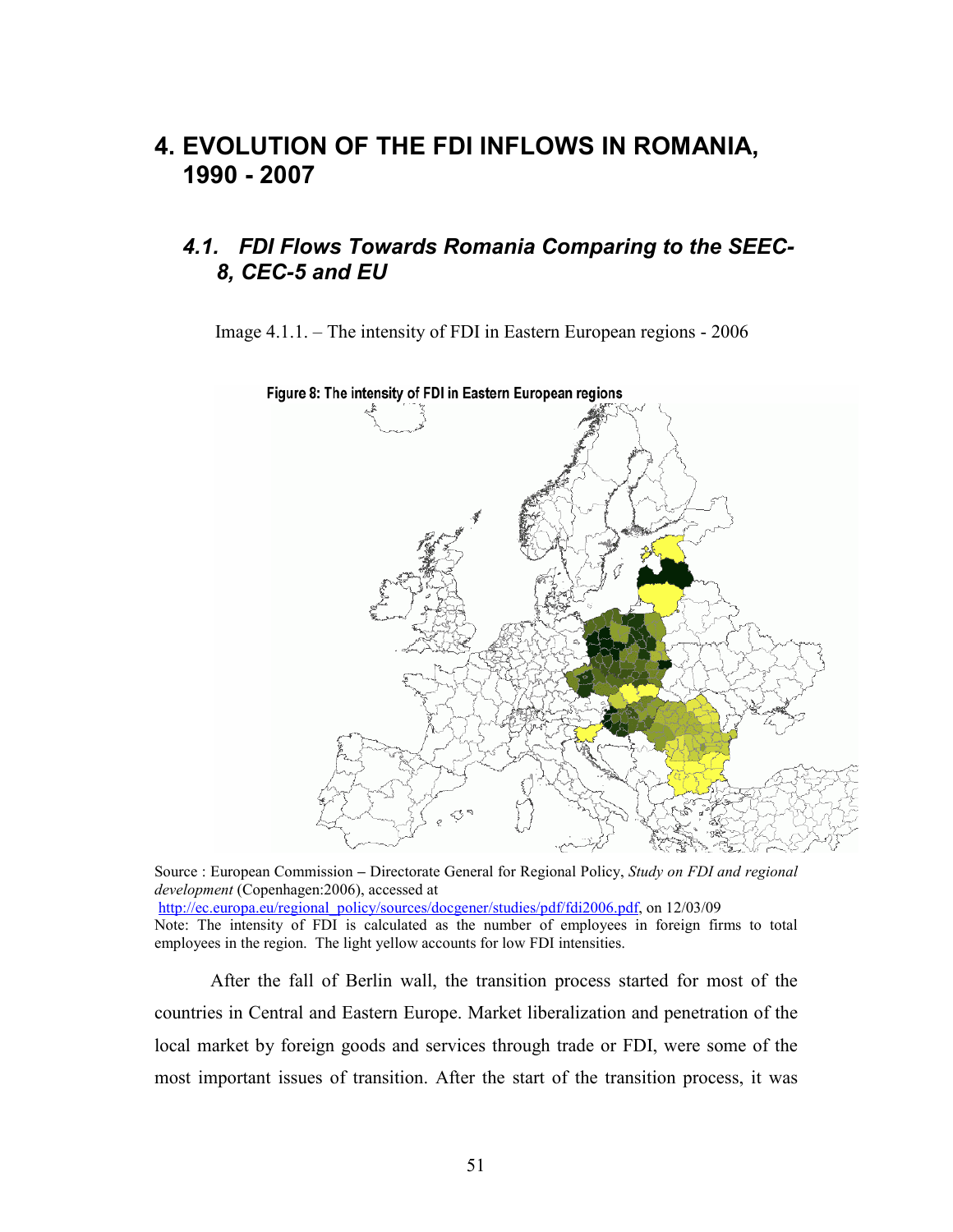obvious that there was a huge gap between the amounts of FDI attracted by the transition countries, some of the countries accounting for a large percentage of the inflows amount whereas, in the opposite corner, other countries in the region were the hosts of very low FDI inflows.

Romania is one of the main FDI recipients in SEEC-8, the FDI flows attracted being the highest among the SEEC-8 since 1990 and above their average. In 2007 the amount of FDI flows received by Romania of 9774 million USD was 2.55 times higher then the average and represented 30% of the total FDI flows attracted by the SEEC-8, raising the FDI stock of Romania to 60921 million USD and accounting for 35% of the total FDI stock received since 1990 by the SEEC- $8^{130}$ .

Still, comparing to the CEC-5, the FDI flows in Romania seem rather low for the period 1990 – 2002, 2003 being the year when the FDI flows values in Romania started approaching the ones in Czech Republic and Hungary. The champions in receiving FDI among the CEC-5 countries are Poland, Czech Republic and Hungary. In 2007 the FDI stock of Romania represented 15.5% of the total FDI stock received by the CEC-5, following a huge growth from 1.7% in 1991 and 8% in 2000 but it was 2.33 times lower then the FDI stock of Poland<sup>131</sup>.

As compared to the EU amount of FDI, the FDI in Romania look very modest. In 2007 the FDI stocks of Romania represented only 1.2 % of the EU FDI flow 0.8 % of the EU FDI stock, showing that Romania is still not one of the favorite investment destinations compared to the other EU member states $^{132}$ .

Taking into consideration the population and the economical situation, Romania appears as less successful in attracting FDI compared to all three groups of countries. In 2007, the FDI stock per capita in Romania was 1500 USD, representing only 51% of the average for the CEEC-8 countries of 2893 USD and being 4.8 times less than the average in the CEC-5, showing still unexplored growth potential. In the same year, the FDI flow accounted for 37% of the GDP, which is 13% below the SEEC-8 average of 50% and 11% less than the CEEC-5 average, the only countries

 $130$  see ANNEX 1 and ANNEX 2

<sup>&</sup>lt;sup>131</sup> see ANNEX 2

 $132$  see ANNEX 1 and ANNEX 2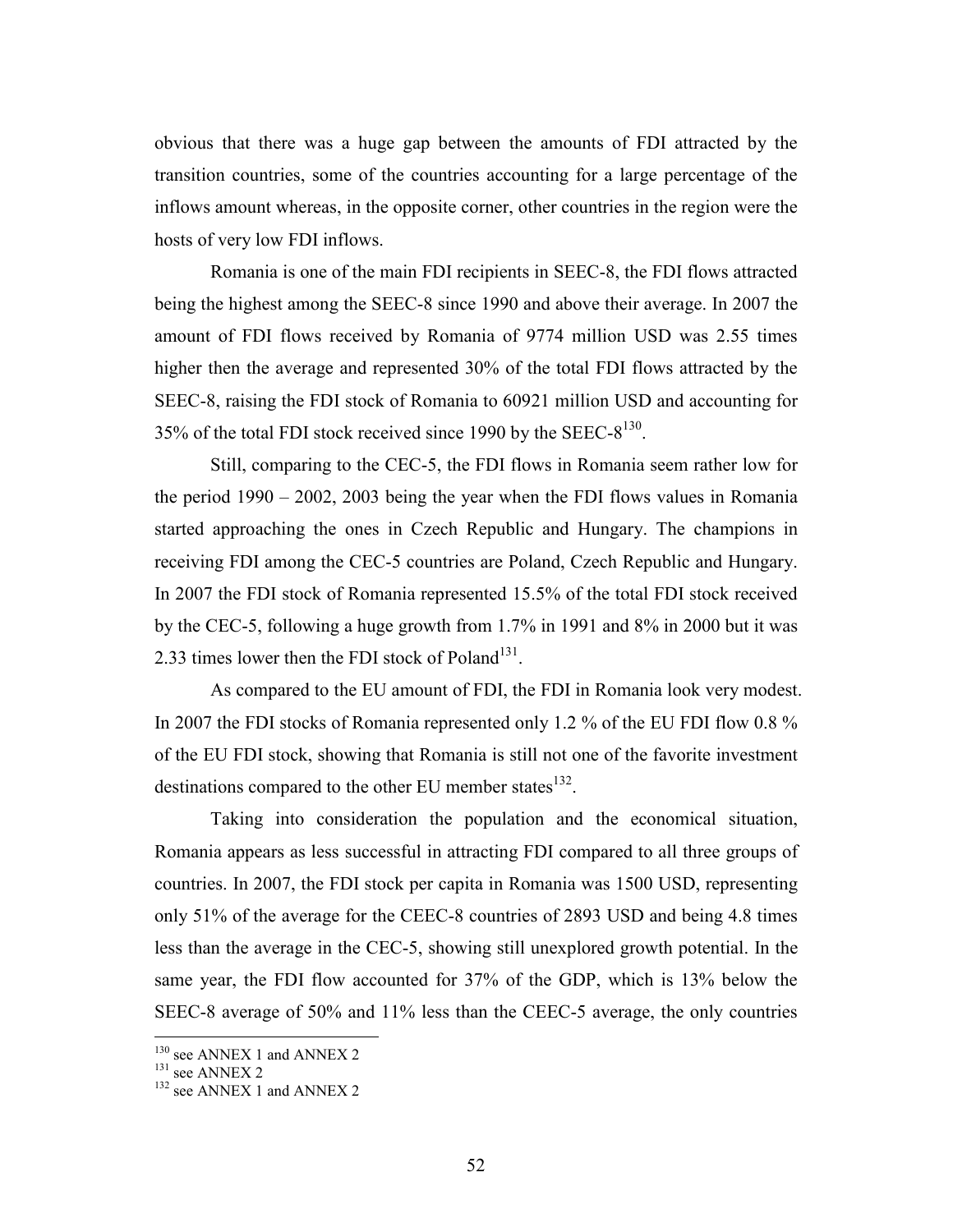having lower percentages than Romania being Albania with 22% and Slovenia with 23%. Compared to the EU averages, the statistics are not in favor of Romania either. The EU FDI stock per capita of 13904 USD is 9.72 times higher than in Romania but the percentage of FDI in the GDP in Romania is only with 4% less than EU average. This demonstrates that the rate of contribution by the foreign investors to the economical growth is lower in Romania than in the seven countries in the SEEC-8 and four in the CEC- $5^{133}$ .

# *4.2. FDI Flows in Romania*

Being one of the transition countries Romania needed and still needs a sustainable economical growth in order to catch up with the developed countries in Western Europe. The economic development is helped by the local companies and their contribution to the national GDP but the foreign investors play an important role, too. They contribute to the integration of Romania within the international market and have a greater financial and economic potential than most of the internal companies. They inject huge amounts of money in the economy and offer many new job opportunities, contributing to the growth of the national economy.

 $133$  see ANNEX 3 and ANNEX 4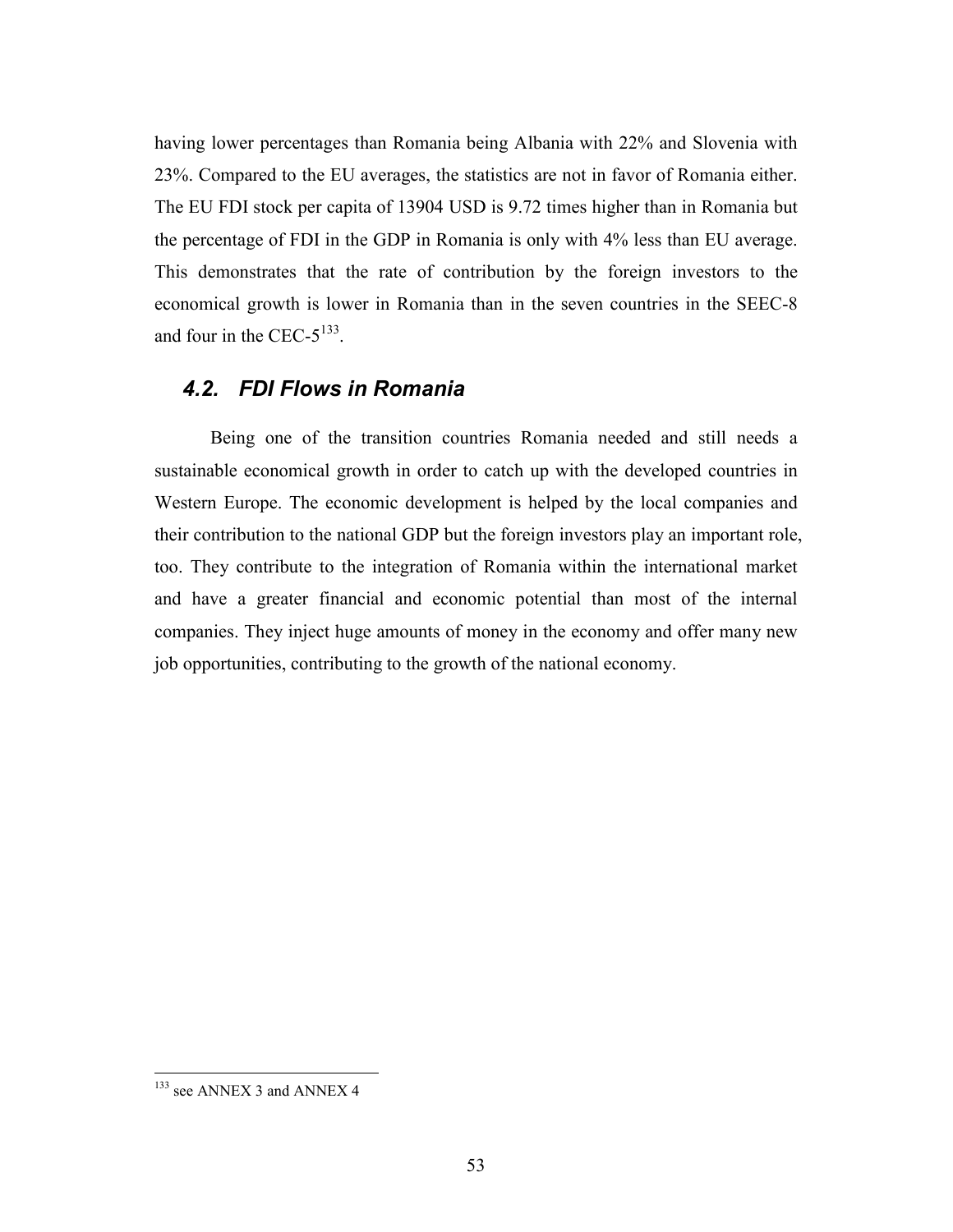# **4.2.1. FDI Flows and the Main Macroeconomic Indicators**



Figure 4.2.1.1. – Trend in FDI flow in Romania, 1990 - 2007

-

The FDI flows in Romania experienced major fluctuations since 1990. The first year with significant FDI flows was 1992, almost double than the previous year, due mostly to the 1992 initiative of the small scale privatization<sup>134</sup>. During the next 4 years the FDI flows continued to grow but not as expected, even if stabilization programs were put into practice to accelerate the privatization process and market oriented reforms were voted in order to achieve macroeconomic stability<sup>135</sup>. The low FDI inflows during 1990-1996 are explained by the fact that this was the immediate period after the communism era when the Romanian government had just started its reform agenda, this period being characterized by many social and economic changes and also by a delay in promoting the market mechanism. The low FDI inflows were also influenced by the continuous decrease of the GDP that went down from 38

Source: UNTCAD, www.untcad.org, website visited 21/05/09

 Serbu S. G., *FDI flows towards CEECs: an analysis on the Romania, Hungary and Slovenia's performances*(2005), p. 8, University of Orleans, France and "Babes-Bolyai" University, Cluj-Napoca, Romania, accessed at http://papers.ssrn.com/sol3/papers.cfm?abstract\_id=873474, on 15/03/09 see subchapter 5.3.3 – "Business Environment"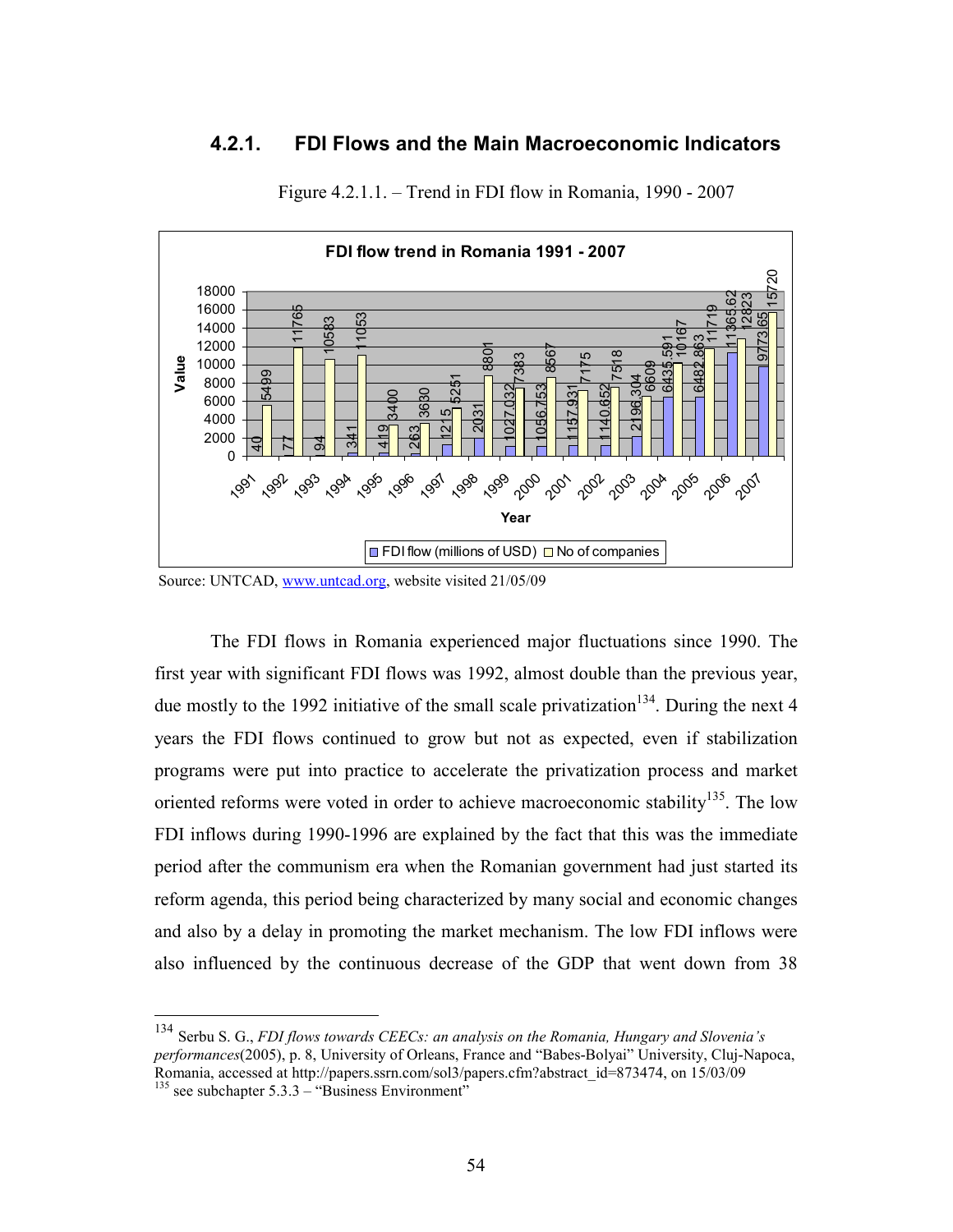billion USD in 1990 to 19 billion USD in 1993, causing the GDP per capita to decrease by 50%. This economic decline could be felt easily by the population, the purchasing power per capita (GDP in PPP per capita) decreasing by 18% in this period and leading to the drop of the national demand. The year 1993 marked the beginning of a positive trend of the GDP till 1996, the GDP rising by 34% and the purchasing power per capita growing in 1995 after a decline period and surpassing for the first time since 1989 the value registered in 1990. This shows once again the inefficiency of the reforms and the very slow moving transition and restructuring process in Romania and marks the moment when the living standards in Romania started improving. This economical growth led to an increase in the demand of the population and thus new FDI flows were attracted by Romania as a destination. In 1994 the FDI flows grew 2.6 times comparing to the previous year and the ascending trend was kept for the following year too.

During this period the FDI's contribution to the GDP formation was insignificant, ranging from 0.14% of GDP in 1991 to 1.18% of GDP in 1995, showing the low contribution of the foreign investors to the economical development and their small importance within the national economy.

The years 1997 and 1998 brought a considerable increase in FDI flows, too. In 1997 the FDI flows increased 4.8 times comparing to 1996 and the year 1998 with 2030 millions USD saw an increase of almost 70% in FDI flows and was the highest since 1990 and till 2004. The huge increase in FDI flows contributed to a huge rise of FDI stock in 1997 of around 120%, the FDI stock keeping the same ascending trend for 1998 when it grew by 90% going up to 4527.24 million USD. This rise can be qualified as positively being influenced by the development of the business environment during the previous years<sup>136</sup> showing Romania's openness towards the foreign investors. The reforms made were the consequence of the actions made by the Romanian government towards the EU integration and are due to fulfilling the engagements taken by signing the Association Agreement with the European Union in 1993 and the official submission of the EU membership application in June 1995.

 $136$  see subchapter 3.2.3. – Business Environment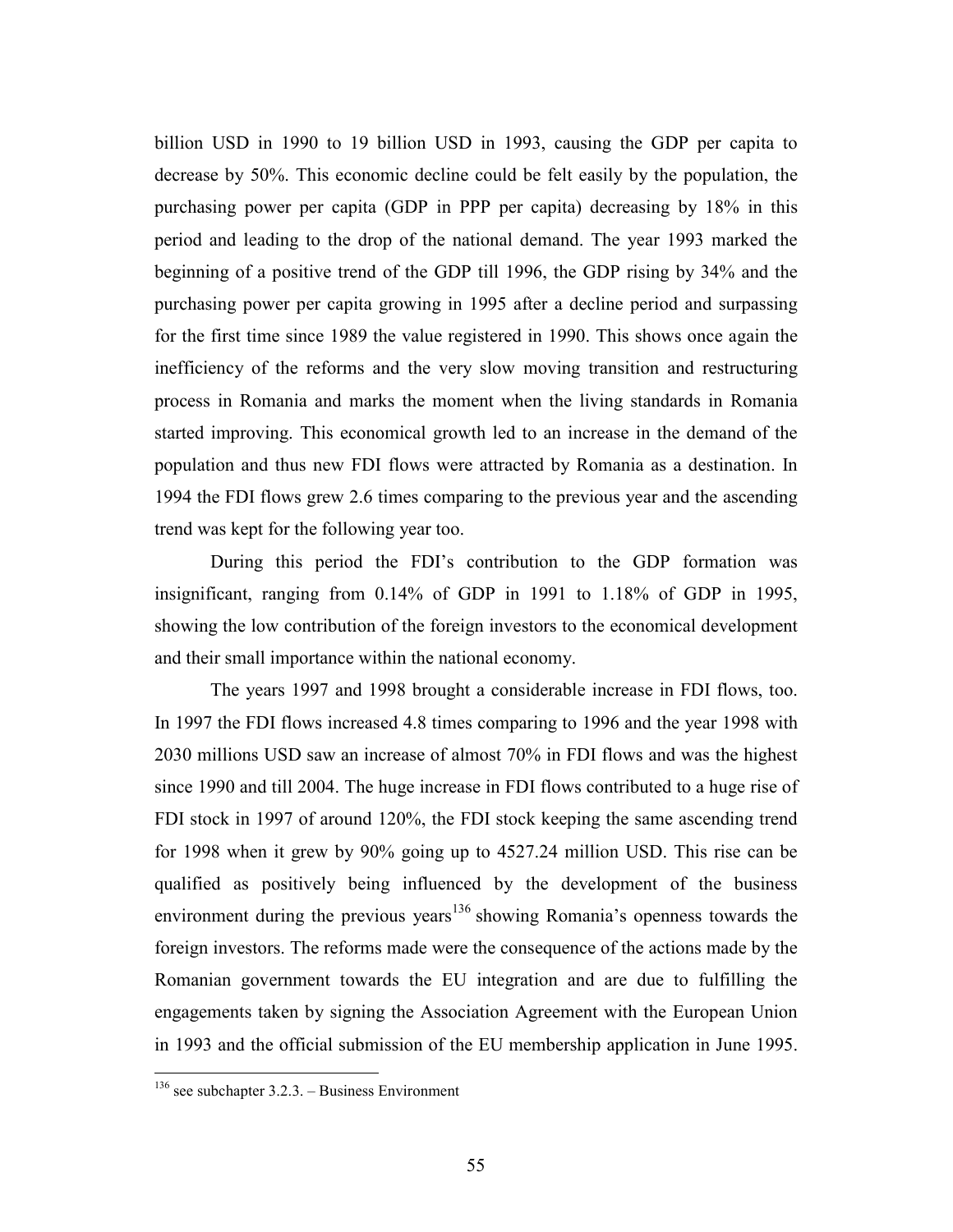Even if the FDI flows increased considerably in this period, they did not help the national economy going up, facts proved by the negative trend of the GDP. Following the internal difficulties, the national currency lost its value<sup>137</sup> and the production decreased considerably.



Figure 4.2.1.2 – Trend in FDI stock in Romania, 1990 – 2007

Source: UNTCAD, www.untcad.org, website visited 21/05/09

Another positive effect of the large FDI inflow in 1998 was their contribution to the exports of Romania, contribution that grew to 24%, meaning a growth of 10% comparing to the precedent year. The FDI helping the exports raise shows their contribution to equilibrate the balance of trade<sup>138</sup>, an equilibrate balance of trade showing that the exports and the imports of a country are equilibrate and thus being the sign of a healthy, well-functioning and stable economy.

In 1999, the FDI flows went down comparing to the precedent year, phenomenon that can be explained by the Kosovo war that affected the trade in the

<sup>&</sup>lt;sup>137</sup> the rate exchange trend :  $\frac{www.bnro.co}$ , website visited 07/04/2009

 $138$  balance of trade = exports - imports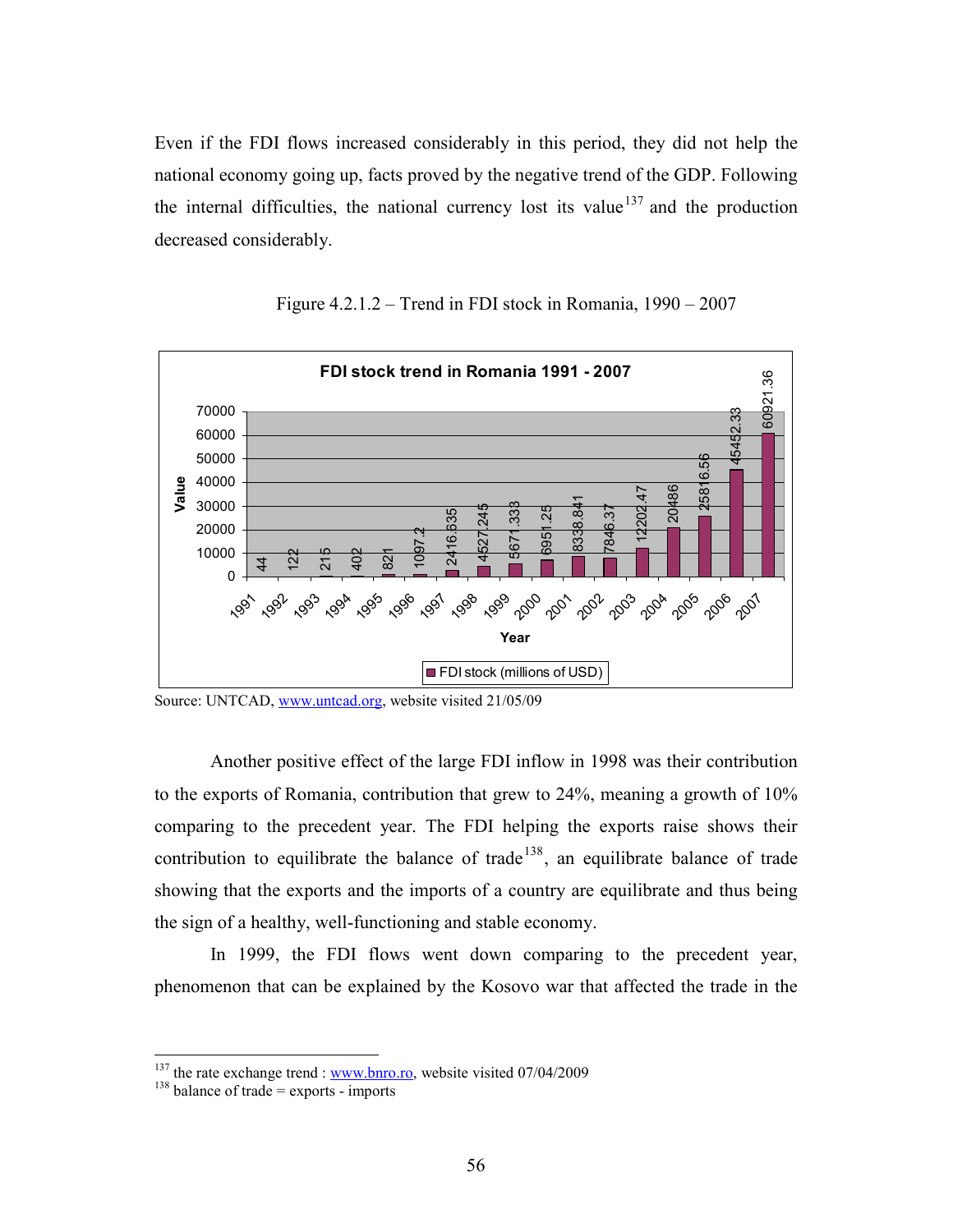region and the infrastructure of transports and thus the local market that was one of the most important factors in attracting foreign investors.

An important aspect for the FDI flows received by Romania was their increase within the GDP. 1997 saw a significant increase from 0.74% of GDP to 3.46% of GDP, trend which was kept for the following year, demonstrating the growing importance of the foreign investors in the national economy.

Table 4.2.1.1. – The trend of the macroeconomic indicators in Romania, 1990

**Indicator/ Year 1990 1991 1992 1993 1994 1995 1996 1997 1998**  GDP (billions of USD) 38 30 20 26 30 35 35 35 42 GDP/capita (USD/capita) | 1648 | 1278 | 848 | 1148 | 1318 | 1564 | 1566 | 1567 | 1886 GDP in PPP (billions of PPP) | 132 | 119 | 111 | 115 | 123 | 134 | 142 | 136 | 130 GDP in PPP/capita(units/capita) 5693 5138 4814 5028 5370 5906 6290 6040 5842 Annual growth rates of GDP  $\begin{vmatrix} 1 & 1 \\ 1 & 1 \end{vmatrix}$  ...  $\begin{vmatrix} 1 & 1 \\ 1 & 1 \end{vmatrix}$  ...  $\begin{vmatrix} 1 & 1 \\ 1 & 1 \end{vmatrix}$  ...  $\begin{vmatrix} 1 & 1 \\ 1 & 1 \end{vmatrix}$  3.95  $\begin{vmatrix} 1 & -4.82 \\ 1 & -1.11 \end{vmatrix}$ Per capita annual growth rates of GDP ... ... ... ... ... 7.76 | 4.50 | -5.59 | -4.37 FDI % of GDP ... 0.14 | 0.39 | 0.36 | 1.13 | 1.18 | 0.74 | 3.46 | 4.83 FDI % of exports 0 1 2 2 6 5 3 14 24 **Indicator/ Year 1990 1991 1992 1993 1994 1995 1996 1997 1998 Indicator/ Year 1999 2000 2001 2002 2003 2004 2005 2006 2007**  GDP (billions of USD) 36 37 40 46 60 76 99 123 166 GDP/capita (USD/capita) | 1608 | 1676 | 1825 | 2088 | 2721 | 3466 | 4555 | 5668 | 7697 GDP in PPP (billions of PPP) | 131 | 136 | 148 | 158 | 170 | 189 | 203 | 226 | 246 GDP in PPP/capita(units/capita) 5886 6172 6711 7204 7769 8676 9339 10433 11401 Annual growth rates of GDP  $\vert$  -1.15  $\vert$  2.15  $\vert$  5.75  $\vert$  5.12  $\vert$  5.22  $\vert$  8.45  $\vert$  4.07  $\vert$  7.90  $\vert$  6.00 Per capita annual growth rates of

GDP | -0.69 | 2.63 | 6.25 | 5.62 | 5.72 | 8.95 | 4.54 | 8.38 | 6.46 FDI % of GDP 2.87 | 2.87 | 2.85 | 2.88 | 2.49 | 3.69 | 8.52 | 6.55 | 9.27 | 5.89 FDI % of exports 12 12 10 10 8 12 27 23 35 24<br> **12 10 10 8 12 27 23 35 24**<br> **1999 2000 2001 2002 2003 2004 2005 2006 2007 Indicator/ Year 1999 2000 2001 2002 2003 2004 2005 2006 2007** 

- 2007

Source : data provided by the IMF – http://www.imf.org/external/index.htm, website visited 03/04/2009

The year 2000 marked the beginning of new and very favorable perspectives for the foreign investors with the implementation of new reforms concerning the improvement of the fiscal system and the privatization acceleration, process that was speeded by the official start of Romania's negotiations for the EU membership in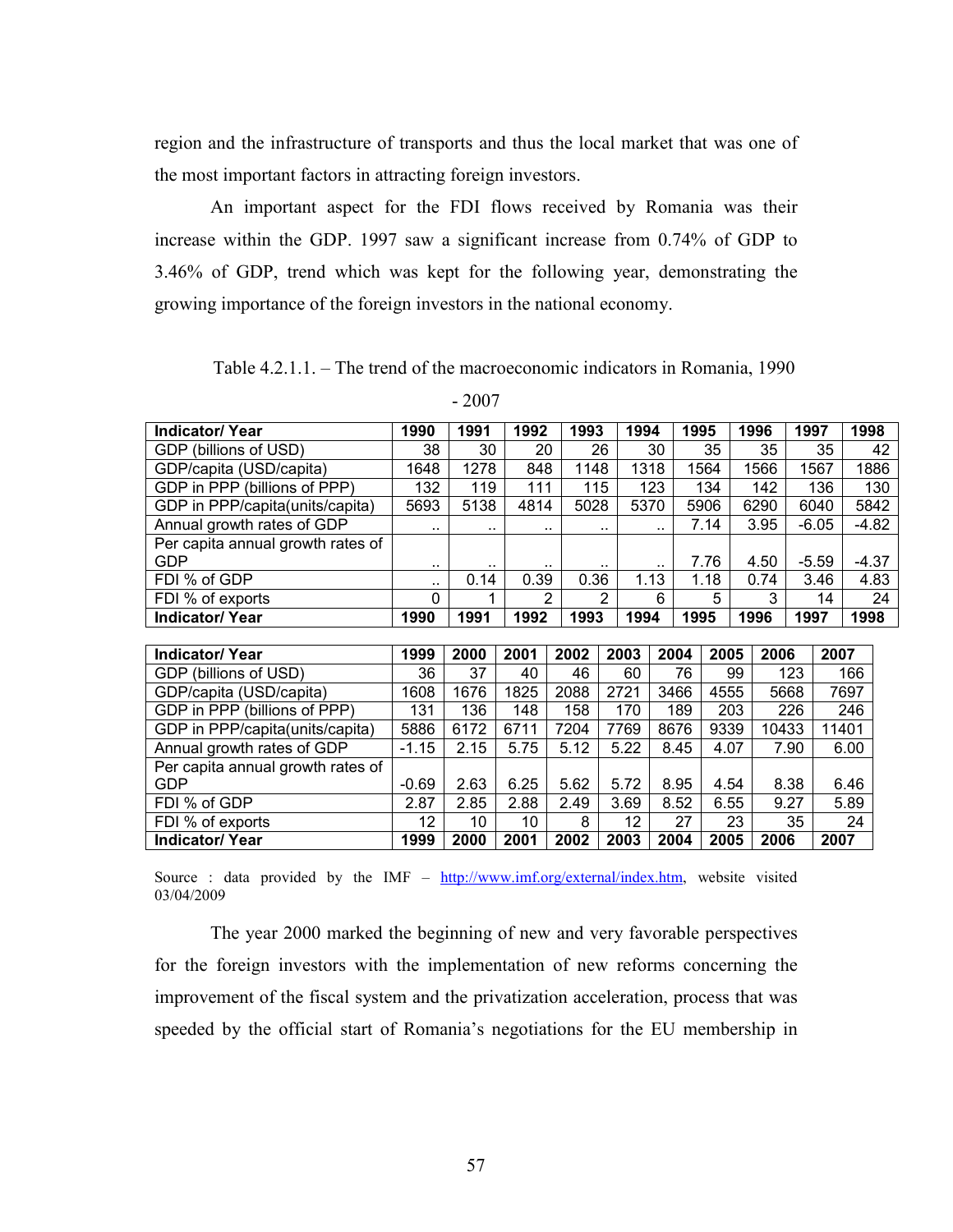February  $2000^{139}$ . The FDI flows are constant during the following year, facing a small decrease in 2002 but having a significant growth in 2003 by 93%, change mostly due to the modification by the National Bank of Romania of the methodology of calculating the FDI flows, by including the reinvested profit and the intra-company loans ("Intra-company loans or intra-company debt transactions refer to short or long term borrowing and lending of funds between direct investors (parent enterprises) and affiliate enterprises (child enterprises) $140$ . The year 2004 marked a record increase for the FDI flows by 193%, the highest since 1990, raising the FDI stock by 67% up to 20486 million dollars.

These remarkable FDI flows were mainly due to the mass privatization process, the so called privatization-related FDI, initiated by the Romanian government during the EU accession negotiations period  $(2000 - 2004)^{141}$  and had a positive effect on the economical situation of the country. A period of sustainable economical growth started in 2000, marked by the positive trend of the GDP that increased by 103% in 2004 compared to 2000 and by the raise of the purchasing power per capita by 40% for the same period. The high amounts of FDI contributed to the country's exports for 27%, a raise from 12% in 2003 that helped equilibrate the imports in the balance of trade.

During this period the FDI's contribution to the GDP increased significantly, the FDI accounting in 2004 for 8.52% of GDP. It's a significant increase comparing to previous years, showing the Romanian economy tendency to integrate in the European and World market.

The period 2000 – 2004 is thus characterized by economical stability and development and by the successful implementation of new reforms, the most important negotiations chapters for the business environment and the investors being concluded and signed during this period: Chapter  $1 -$  Free movement of goods, Chapter 4 – Free movement of capital, Chapter 6 – Competition policy, Chapter 10 –

<sup>&</sup>lt;sup>139</sup> the website of the Romanian Ministry of Foreign Affairs, www.mae.ro, visited on 27/03/09

<sup>140</sup> UNCTAD, *World Investment Report 2007: Transition Corporations, Extractive Industries and Development* (2007), p. 246

 $141$  see subchapter 5.3.2. – "Privatization"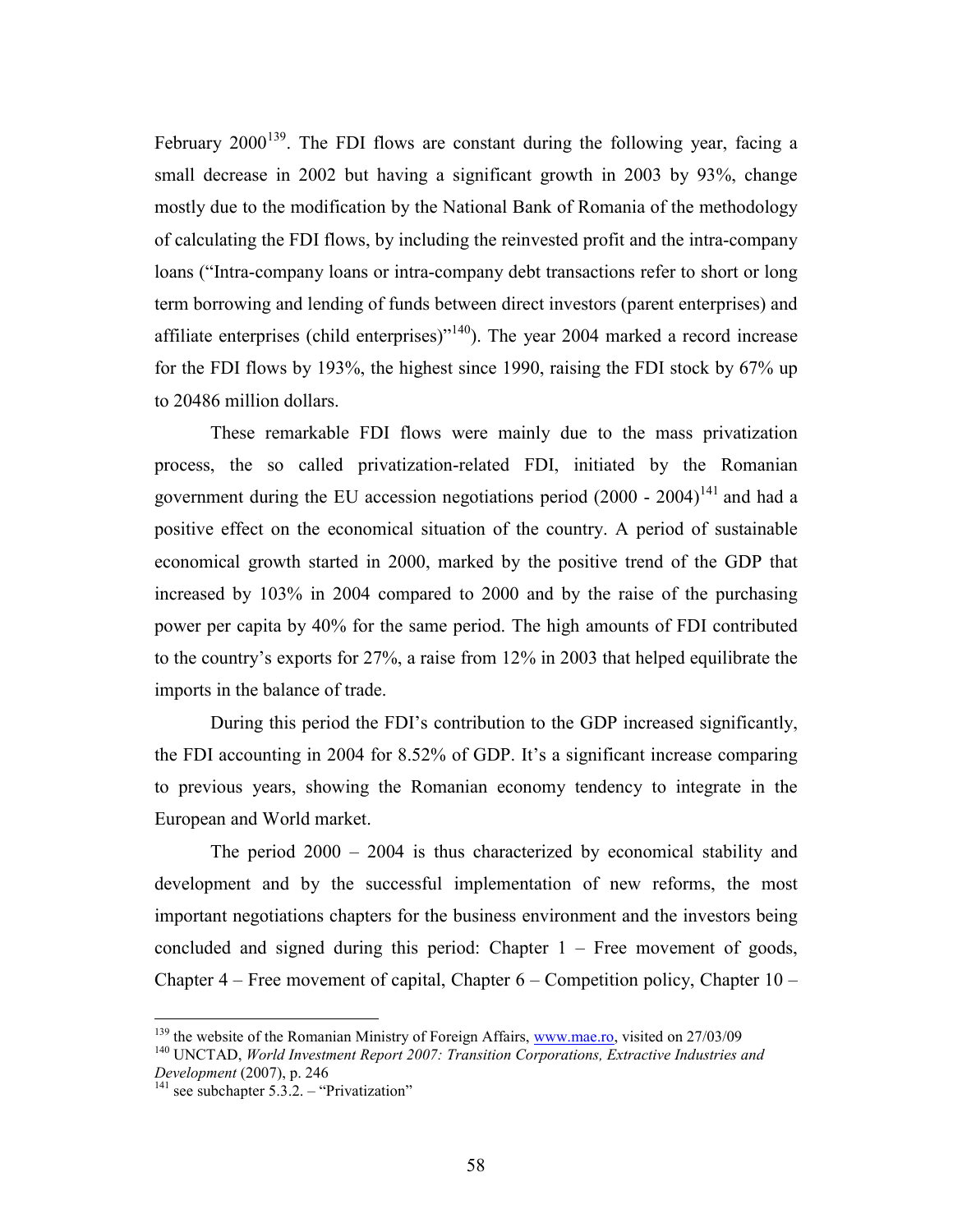Taxation, Chapter 21 – Regional policy and structural instruments coordination, Chapter 28 – Financial control, fact that led to the signing of the Accession Treaty in Luxembourg on the  $25<sup>th</sup>$  of April 2005<sup>142</sup>.

Due to the annual growth rates for the national economy of around 5% starting with the year 2000 and lasting for the next six years, the private demand increased fast, causing the need of new investments for 2006 that became the peak year of the FDI inflows that went up to 11365.61 million USD, increasing by 75% and raising the FDI stock at 45452.33 million USD, that means an increase of 76% of FDI stock in only one year. The high FDI flows in 2006 are closely linked to the mass privatization that took place this year, the privatization-related FDI accounting again for a great share in the FDI flows. Another FDI determinant was the sustainable growth that started in 2000 and had positive effects both for the national economy, the GDP increasing by 7.9 %, the second performance after 2004 and for the citizen's living standards, causing the GDP per capita to have the highest raise since 1990 (8.38%) . The year 2006 is noticeable also for the FDI inflows reaching 9.27 % of the GDP, the highest percentage since 1990, showing the growing importance of the foreign companies in the economic growth, and also for the highest contribution of the FDI to the Romania's exports since 1990 that reached 35%, meaning that more than one third of the exports were due to the foreign investors coming to Romania. The change of business environment due to the implementation of many reforms needed to complete the EU accession negotiation chapters  $143$  in the awake of the EU accession and the future possibilities that Romania would offer as an EU member since the following year, 2007, could also be considered as important incentives for the foreign investors.

The year 2007, the first year of EU membership for Romania, brought a decline in the FDI inflows by 14% that did not have a negative influence on the

<u>.</u>

 $142$  the website of the Romanian Minister of Foreign Affairs, www.mae.ro, website visited 27/03/09 <sup>143</sup> European Commission, *Monitoring Report on the state of preparedness for EU membership of Bulgaria and Romania* (2006), p. 5-6 and 9-10 , consulted on

http://ec.europa.eu/enlargement/pdf/key\_documents/2006/sept/report\_bg\_ro\_2006\_en.pdf, website visited 25/05/09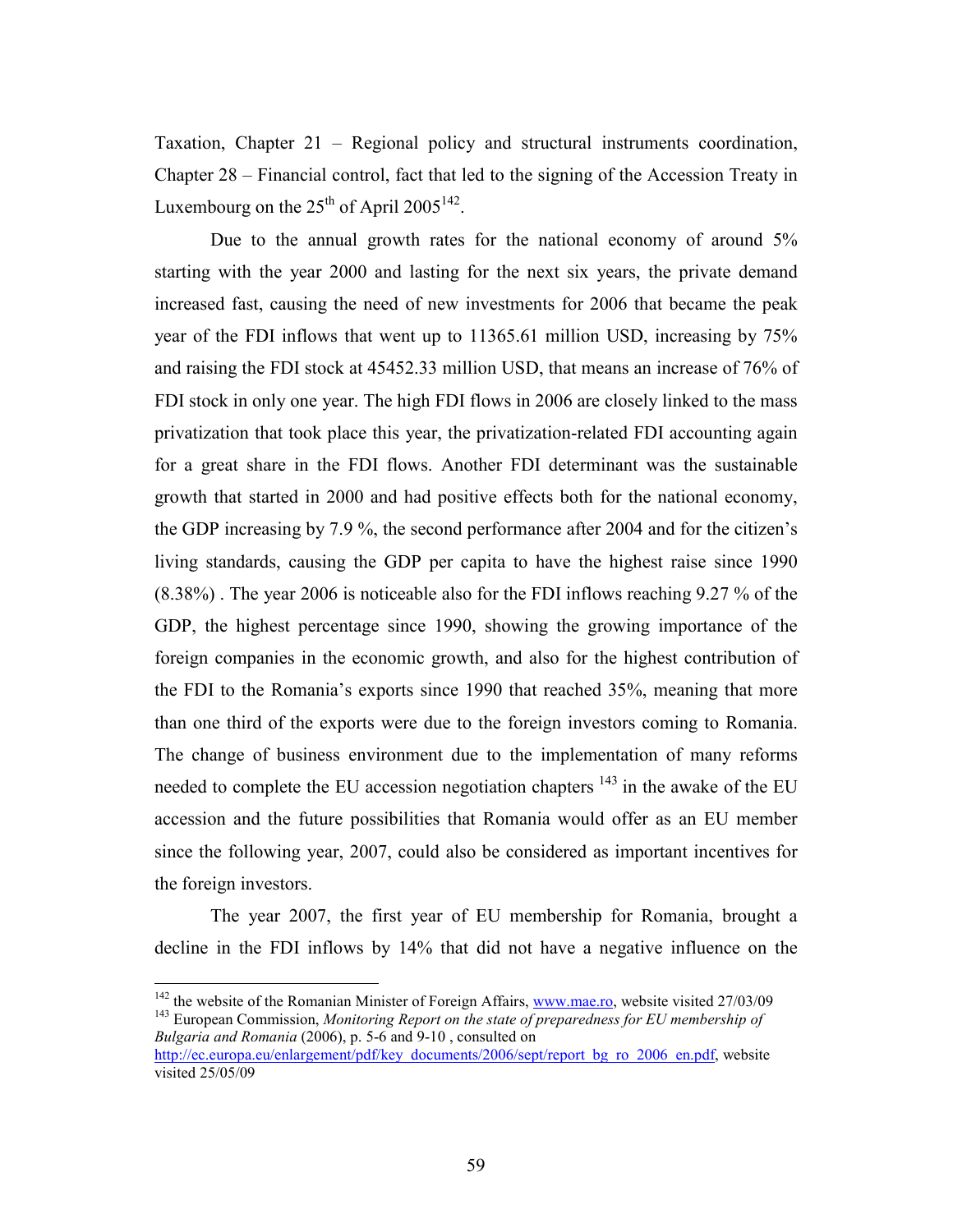economical development, the GDP continuing its ascending trend and the annual growth per capita going up by 6.46%, still the growth being more modest than the one in the precedent year. The decrease of the FDI can be explained by the still not well-functioning judicial apparatus and the corruption present in the administrative environment, the two main issues that Romania still has to resolve after the EU integration and that represent huge obstacles for the foreign investors coming to Romania, even if the business environment has significantly improved  $144$ . The second factor that explains the low FDI inflows are the rising salaries that reached the point where Romania is not rentable anymore as a destination for investment, many foreign investors preferring to move or to start an investment in countries with lower salaries. This is proved by the data in the table 4.2.1.2, showing that the average salary in Romania in 2007 was 83% higher than the one in Bulgaria that became an EU member in 2007 too.

Table 4.2.1.2 - Average gross monthly earnings in industry and services (euros) - Of full-time employees in enterprises with 10 or more employees

| Country/Year    | 2004   | 2005   | 2006   | 2007   |
|-----------------|--------|--------|--------|--------|
| <b>Bulgaria</b> | 148.68 | 64.81  | 182.92 | 218.83 |
| Romania         | 201.18 | 262.92 | 309.43 | 402.37 |

Source: the EUROSTAT database

-

The third factor that contributed to the FDI decrease was the declining trend in the privatization process in  $2007<sup>145</sup>$  causing the decrease of the privatizationrelated FDI that had an important share in the FDI flows from the previous year and also in the total FDI stock received by Romania since 1990, accounting for almost

<sup>144</sup> European Commission, *Monitoring Report on the state of preparedness for EU membership of Bulgaria and Romania* (2006), p. 5 , consulted on

http://ec.europa.eu/enlargement/pdf/key\_documents/2006/sept/report\_bg\_ro\_2006\_en.pdf, website visited 25/05/09

<sup>&</sup>lt;sup>145</sup> see Table 3.2.2.1.2. from the subchapter 3.2.2-"Privatization"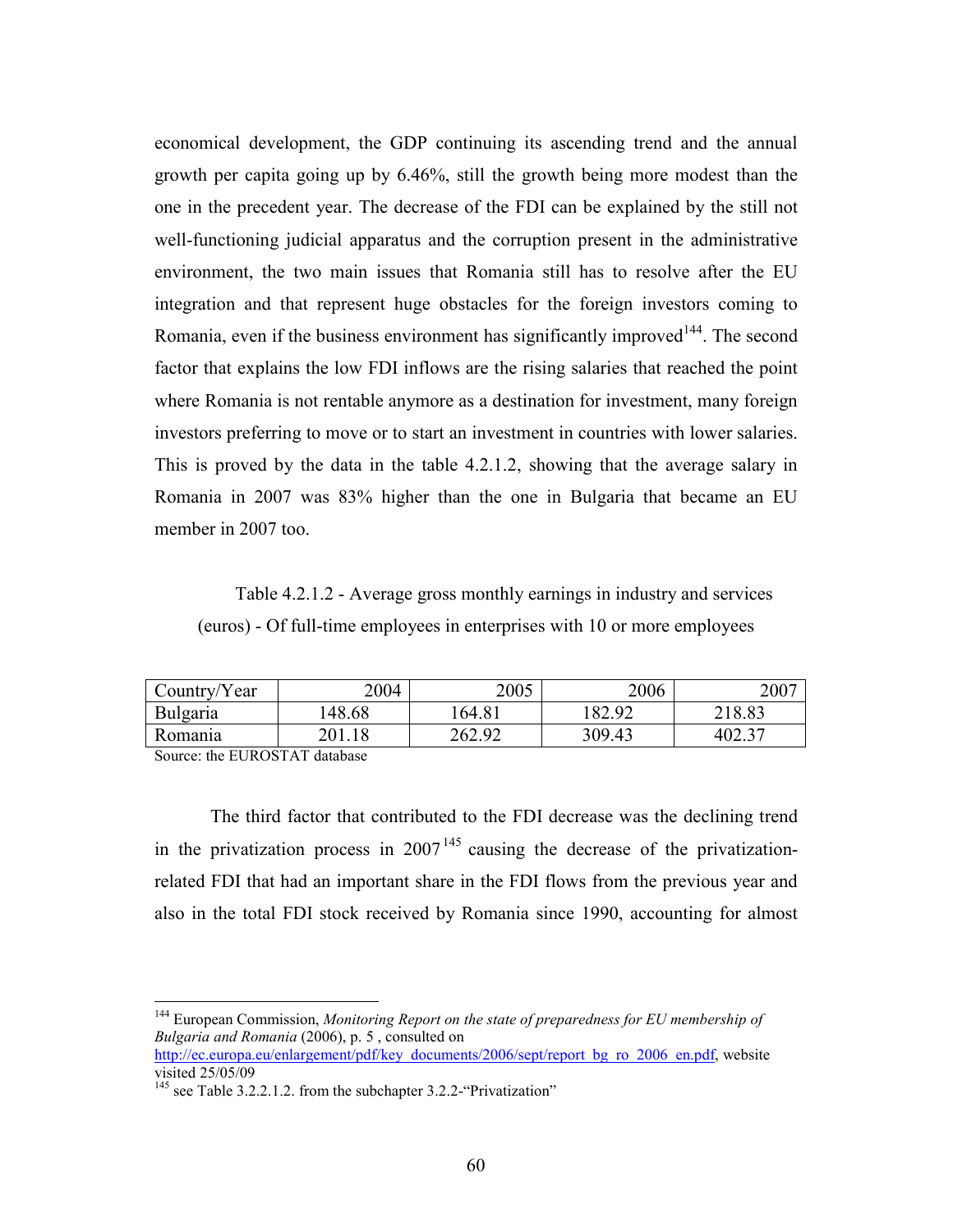half of the total FDI stock at the end of  $2007^{146}$ . Even if the privatization program was less intense in 2007 than in 2006 causing a decrease in share of the privatizationrelated FDI, the volume of non-privatization-related FDI seemed to stay stable during  $2007<sup>147</sup>$ , showing that FDI in Romania after the EU integration are not closely linked to the privatization process.

## **4.2.2. FDI Flows and Their Distribution**

## **4.2.2.1. By Sector Distribution**

#### **1990 – 2004**

The sectoral distribution of FDI proves a large concentration in industry with more than half of the foreign companies that came to Romania, 53%, but also in services (services rendered to enterprises, post and telecommunication, financial services, etc) and trade, 14.5%. The large number of foreign investors having chosen to invest in the industry, which is the most important source of Romania's exports and the major branch in the economy, is a proof of Romania's interdependence with the world economy and of its great integration into the European market.

The construction industry, even if it accounts for only 1% of the foreign investments, offers good perspectives, especially in the area of constructing shopping centers and office buildings. Most of the new constructions are meant for the new– coming foreign companies and are done with the help of foreign companies, offering many new employment opportunities for the local population. Another very promising field for receiving FDI in this period was represented by the services offered through the IT industry, Romania having very high skilled personnel in software developing and thus attracting investments in the area too $148$ .

<u>.</u>

<sup>146</sup> European Commission's Directorate General for Economic and Financial Affairs, *FDI in Romania: from low-wage competition to higher value-added sectors* (2008), p. 2, accessed at http://ec.europa.eu/economy\_finance/publications/publication11881\_en.pdf

 $\frac{147}{140}$  idem

<sup>148</sup> Gabor Hunya, *FDI in South East Europe in 2003-2004* (Vienna : 2004), p.9-10, OECD, accessed at http://www.stabilitypact.org/investment/2004,%20FDI%20in%20SEE.pdf, 20/05/09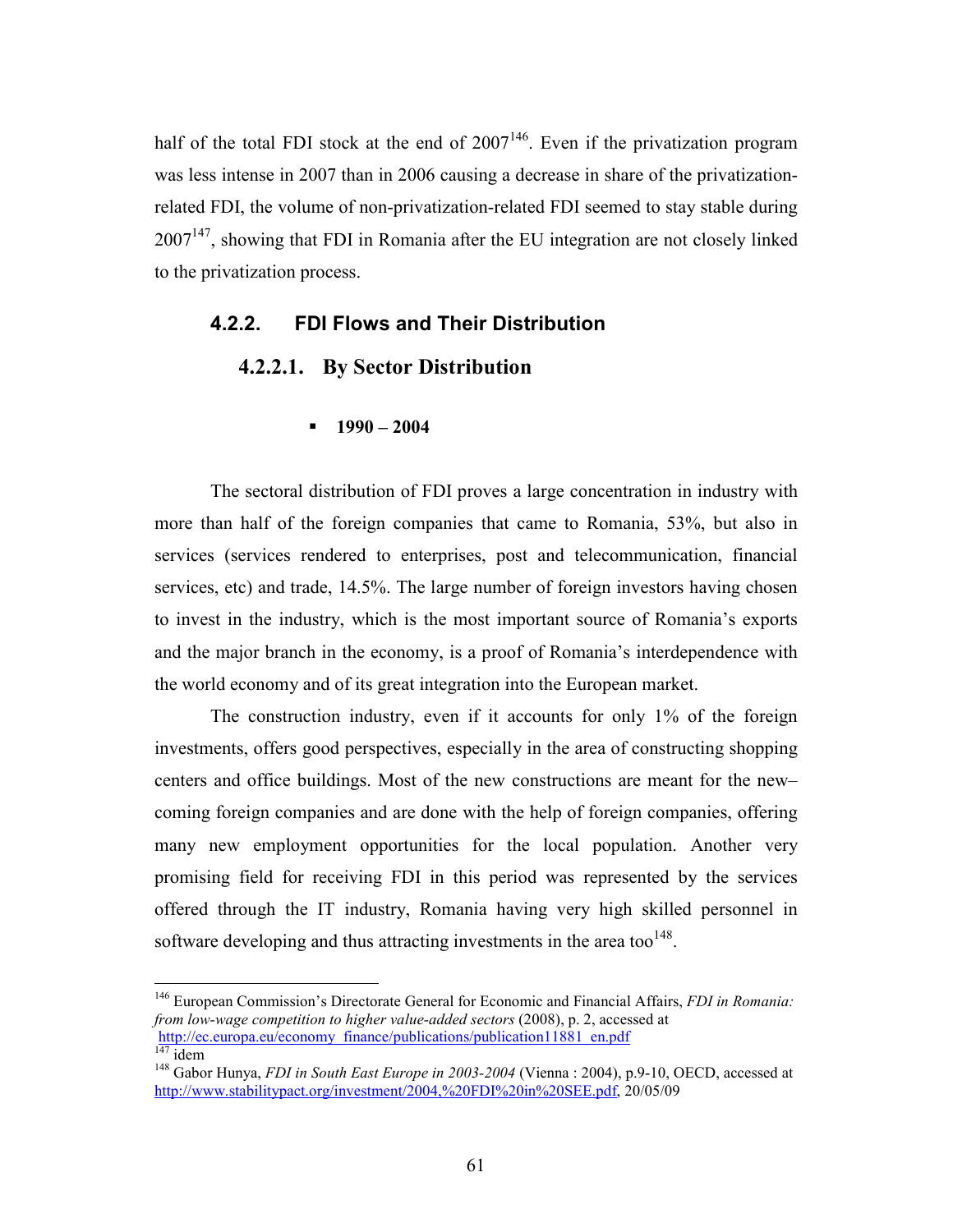Within the industry, manufacturing plays a major role among the fields of investment favored by foreign companies with more 2941 million USD of investment flows and 45.7% of the total foreign investments in 2004. The FDI in manufacturing can be catalogued as relatively reduced compared to the country size, but it is almost similar to the total amount in the other SEECs, Romania being the only SEEC with an important export-oriented foreign manufacturing sector. The most noticeable FDI coming to the manufacturing industry have been registered in the intensive steel industry, the clothing and leather industries, the chemicals industry and the car component and electrical machinery manufacturing industry<sup>149</sup>.



Figure 4.2.2.1.1. – Percentage of companies with foreign investment, between 1991 and 2004, on fields of activity

Source: the National Trade Register Office of Romania, www.onrc.com, website visited 19/03/2009

 $\overline{a}$ 

<sup>&</sup>lt;sup>149</sup> Gabor Hunya, *FDI in South East Europe in 2003-2004* (Vienna : 2004), p.9-10, OECD, accessed at http://www.stabilitypact.org/investment/2004,%20FDI%20in%20SEE.pdf, 20/05/09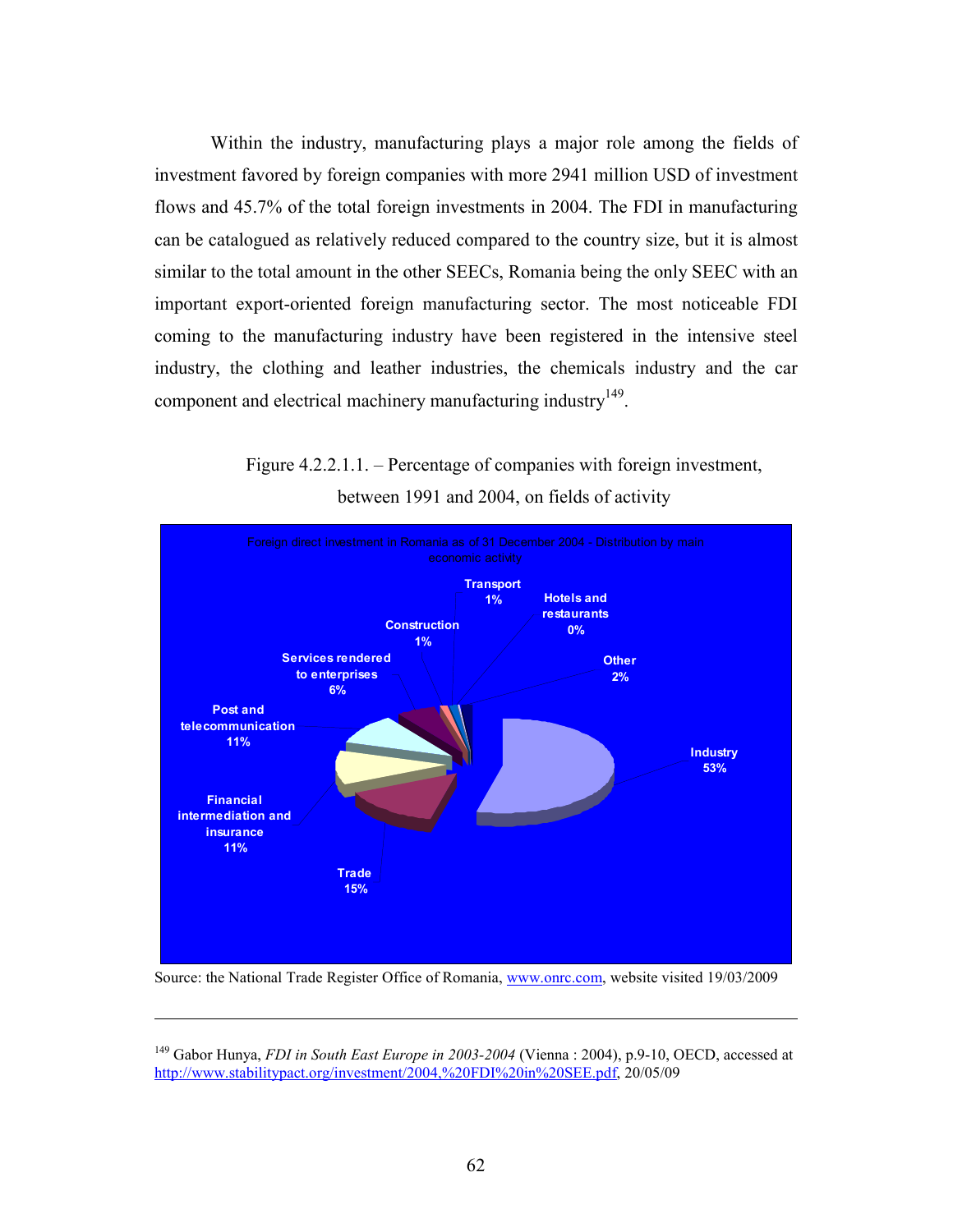In May 2004, the Japanese company Yazaki opened two manufacturing plants for car components in the industrial park from Ploiesti and the German company Draxlmaier inaugurated a plant that is worth around 15 million euros in the Western part of the country, in Hunedoara, company that had around 600 employees when inaugurated. Also in 2004, another German company, Ruwel, a car electronics supplier, decided to invest in Cluj to produce integrated circles, with an investment of 80 million euros, employing around  $600$  people $150$ .

In the steel industry the main foreign investor is the Indian – British company LNM Holding that took over SIDEX Galati in 2001, the main Romanian steel producer, turning it into Ispat Sidex, and continued with more investment, enlarging the export base of the company. In 2003 the investments reached 100 million USD, including the acquisitions of the steel producer Tepro and of the tube-maker Petrotub. The privatization and integration of the state – owned company SIDEX Galati into the LNM Holding and the follow-up investments made it a rentable company with more than 70% of the production going for export<sup>151</sup>.

Table 4.2.2.1.1 - Foreign penetration in the manufacturing industry – 2004

| Industry                         | % of foreign penetration |
|----------------------------------|--------------------------|
| food industry                    | 32.10                    |
| non-metallic mineral products    | 38.2                     |
| metallurgy                       | 38.3                     |
| machines and equipment           | 30.6                     |
| electrical and optical equipment | 49.6                     |
| means of transportation          | 49                       |

Source: OECD, *OECD Investment Policy Reviews – Romania* (Paris:2005), pp. 22-23

The manufacturing sector is one of the sectors with most foreign penetration, the foreign companies accounting for 30% of the turnover and more than one third of the share capital of the sector in 2001, a huge step from the 5% they had in 1995. The

<sup>150</sup> Gabor Hunya, *FDI in South East Europe in 2003-2004* (Vienna : 2004), p.10, OECD, accessed at http://www.stabilitypact.org/investment/2004,%20FDI%20in%20SEE.pdf, 20/05/09  $151$  idem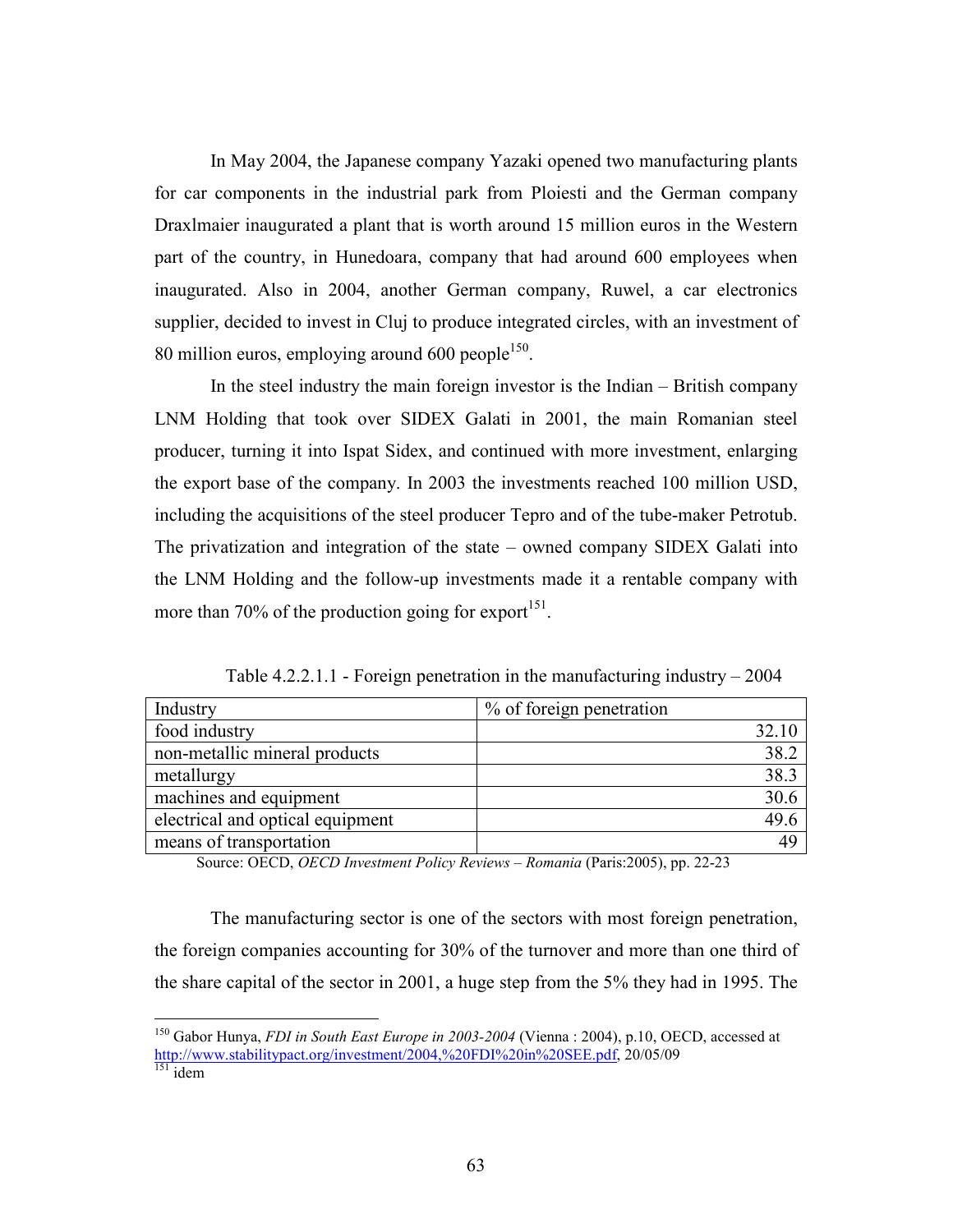manufacturing exports by the foreign investors accounted for 44% in 2000 and in 2002 the foreign investors' output surpassed 50%, employing one third of the total workforce in the industry, ratios that are similar to what the Czech Republic recorded a few years earlier, bringing Romania closer to the developed Western European countries. <sup>152</sup>

 The manufacturing activities with high foreign penetration are the electrical and optical equipment with 49.6% and the means of transportation with 49% and they are at the same time the activities with the highest relative productivity gains in the period 1995 - 2001<sup>153</sup>.

> Table 4.2.2.1.2 – Foreign direct investment in Romania as of 31 December 2004 - Distribution by main economic activity

|                                                      | Value (millions |            |
|------------------------------------------------------|-----------------|------------|
| Sector                                               | of USD)         | % of total |
| Total, of which:                                     | 6435.59         | 100.00     |
| Industry                                             | 3462.35         | 53.80      |
| a) Mining                                            | 521.28          | 8.10       |
| b) Manufacturing                                     | 2941.06         | 45.70      |
| -metallurgy                                          | 849.50          | 13.20      |
| -food, beverages and tobacco                         | 476.23          | 7.40       |
| -transport means                                     | 366.83          | 5.70       |
| -cement,glassware,ceramics                           | 257.42          | 4.00       |
| -wood items, including furniture                     | 218.81          | 3.40       |
| -textiles, wearing apparel, leather goods            | 212.37          | 3.30       |
| -computers, electrical apparatus, radio and TV sets, |                 |            |
| communications                                       | 186.63          | 2.90       |
| -crude oil processing and plastic products           | 167.33          | 2.60       |
| -machinery and equipment                             | 115.84          | 1.80       |
| -other                                               | 90.10           | 1.40       |
| Trade                                                | 933.16          | 14.50      |
| Financial intermediation and insurance               | 733.66          | 11.40      |
| Post and telecommunication                           | 682.17          | 10.60      |
| Services rendered to enterprises                     | 360.39          | 5.60       |
| Construction                                         | 70.79           | 1.10       |
| Transport                                            | 70.79           | 1.10       |
| Hotels and restaurants                               | 12.87           | 0.20       |

Source: the National Bank of Romania, www.bnro.ro, website visited 24/04/2009

<sup>-</sup><sup>152</sup> Gabor Hunya, *FDI in South East Europe in 2003-2004* (Vienna : 2004), p. 10, accessed at http://www.stabilitypact.org/investment/2004,%20FDI%20in%20SEE.pdf, on 20/05/09

<sup>153</sup> Gabor Hunya, *Restructuring through FDI in Romanian Manufacturing* (Vienna : 2002), p. 4, accessed at http://www.sciencedirect.com/science/article/B6W8Y-47NF419- 2/2/8e13c2db89fac0937bb08b15f51f4334, on 19/05/09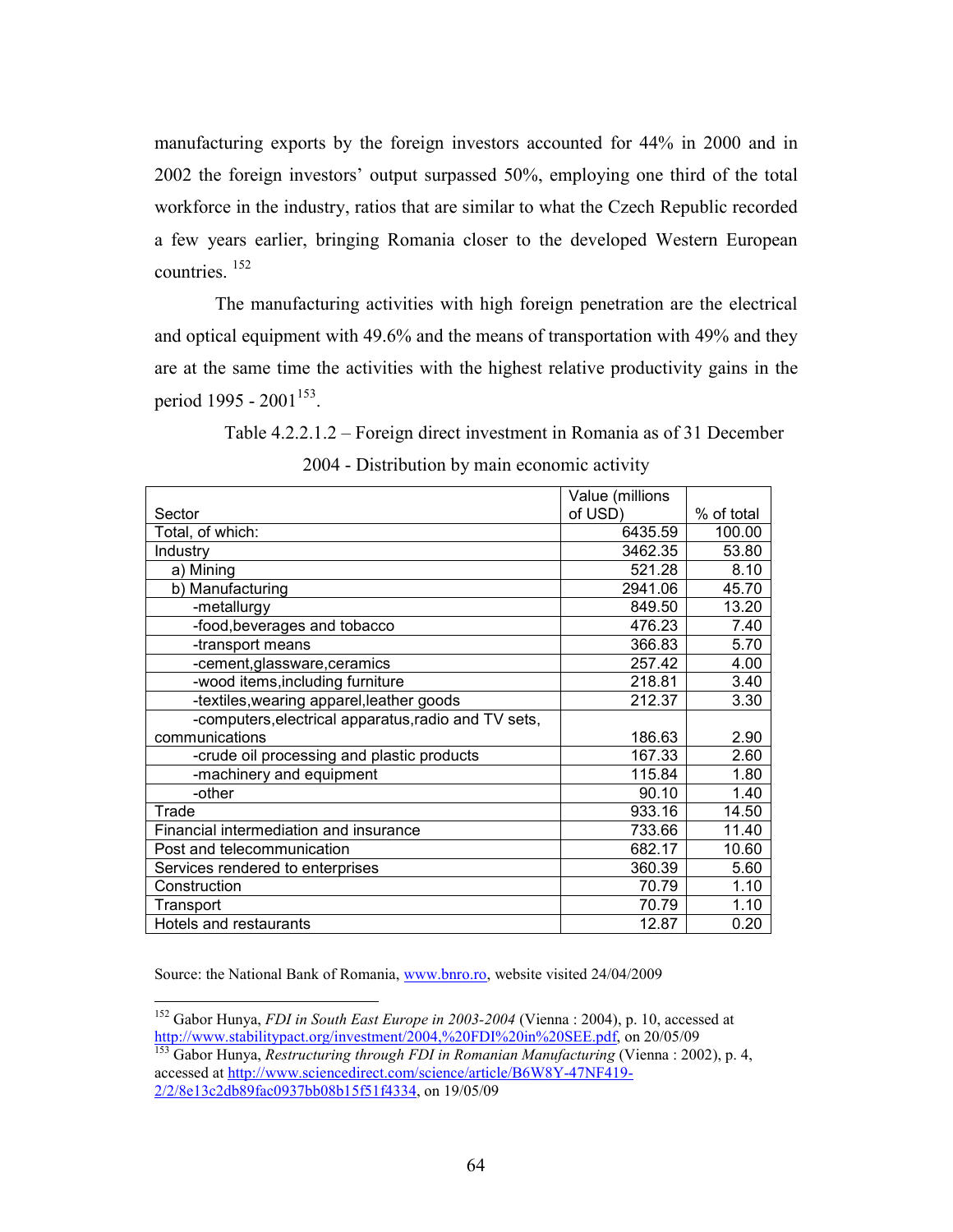The high degree of penetration of FDI in Romania is possible due to the cheap workforce and the low costs needed for acquiring firms and assets that translate into less capital necessary for the same production capacity.

#### $-2004 - 2007$



Figure 4.2.2.1.2. – Percentage of companies with foreign investment,



Source: the National Trade Register Office of Romania - www.onrc.com, website visited 06/03/09

In 2007 the situation in the distribution of the foreign companies doesn't suffer significant changes since 2004, the industry remaining the dominant sector. The major change comes from the construction and real estate sector that grew up 8 times in percentage, going up to 8%, and more than 10 times in the amount invested by the foreign companies, going from 70.79 millions USD in 2004 to 762 millions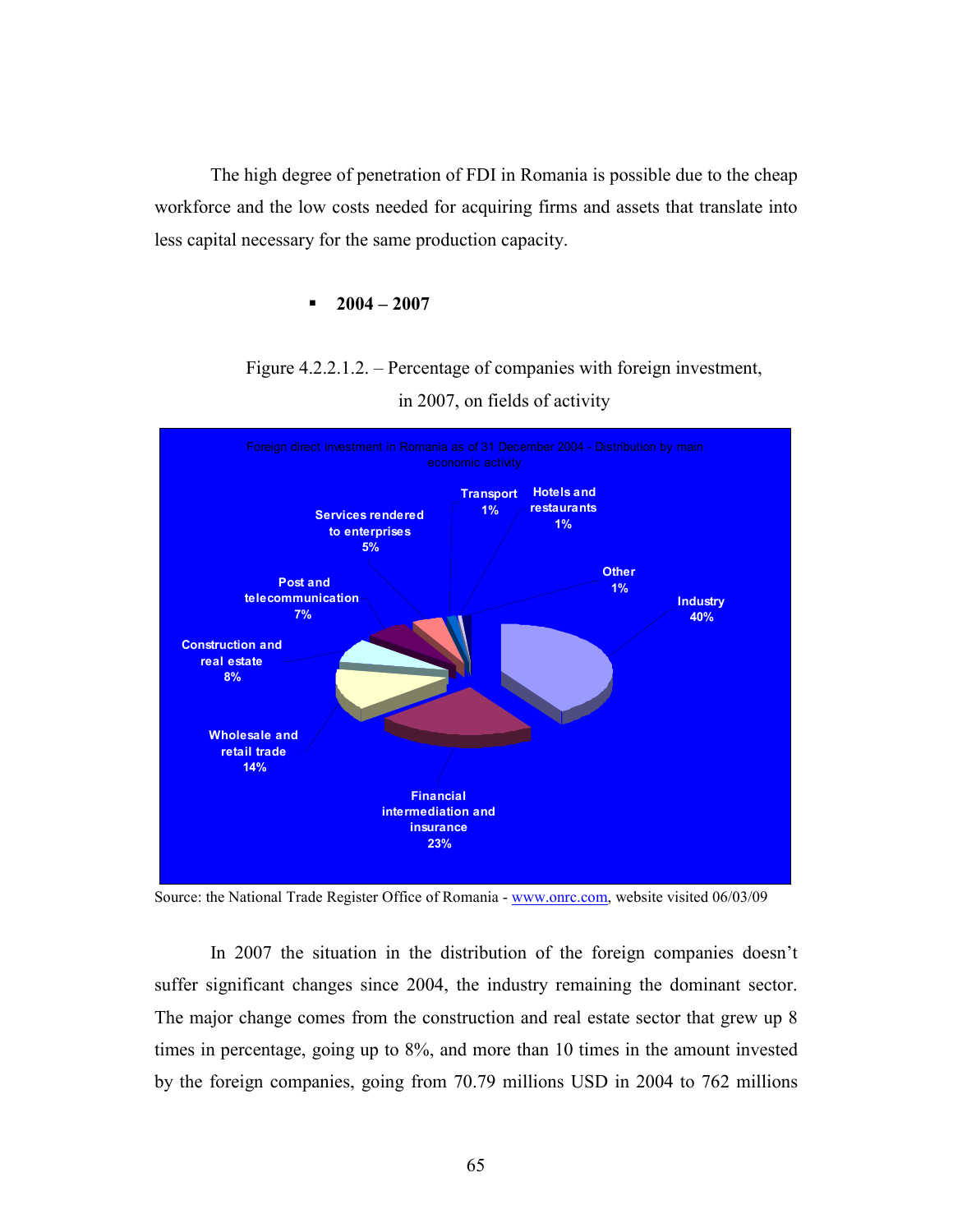USD in 2007. The second most important change in the sectored structure of the FDI comes from the financial and insurance sector that accounts in 2007 for 23% of the foreign investments which represents the double of the percentage it had three years earlier and a rise of the capital invested by the foreign affiliates of three times to 2247.94 millions USD.

Table 4.2.2.1.3 – Foreign direct investment in Romania as of 31 December

| $2007$ - Distribution by main comonic activity                                            |                 |            |  |  |  |
|-------------------------------------------------------------------------------------------|-----------------|------------|--|--|--|
|                                                                                           | Value (millions |            |  |  |  |
| Sector                                                                                    | USD)            | % of total |  |  |  |
| Total, of which:                                                                          | 9773.64         | 100.00     |  |  |  |
| Industry                                                                                  | 3977.87         | 40.70      |  |  |  |
| a) Mining                                                                                 | 469.13          | 4.80       |  |  |  |
| b) Manufacturing                                                                          | 3215.53         | 32.90      |  |  |  |
| -metallurgy                                                                               | 733.02          | 7.50       |  |  |  |
| -food, beverages and tobacco                                                              | 508.23          | 5.20       |  |  |  |
| - oil processing, chemicals, rubber and plastic products                                  | 430.04          | 4.40       |  |  |  |
| -transport means                                                                          | 351.85          | 3.60       |  |  |  |
| -cement, glassware, ceramics                                                              | 342.08          | 3.50       |  |  |  |
| -wood items, including furniture                                                          | 234.57          | 2.40       |  |  |  |
| -computers, electrical apparatus, radio and TV sets,                                      |                 |            |  |  |  |
| communications                                                                            | 166.15          | 1.70       |  |  |  |
| -textiles, wearing apparel, leather goods                                                 | 185.70          | 1.90       |  |  |  |
| -machinery and equipment                                                                  | 127.06          | 1.30       |  |  |  |
| -other                                                                                    | 136.83          | 1.40       |  |  |  |
| c) Electricity, heating, natural gas, water                                               | 293.21          | 3.00       |  |  |  |
| Financial intermediation and insurance                                                    | 2247.94         | 23.00      |  |  |  |
| Wholesale and retail trade                                                                | 1368.31         | 14.00      |  |  |  |
| Construction and real estate                                                              | 762.34          | 7.80       |  |  |  |
| Post and telecommunication                                                                | 635.29          | 6.50       |  |  |  |
| Services rendered to enterprises                                                          | 439.81          | 4.50       |  |  |  |
| Transport                                                                                 | 117.28          | 1.20       |  |  |  |
| Hotels and restaurants                                                                    | 58.64           | 0.60       |  |  |  |
| Other                                                                                     | 136.83          | 1.40       |  |  |  |
| Source : own compilation using data from the National Bank of Romania www.hpro.ro website |                 |            |  |  |  |

2007 - Distribution by main economic activity

Source : own compilation using data from the National Bank of Romania, www.bnro.ro, website visited 24/04/2009

The most important component in the FDI in industry remains the manufacturing that goes up to 3215.53 millions of USD, but loses 13% in the sectored structure of the FDI, meaning that the foreign investors changed preferences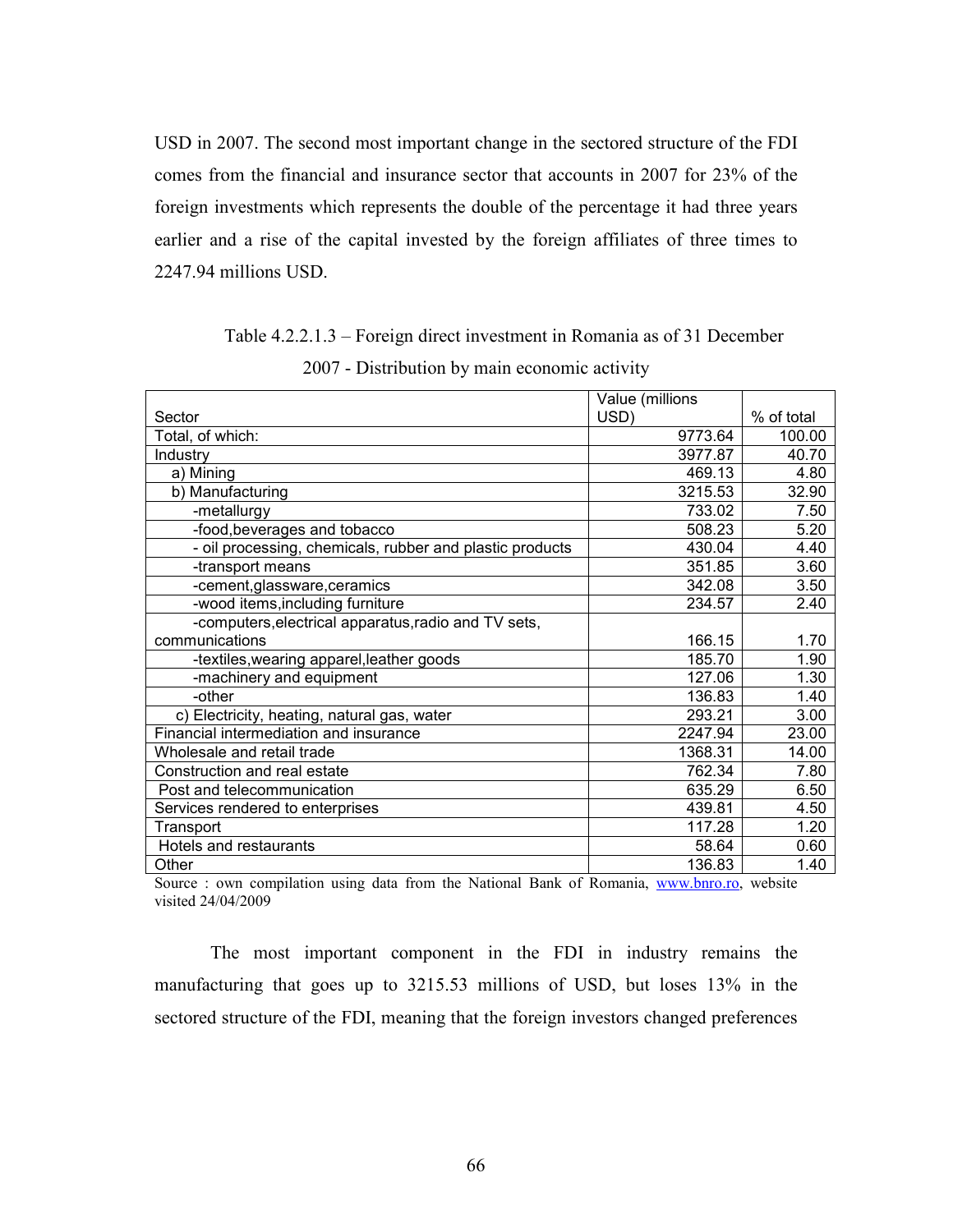due to the ascending tendency of the salaries, Romania not being anymore one of the countries with the cheapest workforce in order to make their investment rentable<sup>154</sup>.



Figure 4.2.2.1.3. - Hourly labor cost in euros in some EU countries, end 2006



The aspects mentioned above prove the change in the investors' interests from exploiting the advantage of the low-cost workforce (the decrease in the FDI flows received by the manufacturing sector) to higher-value added production (the rise of

the FDI flows received by the service sector, namely the financial services).

<sup>&</sup>lt;sup>154</sup> see Table 5.1.2 - Average gross monthly earnings in industry and services (euros) - Of full-time employees in enterprises with 10 or more employees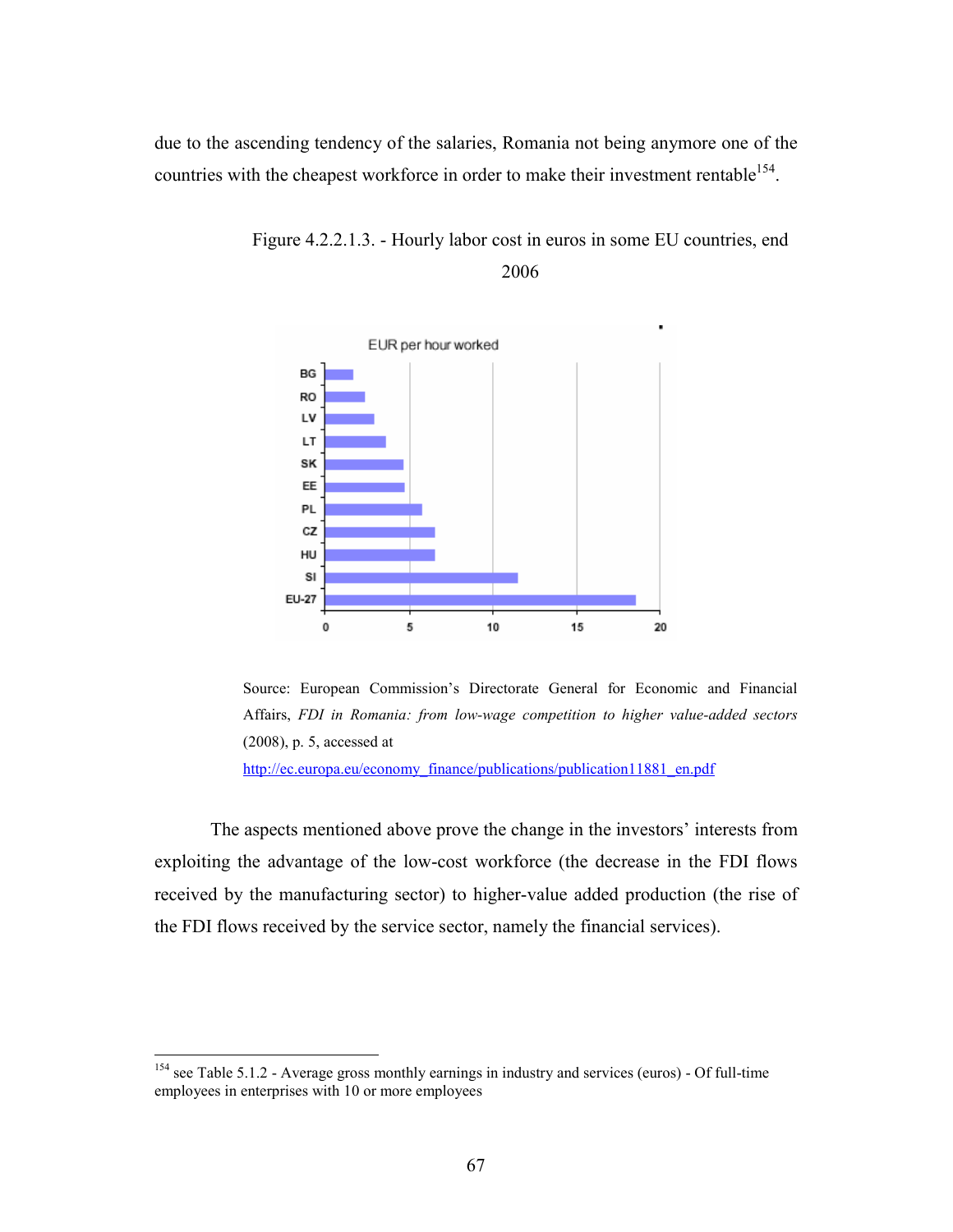

# Figure 4.2.2.1.3. – Sectoral comparison of the FDI flows for 2003 and 2006, Romania

The construction and real estate industry keeps a similar line as three years ago being dominated by the construction of office buildings, shopping centers and blocks of flats. The rise of the construction and real estate industry is mostly due to the need of new office spaces for the foreign investors, the penetration of the local market by many new clothing companies and restaurant chains in need of spaces for renting, many of these arrivals taking place in 2006, the year ahead Romania's integration into EU and the year with the highest FDI flows<sup>155</sup>.

The rise of FDI in the financial and insurance sector started with the successful privatization of the state – owned banks: the Romanian Development Bank sold to Société Générale in 1998, the Agricultural Bank sold to Raiffeisen Bank in 2001, the Romanian Commercial Bank – the most important bank in the Romanian banking system - sold to Erste in 2005 that paid approximately 3.75 billion euros for 61.88% of shares, making it by far the most important privatization act in Romania

Source: European Commission's Directorate General for Economic and Financial Affairs, *FDI in Romania: from low-wage competition to higher value-added sectors* (2008), p. 2, accessed at http://ec.europa.eu/economy\_finance/publications/publication11881\_en.pdf

<sup>&</sup>lt;sup>155</sup> the Romanian Ministry of Economics, http://www.minind.ro/, accessed at 09/04/09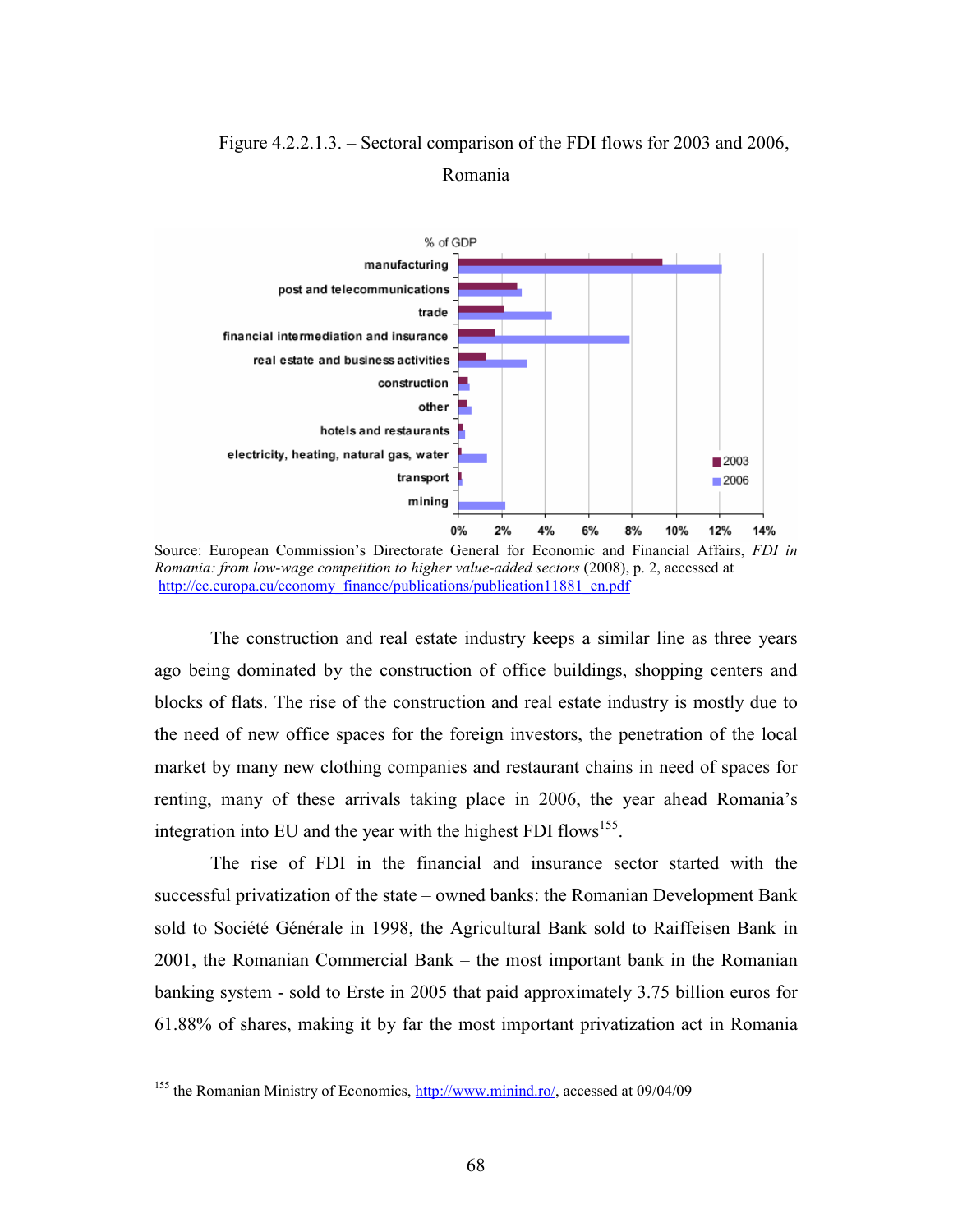that is almost equal to the value of all the privatization acts made since 1990 and the CEC Bank (Romanian Savings Bank) – the bank with the most branches in Romania – sold to the National Bank of Greece in  $2007^{156}$ . Besides the privatizations, investments in the banking sectors have been made by foreign banks willing to come on the Romanian market. They were attracted by the huge potential of both the financial and insurance markets. The financial market grew significantly due the foreign and internal investors taking loans for new investments and the population starting to take credits, especially for buying apartments and cars, due to the faster growth of prices on the real estate market than the growth of the salaries. The positive trend of the insurance market is caused by the people's growing tendency in having insurances – insurances for health, life, cars, housing, etc.  $-$ , by the private pensions systems, alternative chosen by more and more employees and by the new pensions system in Romania that was fully implemented at the end of 2007 and that obliged each employee to choose a private insurance company that he/she would pay the pension contribution to while being employed<sup>157</sup>.

The IT industry is another example among the industries with high foreign investments. The value of the software and IT services sold in Romania in 2007 was estimated at around 660 million euros, growing by 23% compared to 2006. This rise was based mainly on the sales of software system infrastructure and on project services. In spite of the good growth rate and of the country's size, the IT expenditure in Romania (services, hardware, personnel, software and miscellaneous) represents only 5% of the total amount spent in 2007 in the Eastern European region. Most of the international companies investing in the IT industry are based on Greenfield investments and, by coming to Romania, companies like SAP, Oracle, Siemens Microsoft, IBM, Ericsson, Genpact, Adobe and others have created many new

<sup>156</sup> Larive Romania International, *Foreign Direct Investments in Romania* (Bucharest : 2008), accessed at http://rbd.doingbusiness.ro/en/2009/april/romanian-business-climate/1/149-foreign-directinvestment-in-romania.html, on 04/02/09

<sup>157</sup> European Commission's Directorate General for Economic and Financial Affairs, *FDI in Romania: from low-wage competition to higher value-added sectors* (2008),p. 2, accessed at

http://ec.europa.eu/economy\_finance/publications/publication11881\_en.pdf and Romania's Ministry of Finance http://www.mfinante.ro/, accessed at 06/05/09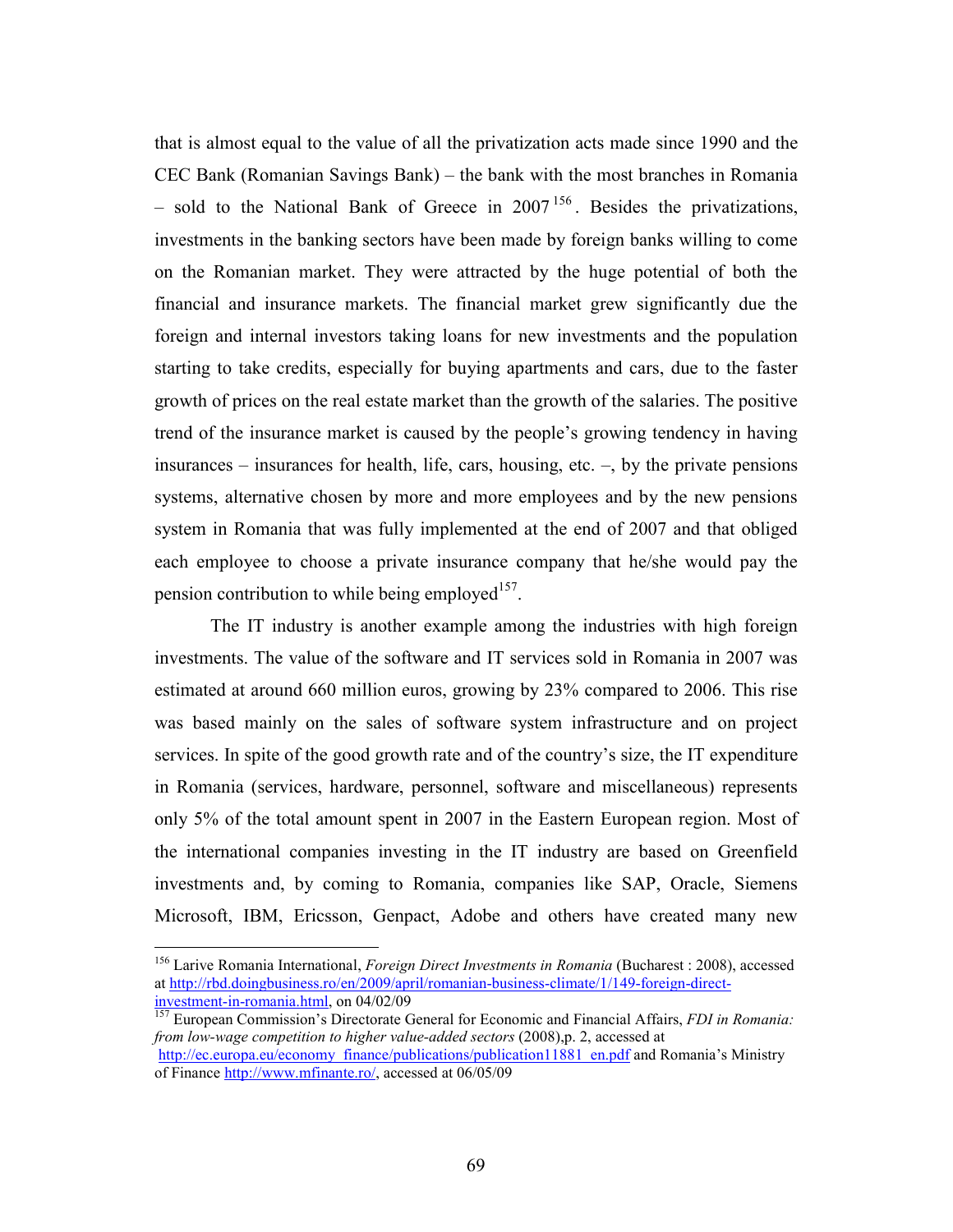positions for the Romanian employees, causing the very fast salary growth for the software developers and IT-skilled engineers but also for the people with foreign language abilities, most of these foreign companies being located near Bucharest. The very fast salary inflation made Romania a more expensive destination for the existing and also for the potential foreign investors in the IT area than other CEEC's or countries like India, the situation being similar to the manufacturing industry, many of these companies preferring to relocate in countries with less expensive workforce.<sup>158</sup>

# **4.2.2.2. By Origin of the Foreign Investor**

Table 4.2.2.2.1. – Distribution of the FDI in Romania by the origin country of the foreign investor – 2007

|                          | Amount of subscribed capital | No of companies |                 |        |
|--------------------------|------------------------------|-----------------|-----------------|--------|
|                          | <b>Total on USD</b>          |                 |                 |        |
| Country                  | millions USD                 | %               | No of companies | %      |
| <b>Total ROMANIA</b>     | 9773.64                      | 100.00          | 122378.00       | 100.00 |
| NETHERLAND               | 1606.79                      | 16.44           | 2689.00         | 1.82   |
| <b>AUSTRIA</b>           | 1012.55                      | 10.36           | 4191.00         | 2.84   |
| <b>GERMANY</b>           | 792.64                       | 8.11            | 14216.00        | 9.63   |
| <b>FRANCE</b>            | 776.03                       | 7.94            | 4693.00         | 3.18   |
| <b>ITALY</b>             | 431.99                       | 4.42            | 21524.00        | 14.58  |
| U.S.A.                   | 367.49                       | 3.76            | 4919.00         | 3.33   |
| <b>GREAT BRITAIN</b>     | 343.05                       | 3.51            |                 | 1.83   |
| <b>CYPRUS</b>            | 302.98                       | 3.10            | 2414.00         | 1.63   |
| <b>ANTILELE OLANDEZE</b> | 285.39                       | 2.92            | 12.00           | ***    |
| <b>GREECE</b>            | 275.62                       | 2.82            | 3610.00         | 2.44   |
| <b>TURKEY</b>            | 225.77                       | 2.31            | 9641.00         | 6.53   |
| <b>SWITZERLAND</b>       | 216.97                       | 2.22            | 1692.00         | 1.15   |
| I.VIRGINE BRIT.          | 167.13                       | 1.71            | 250.00          | 0.17   |
| <b>SPAIN</b>             | 158.33                       | 1.62            | 1742.00         | 1.18   |
| <b>HUNGARY</b>           | 153.45                       | 1.57            | 6534.00         | 4.42   |
| <b>LUXEMBOURG</b>        | 104.58                       | 1.07            | 542.00          | 0.37   |
| <b>CHINA</b>             | 94.80                        | 0.97            | 8647.00         | 5.86   |

<sup>158</sup> Pierre audion consultants, *The Romanian Software and IT Services Industry - one year after the EU accession* (Bucharest : 2008), accessed at http://rbd.doingbusiness.ro/en/2008/september/latestarticles/2/47-the-romanian-software-and-it-services-industry-one-year-after-the-eu-accession.html, on 04/02/09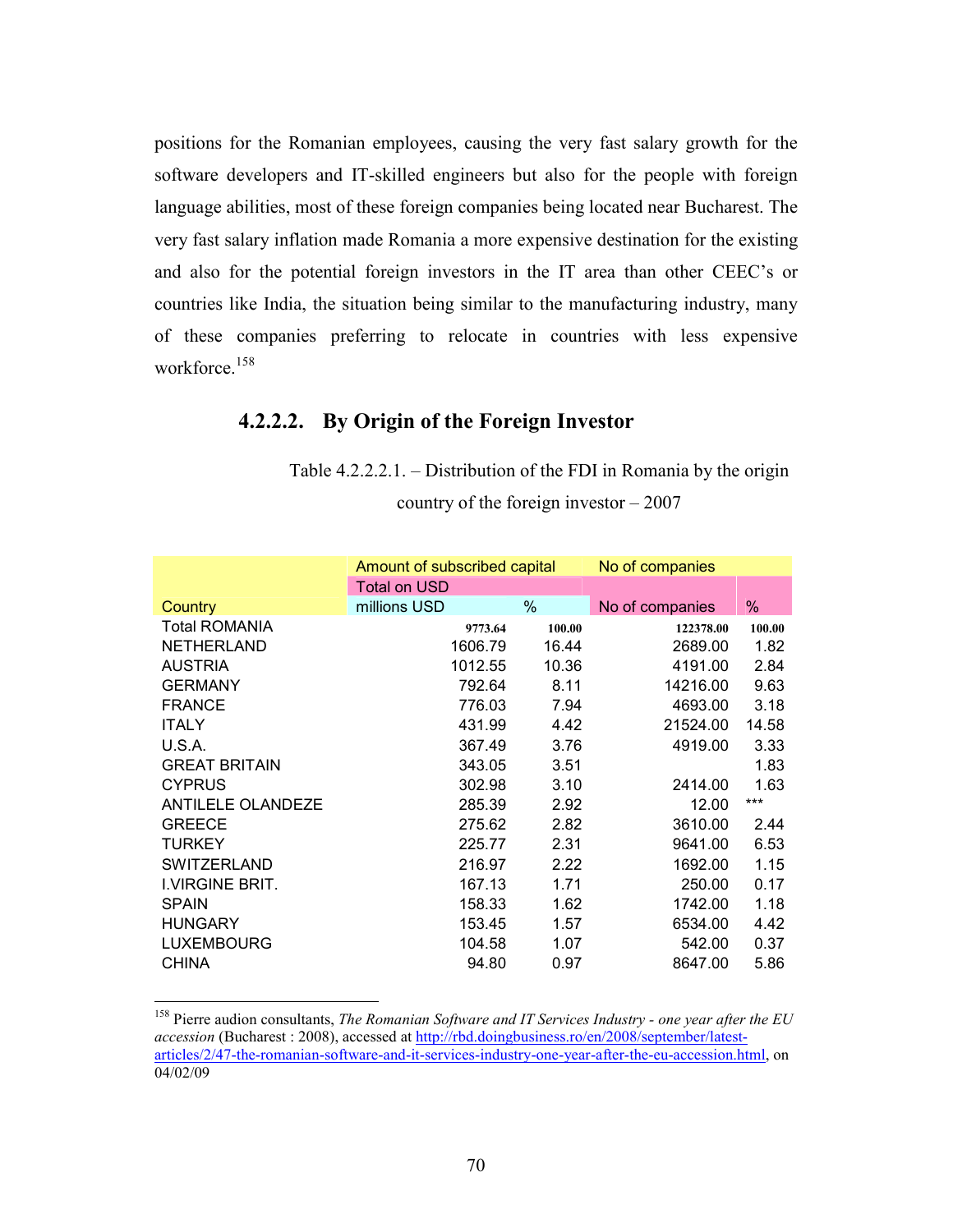| <b>SOUTH KOREA</b>      | 59.62 | 0.61 | 102.00  | 0.07  |
|-------------------------|-------|------|---------|-------|
| <b>SWEDEN</b>           | 48.87 | 0.50 | 920.00  | 0.62  |
| <b>CANADA</b>           | 42.03 | 0.43 | 1228.00 | 0.83  |
| <b>JAPAN</b>            | 39.09 | 0.40 | 193.00  | 0.13  |
| <b>BELGIUM</b>          | 35.19 | 0.36 | 1746.00 | 1.18  |
| <b>WITH OUT</b>         |       |      |         |       |
| <b>CITIZENSHIP</b>      | 32.25 | 0.33 | 23.00   | 0.02  |
| <b>LIECHTENSTEIN</b>    | 28.34 | 0.29 | 172.00  | 0.12  |
| <b>POLAND</b>           | 27.37 | 0.28 | 329.00  | 0.22  |
| A.R. OF SYRIA           | 23.46 | 0.24 | 5097.00 | 3.45  |
| <b>LEBANON</b>          | 23.46 | 0.24 | 3248.00 | 2.20  |
| <b>MARSHALL ISLANDS</b> | 20.52 | 0.21 | 11.00   | $***$ |
| <b>ISRAEL</b>           | 19.55 | 0.20 | 3989.00 | 2.70  |
| <b>IRAQ</b>             | 15.64 | 0.16 | 5237.00 | 3.55  |
| <b>DENMARK</b>          | 13.68 | 0.14 | 404.00  | 0.27  |
| <b>IRELAND</b>          | 9.77  | 0.10 | 458.00  | 0.31  |
| <b>NORWEY</b>           | 7.82  | 0.08 | 198.00  | 0.13  |
| <b>PANAMA</b>           | 7.82  | 0.08 | 133.00  | 0.09  |
| <b>MOLDAVIA</b>         | 7.82  | 0.08 | 2592.00 | 1.76  |
| <b>IRAN</b>             | 6.84  | 0.07 | 2473.00 | 1.67  |
| <b>SLOVENIA</b>         | 6.84  | 0.07 | 80.00   | 0.05  |
| <b>JORDAN</b>           | 6.84  | 0.07 | 2971.00 | 2.01  |
| <b>PORTUGAL</b>         | 5.86  | 0.06 | 200.00  | 0.14  |
| <b>ARGENTINA</b>        | 5.86  | 0.06 | 31.00   | 0.02  |
| <b>FINLAND</b>          | 4.89  | 0.05 | 82.00   | 0.06  |
| <b>GIBRALTAR</b>        | 4.89  | 0.05 | 38.00   | 0.03  |
| <b>ICELAND</b>          | 4.89  | 0.05 | 26.00   | 0.02  |
| <b>LITHUANIA</b>        | 4.89  | 0.05 | 32.00   | 0.02  |
| <b>EGYPT</b>            | 4.89  | 0.05 | 1232.00 | 0.83  |
| <b>AUSTRALIA</b>        | 4.89  | 0.05 | 516.00  | 0.35  |
| <b>NEW ZEELAND</b>      | 4.89  | 0.05 | 18.00   | 0.01  |
| <b>THAILANDA</b>        | 4.89  | 0.05 | 15.00   | 0.01  |
| <b>UNITED ARAB</b>      |       |      |         |       |
| <b>EMIRATES</b>         | 4.89  | 0.05 | 197.00  | 0.13  |
| <b>CZECH REPUBLIC</b>   | 3.91  | 0.04 | 314.00  | 0.21  |
| <b>FORMER</b>           | 3.91  | 0.04 | 742.00  | 0.50  |
| <b>CAMEROON</b>         | 3.91  | 0.04 | 15.00   | 0.01  |

Source: the National Trade Register Office of Romania - www.onrc.com, website visited 06/03/09

The European countries and the USA were the main investors in Romania in 2007, Europe accounting for 95.9% of the total invested capital and the USA coming sixth in the top investments countries in Romania.

With more than 16% of the total foreign investment in Romania in 2007, the Netherlands come first in the top of foreign investors. The favorite areas of investment for the Dutch companies are IT, banking and insurance, production and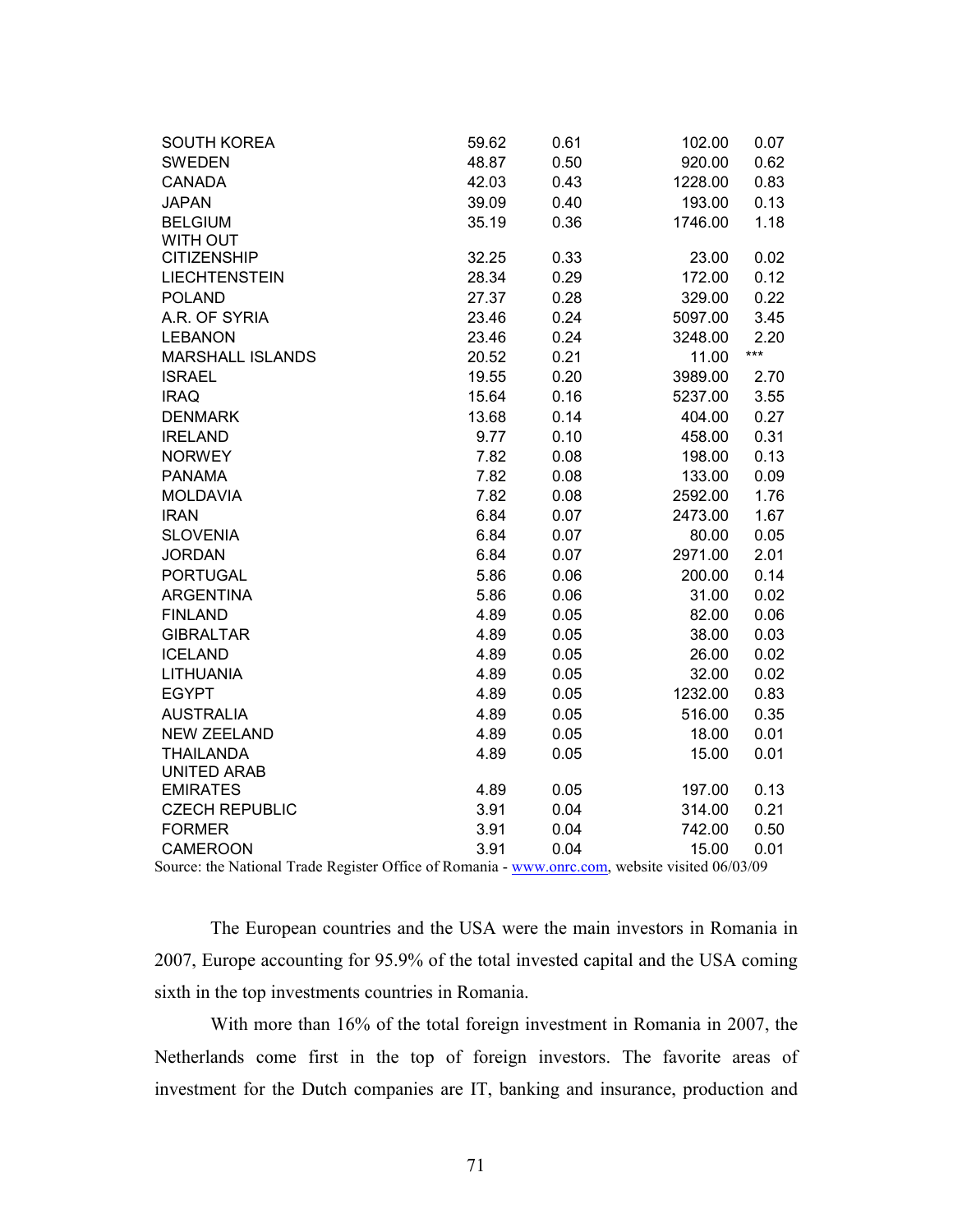logistics, milk processing, etc. In 2007, 2689 companies on the Romanian market had Dutch capital, the major investments being made by ING (ING Bank and ING Securities), Philips, Unilever, KPMG, Heineken, ABN AMRO Bank, Damen Shipyards Group, SPAR, TNT, Friesland, Verder Group, Golden Tulip Hotels, etc. <sup>159</sup>

In 2007, Austria ranks second in the top of foreign investors in Romania, accounting for 4191 companies having Austrian capital and a total amount of investments during the year of 1012.55 million USD. The most significant Austrian investors in Romania are Erste Bank the buyer of the Romanian Commercial Bank, OMV the company that privatized PETROM the main gas and petrol producer in Romania, Porsche Romania, Raiffeisen, Volksbank, Strabag, Schweighofer, Bramac Baumit Wienerberger, Vienna Insurance (owner of Omniasig and Unita). As seen most of the Austrian companies invested in the banking and insurance area but they are nevertheless interested in investing in fields like real estate, machine construction, construction materials, metallurgy, food industry, etc.<sup>160</sup>

With a total value of investment of 792.64 million USD and 14216 companies registered and operating in Romania, Germany ranks third in the foreign investors' classification for 2007 proving to be one of the most important trade partners of Romania. The main characteristic of the German investments resides in the fact that they are made mostly through small business, 90% of the companies with German capital accounting for only 40,000 euros of capital invested. The importance of the German investments for the Romanian economy is in fact higher than what the figures presented in the table 5.2.2.2.1. show because they do not take into consideration the fact that many German companies have done their investment in Romania through their European branches and not directly. The preferred sectors by the German investors are: metallurgy, the automotive industry, textile industry, financial services, wholesale and retail trade and IT, while Metro, Heidelberger Cement (CarpatCement), Selgros, Praktiker, Billa, Tengelmann (Plus), Kaufland (part

<sup>159</sup> Larive Romania International, *Foreign Direct Investments in Romania* (Bucharest : 2008), accessed at http://rbd.doingbusiness.ro/en/2009/april/romanian-business-climate/1/149-foreign-directinvestment-in-romania.html, on 04/02/09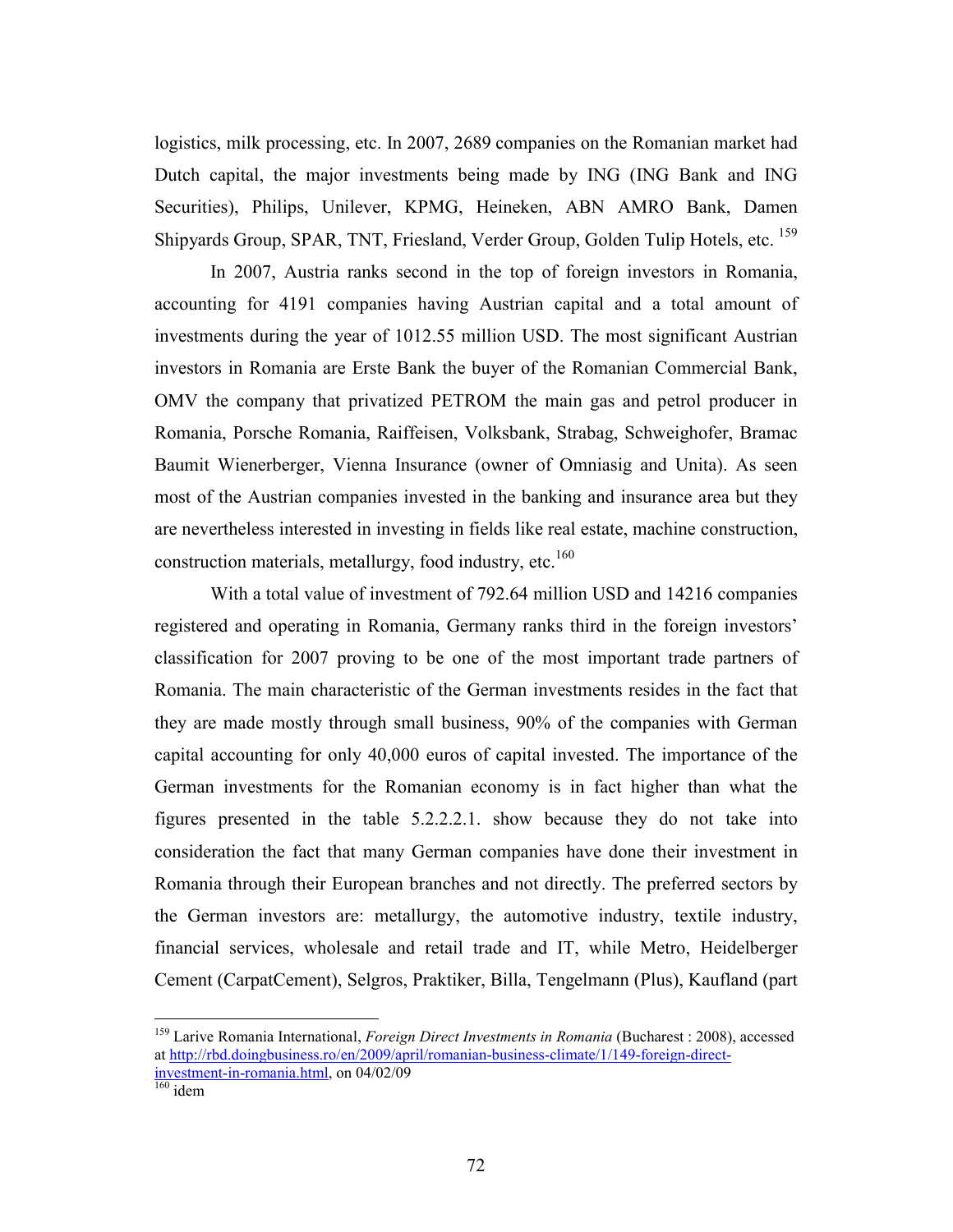of Group Lidl & Schwarz), Steilmann, Linde Gas, Dr. Oetker, etc. are among the most important German investors in Romania. <sup>161</sup>

The next positions in the top of the foreign investors in Romania for 2007 are occupied by France that comes fourth with 4693 companies, the leading investors being Orange (investments of over 1 billion euros), Carrefour, Société Générale (invested 830 million euros), Renault-Dacia (investments of over 630 million euros and plans to invest 215 million euros in a new production unit), Gaz de France and Alcatel. The top ten foreign investors in Romania are completed in 2007 by Italy, USA, Great Britain, Cyprus, the Danish Antilles and Greece<sup>162</sup>.

The presence of eight EU member states in the top ten of the foreign investors as well as the sixth place held by the USA show the strong trade integration of Romania with the EU and the global market, that can be seen as the result of the spread of the FDI across a large number of Romanian companies, including small and medium sized enterprises. This shows that trade and investments are important and well connected factors when it comes to exploiting and using the comparative economic advantages of Romania<sup>163</sup>

Table 4.2.2.2.2. – Distribution of the FDI in Romania taking into consideration the home country of investors, from various economic groups - 2007

|                      |              | Amount of subscripted capital |                 | No of companies |
|----------------------|--------------|-------------------------------|-----------------|-----------------|
| Country              | Millions USD | %                             | No of companies | $\%$            |
| <b>Total ROMANIA</b> | 186741.00    | 100.00                        | 38326140.00     | 100.00          |
| E.U.                 | 83219.00     | 44.56                         | 19242878.50     | 50.21           |
| E.A.F.T.A.           | 2308.00      | 1.24                          | 700369.50       | 1.83            |
| O.E.C.D.             | 97969.00     | 52.46                         | 18352767.90     | 47.89           |
| C.E.F.T.A.           | 3245.00      | 1.74                          | 30124.10        | 0.08            |

Source: the National Trade Register Office of Romania - www.onrc.com, website visited 06/03/09

The main economic groups investing in Romania are by far OECD and EU. The high percentage of investments made by the EU member states in Romania – 44.52% is another argument for the integration of the Romanian economy within the

 $161$  idem

 $162$  idem

<sup>163</sup> OECD, *OECD Investment Policy Reviews – Romania* (Paris:2005), p. 20.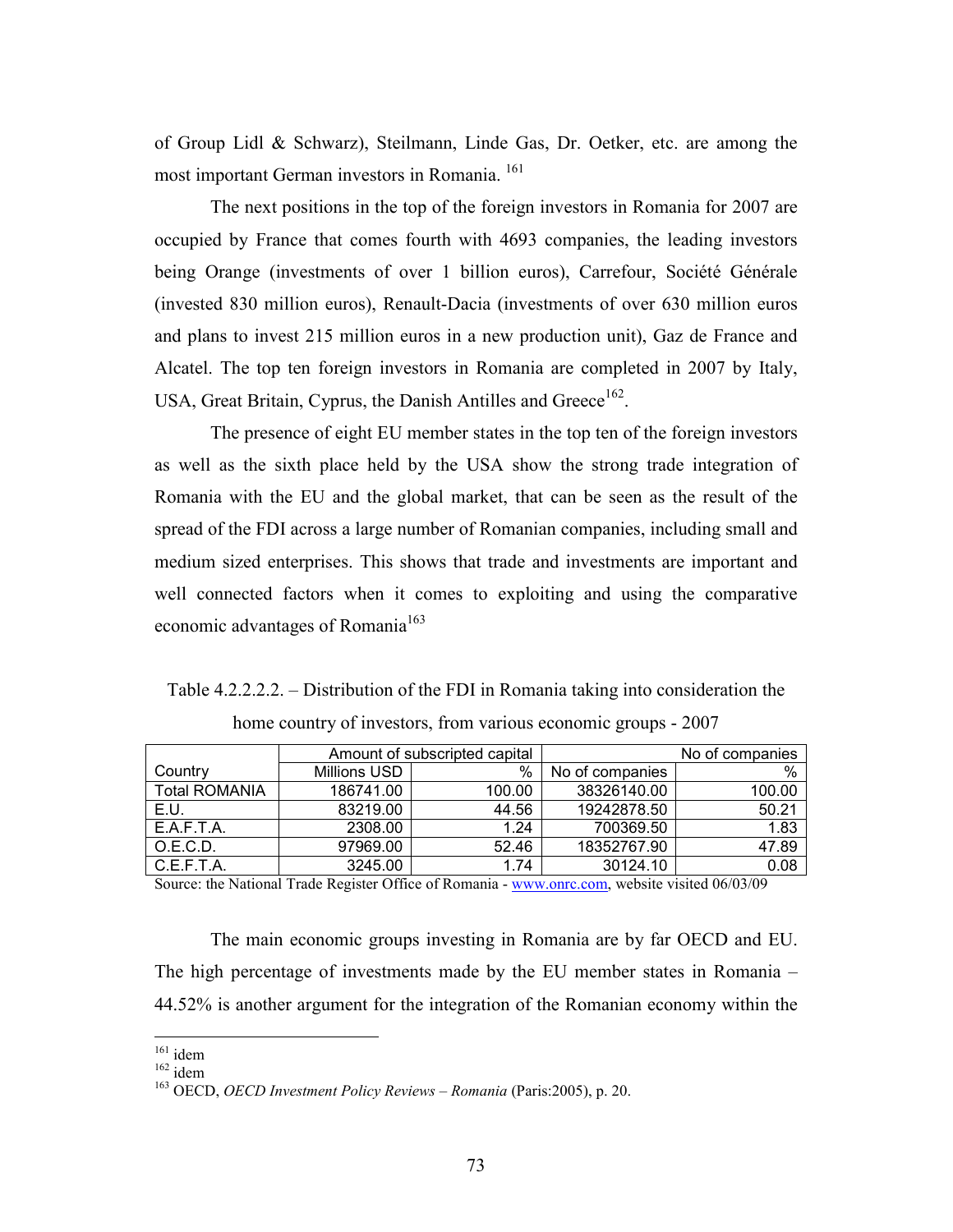European market, fact demonstrated before by the table illustrating origins of the foreign investors. The high percentage of penetration of the Romanian economy by investors coming from the OECD countries - 52.46% - and from the EU members – 44.56% - is especially due to the arrival on the local market of some large industrial and financial groups, the privatization of the banking sectors or by the delocalization of some economical entities in Romania<sup>164</sup>.

#### **4.2.2.3. By the Investments' Location within Romania**

The year 2007, like the previous ones, shows a very disparate distribution of foreign investments in the eight development regions within Romania. It is mainly due to the very heterogeneous development areas with big cities not so economically diversified, with mono-industrial, small towns, strongly affected by privatization and the restructuring process and with some urban centers that proved their incapacity of becoming development vectors for the areas around them. The under-developed regions are those where agriculture is predominant, having a great rural population and where transport and the means of communications are very little developed. On the other hand, the developed regions are those that are not relying on agriculture, its percentage in their economy being reduced.<sup>165</sup>

<u>.</u>

<sup>164</sup> OECD, *OECD Investment Policy Reviews – Romania* (Paris:2005), p. 20.

<sup>165</sup> Corduneanu, C., Iovu, L. R. - *Foreign Direct Investment and Regional Development in Romania* (2007), West University from Timisoara (Romania), Faculty of Economics and Business dministration, Finance Department, accessed at http://mpra.ub.uni-muenchen.de/12926/1/MPRA\_paper\_12926.pdf, on 24/04/09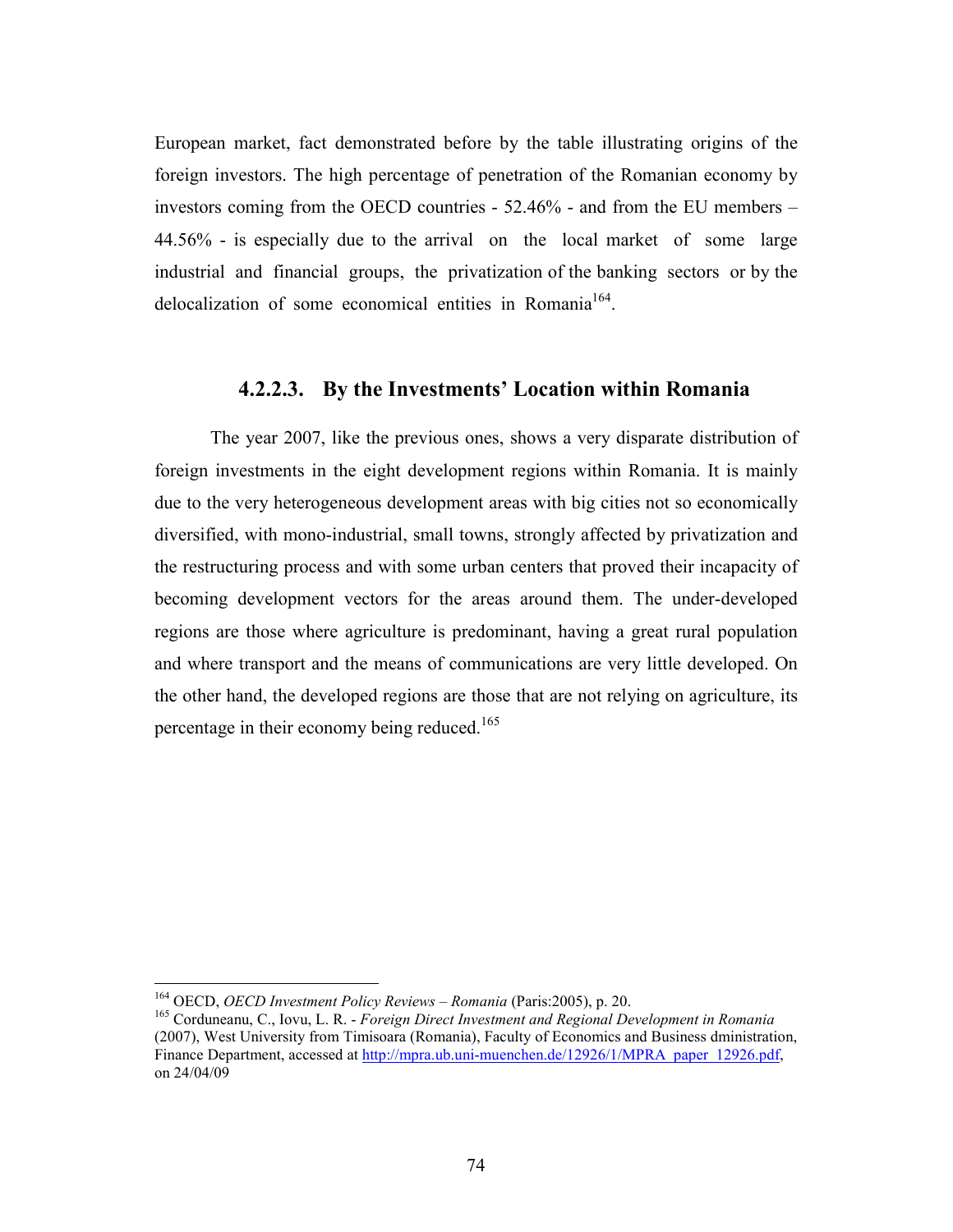

Image 4.2.2.3.1 – The development regions within Romania

Source: the Romanian Ministry of Foreign affairs, www.mae.ro, website visited 06/03/09

The Bucharest – Ilfov region keeps its primacy in receiving foreign investments, accounting for 61% of them and an amount of 6026.43 millions of USD and a number of 76564.00 foreign companies. This situation is motivated by the still precarious transport infrastructure connecting the rest of the country with Europe and the whole world, situation felt especially in South – West Oltenia where there is no airport, by the qualified and very skilled workforce residing in Bucharest – the capital city is the most important academic center in Romania and most of the students start working while still studying and thus being motivated to keep working and living in Bucharest after finishing their studies; another favorable point for the skilled and very well prepared workforce in Bucharest is represented by the professors activating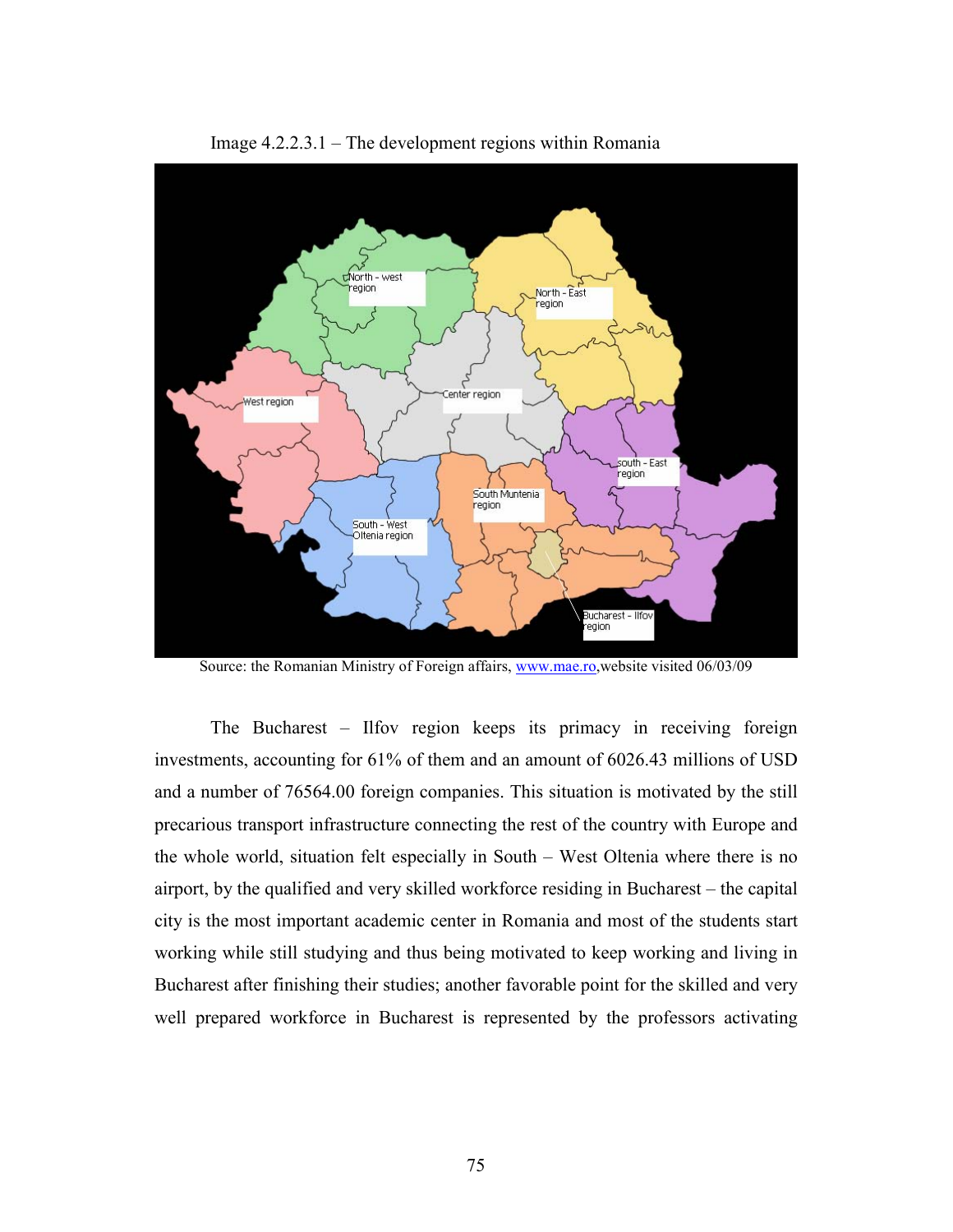within the universities from Bucharest as well as the very well trained personnel working in all the other companies from the region  $166$ .



Figure 4.2.2.3.2. - Distribution of the foreign capital investment on economic development areas – 2007

The second most important region for the FDI flows is the South-East region that benefits from the transport facilities offered by the Black Sea and the Danube<sup>167</sup>. The most important centers in this region are Galati and Constanta. Galati is the city of the steel producer Ispat SIDEX owned by the LMN Holding and of the ship constructor company "Santierul naval Galati", the second ship producer in Romania, privatized by the Dutch company Damen Shipyards Group in 2000<sup>168</sup>, while Constanta is the second town of the country in terms of population, the most

Source: the National Trade Register Office of Romania - www.onrc.com, website visited 06/03/09

<sup>&</sup>lt;sup>166</sup> the Romanian Ministry of Eurpean Integration, website **http://www.mie.ro/mie.htm**, accessed 19/05/09

 $167$  idem

<sup>&</sup>lt;sup>168</sup> the website of the DAmen Shipyard Group in Romania, http://www.damen.ro/ accessed on 20/05/09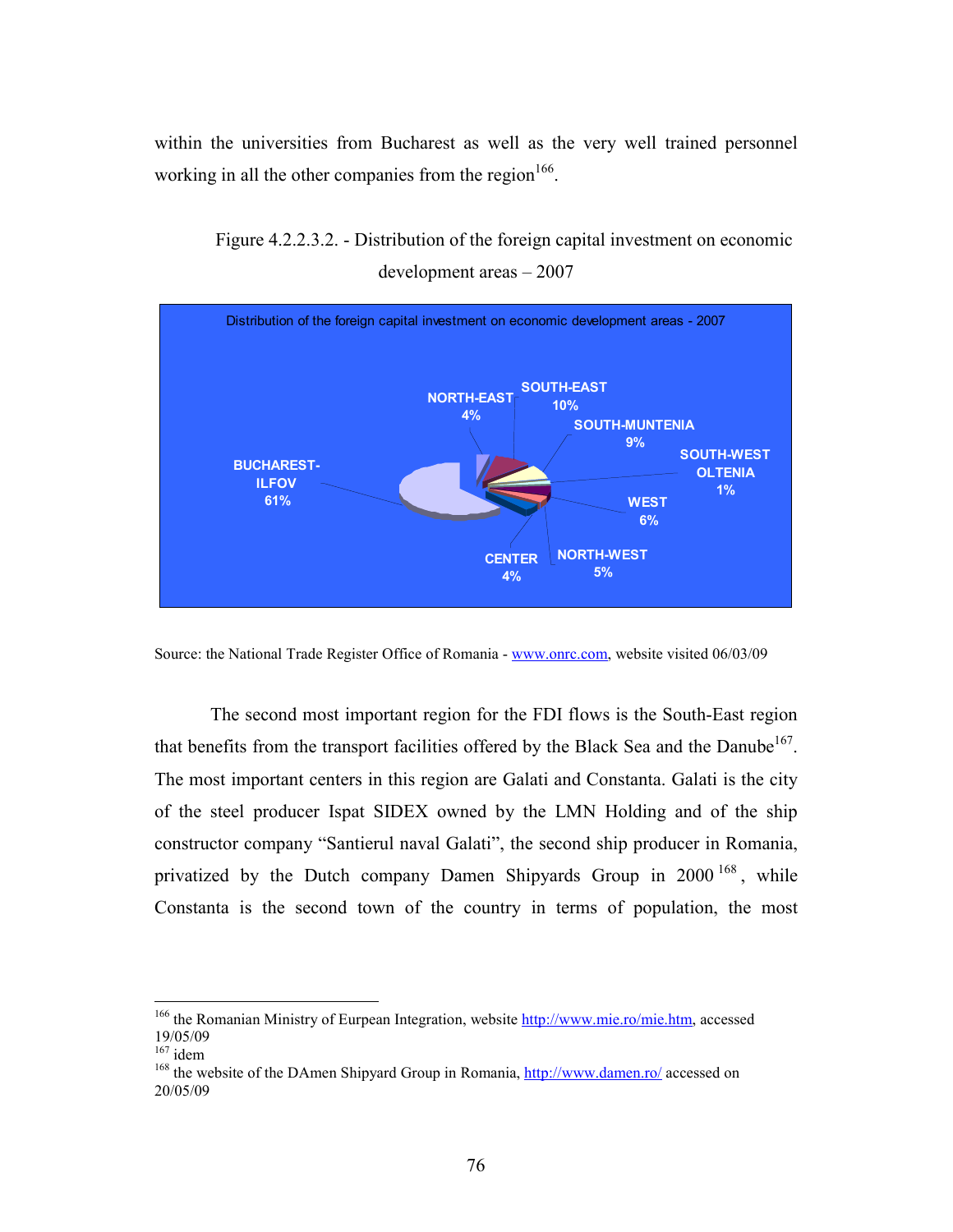important port in Romania and the forth European port after Rotterdam, Anvers and Marseille<sup>169</sup>.

Nevertheless, the foreign investors' interest in the Western regions can be noticed, fact that can be explained by the greater stability of the foreign capital invested in the Western region compared to the other regions of the country, the lower salaries and leaving standards comparing to Bucharest, by the transport infrastructure that has improved lately for this region, the airports in the most important cities in the region being modernized and connected to most of the important cities in Western Europe, but also by the more Western – like life style and mentality from this region. The most important economical centers in the region are Timisoara – the second developed city of Romania after Bucharest and Arad<sup>170</sup>.

The other development regions don't have noticeable performances in terms of attracting FDI. The main factors that can contribute to the raise of FDI flows in these regions are the capital stability and a proper infrastructure<sup>171</sup>.

|                      |                 | No of companies | Amount of subscripted capital |        |
|----------------------|-----------------|-----------------|-------------------------------|--------|
| Country              | No of companies | $\%$            | <b>Millions USD</b>           | $\%$   |
| <b>Total ROMANIA</b> | 147663.00       | 100.00          | 9773.64                       | 100.00 |
| NORTH-EAST           | 6052.00         | 4.10            | 344.03                        | 3.52   |
| SOUTH-EAST           | 8146.00         | 5.52            | 999.84                        | 10.23  |
| SOUTH-               | 6520.00         | 4.42            | 831.74                        | 8.51   |
| <b>MUNTENIA</b>      |                 |                 |                               |        |
| SOUTH-WEST           | 3726.00         | 2.52            | 133.90                        | 1.37   |
| <b>OLTENIA</b>       |                 |                 |                               |        |
| WEST                 | 16487.00        | 11.17           | 559.05                        | 5.72   |
| NORTH-WEST           | 15465.00        | 10.47           | 448.61                        | 4.59   |
| <b>CENTER</b>        | 14703.00        | 9.96            | 430.04                        | 4.40   |
| <b>BUCHAREST-</b>    | 76564.00        | 51.85           | 6026.43                       | 61.66  |
| <b>ILFOV</b>         |                 |                 |                               |        |

Table 4.2.2.3.1 - Distribution of the foreign capital investment on economic development areas - 2007

Source: the National Trade Register Office of Romania - www.onrc.com, website visited 06/03/09

<sup>&</sup>lt;sup>169</sup> http://laroumanie.free.fr/tourisme/001/constanta.html, accessed on 20/05/09

<sup>&</sup>lt;sup>170</sup> the website of the DAmen Shipyard Group in Romania, http://www.damen.ro/ accessed on 20/05/09

 $\frac{171}{171}$  idem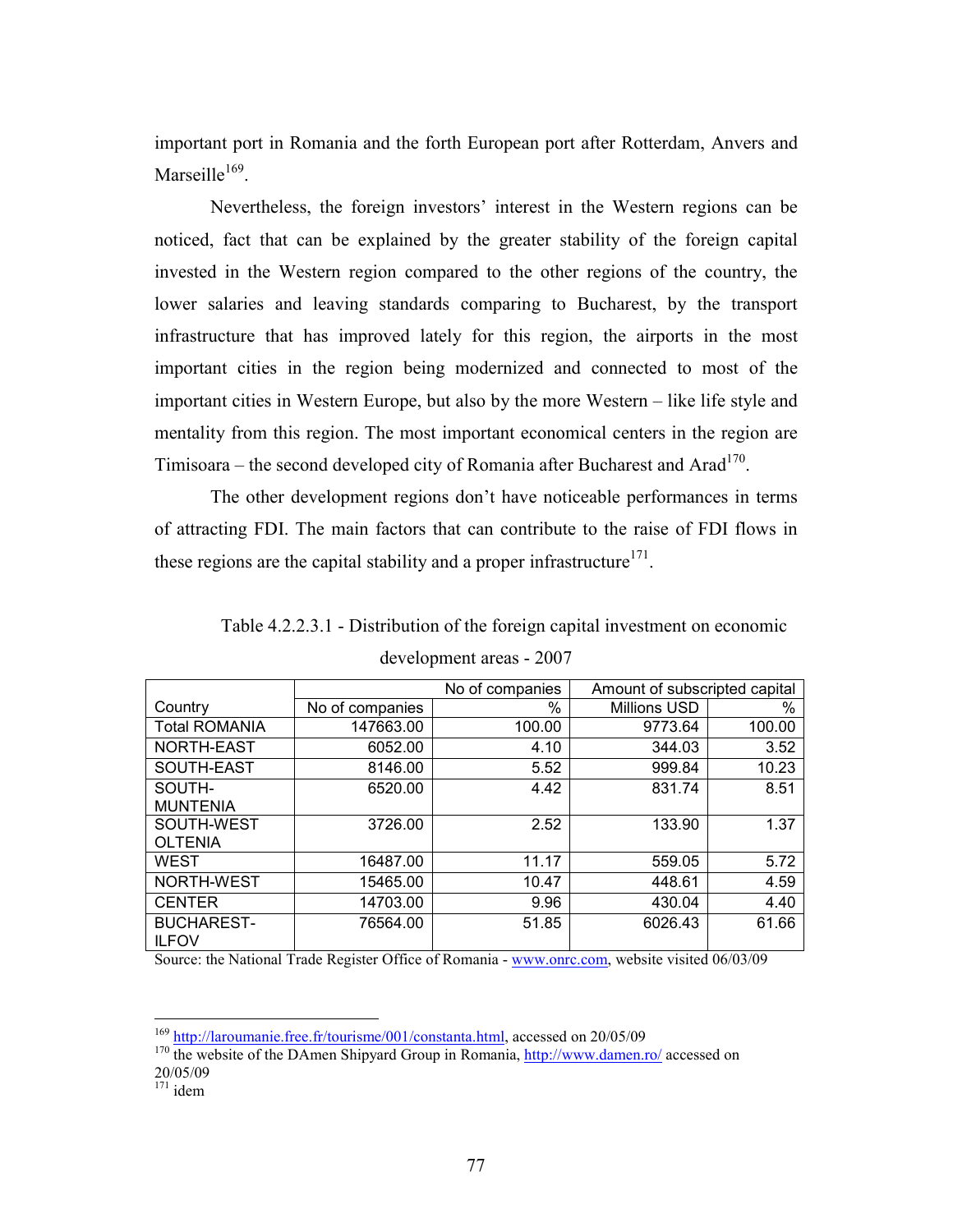#### **4.2.2.4. By Type of Investment**

|                       |            |      | Mergers and   |                      | Corporate   |      |
|-----------------------|------------|------|---------------|----------------------|-------------|------|
|                       | Greenfield |      | acquisitions  |                      | development |      |
|                       | <b>USD</b> |      | <b>USD</b>    |                      | USD         |      |
|                       | millions   | $\%$ | millions      | $\%$                 | millions    | $\%$ |
| TOTAL, of which       | 1690       | 17.3 | 1026.23       | 10.5                 | 7,037.00    | 72.2 |
| Industry, of which    | 126.75     | 7.5  | 64.65249      | 6.3                  | 767.033     | 10.9 |
| Mining                | 0          |      | 0             | 0<br>0               | 14.074      | 0.2  |
| Manufacturing         | 121.68     | 7.2  | 64.65249      | 6.3                  | 971.106     | 13.8 |
|                       |            |      |               |                      |             |      |
| Electricity, heating, |            |      |               |                      |             |      |
| natural gas, water    | 5.07       | 0.3  |               | $\Omega$<br>0        | 218.147     | 3.1  |
| Financial             |            |      |               |                      |             |      |
| intermediants and     |            |      |               |                      |             |      |
| insurances            | 118.3      |      | 7<br>23.60329 | 2.3                  | 2716.282    | 38.6 |
| Wholesale and         |            |      |               |                      |             |      |
| retail trade          | 6.76       | 0.4  |               | $\Omega$<br>0        | 569.997     | 8.1  |
| Construction and      |            |      |               |                      |             |      |
| real estate           | 11.83      | 0.7  | 15.39345      | 1.5                  | 506.664     | 7.2  |
| Post and              |            |      |               |                      |             |      |
| telecommunications    | $\Omega$   |      | 0             | $\Omega$<br>$\Omega$ | 28.148      | 0.4  |
| Other                 | 28.73      | 1.7  | 4.10492       | 0.4                  | 492.59      |      |

Table 4.2.2.4.1. - Types of investment and by main economic activity in Romania

- 2007

Source: www.bnro.ro, website visited 20/05/09

The predominant form of FDI in Romania in 2007 was the Corporate development that accounts for 72.2% of the total FDI amount, meaning that in 2007 the FDI were dominated by the investment of capital in the already existing investment enterprises. The second position is occupied by the Greenfield investments that represent 17.3% of the FDI received by Romania for 2007, a small percentage compared to the one for Corporate development but, still, a very good incentive for the economic growth due to the creation of new value on the market that determines the growth of the national GDP and of new employment opportunities. The Mergers and acquisitions come last with only 10.5% of the FDI inflows in 2007.

The impact of the Greenfield enterprises on the economy is known to be long lasting and thus to offer benefits for the country on the short term but mostly on the medium – long run. This is due to the fact that once an investor decides to make a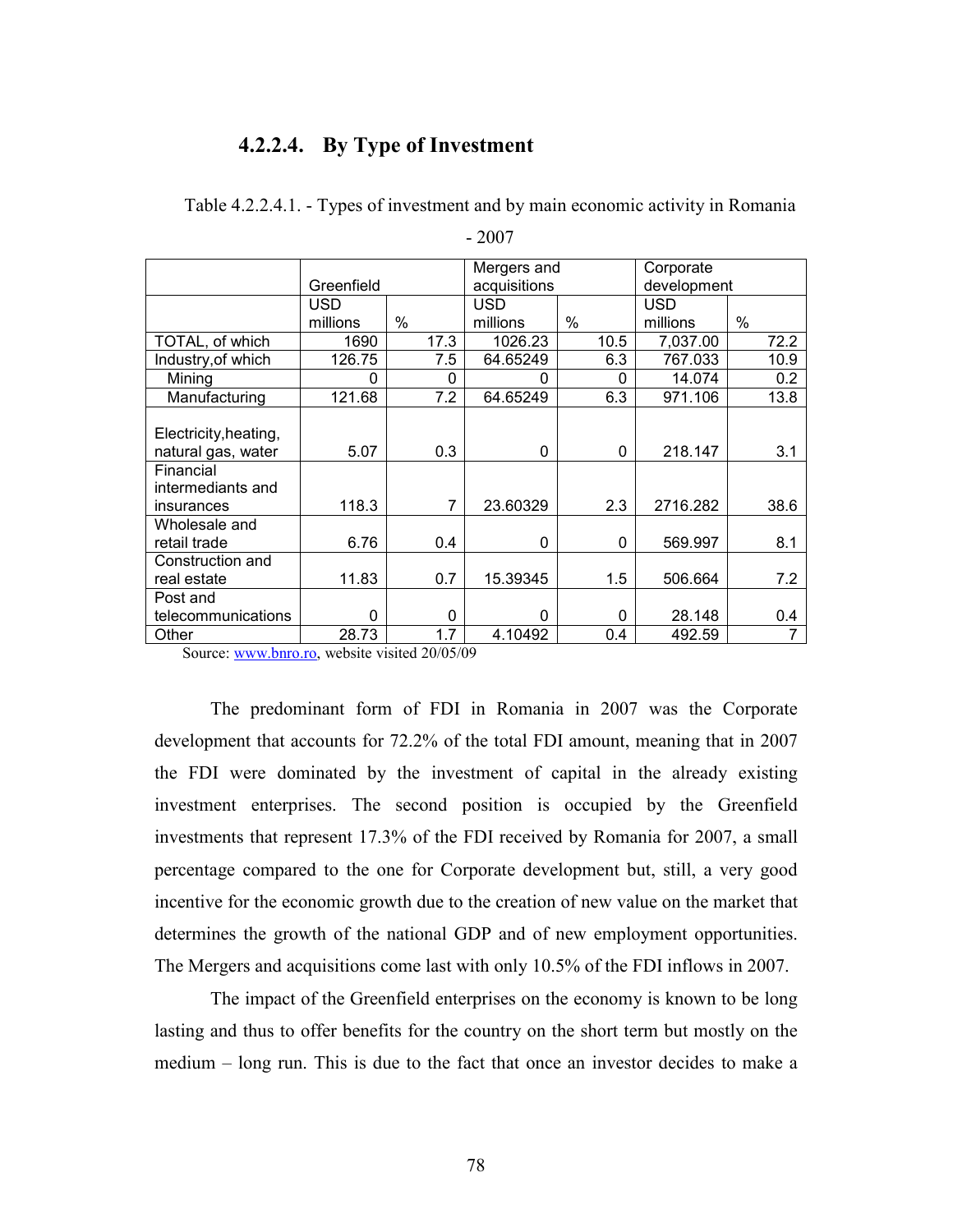new investment in a foreign country, he invests much time, expertise and financial capital in the new business and is not willing to leave the new business until he/she manages to obtain back, at least, the invested capital $1^{172}$ .

#### *4.3. FDI Determinants in Romania*

The aim of the economic analysis above was to find the FDI determinants in Romania. The main findings are presented further on.

As a part of *the transition process and of the reform agenda*, the *privatization process* was one of the main FDI determinants before Romania's EU integration. The privatization-related FDI had great shares within the FDI flows and reached their peak during the mass privatization periods like 2000-2004, the EU accession negotiations period for Romania, and in 2006, the year preceding the officially announced EU integration for Romania. After the EU integration in 2007, the nonprivatization-related FDI flows became more significant, keeping their share within the FDI flows, in opposition to the privatization-related FDI that lost in significance. The progress of the reforming of the FDI framework and the transformation of the business environment<sup> $173$ </sup> can also be seen as positive determinants of the FDI flows.

The FDI were also driven by the national *economic development*, an example in this sense being the high FDI flows amount received by Romania in 2005 and 2006 after a period of six years with significant economical development.

*The low-cost workforce* was an important aspect that attracted foreign investors to Romania but only in the low-value sectors such as manufacturing, the raise in the salary seen in 2006 and 2007 having as consequence the lowering of the FDI flows in these sectors and the rise in the FDI in the high-value sectors like services where low-cost workforce is not an essential factor but the *skills and qualifications needed for the employees*.

 $172$  the National Bank of Romania, www.bnro.ro, website visited 06/03/09

<sup>&</sup>lt;sup>173</sup> European Commission, *Monitoring Report on the state of preparedness for EU membership of Bulgaria and Romania* (2006), p. 5-6 and 9-10 , consulted on

http://ec.europa.eu/enlargement/pdf/key\_documents/2006/sept/report\_bg\_ro\_2006\_en.pdf, website visited 25/05/09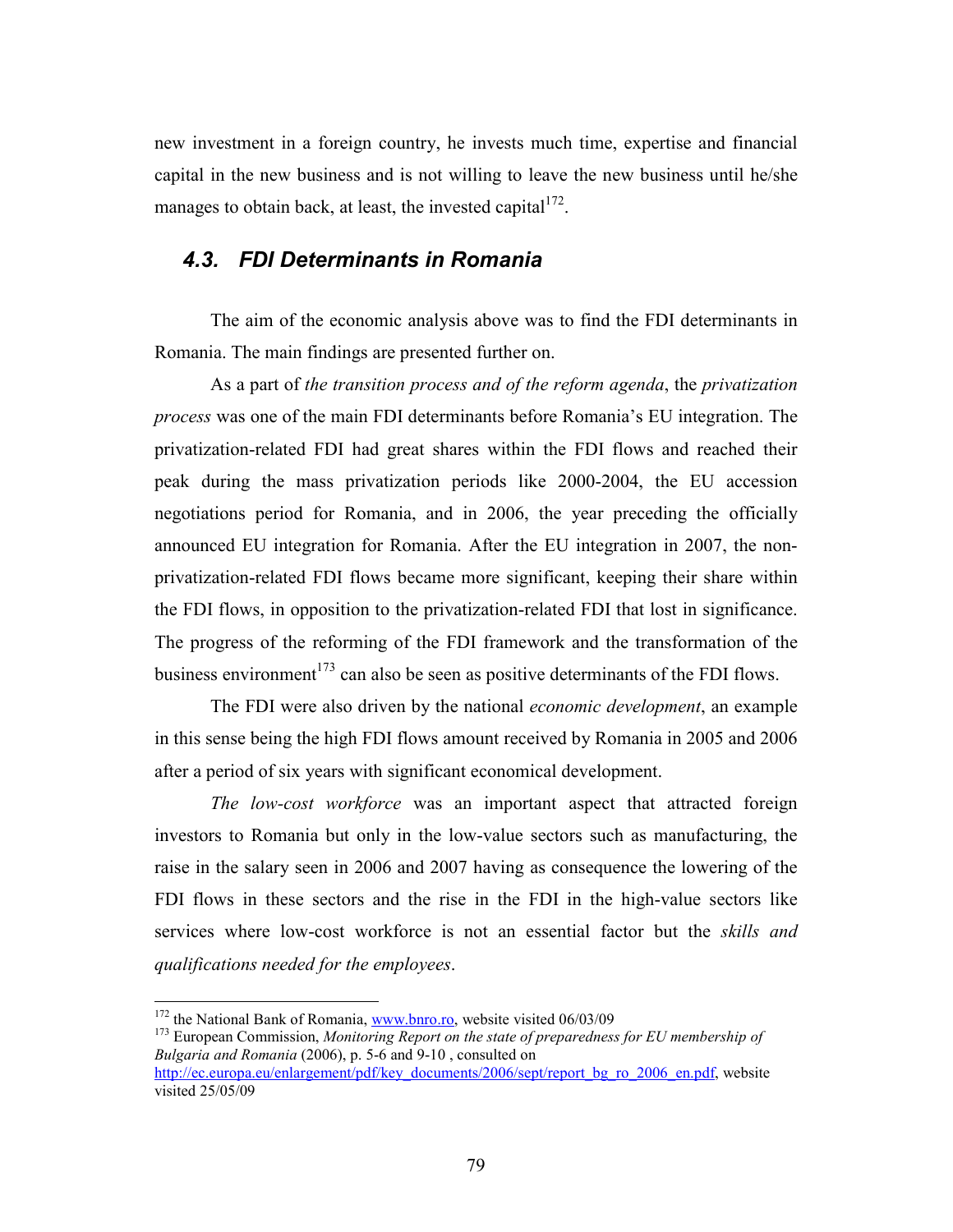*The market size* is not a determining factor for the FDI flows in low- value sectors such as manufacturing, where the products of the foreign companies are mainly directed to export<sup>174</sup> and not to internal consumption. It is though an important factor for the high-value sectors such as service, and particularly financial services, the main target for foreign the investors in this field being the Romanian market.

The composition of the top investing countries in Romania accounting for European countries and USA shows the openness of the Romanian economy to Europe and to the world. The economic openness of Romania is also proved by its access to the EU Single Market as an EU member, and thus the elimination of the trade barriers. *Economic openness* is a positive aspect in attracting the foreign investors and its importance for the FDI flows is shown mainly by the top of the investing countries in Romania (the Netherlands, Austria, Germany, France, Italy) that are EU members and participate in the EU Single Market.

*The EU integration* had and will have implications on factors that directly influence the FDI flows in Romania, like the stage of the reform agenda, trade openness or economic growth. It ca be thus qualified as an important determinant for the FDI flows, its impact on the FDI being indirect.

## *4.4. FDI Determinants in Romania versus FDI Determinants in SEEC's*

Assessing the main FDI determinants in SEEC's according to the FDI theories and the empirical evidence and comparing them to the main findings for Romania, the results are synthesized in the table bellow.

<sup>174</sup> Gabor Hunya, *FDI in South East Europe in 2003-2004* (Vienna : 2004), p. 9, study commissioned by OECD, accessed at http://www.stabilitypact.org/investment/2004,%20FDI%20in%20SEE.pdf, on 20/05/09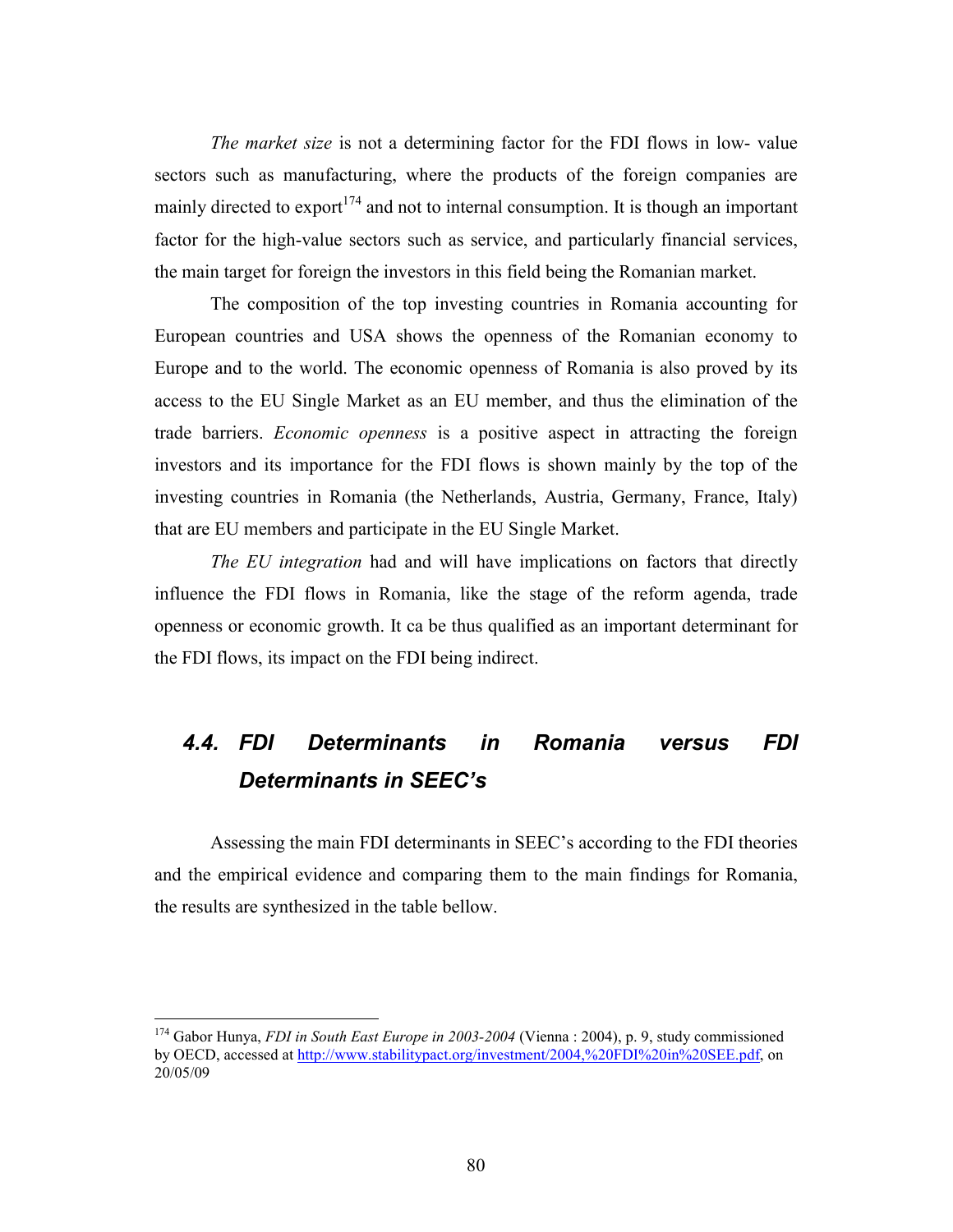## Table 4.4.1. – FDI determinant, comparison of the FDI theories and empirical evidence to the case of Romania

| FDI determinant          | FDI theories and   | The case of Romania – own analysis         |
|--------------------------|--------------------|--------------------------------------------|
|                          | empirical evidence |                                            |
| Economic growth (GDP)    | yes                | yes                                        |
| Workforce cost           | yes                | yes – mostly in low-value sectors          |
|                          |                    | (manufacturing)                            |
| Workforce skills         | yes                | yes – mostly in high-value sectors         |
|                          |                    | (service)                                  |
| The transition stage     | yes                | yes                                        |
| The business environment | yes                | yes -issues like corruption and the        |
|                          |                    | judicial apparatus are still obstacles for |
|                          |                    | the foreign investors                      |
| Market size              | yes                | no - mostly for the investors in the       |
|                          |                    | low-value sectors that are mainly          |
|                          |                    | oriented export oriented (e.g. $-$ the     |
|                          |                    | manufacturing sector)                      |
|                          |                    | yes - mostly for the investors in the      |
|                          |                    | high-value sectors that are mainly         |
|                          |                    | oriented to the internal market (e.g. -    |
|                          |                    | the financial services)                    |
| <b>Trade Openness</b>    | yes                | yes                                        |
| EU integration           | yes                | yes - but through indirect factors         |

Source: own compilation based on the findings from subchapter 3.4 – "FDI Determinants conclusions" about FDI theories and empirical analysis and subchapter 4.3.5 – "Reform Agenda and the Business Environment - Conclusions" and subchapter 5.2 – "FDI flows in Romania" concerning the results for Romania from own analysis

Note: the mention "yes" means that the corresponding factor has impact on the FDI flows; the mention "no" means that the corresponding factor doesn't have impact on the FDI flows;

The table above shows the report between the results of FDI theories and the empirical evidence and the results in the case of Romania. Except for particular aspects of Romania, the results can be concluded as matching. Small differences are found for factors like *market size*, where there two different trends for Romania, *cost and qualification of the workforce,* where Romania also presents two different trends and *business environment*, where there are still unresolved issues that can negatively influence foreign investors' choice. *The EU integration process* is also an important factor for FDI flows but with indirect influence. In Romania, its influence on the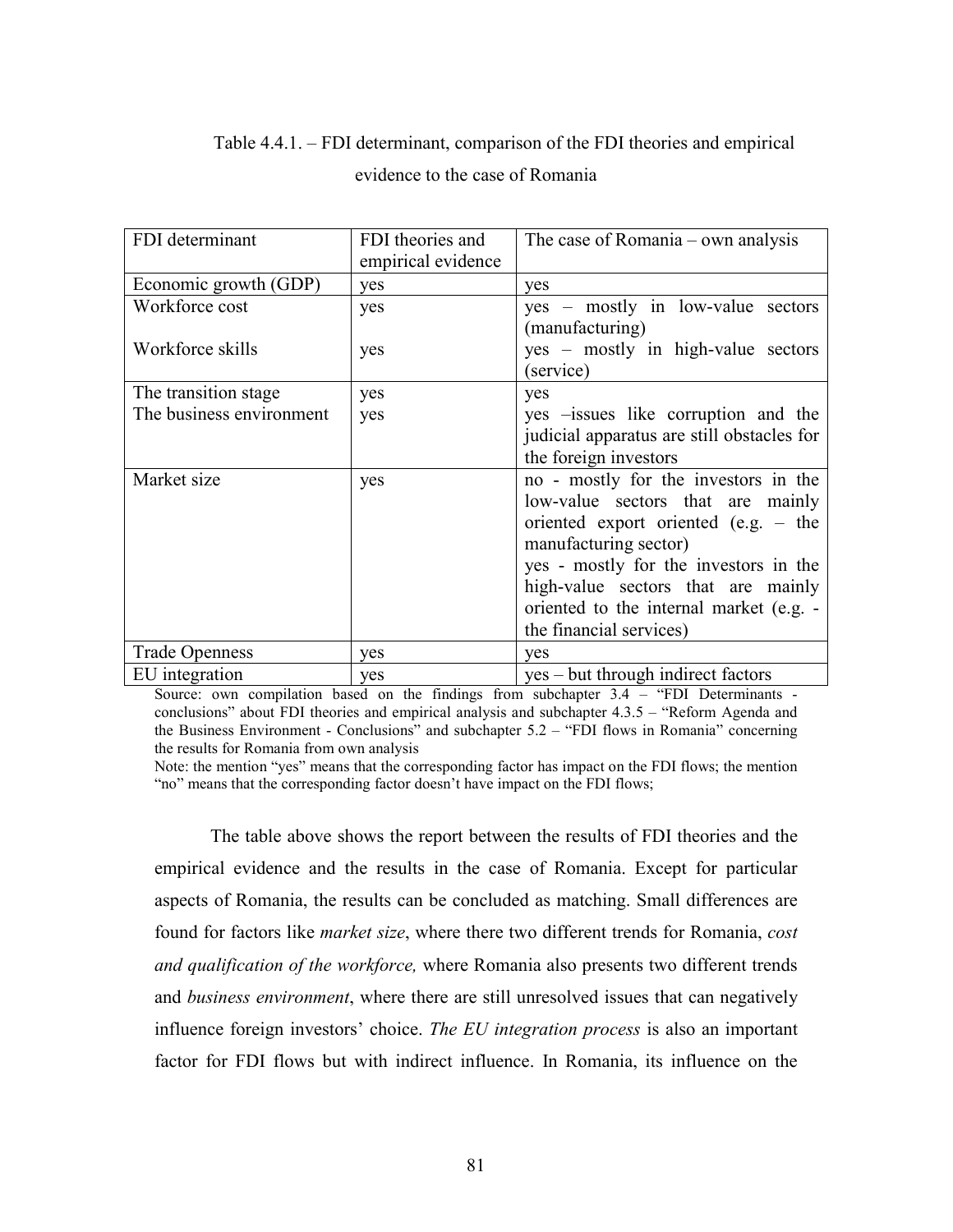direct FDI determinants (such as the progress of the reform agenda, the economic growth or trade openness), and thus on the FDI, was obvious making it an important FDI determinant.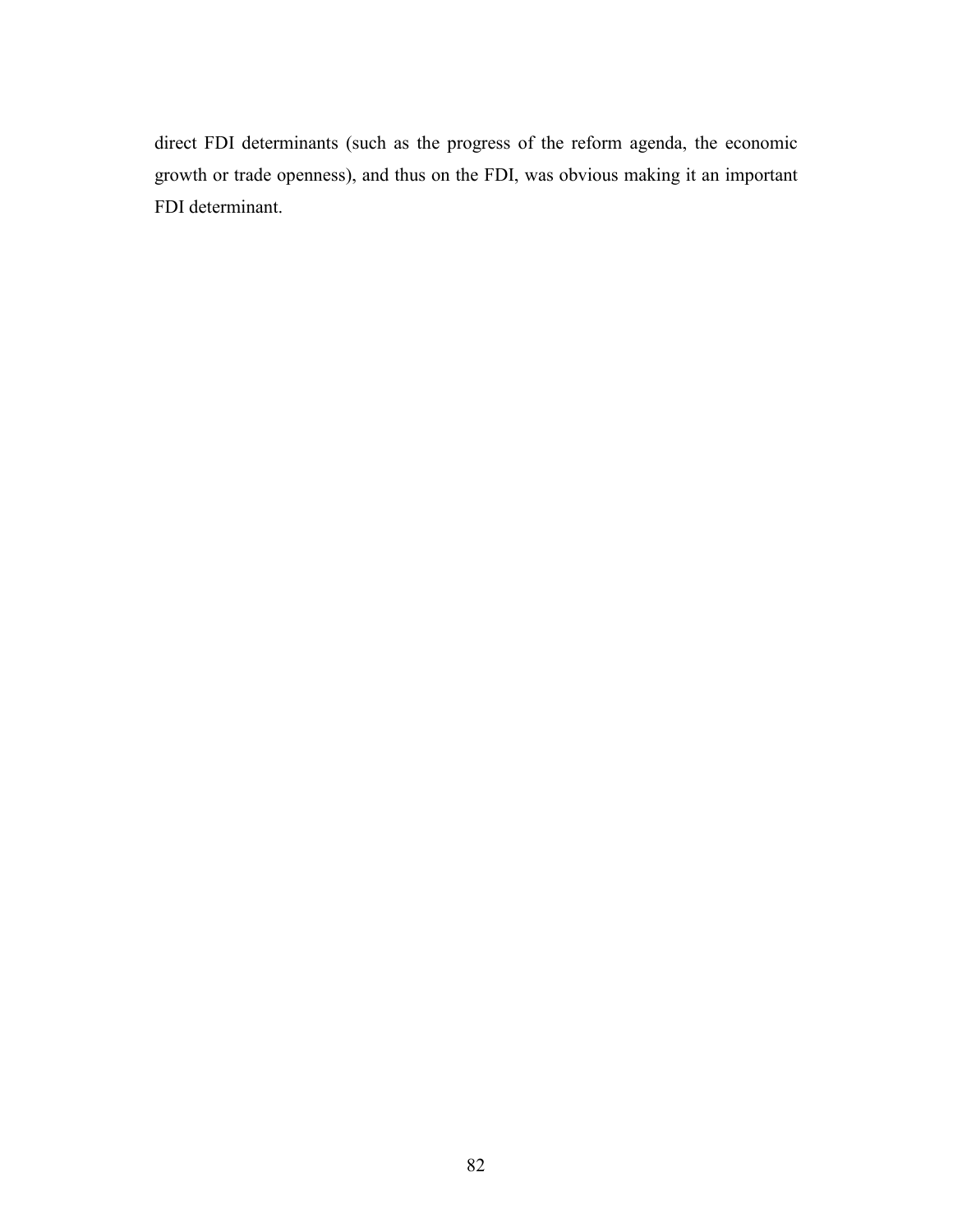## **CONCLUSIONS**

Foreign direct investment is an extremely wide spread phenomenon today and it is the direct consequence of technological progress, borders opening, market integration and trade liberalization that offered new ways for economic growth and development by giving the countries the chance to count not only on their national capabilities, natural resources and domestic investors for economic development but also on their neighbor countries or trade partners and on the financial potential of their companies. This was an excellent opportunity for the investors themselves too, that were thus offered the chance to benefit not only from the potential of the domestic market and from the domestic resources like labor force, technology, natural resources, but also from the ones of many other countries, making it possible for them to set a new business or a new branch of their company or to fully relocate their investment where the business environment and resources fitted their needs and interests best.

Due to their multi-folded benefits FDI are of particular importance to transition economies and starting with the fall of the communism in 1990 the transition countries in Central Eastern Europe became extremely interested in attracting foreign investors.

As an ex-communist country Romania matches perfectly the trend among the SEEC's. After 1989 it started the transition process implying many changes and reforms that needed both financial and technological capital. As a consequence, attracting foreign direct investments became an item on the policy agenda of the Romanian authorities.

One of the main targets during the transition process for Romania has been the EU integration. The EU accession negotiations offered the guidelines for the transition process in Romania and most of the reforms implemented had as goal the fulfillment of the engagements Romania took for the EU accession. EU integration had thus a major impact and huge implications on the Romanian society on the whole and particularly on its economy and FDI inflows.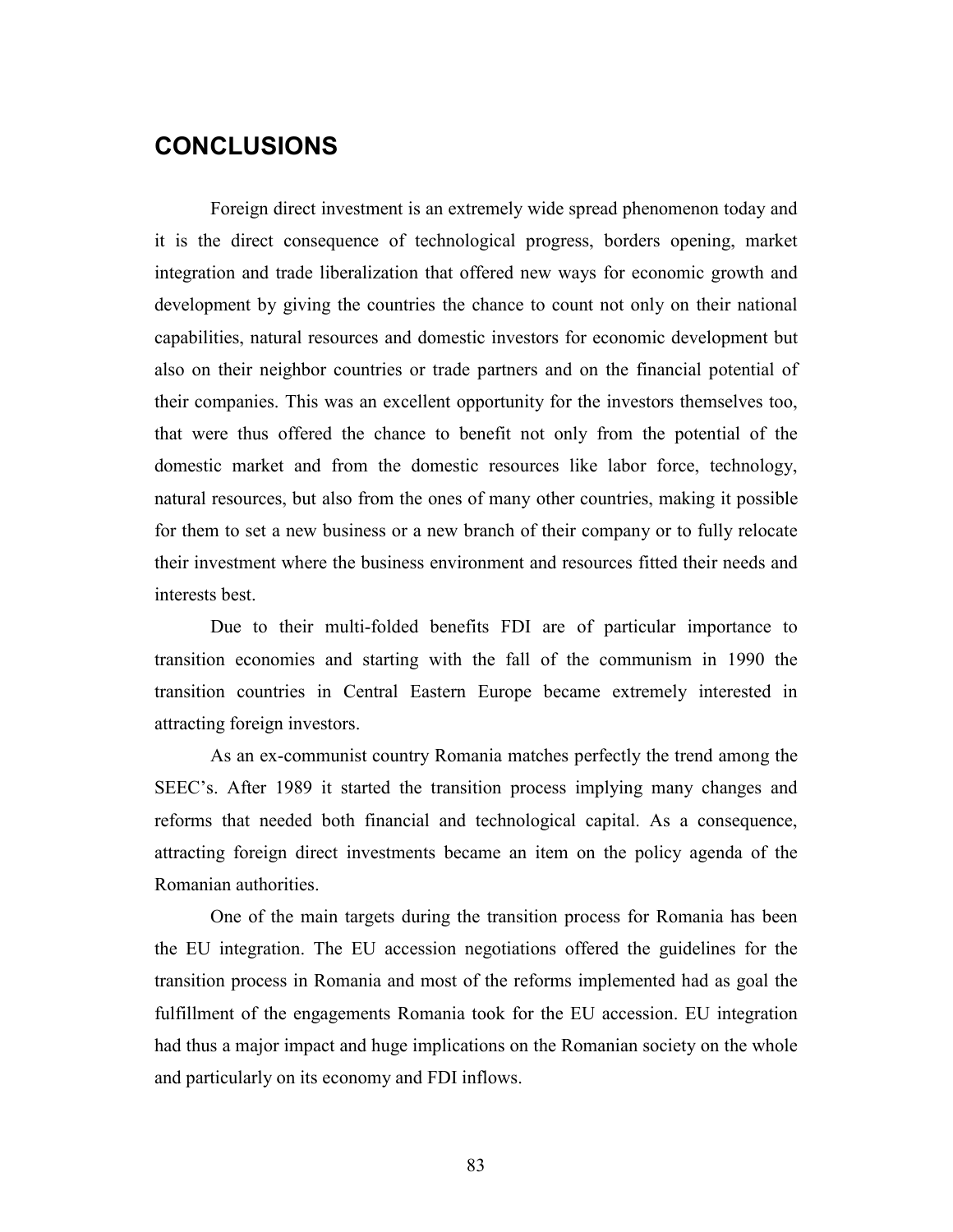Having as starting point the facts presented above, the aim of this thesis was to find the determinants of the FDI flows received by Romania since 1990 when it started the transition process, to see if they match the pattern for the FDI determinants in the SEEC's, to discover if the EU integration was one of the main determinants of the FDI trend in Romania and if so, to find how the EU integration influenced the FDI flows received by Romania.

**The FDI theories** offer a brief overview of the main FDI determinants, stating as important to the FDI trend factors like: *ownership*, *location*, *internalization* (the *OLI framework* defined by the Eclectic Paradigm of Dunnings<sup>175</sup>), specific features of the host country like the *economic development* (Markunson<sup>176</sup>) and the *economies of scale*, the *elimination of the customs barriers* as consequences of the Krugman's International Trade Theory<sup>177</sup>.

In order to come closer to the case of Romania, **the empirical analysis** about the FDI determinants in the **SEEC's** is very helpful. The empirical results confirm some of the factors stated by the FDI theories like the *economic development*, *the costs and the level of qualification of the labor force in the FDI host country, the market size* and add new ones specific for the SEEC's and mainly determined by their status as transition economies and EU member states or EU candidate countries. These specific factors are: *EU integration*, *the stage of the transition process, the distance between the host and the origin country of the FDI* and *the trade openness.*

Assessing the general trends for the FDI determinants provided by the FDI theories and the more specific empirical results for the FDI determinants in SEEC's, the **FDI determinants in SEEC's** can be sum up as it follows:

- *The economic growth (GDP, GDP per capita)*
- *The costs and the level of qualification of the workforce*
- *The EU enlargement*

<u>.</u>

<sup>175</sup> Jones J., Wren C., *op. cit.,* pp. 27-28

<sup>176</sup> Markusen J.R. , Venables A.J., *The Theory of Endowment, Intra-Industry and Multinational Trade* (1996), CEPR Discussion Paper N. 1341, abstract accessed at

http://papers.ssrn.com/sol3/papers.cfm?abstract\_id=4194, on 14/03/09 <sup>177</sup> Krugman, P. R., *Rethinking International Trade* (1994), accessed at http://books.google.fr/books?id=kR-5nhiJPV0C&printsec=frontcover#PPA16,M1, on 23/04/09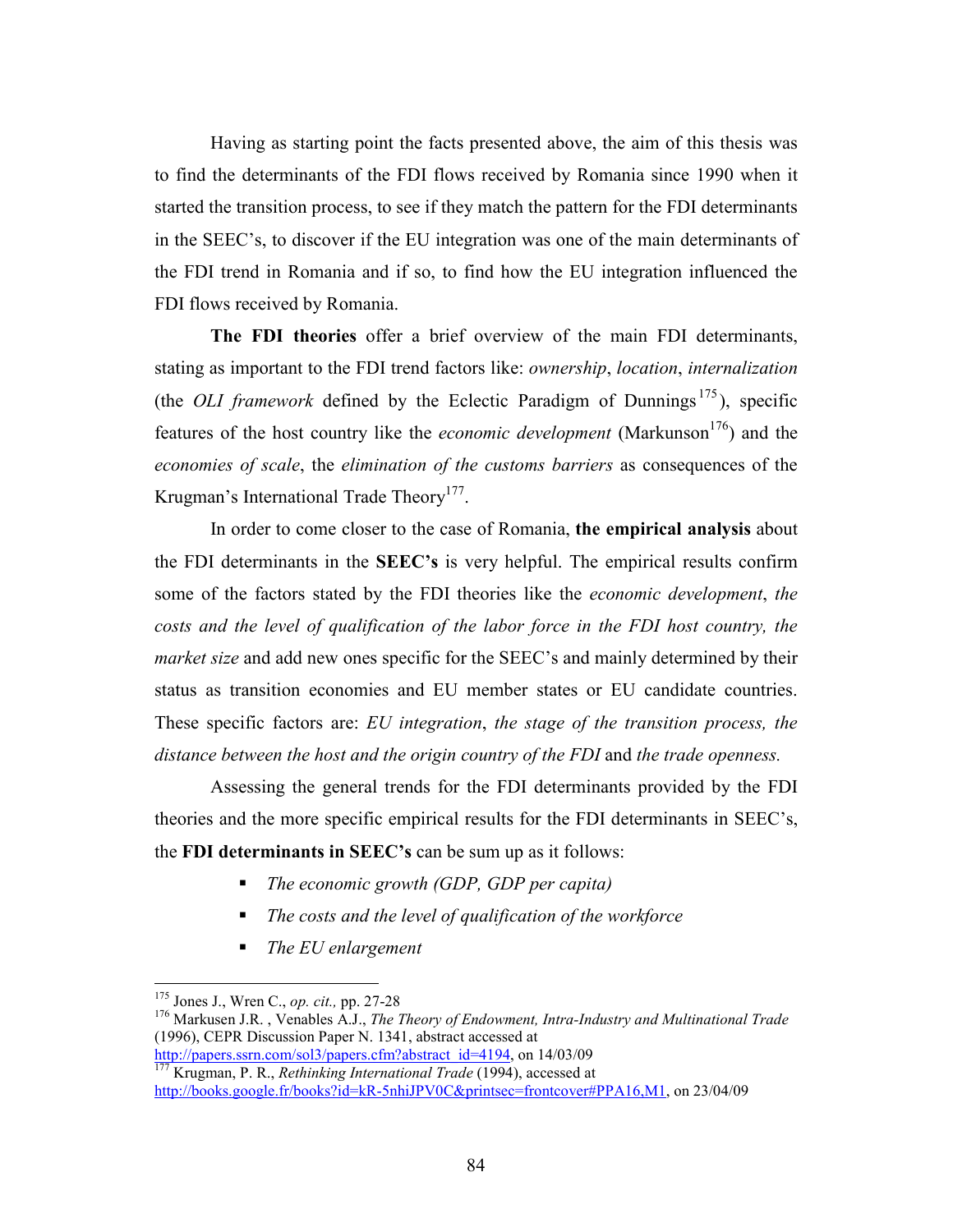- *The transition stage and the business environment*
- *The market size*
- *Trade openness*
- *The distance between the host and the origin country of the FDI*

As a SEEC, **Romania** matches these countries' profile, being a transition economy and a new EU member state, but it also has its own features and its specific factors determining the FDI flows, such as its **reform agenda for the transition process** and **the trend of the FDI inflows within the economic development** before and after the EU accession.

**The reforms** implemented during the transition process by the Romanian government are mainly determined by its EU accession engagements and by the major milestones in the EU integration process: in 1993 Romania signed *The Association Agreement with the EU*, the EU accession negotiations were officially opened in 2000 and after a five-years EU negotiations period (2000-2004) Romania signed *the Accession Treaty to the EU* and on the  $1<sup>st</sup>$  of January 2007 the sixth enlargement of the EU to Romania and Bulgaria took place.

The elements of the **transition process** that had impacts on the FDI flows were mainly the privatization process, the reforming of the business environment and the evolution of the FDI regulatory framework.

**Privatization in Romania** can be catalogued as slowly and still ongoing, compared to the most successful privatization processes in transition countries. Moving from the public ownership that characterized the Romanian economy during communism to private ownership was one of the requirements exceeded by the EU and thus, the most important privatization periods proved to be 2000-2004, the EU accession negotiation period for Romania, and 2006, the year preceding Romania's EU accession. The privatization process had an important impact on the FDI flows received by Romania and generated the so-called privatization-related FDI.

The main elements of the **business environment** with impact on the foreign investors' activity are: administrative barriers, taxation and not in the end corruption and the judicial system.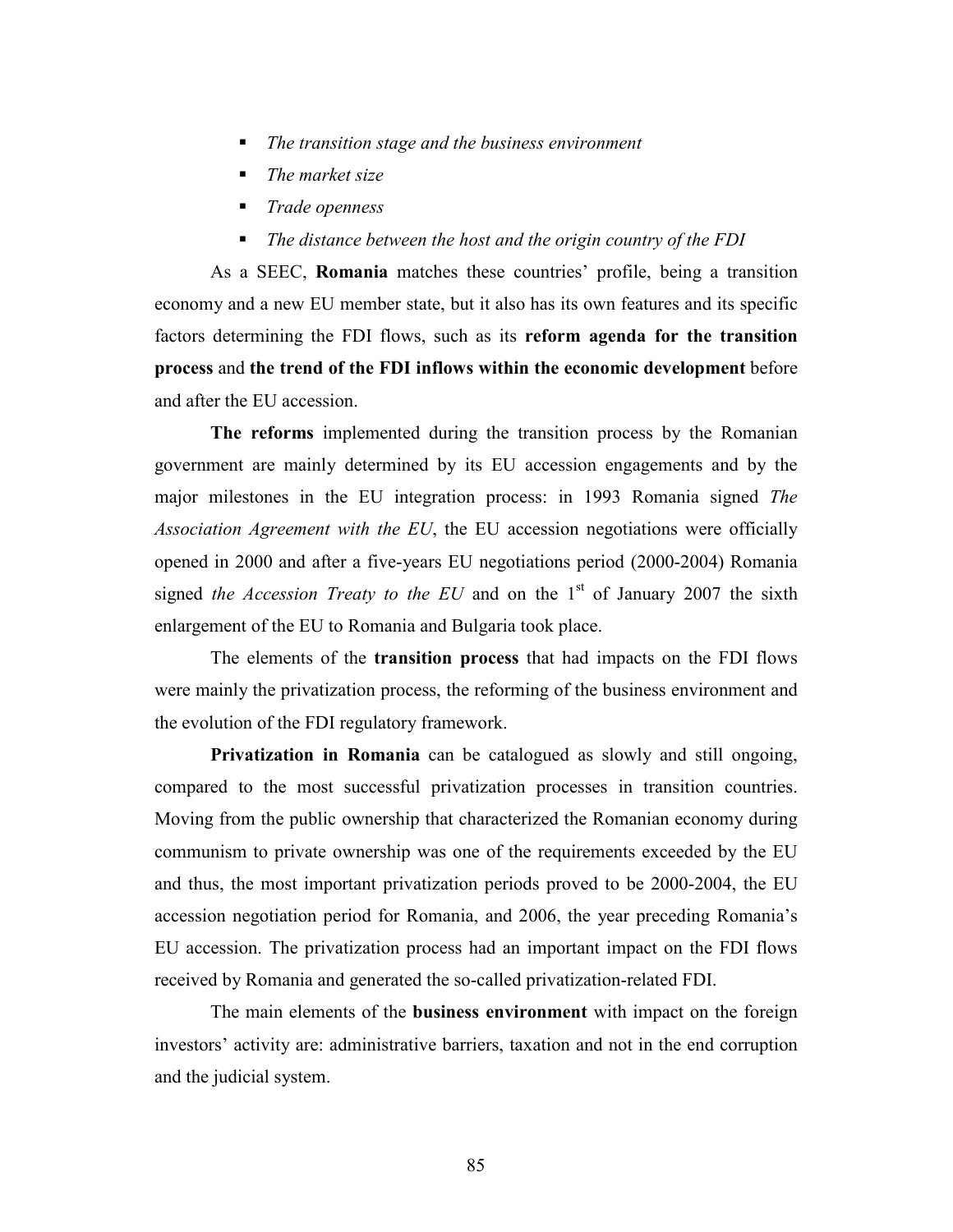In order to lower and eliminate the *administrative barriers* against private investors many measures were taken by the Romanian authorities and they went in the right direction, progress stated by the Monitoring Report released by the European Commission in September  $2006^{178}$ . They made easier both the process of setting up a new business by completing an on-line application and submitting it on the website of the National Trade Register Office in Romania and the process of conducting a business by helping the SME's and involving the private companies in the decision making process if it concerns their interests. On the  $1<sup>st</sup>$  of January 2007 the new Fiscal Code aligning Romanian *taxation* to the EU standards came into force and through fixing the single flat tax at 16% it made Romania one of the most competitive countries in the region for the foreign investors. Even though many laws and reforms have been implemented by the Romanian government to prevent *corruption* and help the *judicial system*, they remained unresolved issues and significant obstacles for both domestic and foreign investors.

The efforts for improving **the FDI framework** in Romania meant changes at national and at international level. At national level, the changes included the creation of a special governmental body, ARIS, dedicated exclusively to foreign investors and the adoption of the so called "national treatment" for foreign investors, meaning that their treatment in Romania is the same with the treatment of domestic investors'. At international level, Romania signed agreements and commitments and thus it aligned itself with the internationally accepted regulation for FDI, showing *trade and economic openness*. Both national and international efforts made by Romania managed to ease the foreign investors way into the Romanian economy and proved Romania's openness to foreign companies.

Having described the major lines for the transition process in Romania by describing the privatization process, the reforming of the business environment and the FDI framework and by concluding their significant impact on the foreign

<sup>&</sup>lt;sup>178</sup> the European Commission, *Monitoring Report on the state of preparedness for EU membership of Bulgaria and Romania* (2006), p. 6 , consulted on http://ec.europa.eu/enlargement/pdf/key\_documents/2006/sept/report\_bg\_ro\_2006\_en.pdf, website

visited 25/05/09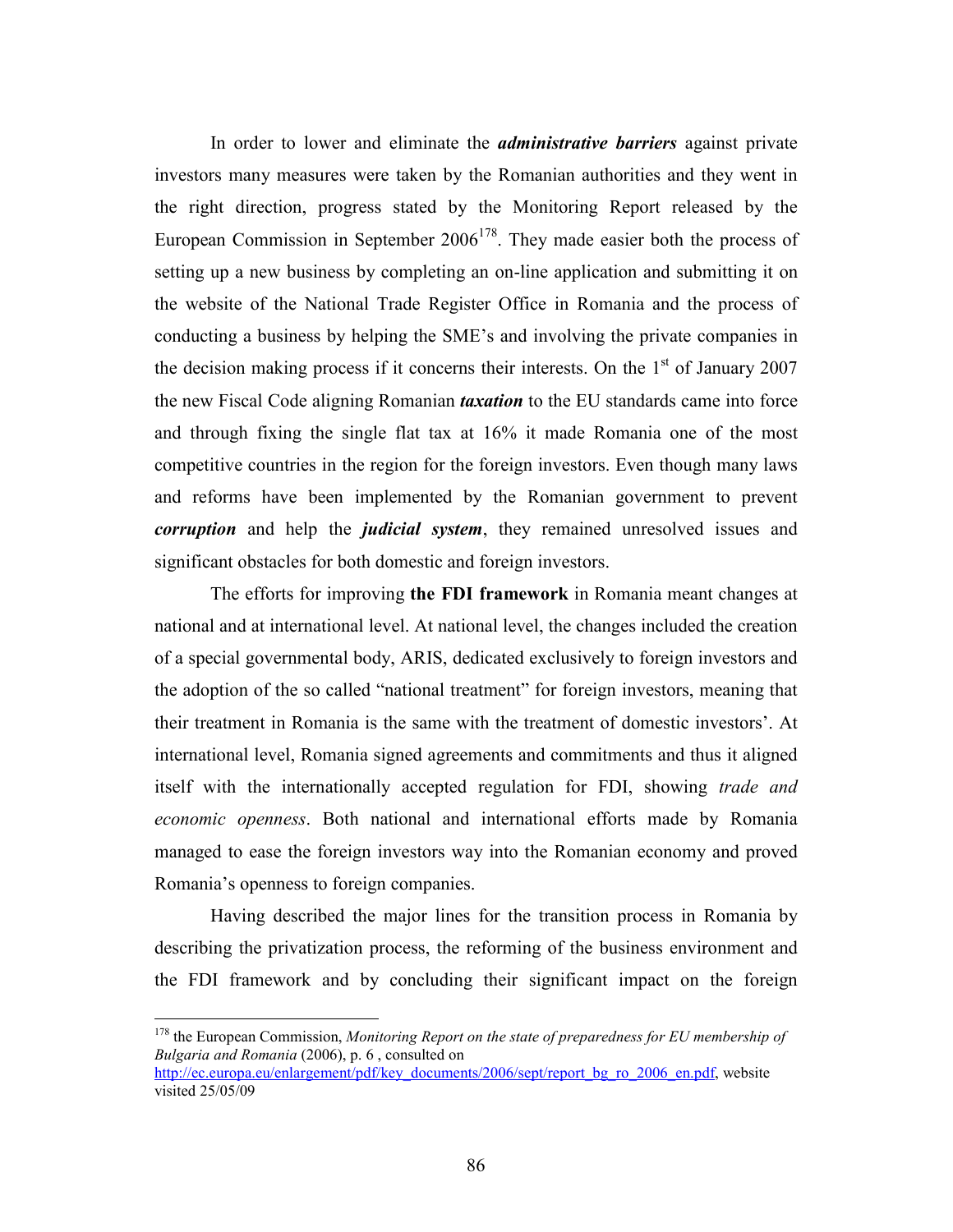investors' activity, a closer look at **the trend of the FDI inflows within the economic development** before and after the EU accession will contribute to finding the main FDI determinants in Romania and the impact of the EU accession on the FDI flows.

Comparing FDI inflows of Romania to the ones of the neighbor countries and the CEC-5, Romania proved to be the main FDI receiver among the SEEC-8 but it is still behind the main FDI destination countries from the CEC-5 - Poland, the Czech Republic and Hungary - , getting closer to their performances and having a very positive FDI flows evolution during the last 5 years.

Looking from the inside, the FDI flows in Romania had suffered large fluctuations and they were closely related to the country's transformation and restructuring process that had as an aim the EU membership. Romania received most FDI inflows in 2004 and 2006, years that are significant for the privatization process and for its way to the EU membership, fact that made the privatization-related FDI to be dominant within the total amount of FDI received by Romania. The main economy sector that received FDI flows was the industry and particularly manufacturing but starting with 2005-2006 a major shift in the sectoral composition of the FDI flows in Romania could be seen, from low value sectors like manufacturing to high-value sectors like the services, namely the financial services. Most of the investments are concentrated near Bucharest and the main investors come from Europe and they are EU members.

Assessing the brief presentation of the transformation and reforming process in Romania and the analysis of the FDI flows within the Romanian economy, the main **FDI determinants in Romania** can be concluded as the following:

- The *privatization process* as a part of the transition process*:* it influenced the FDI flows through the privatization-related FDI that accounted for a large share within the FDI flows.
- *The economic development*: an example showing its importance for the FDI flows is the high FDI flows amount received by Romania in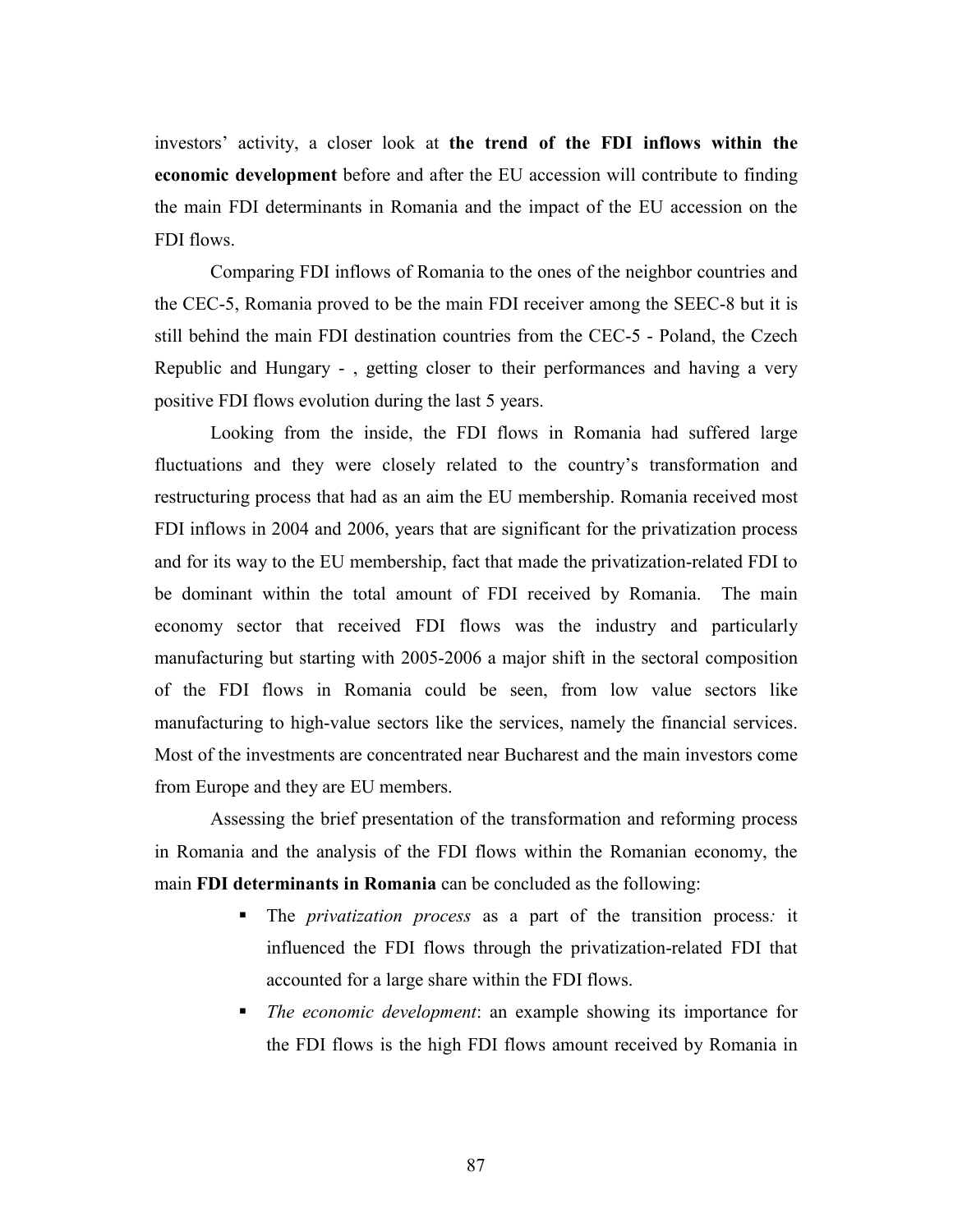2005 and 2006 after a period of six years with significant economical development.

- *The low-cost workforce:* it is an important FDI determinant but only in the low-value sectors such as manufacturing.
- *The qualified workforce:* became important with the increase of the FDI in high-value sectors like services.
- *The market size:* is not a determining factor for the FDI flows in lowvalue sectors such as manufacturing, the products of the foreign companies being mainly directed to export and not to internal consumption; it is an important factor for the high-value sectors such as service, and particularly financial services, the main target for the foreign investors in this field being the Romanian market.
- *Economic openness*: the first five countries in the investors' top are EU members, fact that can be explained by Romania being an EU member and an EU Single Market member.
- **The** *EU integration*: it is an important determinant for the FDI trend in Romania but its influence is indirect and is materialized by its implications on the factors that directly influence the FDI flows in Romania, like the stage of the reform agenda (the privatization process, the administrative barriers and FDI framework), trade openness or economic growth.

**Comparing the FDI determinants in Romania and the pattern found for the SEEC's**, the conclusion is that except for particular aspects of Romania (*market size*, where there are two different trends for Romania, *cost and qualification of the workforce,* where Romania also presents two different trends and *business environment*, where there are still unresolved issues that can negatively influence foreign investors' choice), the results can be qualified as **matching**.

Concluding, FDI proved significant to Romania that was knocking at EU's door. The way to the EU fitted perfectly to Romania's need to attract foreign investors. **The EU integration** proved an important determinant for the FDI flows in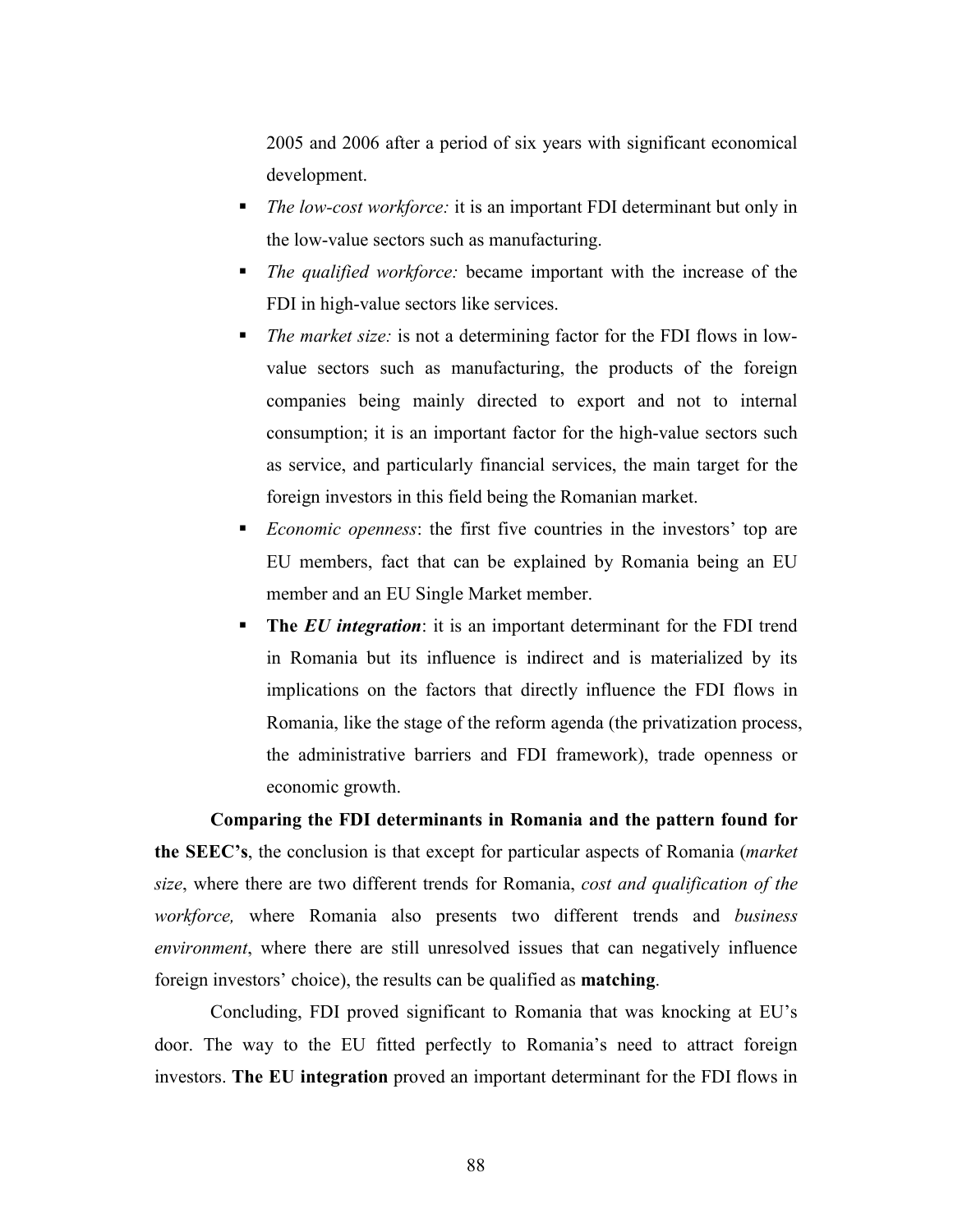Romania and the relation between the two elements can be seen as bilateral. On one hand, Romania's way to the EU obliged it to implement reforms that were favorable to the foreign investors. On the other hand, the foreign investors contributed even more to the economic development, helping Romania reach the appropriate parameters requested by the EU membership.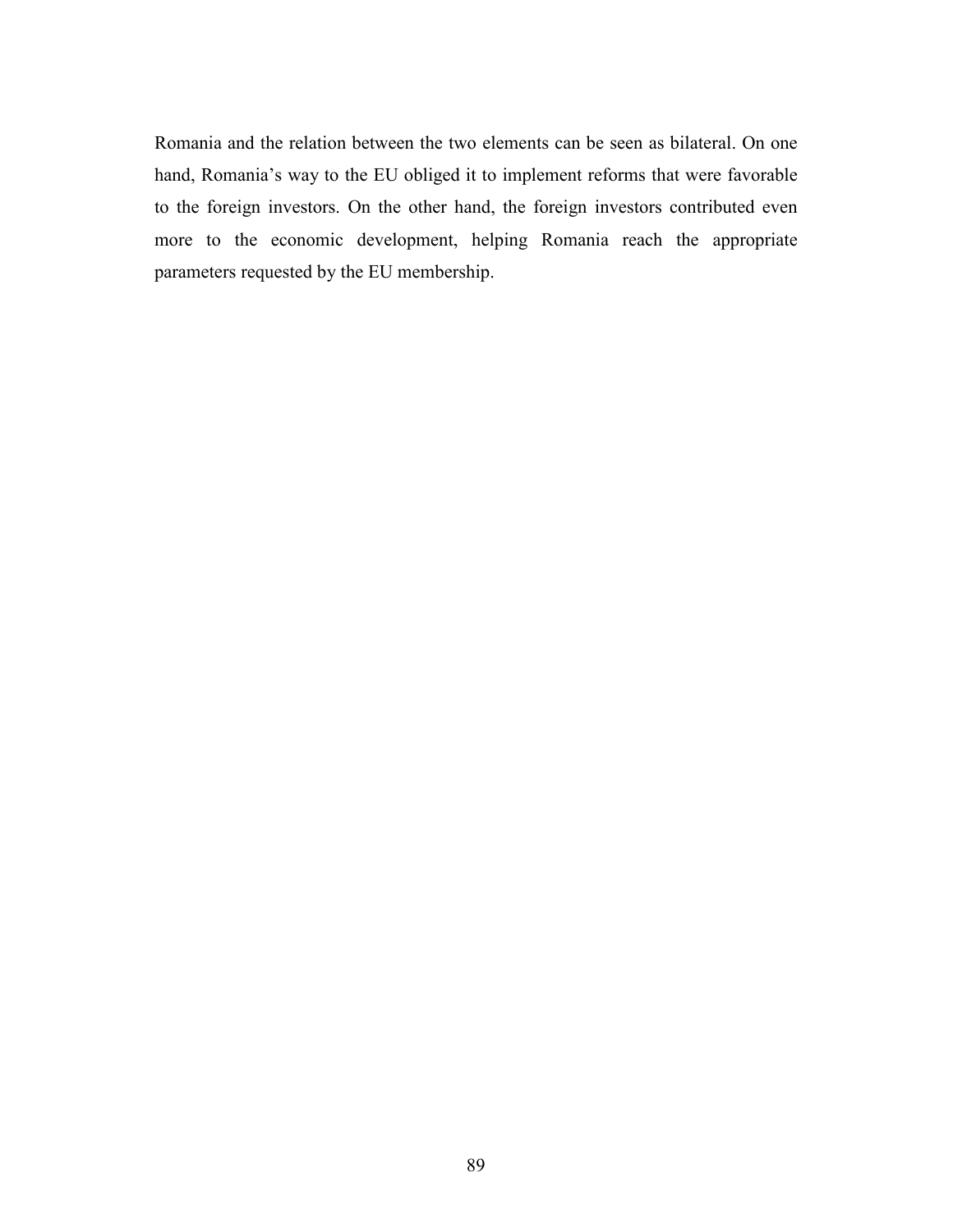# **BIBLIOGRAPHY**

#### **Official documents:**

 Brussels European Council, 17-18 June 2004, Presidency conclusions, Document 10679/04, p. 4-5, accessed at http://ue.eu.int/ueDocs/cms\_Data/docs/pressData/en/ec/81035.pdf

#### **Books:**

- Braunerhjelm P., Ekholm K., *The geography of multinational firms* (1998), p. 157, accessed at http://books.google.fr/books?id=Zo8ueiGsywcC&pg=PA157&dq=greenfield +investment#PPA157,M1
- Jones J., Wren C., *Foreign Direct Investments and Regional Economy*(2006), pp. 27-28, accessed at http://books.google.fr/books?id=yw\_YUIGHg4IC&printsec=frontcover#PPA 27,M1
- Krugman, P. R., *Rethinking International Trade* (1994), accessed at http://books.google.fr/books?id=kR-5nhiJPV0C&printsec=frontcover#PPA16,M1
- Prelipceanu R., *Foreign Direct Investments and Restructuring the Romanian Economy in the Context of the EU Integration - original title of the book: Investitiile straine directe si restructurarea economiei romanesti in contextul integrarii europene* (Iasi:2006)

#### **Academic articles:**

 Bevan Alan, Estrin Saul, *The Determinants of Foreign Direct Investment in Transition Economies* (2000)*,* William Davidson Institute Working Paper 342, accessed at

 http://www.wdi.umich.edu/files/Publications/WorkingPapers/wp342.pdf, on 24/04/09

- Brenton P., Di Mauro F., Lucke M*., Economic Integration and FDI:An Empirical Analysis of Foreign Investment in the EU and in Central and Eastern Europe* (1998), Kiel Working Paper No. 890, Institut für Weltwirtschaft an der Universität Kiel, p. 6, accessed at http://papers.ssrn.com/sol3/papers.cfm?abstract\_id=139908, on 08/04/09
- Buch C.M., Piazolo D., *Capital and trade flows in Europe and the impact of enlargement (*Kiel Institute of World Economics : 2001*)*, p. 28, accessed at http://www.sciencedirect.com/science? ob=ArticleURL&\_udi=B6W8Y-44015W9-  $2&$  user=7302445 $&$  coverDate=09%2F30%2F2001 $&$ rdoc=1 $&$  fmt=full $&$ orig=search& cdi=6667& sort=d& docanchor=&view=c& acct=C0000298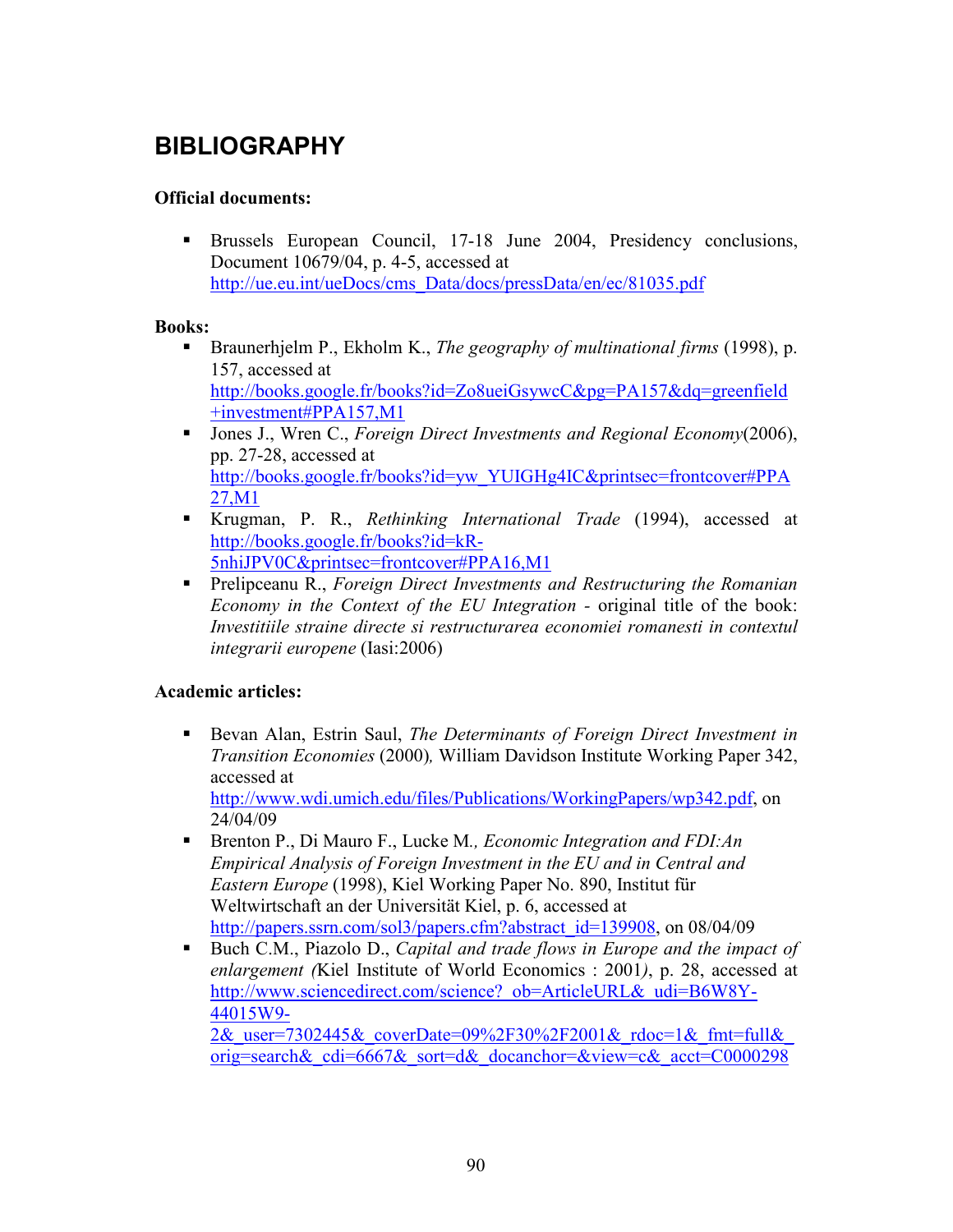58& version= $1\&$  urlVersion= $0\&$  userid=7302445&md5=2d5b29b8cbf211b 6567bbf19522adb49#bbib5, on 12/03/09

- Carstensen K., Toubal Farid, *Foreign direct investment in Central and Eastern European countries: a dynamic panel analysis* (2004)*, Journal of Comparative Economics 32 (2004) 3-22*, accessed at http://www.ifwmembers.ifw-kiel.de/publications/foreign-direct-investment-in-central-andeastern-european-countries-a-dynamic-panel-analysis/kap1143.pdf, on 23/04/09
- Corduneanu, C., Iovu, L. R. *Foreign Direct Investment and Regional Development in Romania* (2007), West University from Timisoara (Romania), Faculty of Economics and Business Administration, Finance Department, accessed at

 http://mpra.ub.uni-muenchen.de/12926/1/MPRA\_paper\_12926.pdf on 24/04/09

- Gabor Hunya, *Restructuring through FDI in Romanian Manufacturing* (Vienna : 2002), accessed at http://www.sciencedirect.com/science/article/B6W8Y-47NF419- 2/2/8e13c2db89fac0937bb08b15f51f4334, on 19/05/09
- Gabor Hunya, *FDI in South East Europe in 2003-2004* (Vienna : 2004), accessed at http://www.stabilitypact.org/investment/2004,%20FDI%20in%20SEE.pdf, on 20/05/09
- Gorg H., Greenaway D., *Is there a potential for increases in FDI for Central and Eastern European countries following EU accession?* (2002)*,* Research Paper 2002/31, Leverhulme Centre, accessed at http://papers.ssrn.com/sol3/papers.cfm?abstract\_id=410813, on 23/03/09
- Lane, T., Milesi-Ferretti, G.M., *External capital structure: theory and evidence* (2001), IMF Working Paper/00/152, accessed at http://www.imf.org/external/pubs/ft/wp/2000/wp00152.pdf, on 27/04/09
- Markusen J.R. , Venables A.J., *The Theory of Endowment, Intra-Industry and Multinational Trade* (1996), CEPR Discussion Paper N. 1341, abstract accessed at http://papers.ssrn.com/sol3/papers.cfm?abstract\_id=4194, on 14/03/09
- Razin, A., Sadka, E., Yuen, C.-W., *A pecking order of capital inflows and international tax principles* (1998) J. Int. Econ. 44, 45–68, accessed at http://www.sciencedirect.com/science? ob=MImg&\_imagekey=B6V6D-3VY50D7-3- 2M& cdi=5812& user=7302445& orig=na& coverDate=02%2F01%2F199 8&\_sk=999559998&view=c&wchp=dGLbVzWzSkWA&md5=b0877c3796c6efb76d7d1648a5abbf5e&ie=/sdarticle.pdf, on 04/05/09.
- Resmini Laur , The Determinants of Foreign Direct Investment into the CEECs: New Evidence from Sectoral Patterns(1999), LICOS Discussion Paper no. 83/1999, accessed at http://www.econ.kuleuven.ac.be/licos/DP/DP1999/LICOSDP83.pdf, 25/03/09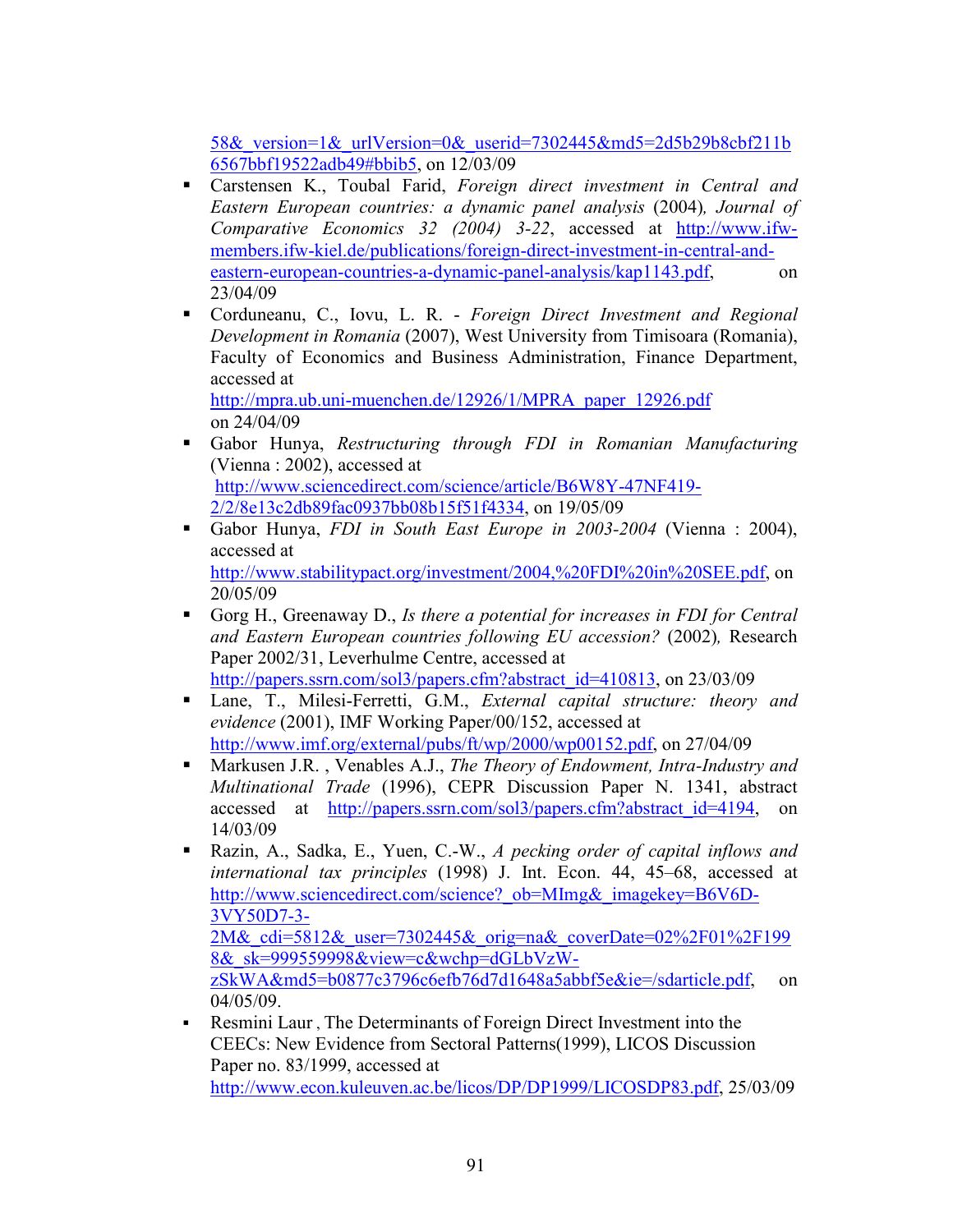Serbu S. G., FDI flows towards CEECs: an analysis on the Romania, Hungary and Slovenia's performances(2005), University of Orleans, France and "Babes-Bolyai" University, Cluj-Napoca, Romania, p. 11, accessed at http://papers.ssrn.com/sol3/papers.cfm?abstract\_id=873474, on 15/03/09

#### **Reports by official institutions:**

- European CommissionDirectorate General for Regional Policy, *Study on FDI and regional development* (Copenhagen:2006) http://ec.europa.eu/regional\_policy/sources/docgener/studies/pdf/fdi2006.pdf
- European Commission, *Monitoring Report on the state of preparedness for EU membership of Bulgaria and Romania* (2006), p. 6 , consulted on http://ec.europa.eu/enlargement/pdf/key\_documents/2006/sept/report\_bg\_ro\_ 2006 en.pdf, website visited 25/05/09
- European Commission's Directorate General for Economic and Financial Affairs, *FDI in Romania: from low-wage competition to higher value-added sectors* (2008), accessed at

http://ec.europa.eu/economy\_finance/publications/publication11881\_en.pdf

- National Bank of Romania, *Foreign Direct Investment (FDI) in Romania as of 31 December 2007* (2008), accessed at http://www.bnro.ro/files/d/Statistica/seturi%20de%20date/FDI/eFDI2007.pdf, on 04/05/09
- National Bank of Romania, *Foreign Direct Investment (FDI) in Romania as of 31 December 2006* (2007), accessed at http://www.bnro.ro/files/d/Statistica/seturi%20de%20date/FDI/eFDI2006.pdf, on 04/05/09
- National Bank of Romania, *Foreign Direct Investment (FDI) in Romania as of 31 December 2005* (2006), accessed at http://www.bnro.ro/files/d/Statistica/seturi%20de%20date/FDI/eFDI2005.pdf, on 04/05/09
- National Bank of Romania, *Foreign Direct Investment (FDI) in Romania as of 31 December 2004* (2005), accessed at http://www.bnro.ro/files/d/Statistica/seturi%20de%20date/FDI/eFDI2004.pdf, on 04/05/09
- National Trade Registry Office, *Companies by FDI-Statistical Synthesis, of the Bational's Trade Register's Data on 31st of January 2008* (2008), accessed at http://www.onrc.ro/statistici/is\_january\_2008.pdf, on 17/03/09
- National Trade Registry Office, *Companies by FDI-Statistical Synthesis, of the Bational's Trade Register's Data on 31st of January 2007* (2007), accessed at http://www.onrc.ro/statistici/is\_january\_2007.pdf, on 17/03/09
- National Trade Registry Office, *Companies by FDI-Statistical Synthesis, of the Bational's Trade Register's Data on 31st of January 2004* (2004), accessed at http://www.onrc.ro/statistici/is\_january\_2004.pdf, on 17/03/09
- National Institute of Statistics of Romania, *Statistical Yearbook 2007*, (Bucharest: 2008)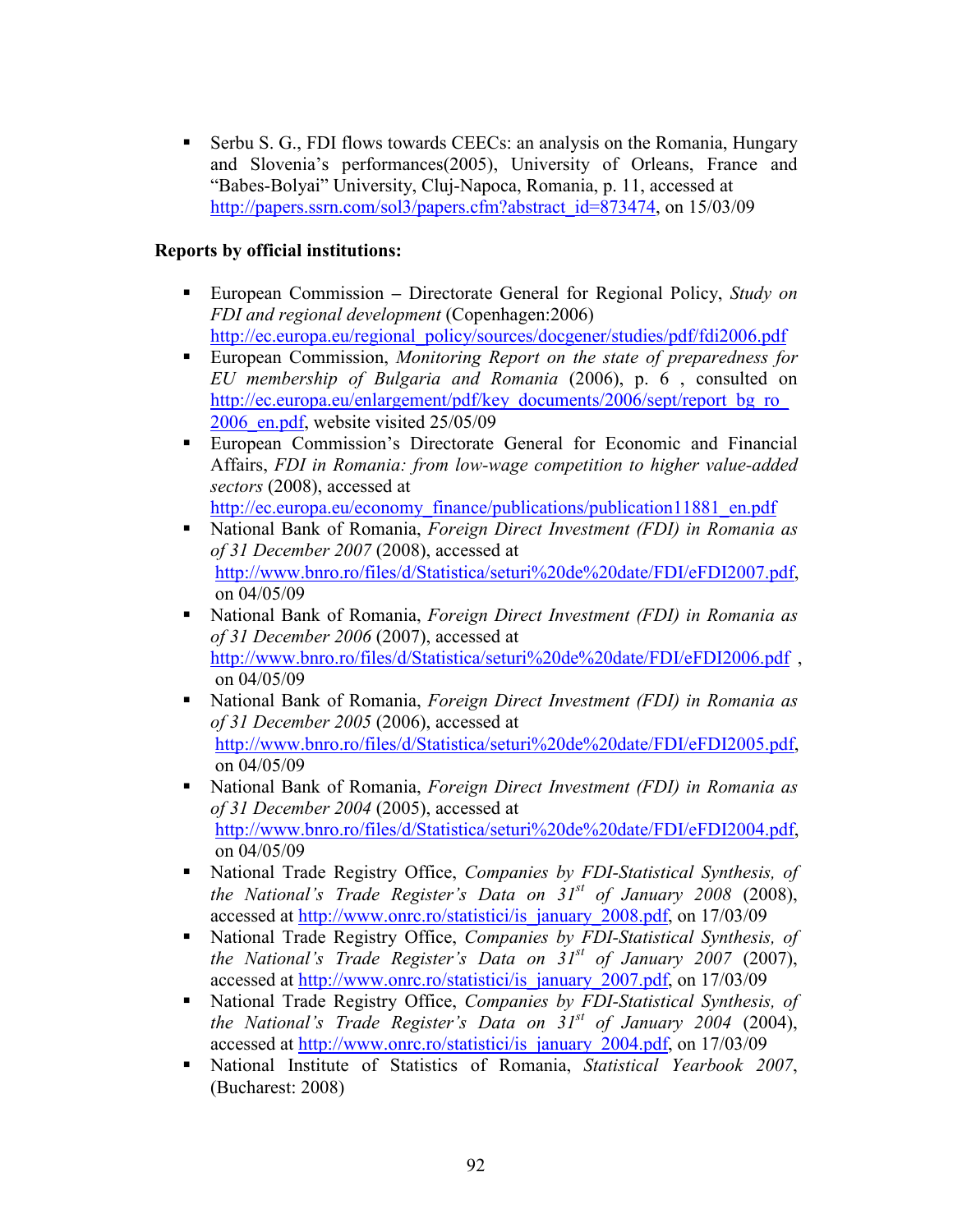- OECD, *OECD Benchmark Definition of Foreign Direct Investments* (1996), accessed at http://www.oecd.org/dataoecd/10/16/2090148.pdf, on 16/03/09
- OECD, *OECD Investment Policy Reviews Romania*, (Paris:2005)
- Romanian agency for Foreign Investments, *Romania your Business Partner* (2008), accessed at www.arisinvest.ro
- UNCTAD, *World Investment Report 2007: Transition Corporations, Extractive Industries and Development* (2007), accessed at http://books.google.fr/books?id=Zze060Hn5FwC&pg=PA246&dq=intracompany+loans $&$ lr= on 19/05/2009

#### **Reports by private companies:**

- Larive Romania International, *Foreign Direct Investments in Romania*, pp. 1- 2, accessed at http://rbd.doingbusiness.ro/en/2009/april/romanian-businessclimate/2/149-foreign-direct-investment-in-romania.html, the Romanian version of the website www.doingbusiness.org, belonging to the World Bank, on 02/02/09
- Pierre audion consultants, *The Romanian Software and IT Services Industry one year after the EU accession* (Bucharest : 2008), accessed at http://rbd.doingbusiness.ro/en/2008/september/latest-articles/2/47-theromanian-software-and-it-services-industry-one-year-after-the-euaccession.html
- Price Waterhouse Coopers, *Guide to Doing Business and Investing in Romania* (2007), accessed at *www.pwc.com/ro/eng/inssol/publ/2006/pwc\_bguide2007.pdf*

#### **Web sites**:

- http://epp.eurostat.ec.europa.eu/portal/page/portal/eurostat/home/ EUROSTAT website
- http://www.imf.org/external/index.htm the IMF website
- www.bnro.ro the website of the National Bank of Romania
- http://www.unctad.org/Templates/StartPage.asp?intItemID=2527&lang=1 the UNTCAD website for FDI statistics
- www.onrc.com the website of the National Trade Register Office of Romania
- http://www.insse.ro/cms/rw/pages/index.ro.do the website of the National Institute of Statistics of Romania
- **http://www.damen.ro/** the website of the DAmen Shipyard Group in Romania
- http://laroumanie.free.fr/tourisme/001/constanta.html
- http://www.mfinante.ro/engl/link.jsp?body=/engl/cod\_fiscal/cuprins.htm, the website of the Romanian Ministry of Public Finance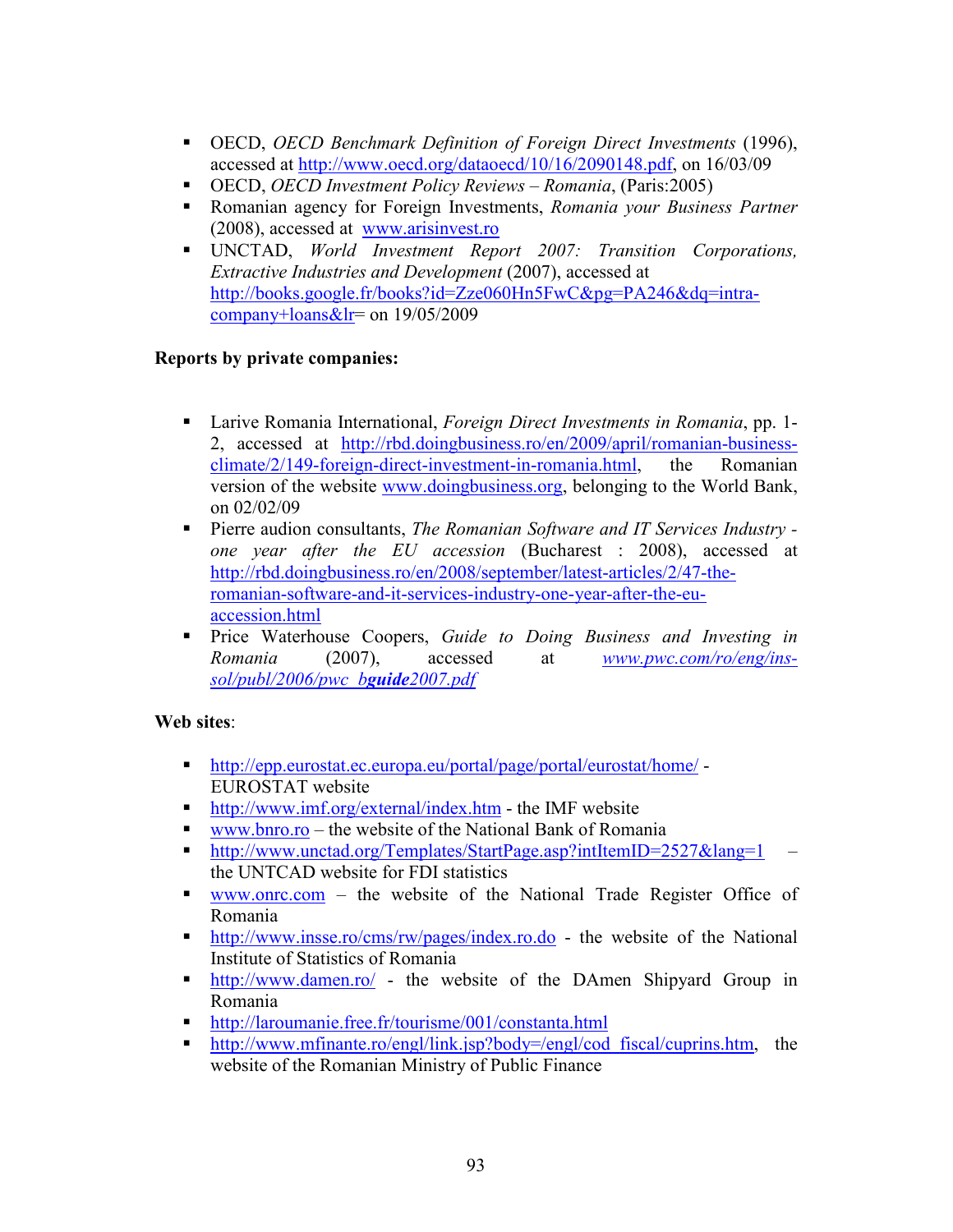- **http://www.mae.lu/en/content/view/full/16358** the website of the Ministry of Foreign Affairs of Luxembourg
- http://europa.eu/abc/history/1990-1999/index en.htm the website of the European Commission
- www.mae.ro the website of the Romanian Minister of Foreign Affairs
- **http://www.minind.ro/ the Romanian Ministry of Economics**
- http://www.mie.ro/mie.htm the Romanian Ministry of European Integration
- www.avas.ro the website of Romanian Authority for State Assets Recovery
- **http://www.oecd.org/document/53/0,2340,en\_2649\_201185\_34749237\_1\_1\_1\_** 1\_1,00.html, accessed on  $16/02/09$  – the website of OECD
- **http://nobelprize.org/nobel\_prizes/economics/laureates/2008/**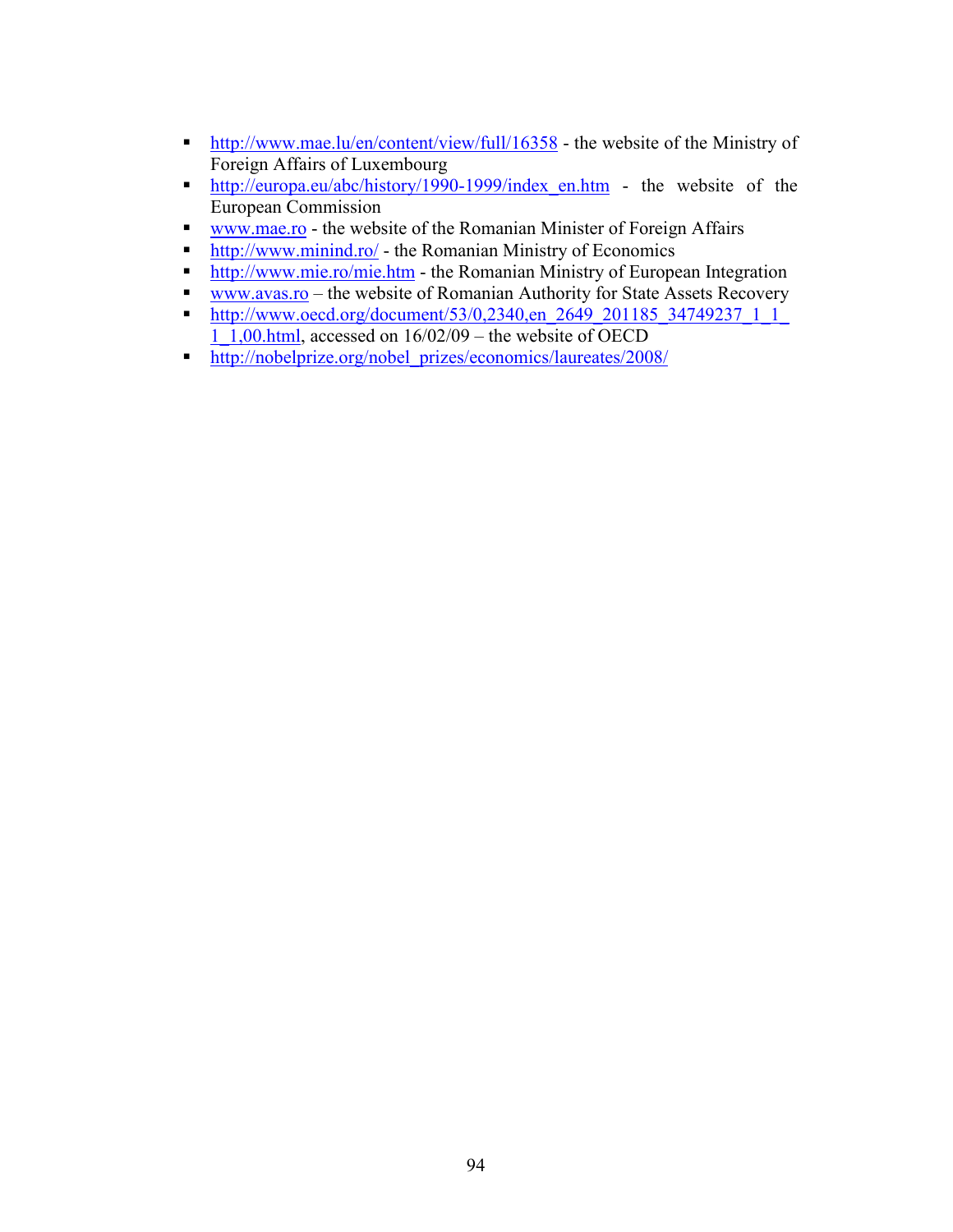#### **ANNEXE 1 – FDI flows in Central and Eastern Europe – millions of USD,**

#### **1990-2007**

| Economy/        |                 |                  |                 |                  |                  |       |                  |                  |                 |                  |                  |                 |                 |        |                  |       |
|-----------------|-----------------|------------------|-----------------|------------------|------------------|-------|------------------|------------------|-----------------|------------------|------------------|-----------------|-----------------|--------|------------------|-------|
| Year            | 1990            | 1991             | 1992            |                  | 1993             | 1994  |                  | 1995             |                 | 1996             |                  | 1997            |                 | 1998   |                  |       |
| Albania         |                 |                  | 20              |                  | 68               |       | 53               |                  | 70              |                  | 90               |                 | 48              |        | 45               |       |
| Bosnia&Her      |                 |                  |                 |                  |                  |       |                  |                  |                 |                  |                  |                 |                 |        |                  |       |
| zegovina        |                 |                  |                 |                  |                  |       |                  | $\ddotsc$        |                 |                  |                  |                 |                 |        | 67               |       |
| <b>Bulgaria</b> | $\overline{4}$  | 56               | 42              |                  | 40               |       | 105              |                  | 90              |                  | 109              |                 | 505             |        | 537              |       |
| Croatia         |                 |                  | $\overline{13}$ |                  | 144              |       | 114              |                  | 108             |                  | 493              |                 | 541             |        | 941              |       |
| Macedonia       |                 |                  |                 |                  |                  |       | $\overline{24}$  |                  | $\overline{10}$ |                  | 11               |                 | $\overline{58}$ |        | 150              |       |
| Moldova         |                 |                  | 17              |                  | 14               |       | 12               |                  | 67              |                  | 24               |                 | 79              |        | 76               |       |
| Romania         | $\mathbf 0$     | 40               | 77              |                  | 94               |       | 341              |                  | 419             |                  | 263              |                 | 1215            | 2031   |                  |       |
| Serbia&Mon      |                 |                  |                 |                  |                  |       |                  |                  |                 |                  |                  |                 |                 |        |                  |       |
| tenegro         |                 |                  | 126             |                  | 96               |       | 63               |                  | 45              |                  | $\pmb{0}$        |                 | 740             |        | 113              |       |
| CEEC-8          | $\overline{4}$  | 96               | 294             |                  | 456              |       | $\frac{1}{712}$  |                  | 809             |                  | 990              | 3185            |                 | 3960   |                  |       |
| Czech           |                 |                  |                 |                  |                  |       |                  |                  |                 |                  |                  |                 |                 |        |                  |       |
| Republic        |                 |                  |                 |                  | 653              |       | 868              | 2562             |                 |                  | 1428             |                 | 1301            | 3718   |                  |       |
| Hungary         | 554             | 1470             | 1477            |                  | 2443             |       | 1143             | 5103             |                 | 3300             |                  | 4167            |                 | 3335   |                  |       |
| Poland          | 88              | 359              | 678             |                  | 1715             |       | 1875             |                  | 3659            |                  | 4498             | 4908            |                 | 6365   |                  |       |
| Slovakia        |                 |                  |                 |                  | $\overline{179}$ |       | 255              | 2587             |                 |                  | $\overline{370}$ |                 | 231             |        | 725              |       |
| Slovenia        |                 |                  | 111             |                  | 113              |       | $\overline{117}$ |                  | 151             |                  | 174              |                 | 334             |        | $\overline{215}$ |       |
| CEC-5           | 642             | 1829             | 2266            |                  | 5103             |       | 4259             | 14062            |                 | 9769             |                  | 10942           |                 | 14358  |                  |       |
| <b>EU 27</b>    | 97309           | 79761            | 78292           |                  | 78925            | 82669 |                  | 131859           |                 | 125184           |                  | 144124          |                 | 283577 |                  |       |
|                 |                 |                  |                 |                  |                  |       |                  |                  |                 |                  |                  |                 |                 |        |                  |       |
| Economy/        |                 |                  |                 |                  |                  |       |                  |                  |                 |                  |                  |                 |                 |        |                  |       |
| Year            | 1999            | 2000             | 2001            |                  | 2002             |       |                  | 2003             | 2004            |                  | 2005             |                 | 2006            |        | 2007             |       |
| Albania         | 41              | 143              |                 | 207              |                  | 135   |                  | 178              |                 | 338              |                  | 262             |                 | 325    |                  | 656   |
| Bosnia&Her      |                 |                  |                 |                  |                  |       |                  |                  |                 |                  |                  |                 |                 |        |                  |       |
| zegovina        | 177             | 146              |                 | 119              |                  | 265   |                  | 381              |                 | 704              |                  | 595             |                 | 708    |                  | 2022  |
| <b>Bulgaria</b> | 819             | 1002             |                 | 813              |                  | 905   |                  | 2097             |                 | 3452             |                  | 3923            |                 | 7507   |                  | 8429  |
| Croatia         | 1452            | 1110             |                 | 1582             |                  | 1100  |                  | 2049             |                 | 1079             |                  | 1788            |                 | 3423   |                  | 4925  |
| Macedonia       | 88              | $\overline{215}$ |                 | 447              |                  | 106   |                  | $\overline{118}$ |                 | $\overline{323}$ |                  | $\overline{97}$ |                 | 424    |                  | 320   |
| Moldova         | $\overline{38}$ | 128              |                 | 103              |                  | 84    |                  | 74               |                 | 151              |                  | 197             |                 | 242    |                  | 459   |
| Romania         | 1027            | 1057             |                 | 1158             |                  | 1141  |                  | 2196             |                 | 6436             |                  | 6483            |                 | 11366  |                  | 9774  |
| Serbia&Mon      |                 |                  |                 |                  |                  |       |                  |                  |                 |                  |                  |                 |                 |        |                  |       |
| tenegro         | 112             | 50               |                 | 165              |                  | 547   |                  | 1409             |                 | 1029             |                  | 2087            |                 | 5118   |                  | 3985  |
| CEEC-8          | 3755            | 3850             |                 | 4595             |                  | 4282  |                  | 8501             |                 | 13511            |                  | 15432           |                 | 29113  |                  | 30570 |
| Czech           |                 |                  |                 |                  |                  |       |                  |                  |                 |                  |                  |                 |                 |        |                  |       |
| Republic        | 6324            | 4986             |                 | 5641             |                  | 8483  |                  | 2101             |                 | 4974             |                  | 11658           |                 | 6013   |                  | 9123  |
| Hungary         | 3312            | 2764             |                 | 3936             |                  | 2994  |                  | 2137             |                 | 4506             |                  | 7709            |                 | 6790   |                  | 5571  |
| Poland          | 7270            | 9343             |                 | 5714             |                  | 4131  |                  | 4589             |                 | 13091            |                  | 10363           |                 | 19198  |                  | 17580 |
| Slovakia        | 428             | 1925             |                 | 1584             |                  | 4123  |                  | 2160             |                 | 3031             |                  | 2107            |                 | 4165   |                  | 3265  |
| Slovenia        | 107             | 136              |                 | $\overline{370}$ |                  | 1659  |                  | 302              |                 | 831              |                  | 577             |                 | 645    |                  | 1426  |

Source: UNTCAD, www.untcad.org, website visited 21/05/09

CEC-5 | 17440 | 19155 | 17246 | 21390 | 11289 | 26433 | 32415 | 36811 | 36965 EU 27 504491 698148 383945 309386 259422 214342 498400 562444 804290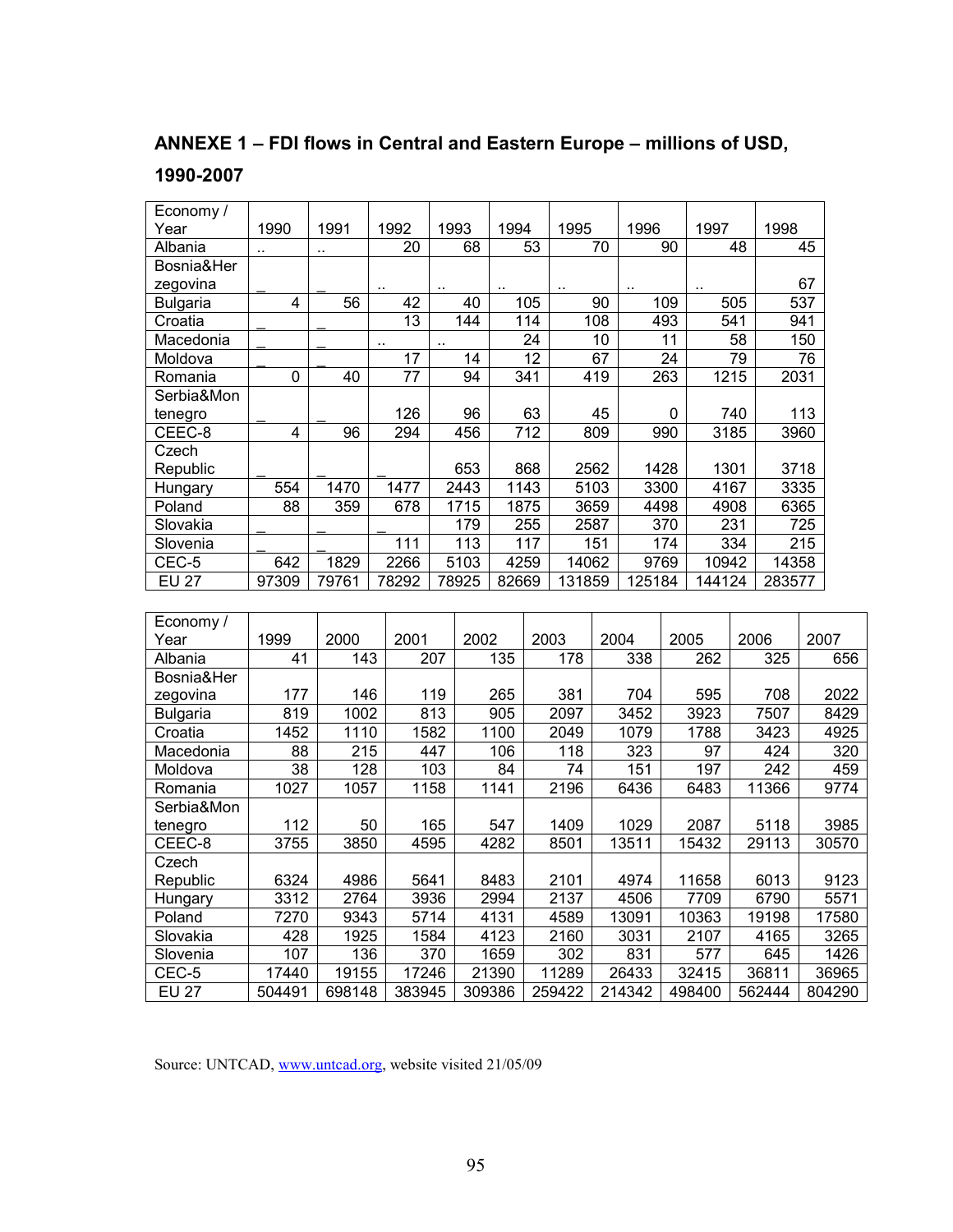## **ANNEXE 2 – FDI stocks in Central and Eastern Europe – millions of USD,**

#### **1990-2007**

| Economy /       |                |                |                      |                |           |                      |                  |         |                         |     |
|-----------------|----------------|----------------|----------------------|----------------|-----------|----------------------|------------------|---------|-------------------------|-----|
| Year            | 1990           | 1991           | 1992                 | 1993           | 1994      | 1995                 | 1996             | 1997    | 1998                    |     |
| Albania         |                |                | 20                   | 88             | 141       | 211                  | 301              | 349     |                         | 394 |
| Bosnia&Her      |                |                |                      |                |           |                      |                  |         |                         |     |
| zegovina        |                |                | $\ddot{\phantom{a}}$ | $\ddotsc$      | $\ddotsc$ | $\ddot{\phantom{1}}$ | $\cdot$ .        | 673     |                         | 740 |
| <b>Bulgaria</b> | 112            | 168            | 210                  | 250            | 355       | 445                  | 554              | 1059    | 1597                    |     |
| Croatia         |                |                | 129                  | 273            | 388       | 496                  | 988              | 2136    | 1931                    |     |
| Macedonia       |                |                | $\sim$               | $\ddotsc$      | 77        | 87                   | 98               | 156     |                         | 318 |
| Moldova         |                |                | 16                   | 16             | 29        | 97                   | $\overline{122}$ | 196     |                         | 254 |
| Romania         | 0              | 44             | 122                  | 215            | 402       | 821                  | 1097             | 2417    | 4527                    |     |
| Serbia&Mon      |                |                |                      |                |           |                      |                  |         |                         |     |
| tenegro         |                |                |                      |                |           |                      |                  | 740     |                         | 853 |
| CEEC-8          | 112            | 212            | 497                  | 842            | 1392      | 2157                 | 3161             | 7725    | 10613                   |     |
| Czech           |                |                |                      |                |           |                      |                  |         |                         |     |
| Republic        |                |                |                      | 3423           | 4547      | 7350                 | 8572             | 9234    | 14375                   |     |
| Hungary         | 570            | 2107           | 3424                 | 5576           | 7087      | 11304                | 13282            | 17968   | 20733                   |     |
| Poland          | 109            | 425            | 1370                 | 2307           | 3789      | 7843                 | 11463            | 14587   | 22461                   |     |
| Slovakia        |                |                |                      | 642            | 897       | 1297                 | 2046             | 2103    | 2920                    |     |
| Slovenia        |                |                | 1819                 | 1931           | 2048      | 2617                 | 2730             | 2207    | 2777                    |     |
| CEC-5           | 679            | 2532           | 6613                 | 13879          | 18368     | 30411                | 38093            | 46100   | 63266                   |     |
| $EU$ 27         | 760255         | 838825         | 847234               | 879866         | 997928    | 1146970              | 1245097          | 1281248 | 1679371                 |     |
|                 |                |                |                      |                |           |                      |                  |         |                         |     |
| Economy /       |                |                |                      |                |           |                      |                  |         |                         |     |
| Year            | 1999           | 2000           | 2001                 | 2002           | 2003      | 2004                 | 2005             | 2006    | 2007                    |     |
| Albania         | 435            | 247            | 327                  | 360            | 560       | 843                  | 1001             | 1387    | 2264                    |     |
| Bosnia&Her      |                |                |                      |                |           |                      |                  |         |                         |     |
| zegovina        | 917            | 1063           | 1182                 | 1447           | 1828      | 2763                 | 2906             | 3968    | 5990                    |     |
| <b>Bulgaria</b> | 2184           | 2704           | 2945                 | 4074           | 6371      | 10108                | 13851            | 22867   | 36508                   |     |
| Croatia         | 2563           | 2787           | 3893                 | 6031           | 8509      | 12403                | 14592            | 27364   | 44630                   |     |
| Macedonia       | 362            | 540            | 916                  | 1210           | 1615      | 2191                 | 2087             | 2764    | 3084                    |     |
| Moldova         | 319            | 449            | 549                  | 639            | 717       | 869                  | 1056             | 1300    | 1813                    |     |
| Romania         | 5671           | 6951           | 8339                 | 7846           | 12202     | 20486                | 25817            | 45452   | 60921                   |     |
| Serbia&Mon      |                |                |                      |                |           |                      |                  |         |                         |     |
| tenegro         | 965            | 1015           | 1180                 | 1735           | 3165      | 4212                 | 6244             | 11468   | 15681                   |     |
|                 |                |                |                      |                |           |                      |                  |         | 17089                   |     |
| CEEC-8          | 13415          | 15756          | 19331                | 23343          | 34968     | 53875                | 67554            | 116570  | 0                       |     |
| Czech           |                |                |                      |                |           |                      |                  |         | 10107                   |     |
| Republic        | 17552          | 21644          | 27092                | 38669          | 45287     | 57259                | 60662            | 79841   | $\overline{\mathbf{4}}$ |     |
| Hungary         | 23260          | 22870          | 27407                | 36224          | 48340     | 62585                | 61970            | 81586   | 97397                   |     |
|                 |                |                |                      |                |           |                      |                  |         | 14211                   |     |
| Poland          | 26075          | 34227          | 41247                | 48320          | 57877     | 86623                | 90711            | 124530  | $\mathbf 0$             |     |
| Slovakia        | 3188           | 4746           | 5582                 | 8530           | 14576     | 20910                | 23656            | 38335   | 40702                   |     |
| Slovenia        | 2682           | 2893           | 2594                 | 4112           | 6308      | 7590                 | 7259             | 8924    | 10350                   |     |
|                 |                |                |                      |                |           |                      |                  |         | 39163                   |     |
| CEC-5           | 72758          | 86379          | 103922               | 135855         | 172388    | 234967               | 244258           | 333215  | 3                       |     |
|                 | 184044         | 219039         | 239083               | 289750         | 375406    | 449790               | 451221           | 567525  | 68816                   |     |
| <b>EU 27</b>    | $\overline{c}$ | $\overline{7}$ | 0                    | $\overline{c}$ | 0         | 4                    | $\,6$            | 8       | 25                      |     |

Source: UNTCAD, www.untcad.org, website visited 21/05/09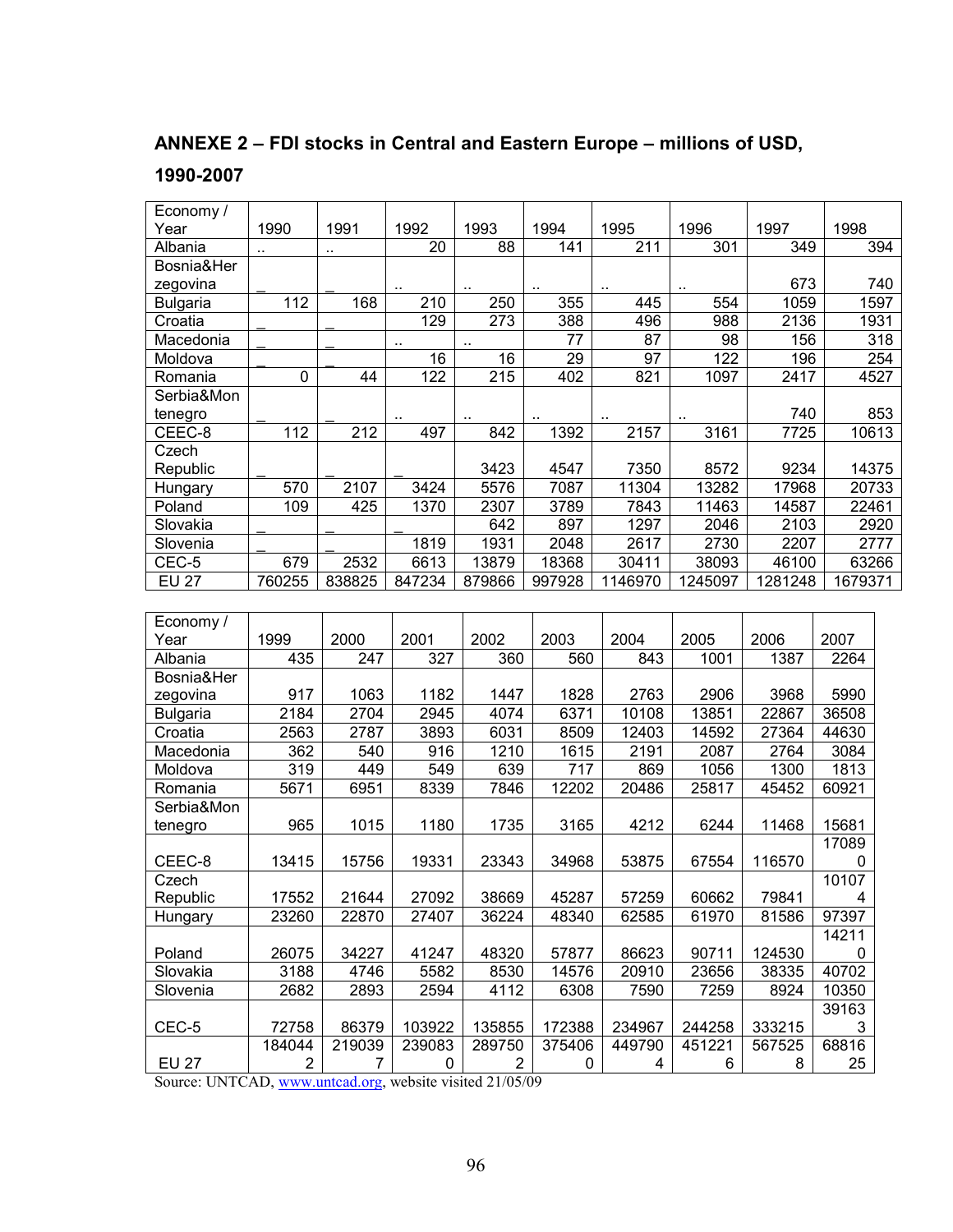#### **ANNEX 3 – FDI stocks per capita in Central and Eastern Europe –**

#### **millions of USD, 1990-2007**

| Economy/Year    | 1990            | 1991                 | 1992                    | 1993                    | 1994           | 1995      | 1996 | 1997 | 1998 |
|-----------------|-----------------|----------------------|-------------------------|-------------------------|----------------|-----------|------|------|------|
| Albania         | ٠.              | $\ddot{\phantom{a}}$ | 6                       | 27                      | 44             | 67        | 96   | 112  | 127  |
| Bosnia and      |                 |                      |                         |                         |                |           |      |      |      |
| Herzegovina     | 13              | 19                   | 24                      | 29                      | 42             | 53        | 67   | 129  | 196  |
| <b>Bulgaria</b> |                 |                      |                         | ٠.                      | $\ddotsc$      | $\ddotsc$ |      | 194  | 207  |
| Croatia         |                 |                      | 28                      | 59                      | 83             | 106       | 212  | 462  | 422  |
| Macedonia       |                 |                      | $\overline{\mathbf{4}}$ | $\overline{\mathbf{4}}$ | $\overline{7}$ | 22        | 28   | 45   | 60   |
| Moldova         |                 |                      |                         |                         | 39             | 44        | 50   | 79   | 159  |
| Romania         |                 |                      | ٠.                      |                         |                |           | ٠.   | 68   | 78   |
| Serbia and      |                 |                      |                         |                         |                |           |      |      |      |
| Montenegro      | 0               | $\overline{2}$       | 5                       | 9                       | 18             | 36        | 49   | 108  | 203  |
| CEEC-8          | $\overline{6}$  | 11                   | $\overline{13}$         | $\overline{26}$         | 39             | 55        | 84   | 150  | 182  |
| Czech           |                 |                      |                         |                         |                |           |      |      |      |
| Republic        |                 |                      |                         | 332                     | 441            | 713       | 833  | 898  | 1401 |
| Hungary         | 55              | 204                  | 331                     | 539                     | 686            | 1094      | 1288 | 1746 | 2019 |
| Poland          | 3               | 11                   | 36                      | 60                      | 98             | 203       | 297  | 378  | 583  |
| Slovakia        |                 |                      |                         | 120                     | 168            | 242       | 381  | 391  | 542  |
| Slovenia        |                 |                      | 936                     | 990                     | 1046           | 1332      | 1386 | 1118 | 1405 |
| CEC-5           | 29              | 107                  | 434                     | 408                     | 488            | 717       | 837  | 906  | 1190 |
| <b>EU 27</b>    | 1642            | 1805                 | 1780                    | 1842                    | 2084           | 2389      | 2589 | 2660 | 3482 |
|                 |                 |                      |                         |                         |                |           |      |      |      |
| Economy/Year    | 1999            | 2000                 | 2001                    | 2002                    | 2003           | 2004      | 2005 | 2006 | 2007 |
| Albania         | 141             | 80                   | 106                     | 116                     | 180            | 269       | 318  | 437  | 710  |
| Bosnia and      |                 |                      |                         |                         |                |           |      |      |      |
| Herzegovina     | 271             | 338                  | 371                     | 516                     | 812            | 1297      | 1788 | 2973 | 4779 |
| <b>Bulgaria</b> | 248             | 281                  | $\overline{3}07$        | 373                     | 469            | 708       | 742  | 1011 | 1522 |
| Croatia         | 566             | 619                  | 865                     | 1339                    | 1882           | 2732      | 3206 | 6006 | 9797 |
| Macedonia       | $\overline{76}$ | 108                  | 134                     | 159                     | 180            | 221       | 273  | 339  | 478  |
| Moldova         | 181             | 269                  | 454                     | 598                     | 797            | 1079      | 1026 | 1357 | 1513 |
| Romania         | 89              | 94                   | 110                     | 163                     | 299            | 400       | 596  | 1097 | 1500 |
| Serbia and      |                 |                      |                         |                         |                |           |      |      |      |
| Montenegro      | 255             | 314                  | 378                     | 358                     | 559            | 943       | 1194 | 2111 | 2842 |

CEEC-8 | 228 | 263 | 341 | 453 | 647 | 956 | 1143 | 1916 | 2893

Republic | 1715 | 2118 | 2654 | 3790 | 4441 | 5617 | 5952 | 7836 | 9923 Hungary | 2271 | 2239 | 2690 | 3564 | 4768 | 6188 | 6144 | 8111 | 9711 Poland | 678 | 891 | 1075 | 1260 | 1511 | 2265 | 2375 | 3265 | 3732 Slovakia | 592 | 881 | 1036 | 1583 | 2706 | 3882 | 4391 | 7115 | 7551 Slovenia | 1355 | 1458 | 1305 | 2066 | 3163 | 3800 | 3631 | 4460 | 5171 CEC-5 | 1322 | 1517 | 1752 | 2453 | 3318 | 4350 | 4499 | 6157 | 7217 EU 27 3810 4525 4924 5947 7675 9162 9162 11493 13904

Source: UNTCAD, www.untcad.org, website visited 21/05/09

Czech<br>Republic